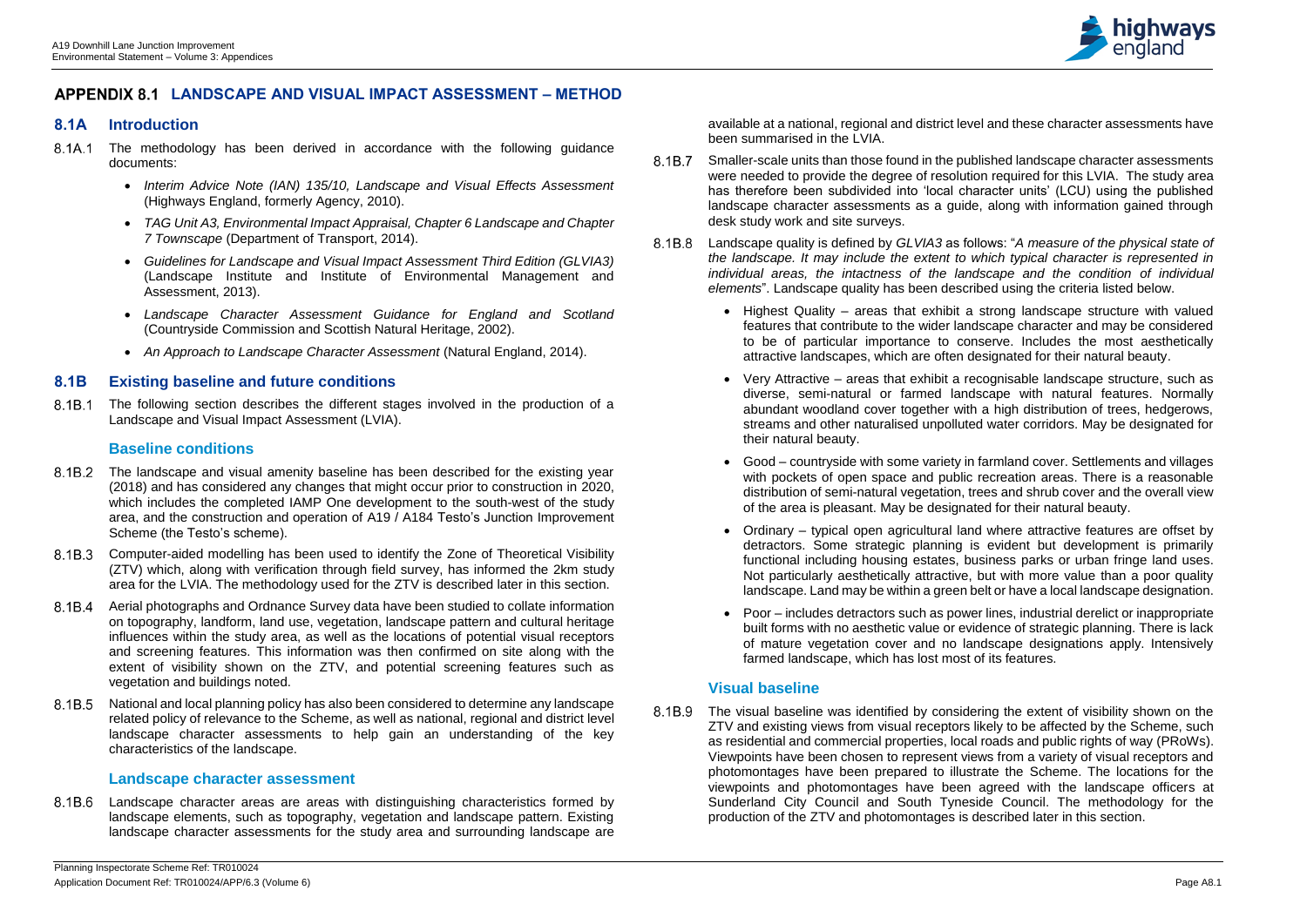

# **8.1C Timescales**

8.1D.1 Sensitivity reflects the perceived value of the landscape or visual receptor and its susceptibility to accommodate the proposed change without undue harm.

- The timescales over which effects of the Scheme would occur varies according to the 8.1C.1 nature of the impact and the time taken for mitigation to become fully effective. The varying nature of landscape and visual effects throughout the timeline of the Scheme has been taken into account in this assessment. The timescales applied within this assessment are listed below:
	- Construction period (2020 to 2021): considers construction activities, temporary works and construction traffic during the construction period. Assessments for each landscape and visual receptor during the construction period have been made on a winter's day where effects would be most significant for the individual receptor.
	- Opening year (2021): considers the operation of the Scheme on a winter's day in the opening year before mitigation planting has begun to take effect.
	- Future year (2036): considers effects on a summer's day in the fifteenth year after opening when mitigation planting is assumed to be substantially effective.

# **8.1D Sensitivity of landscape and visual receptors**

# **Value of landscape and visual receptors**

- 8.1D.5 The susceptibility to change relates to the ability of a landscape receptor to accommodate a change as a result of the Scheme without undue consequences.
- The susceptibility of a visual receptor depends on the importance of the view to the 8.1D.6 receptor and considers: the focus of the view, the viewer's familiarity with the scene, the activity or occupation that brings them into contact with the view and/or the nature of the view, whether full or glimpsed, near or distant.

- Landscape value is defined by *GLVIA3* as follows: "*The relative value that is attached to different landscapes by society. A landscape may be valued by different stakeholders for a whole variety of reasons*". The description of landscape value for each character area takes account of:
	- international, national and local landscape designations;
	- policies in local planning documents;
	- areas of local community interest such as local green spaces, village greens or allotments;
	- status of cultural heritage or ecological features;
	- recreation value: and
	- scenic quality and perceptual aspects.
- 8.1D.3 The landscape elements that contribute to overall landscape character, such as topography, land cover and vegetation, have also been assessed in accordance with the above criteria, to determine their individual value.
- Similarly, the *GLVIA3* states: "*Judgement should also be made about the value attached to the views experienced. This should take account of:*
	- *recognition of the value attached to particular views, for example in relation to heritage assets, or through planning designations; and*
	- *indicators of the value attached to views by visitors, for example through appearances in guidebooks or on tourist maps, provision of facilities for their enjoyment…and references to them in literature or art…*"
- 8.1D.7 *IAN 135/10* defines landscape sensitivity as: "*The degree to which a particular landscape type or area can accommodate change arising from a particular development without detrimental effects on its character*". Sensitivity reflects the vulnerability of the landscape to accommodate the proposed change and its perceived value as described above. The sensitivity of a visual receptor is based on the type of receptor, the importance of the existing view and the nature of the view.
- The assessment of landscape and visual sensitivity has been guided by value and 8.1D.8 susceptibility judgements to provide the criteria set out below in Table 8.1-a. However, the assessment of sensitivity has also relied upon professional judgement and subjective opinion based on professional experience. For example, a landscape with important elements (high value) may be of lower sensitivity as a result of its potential tolerance to change (low susceptibility). Conversely, a landscape with few features of interest (low value) may be of a higher sensitivity because it is vulnerable to the introduction of a road (high susceptibility), for example, a flat landscape with an open character where screen planting would be inappropriate.

# **Susceptibility of landscape and visual receptors**

# **Sensitivity criteria for landscape and visual receptors**

# *Table 8.1-a: Typical landscape and visual sensitivity*

| <b>Sensitivity</b> | Landscape                                                                                                                                                                                                                                                                                                                                                                                                                                                                                                                                                                                                                                                                                        | <b>Visual</b>                                                                                                                                                                                                                                                                                                                                                                                                                                                |
|--------------------|--------------------------------------------------------------------------------------------------------------------------------------------------------------------------------------------------------------------------------------------------------------------------------------------------------------------------------------------------------------------------------------------------------------------------------------------------------------------------------------------------------------------------------------------------------------------------------------------------------------------------------------------------------------------------------------------------|--------------------------------------------------------------------------------------------------------------------------------------------------------------------------------------------------------------------------------------------------------------------------------------------------------------------------------------------------------------------------------------------------------------------------------------------------------------|
| <b>HIGH</b>        | Landscapes which by nature of their<br>character would have limited ability<br>to accommodate change of the type<br>proposed, typically:<br>• Of a very attractive quality with<br>distinctive elements and features<br>making a positive contribution to<br>character and sense of place.<br>• Likely to be nationally and/or<br>locally designated, but the<br>aspects which underpin such<br>value may also be present<br>outside designated areas,<br>especially at the local scale.<br>• Areas of special recognised value<br>through use, perception or<br>historic and cultural associations.<br>• Likely to contain features and<br>elements that are rare and could<br>not be replaced. | Residential properties with<br>views towards the Scheme<br>from ground floor and first<br>floor windows.<br>Public Rights of Way or other<br>recreational trails (e.g.<br>National Trails, footpaths,<br>bridleways etc.) with open<br>views of the Scheme.<br>Users of recreational facilities<br>or Public Rights of Way with<br>open views of the Scheme.<br>Highly valued views (e.g. from<br>heritage assets, views<br>featured in art and literature). |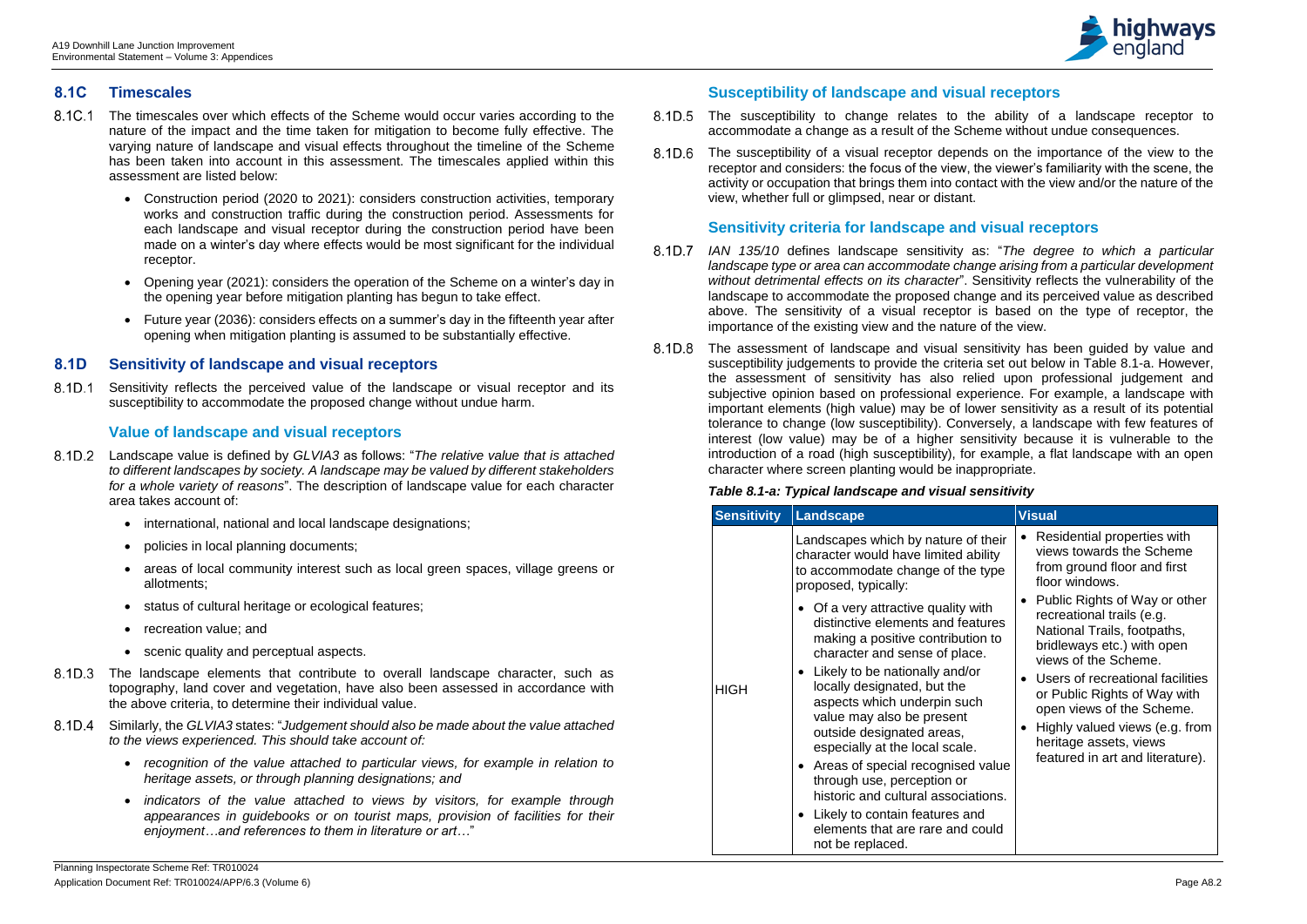

| <b>Sensitivity</b> | <b>Landscape</b>                                                                                                                                                                                                                                                                                                                                                                                                                                                                                                                                                                     | <b>Visual</b>                                                                                                                                                                                                                                                                                                                                                                                                                                                                                                                                                      |
|--------------------|--------------------------------------------------------------------------------------------------------------------------------------------------------------------------------------------------------------------------------------------------------------------------------------------------------------------------------------------------------------------------------------------------------------------------------------------------------------------------------------------------------------------------------------------------------------------------------------|--------------------------------------------------------------------------------------------------------------------------------------------------------------------------------------------------------------------------------------------------------------------------------------------------------------------------------------------------------------------------------------------------------------------------------------------------------------------------------------------------------------------------------------------------------------------|
|                    |                                                                                                                                                                                                                                                                                                                                                                                                                                                                                                                                                                                      |                                                                                                                                                                                                                                                                                                                                                                                                                                                                                                                                                                    |
| <b>MODERATE</b>    | Landscapes which by nature of their<br>character would be able to partly<br>accommodate change of the type<br>proposed, typically:<br>Comprising commonplace<br>elements and features creating<br>generally unremarkable character<br>but with some sense of place.<br>Locally designated, or their value<br>may be expressed through non-<br>statutory local publications.<br>Containing some features of<br>$\bullet$<br>value through use, perception or<br>historic and cultural associations.<br>Likely to contain some features<br>and elements that could not be<br>replaced. | Residential properties with<br>limited views towards the<br>Scheme due to obstruction or<br>with views to an ordinary / low<br>quality landscape setting.<br>Public Rights of Way or other<br>recreational trails (e.g.<br>National Trails, footpaths,<br>bridleways etc.) with restricted<br>views of the Scheme.<br>Outdoor workers.<br>Users of lower speed<br>passenger railways.<br>Users of scenic roads,<br>railways or waterways or<br>users of designated tourist<br>routes.<br>Schools and other institutional<br>buildings, and their outdoor<br>areas. |
| <b>LOW</b>         | Landscapes which by nature of their<br>character would be able to<br>accommodate change of the type<br>proposed, typically:<br>Comprising some features and<br>elements that are discordant,<br>derelict or in decline, resulting in<br>indistinct character.<br>Generally, not designated<br>$\bullet$<br>Containing few features of value<br>$\bullet$<br>through use, perception or<br>historic and cultural associations.<br>Likely to contain few features and<br>elements that could not be<br>replaced.                                                                       | Indoor workers.<br>$\bullet$<br>Users of main roads (e.g.<br>trunk roads) or passengers in<br>public transport on main<br>arterial routes.<br>Users of higher speed<br>passenger or freight railways.<br>Users of recreational facilities<br>where the purpose of the<br>recreation is not related to the<br>view.                                                                                                                                                                                                                                                 |

- 8.1E.2 The assessment of the scale of the changes has considered the extent to which landscape features would be lost, the degree to which aesthetic or perceptual aspects would be altered and how different a view would become from existing in terms of the loss or addition of features.
- 8.1E.3 The assessment of the geographical extent of the changes on the landscape has considered how far reaching the changes would be:
	- at site level;
	- within immediate setting;
	- at a scale of landscape character areas; and
	- influencing several landscape character areas.
- 8.1E.4 The geographical extent of visual change has considered:
	- the angle of view;
	- distance of the receptor from the Scheme; and
	- the extent of the Scheme in the view.

8.1E.5 Duration of change has been categorised as:

- short term up to 1 year or generally during construction;
- medium term  $-1$  to 5 years when new planting would have limited effect;
- long term 5 to 15 years when new planting would begin to take effect; and
- permanent effects remaining beyond establishment of new planting and mitigation.
- 8.1E.6 The assessment of magnitude of impact has also been guided by the criteria in Table 8.1-b and professional judgement. Both landscape and visual magnitude of impact have been described as adverse or beneficial.

# **8.1E Magnitude of impact**

The magnitude of impact is the degree of change to the baseline that would occur during  $8.1E.1$ the construction and operation of the Scheme. Magnitude is determined by the perceived contrast or integration with the existing scenic features and aesthetic character of the view in terms of its form, line, colour and texture and the size or scale of these changes. It also considers the geographical scale and duration or reversibility of the impacts.

## *Table 8.1-b: Typical magnitude of impact criteria*

| <b>Magnitude</b> | <b>Landscape</b>                                                                                                                                                                                                                                                                                                                                                                                                        | <b>Visual</b>                                                                                                                                    |
|------------------|-------------------------------------------------------------------------------------------------------------------------------------------------------------------------------------------------------------------------------------------------------------------------------------------------------------------------------------------------------------------------------------------------------------------------|--------------------------------------------------------------------------------------------------------------------------------------------------|
| <b>MAJOR</b>     | Total loss or large scale damage to existing<br>character or distinctive features and elements,<br>and/or the addition of new but uncharacteristic<br>conspicuous features and elements.<br>Large scale improvement of character by the<br>restoration of features and elements, and/or<br>the removal of uncharacteristic and<br>conspicuous features and elements, or by the<br>addition of new distinctive features. | The Scheme, or a<br>part of it, would<br>become the<br>dominant feature or<br>focal point of the<br>view.                                        |
| <b>MODERATE</b>  | Partial loss or noticeable damage to existing<br>character or distinctive features and elements,<br>and/or the addition of new but uncharacteristic<br>noticeable features and elements.<br>Partial or noticeable improvement of character<br>by the restoration of existing features and<br>elements, and/or the removal of                                                                                            | The Scheme, or a<br>part of it, would form<br>a noticeable feature<br>or element of the<br>view which is readily<br>apparent to the<br>receptor. |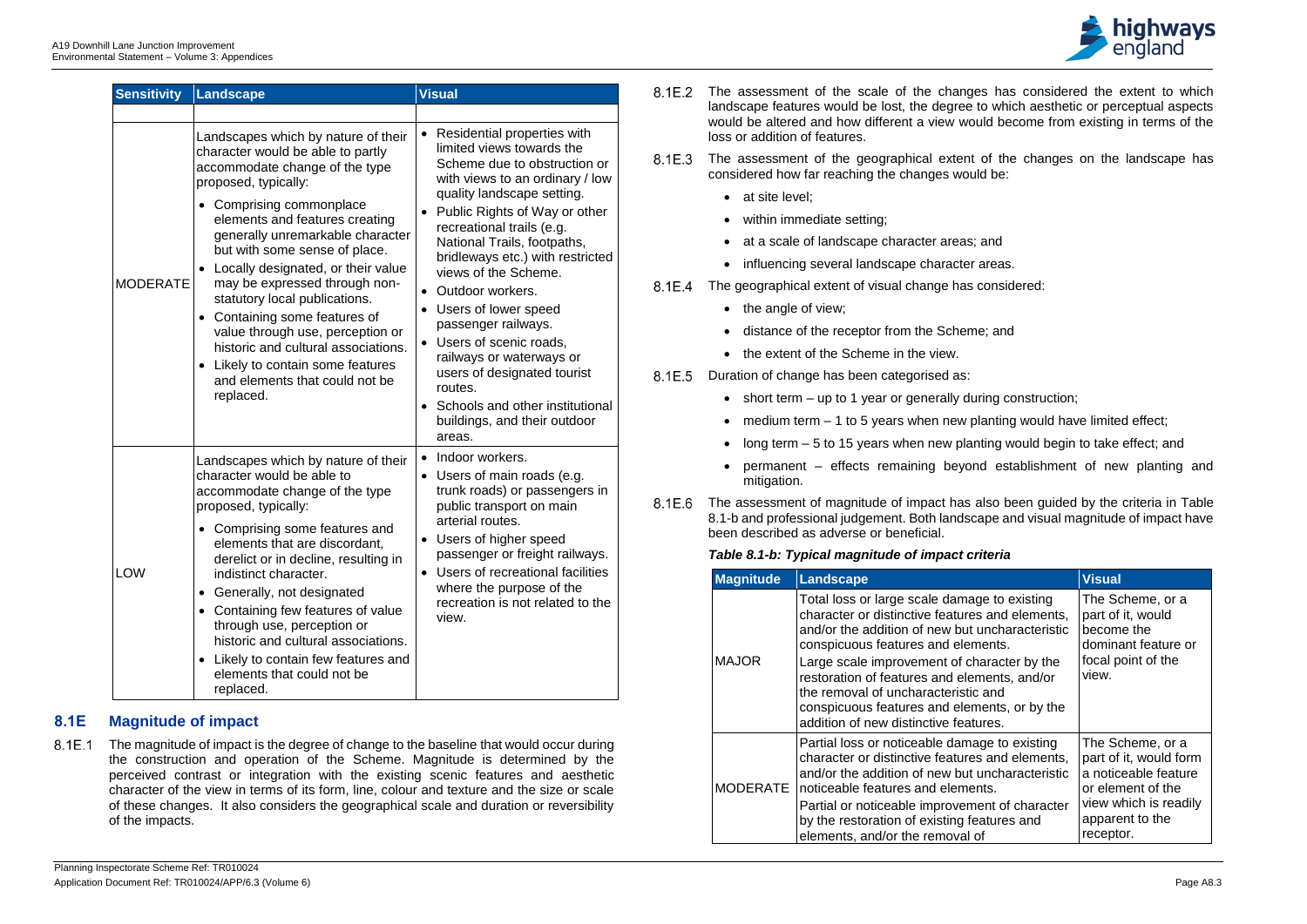| <b>Magnitude</b>           | Landscape                                                                                                                                                                                                                                                                                                                                                                                                      | <b>Visual</b>                                                                                                                                                                      |
|----------------------------|----------------------------------------------------------------------------------------------------------------------------------------------------------------------------------------------------------------------------------------------------------------------------------------------------------------------------------------------------------------------------------------------------------------|------------------------------------------------------------------------------------------------------------------------------------------------------------------------------------|
|                            | uncharacteristic and noticeable features and<br>elements, or by the addition of new<br>characteristic features.                                                                                                                                                                                                                                                                                                |                                                                                                                                                                                    |
| <b>MINOR</b>               | Slight loss or damage to existing character or<br>features and elements, and/or the addition of<br>new but uncharacteristic features and<br>elements.<br>Slight improvement of character by the<br>restoration of existing features and elements,<br>and/or the removal of uncharacteristic features<br>and elements, or by the addition of new<br>characteristic elements.                                    | The Scheme, or a<br>part of it, would be<br>perceptible but not<br>alter the overall<br>balance of features<br>and elements that<br>comprise the existing<br>view.                 |
|                            | Barely noticeable loss or damage to existing<br>character or features and elements, and/or the<br>addition of new but uncharacteristic features<br>and elements.<br>NEGLIGIBLE   Barely noticeable improvement of character by<br>the restoration of existing features and<br>elements, and/or the removal of<br>uncharacteristic features and elements, or by<br>the addition of new characteristic elements. | Only a very small<br>part of the Scheme<br>would be discernible,<br>or it is at such a<br>distance that it would<br>form a barely<br>noticeable feature or<br>element of the view. |
| <b>NO</b><br><b>CHANGE</b> | No noticeable loss, damage or alteration to<br>character or features or elements.                                                                                                                                                                                                                                                                                                                              | No part of the<br>Scheme, or work or<br>activity associated<br>with it, is discernible.                                                                                            |

- 8.1F.1 Mitigation measures have been proposed in response to the identification of impacts from the Scheme on landscape elements, landscape character areas and visual receptors. The mitigation measures aim to reduce the magnitude of impact or degree of change and therefore reduce the significance of effect from the Scheme.
- 8.1F.2 Mitigation measures have been incorporated into the design of the Scheme as part of an iterative process to avoid, reduce or offset adverse landscape and visual effects. Mitigation has been identified by individual specialists, as is the case for this topic, and fed into an Environmental Masterplan (EMP), which is contained within Volume 1 of this Environmental Statement. A description of proposed mitigation measures of relevance to the LVIA chapter are contained in the main Volume 1 Chapter 8 text. The beneficial effect of these measures has been taken into account in the assessment of significance of effects.

8.1G.1 In accordance with the typical matrix identified in Chapter 5 – Table 5-2, the landscape and visual sensitivity scores use a similar albeit subtly different scale of 'High, 'Moderate' or 'Low' sensitivity. The magnitude of impact of the Scheme uses the scale 'Major', 'Moderate', 'Minor', 'Negligible' or 'No change'. These sensitivity and magnitude of impact scores have been fed into the matrix in Table 8.1-c to determine the likely

# **8.1F Mitigation**

- 8.1G.2 This matrix forms only a quide to the way that sensitivity and magnitude of impact give rise to the significance of effect. The assessment of significance of effect relies upon common sense, experience and professional judgement, supported by substantiated reasoning. The predicted effect may not always fit with the matrix. For example, in assessing the significance of an effect, an assessor may consider changes of a relatively low magnitude to be highly significant if they relate to a highly sensitive landscape or visual resource, whilst high magnitudes of impact on less sensitive receptors may be deemed to be relatively less significant. The relationship between sensitivity and magnitude of impact is not always linear. This approach is consistent with IAN 135/10.
- 8.1G.3 Adverse or beneficial effects that have a significance value of very large, large or moderate have been considered as the most notable issues as they are likely to result in the greatest change, whereas effects of slight or neutral are considered to be less notable. However, slight and neutral effects have still been described and considered within the report.

# **8.1G Assessment of significance of landscape and visual effects**

significance of effect thresholds on each landscape or visual receptor. These levels of significance can either be beneficial or adverse and typical descriptions of these categories are provided in Table 8.1-d.

## *Table 8.1-c: Significance of landscape / visual effect thresholds*

| <b>Landscape /</b><br><b>Visual</b> | <b>Magnitude of impact</b> |                      |                       |                       |                        |
|-------------------------------------|----------------------------|----------------------|-----------------------|-----------------------|------------------------|
| <b>Sensitivity</b>                  | No change                  | <b>Negligible</b>    | <b>Minor</b>          | Moderate              | <b>Major</b>           |
| <b>High</b>                         | <b>Neutral</b>             | Slight               | Slight or<br>Moderate | Moderate or<br>Large  | Large or<br>Very Large |
| <b>Moderate</b>                     | <b>Neutral</b>             | Neutral or<br>Slight | Slight                | Slight or<br>Moderate | Moderate or<br>Large   |
| Low                                 | <b>Neutral</b>             | Neutral or<br>Slight | Neutral or<br>Slight  | Slight                | Slight or<br>Moderate  |

## *Table 8.1-d: Typical descriptions of significance of landscape / visual effects*

| <b>Category</b>                             | Landscape                                                                                                                                                                                                                                                                                 | <b>Visual</b>                                                                                     |
|---------------------------------------------|-------------------------------------------------------------------------------------------------------------------------------------------------------------------------------------------------------------------------------------------------------------------------------------------|---------------------------------------------------------------------------------------------------|
| <b>BENEFICIAL</b><br><b>EFFECT</b>          | VERY LARGE The Scheme would greatly enhance the<br>character (including quality and value) of<br>the landscape; create an iconic high quality<br>feature and/or series of elements; enable a<br>sense of place to be created or greatly<br>enhanced.                                      | The Scheme would<br>create an iconic new<br>feature that would<br>greatly enhance the<br>view.    |
| LARGE<br><b>BENEFICIAL</b><br><b>EFFECT</b> | The Scheme would enhance the character<br>(including quality and value) of the<br>landscape; enable the restoration of<br>characteristic features and elements lost as<br>a result of changes from inappropriate<br>management or development; enable a<br>sense of place to be enhanced. | The Scheme would lead<br>to a major improvement<br>in a view from a highly<br>sensitive receptor. |

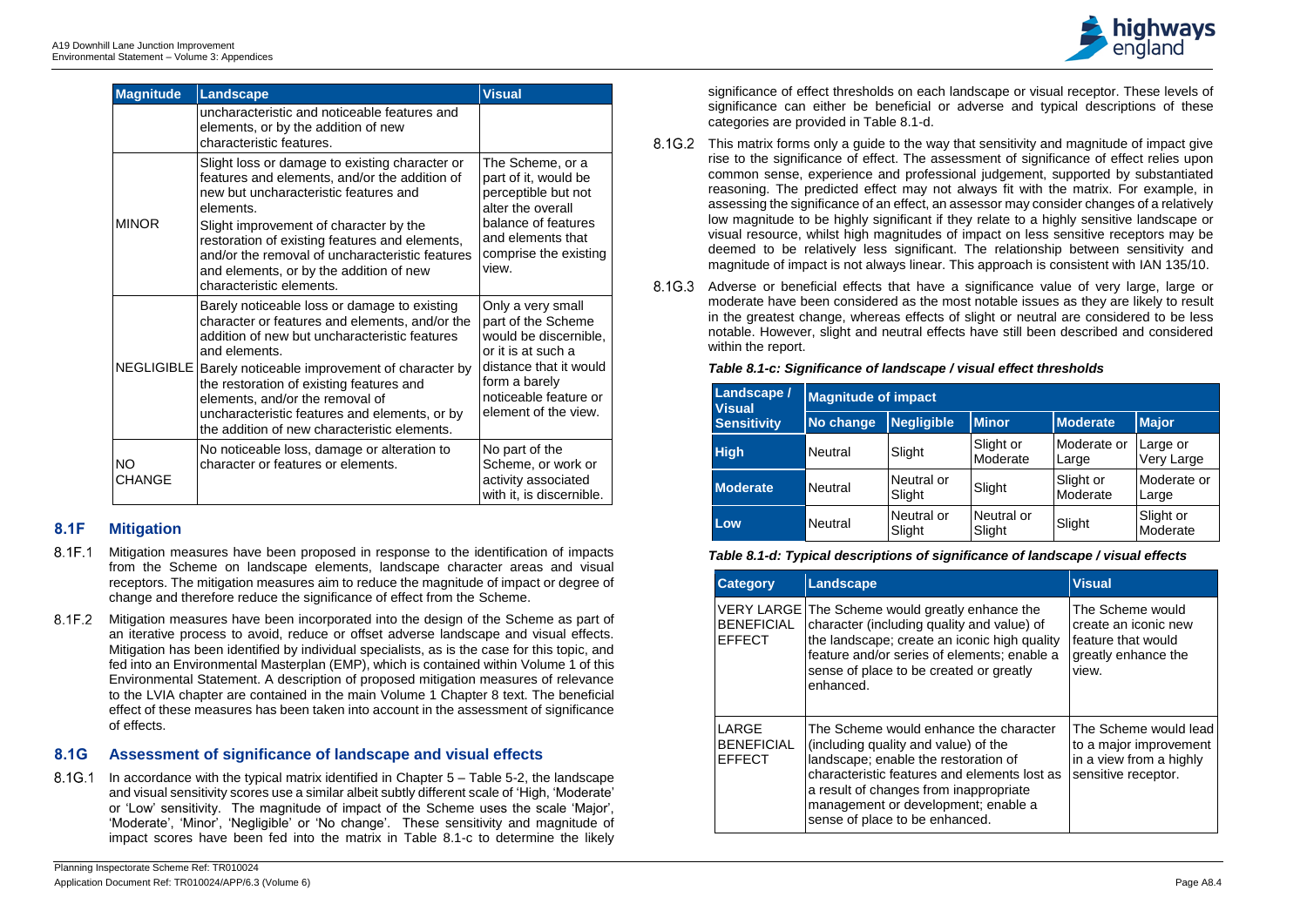| <b>Category</b>                                       | <b>Landscape</b>                                                                                                                                                                                                                                                                                                     | <b>Visual</b>                                                                                                                                                                                        |
|-------------------------------------------------------|----------------------------------------------------------------------------------------------------------------------------------------------------------------------------------------------------------------------------------------------------------------------------------------------------------------------|------------------------------------------------------------------------------------------------------------------------------------------------------------------------------------------------------|
| <b>MODERATE</b><br><b>BENEFICIAL</b><br><b>EFFECT</b> | The Scheme would improve the character<br>(including quality and value) of the<br>landscape; enable the restoration of<br>characteristic features and elements<br>partially lost or diminished as a result of<br>changes from inappropriate management or<br>development; enable a sense of place to be<br>restored. | The Scheme would<br>cause obvious<br>improvement to a view<br>from a moderately<br>sensitive receptor, or<br>perceptible<br>improvement to a view<br>from a more sensitive<br>receptor.              |
| <b>SLIGHT</b><br><b>BENEFICIAL</b><br><b>EFFECT</b>   | The Scheme would complement the<br>character (including quality and value) of<br>the landscape; maintain or enhance<br>characteristic features and elements;<br>enable some sense of place to be restored.                                                                                                           | The Scheme would<br>cause limited<br>improvement to a view<br>from a receptor of<br>medium sensitivity, or<br>would cause greater<br>improvement to a view<br>from a receptor of low<br>sensitivity. |
| <b>NEUTRAL</b><br><b>EFFECT</b>                       | The Scheme would maintain the character<br>(including quality and value) of the<br>landscape; blend in with characteristic<br>features and elements; enable a sense of<br>place to be retained.                                                                                                                      | No perceptible change<br>in the view.                                                                                                                                                                |
| <b>SLIGHT</b><br><b>ADVERSE</b><br><b>EFFECT</b>      | The Scheme would not quite fit the<br>character (including quality and value) of<br>the landscape; be at variance with<br>characteristic features and elements;<br>detract from a sense of place.                                                                                                                    | The Scheme would<br>cause limited<br>deterioration to a view<br>from a receptor of<br>medium sensitivity or<br>cause greater<br>deterioration to a view<br>from a receptor of low<br>sensitivity.    |
| <b>MODERATE</b><br><b>ADVERSE</b><br><b>EFFECT</b>    | The Scheme would conflict with the<br>character (including quality and value) of<br>the landscape; have an adverse impact on<br>characteristic features or elements; diminish<br>a sense of place                                                                                                                    | The Scheme would<br>cause obvious<br>deterioration to a view<br>from a moderately<br>sensitive receptor,<br>perceptible damage to a<br>view from a more<br>sensitive receptor.                       |
| LARGE<br><b>ADVERSE</b><br><b>EFFECT</b>              | The Scheme would be at considerable<br>variance with the character (including<br>quality and value) of the landscape;<br>degrade or diminish the integrity of a range                                                                                                                                                | The Scheme would<br>cause major<br>deterioration to a view<br>from a highly sensitive<br>receptor, and would                                                                                         |

- 8.1H.1 The ZTV has been generated using 3D computer modelling techniques to produce a broad scale area within which the site would theoretically be visible over 'bare earth'. The bare earth approach is in accordance with *GLVIA3* guidance (section 6.6 - 6.12), and does not take account of any potential screening by elements such as buildings or significant vegetation. There have been two ZTV areas generated to reflect the following scenarios:
	- ZTV1: HGV traffic 4.5 m above proposed carriageway (see Figure 8.3A); and
	- ZTV2: Proposed lighting, traffic lights, NMU footbridge and ramp structures and road signs over 5 m tall (see Figure 8.3B).

8.1H.3 Target points were generated as detailed below for the two scenarios. The visibility of each point was calculated by ArcGIS over a base digital terrain model out to a viewer height of 1.7 m above the surrounding ground model. The visibility mapping accounted for the curvature of the earth as well.



| <b>Category</b>                 | <b>Landscape</b>                                                                                                                                                                                                           | <b>Visual</b>                                                                                                                                                |
|---------------------------------|----------------------------------------------------------------------------------------------------------------------------------------------------------------------------------------------------------------------------|--------------------------------------------------------------------------------------------------------------------------------------------------------------|
|                                 | of characteristic features and elements;<br>damage a sense of place.                                                                                                                                                       | constitute a major<br>discordant element in<br>the view.                                                                                                     |
| <b>ADVERSE</b><br><b>EFFECT</b> | VERY LARGE The Scheme would be at complete variance<br>with the character (including quality and<br>value) of the landscape; cause the integrity<br>of characteristic features, elements and<br>sense of place to be lost. | The Scheme would<br>cause the loss of views<br>from a highly sensitive<br>receptor, and would<br>constitute a dominant<br>discordant feature in the<br>view. |

# **8.1H ZTV methodology**

# **Ground modelling**

- A suite of computer modelling software was used to combine and justify all the 3D survey and Scheme model data into a single existing ground model for use in ZTV generation including: Autodesk Civil 3D, AutoCAD 2015 and ArcGIS. The digital data listed below has been used to compile a 3D ground model for a 3 km offset from the full extent of the Scheme.
	- Land-Form PANORAMA Contours.dxf tiles.
	- 3D topo-survey information for the full extent of the Scheme including contours.
	- 3D design models available from the Highways department for the earthworks at Testo's junction, which would be present within the baseline when Downhill Lane junction is operational. Minimal earthworks are anticipated at IAMP One so these have not been modelled.
	- 3D design models available from the Highways department as issued on 26.10.17 to the team (3D surface at NG) drawing ref: HE514495-JAC-HML-DLJCN-MR-C-8001.

# **Target points**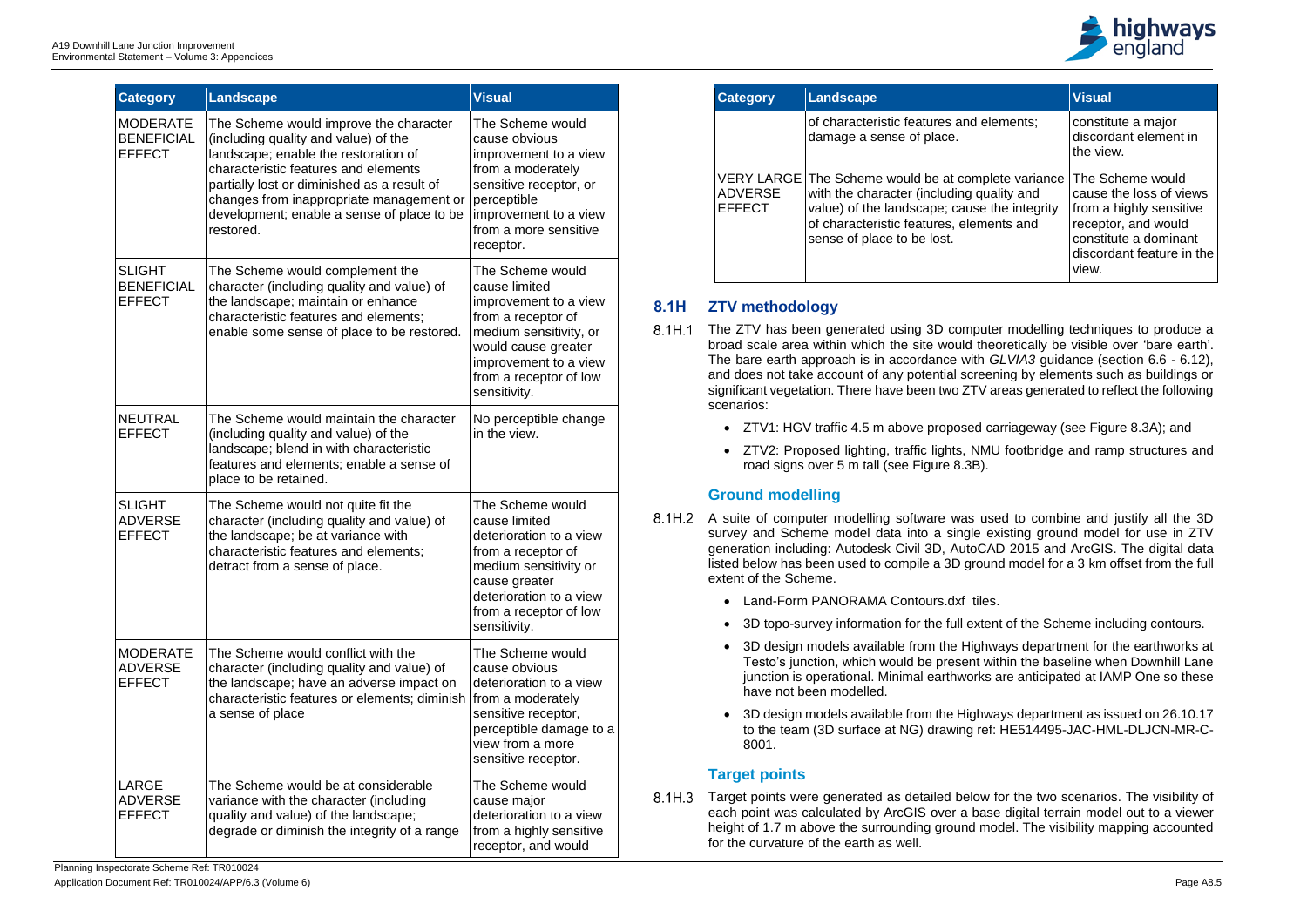

- HGV traffic 4.5 m above carriageway: 3D centrelines of the proposed Downhill Lane junction and slip roads were raised to 4.5 m to represent the top of HGV traffic. Target points were used at a chainage of every 100 mm.
- Permanent structures: lighting columns (12 m above ground), traffic lights (4 m and 6 m above proposed ground levels) and road signs (7 m above proposed ground levels) were modelled as single target points per lighting column, traffic light and sign location. A new footbridge (truss height at 4.05 m above proposed 3D centreline) and ramp structures (parapet 1.8 m above proposed 3D centreline) were modelled as a set of points along the centreline of each structure.

# **Key assumption/limitations**

- $8.11.1$ This section provides a description of the methodology for the production of the photomontages on Figures 8.12 to 8.17. The methodology has been produced to provide transparency of the process undertaken to produce photomontages for illustrative purposes only. No assessment has been made based on these images.
- A photomontage is the superimposition of a rendered, photorealistic image of the  $8.11.2$ proposals onto a base photograph, to visually represent the Scheme. The
- All target points were given a 3 km distance to generate a visible line out to. This was assumed to be a sufficient distance for visibility modelling for the size and type of development.
- 8.1H.5 The final output of the ZTV has been generated to show a multiple point analysis approach to identify how much of the Scheme, in either scenario, would be theoretically visible from a point in the study area.
- 8.1H.6 Target points have been generated using the design information available in February 2018. The following limitations to the status of the designs have been identified:
	- Highways: 3D centrelines have been provided and approved for use as fixed design for assessment.
	- Lighting: design of locations and final heights have not been confirmed at the time of writing and therefore indicative locations have been provided with all columns of a height of 12 m across the Scheme assumed as a worst case scenario.
	- Traffic Lights: locations and heights modelled based on an interim design (fixedin February 2018), but the engineers confirmed at the time of issue that these locations were still accurate.
	- Signage: design of locations and final heights have not been confirmed at the time of writing and therefore indicative locations have been provided. Signage construction details have been provided, however base heights are indicative at this stage, therefore all base heights are assumed to be based on the centre of two post base levels and lifted to the highways design 3D surface model or existing topographical information as supplied.
	- NMU footbridge: 3D centreline provided by the highway engineers and total heights measured from the 2D structure designs for the bridge (top of steel truss) and ramp (top of parapet) to represent a worst case scenario.

8.11.3 Whilst every effort has been made to ensure a suitable level of accuracy is maintained throughout the production of photomontages, no final image is 100 % accurate. Therefore, the following are some limitations in the production of photomontages:

# **8.1I Photomontage methodology**

- $8.11.4$ The locations for the photomontages were agreed with the landscape officers at South Tyneside Council and Sunderland City Council. Locations were chosen to reflect the worst case changes in views from what were considered the most sensitive receptors.
- $8.11.5$ The precise location of photomontages has been selected whilst on site by the Landscape Architect to maximize views of the Scheme and, where possible, avoid any obstructions that limit views. The locations of the selected photomontages are shown on Figure 8.4. Photographs were taken in September 2017 and January 2017 in differing weather conditions.

photomontages have been produced in accordance with the guidance documents listed below.

- *Landscape Institute Advice Note 01-11, Photography and Photomontage in Landscape and Visual Impact Assessment* (Landscape Institute, 2011).
- *Guidelines for Landscape and Visual Impact Assessment Third Edition (GLVIA3)* (Landscape Institute and Institute of Environmental Management and Assessment, 2013).

# **Assumptions and limitations**

- The baseline photographs that form the basis of the photomontage are a flattened 2D representation of what the eye would see.
- There is a level of inaccuracy within baseline survey information used to provide references for fixing camera perspectives (e.g. Ordnance Survey data and handheld GPS units).
- IAMP One has been modelled based on the available information at the time of writing (Indicative Masterplan [drawing 6247-176] and approved Parameters Plan – Building heights drawing 6247-131 (see Appendix 8.2 – Landscape Baseline Information Sources). This development has been illustrated indicatively on the existing views to reflect its presence in the baseline and annotated as such.
- The Testo's junction improvement scheme 3D model used in photomontages in the Testo's scheme ES has been incorporated into the working 3D model and rendered for Year 1 and Year 15 photomontage scenarios. Furthermore, due to the Testo's scheme being in construction in the future baseline, the extent of the works has been illustrated indicatively on the existing views to reflect this and annotated as such.
- For the Year 15 photomontages, plant growth was assumed to be in line with the 'Assessment assumptions and limitations' in the main text. This has also been applied to IAMP One and the Testo's scheme vegetation, based on the assumption of its growth starting in 2020 and reflected as having the same level of growth by Year 15.

# **Viewpoint locations and base photographs**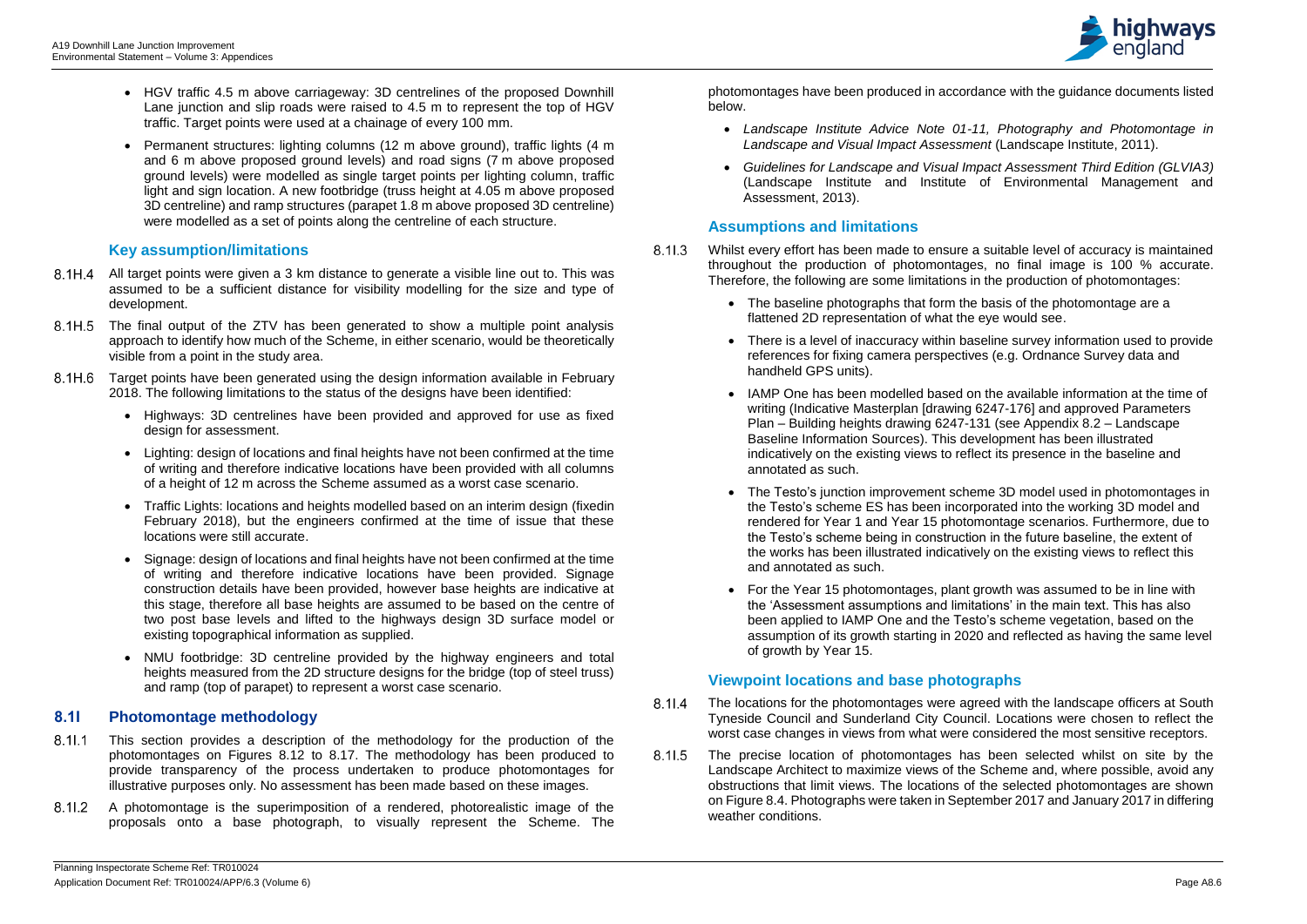- 8.11.6 The baseline photographs were taken using a Canon EOS 5D digital SLR camera with a fixed 50 mm lens. All photographs were taken on a tripod mounted and levelled to the vertical and horizontal axes as well as using the maximum resolution of the camera.
- 8.11.7 At each viewpoint location, the following survey data was collected:
	- GPS reference noting the location of the camera;
	- date and time photograph was taken:
	- the height of the camera above ground level (approximately 1.5 m); and
	- weather conditions at the time of photograph.
- 8.11.8 Panoramic photographs were taken with a minimum of 50 % overlap between frames to reduce barrel distortion. These photographs were then manually stitched together in Adobe Photoshop software to produce a single panoramic image. During this process, only minor improvements have been made to the photographs to balance brightness, contrast etc. where necessary. During this process none of the photographs were distorted in terms of scale.

8.11.9 To assist the process of matching the baseline photograph with the 3D digital model of the proposals, reference points were identified at each viewpoint location. Reference points are features that can be identified from a topographical survey or Ordnance Survey data. Examples include telegraph poles, field boundaries and pylons.

# **Reference points and other information**

- 8.11.10 The composite 3D ground model CAD drawing used for the ZTV (see ZTV methodology section above) was imported into a software package called Autodesk 3DS Max Design to create a basic base terrain and provide topographical context to the site and surrounding area.
- 8.11.11 Information from the topographical survey of the site was then imported into the basic base model to create a more detailed base model of the site and surrounding area.
- 8.11.12 In Autodesk 3DS Max Design, locations of the baseline photographs were added to the base model using a 3D camera, created to match the specification of the camera and lens type and located to the GPS coordinates surveyed on site. The photographs were then matched to the 3D environment using information from Ordnance Survey, the topographical survey and aerial photograph data.

# **Construction of the base model and camera matching**

- 8.11.13 A 3D model of the Scheme was generated using information supplied by the team of designers. This information included data such as road and pavement strings and information on the embankments and structures. Additional information was added from the EMP to show proposed vegetation and ecological mitigation.
- 8.11.14 The final 3D model of the Scheme was matched to materials and finishes (e.g. tarmac, grass etc.) and then merged into the existing scene. The 3D camera views the relevant part of the Scheme proposals with the baseline photograph in the background. A render of the Scheme was then produced over the baseline photograph.
- Adobe Photoshop software was used to remove features in the baseline photograph that would be removed by the Scheme as well as ensuring existing foreground features

8.11.16 The final display of the finished photomontage should be printed at high resolution on a good quality printer. Photomontages have been produced for Year 1 (opening year) and Year 15 (future year). The principal distance of approximately 27 cm has been provided for each photomontage for information only.



# **Construction of the Scheme model and rendering of final image**

that would be retained were shown. Lighting and atmospheric effects have also been matched to the existing conditions as closely as possible.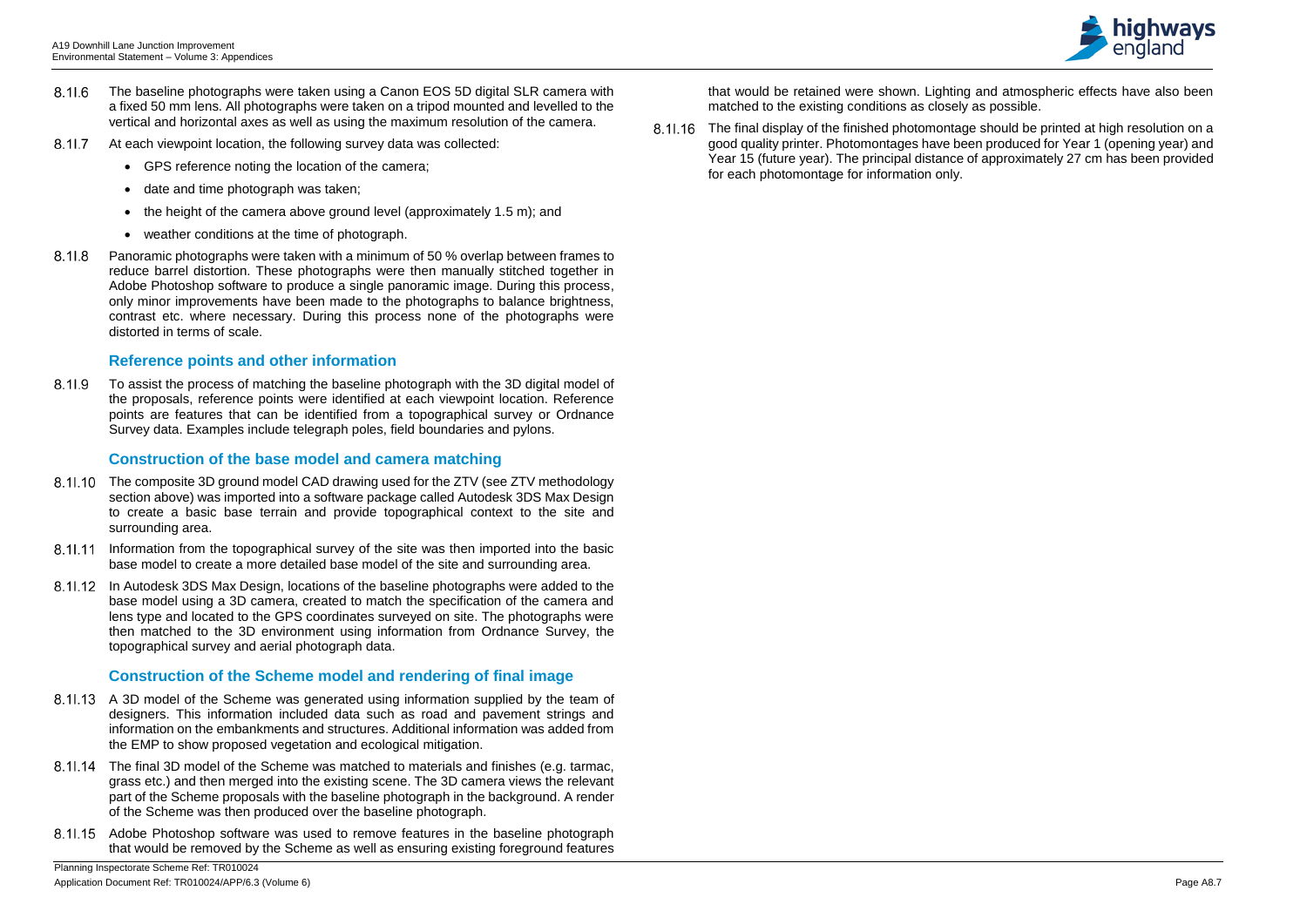

# **LANDSCAPE – BASELINE INFORMATION SOURCES**

The following documents have been used to inform the landscape and visual baseline:

- LUC Environmental Planning Design & Management. 2015. City of Sunderland Landscape Assessment. [Online]. [Accessed: March 2018]. Available from: [https://www.sunderland.gov.uk/media/19068/Sunderland-Landscape-Character-Assessment-](https://www.sunderland.gov.uk/media/19068/Sunderland-Landscape-Character-Assessment-Report-2015-/pdf/30_Sunderland_Landscape_Character_Assessment_(2015)1.pdf)[Report-2015-/pdf/30\\_Sunderland\\_Landscape\\_Character\\_Assessment\\_\(2015\)1.pdf](https://www.sunderland.gov.uk/media/19068/Sunderland-Landscape-Character-Assessment-Report-2015-/pdf/30_Sunderland_Landscape_Character_Assessment_(2015)1.pdf)
- Natural England. 2018. CRoW & Coastal Access Maps Countryside Access Maps. [Online]. [Accessed March 2018]. Available from: [http://www.openaccess.naturalengland.org.uk/wps/portal/oasys/maps/MapSearch/!ut/p/c5/pZDLD](http://www.openaccess.naturalengland.org.uk/wps/portal/oasys/maps/MapSearch/!ut/p/c5/pZDLDoIwFEQ_6V6xVlhWayhQqCIIdEMwPgLhYaLByNeLca0unFlOTk4yoGFsW_TlubiVXVvUkIKmubSRCmOJlorCFTroKC5dZ6KQjHtGc_wQhj_oBFIk-bYyL_7jlsph2UfVsDV87j2unN39KjaCw2l92IXxgvH6lFyrP43_0S7oc93tx1-S11M0p7Y0JwuFFm4CEx1zTgwmPMTp7L1_MQWia46QgZ5_NNoEIshWcGni3pMzV9yRPQGkihD0/dl3/d3/L0lDU0lKSmdwcGlRb0tVUm1abVkhL29Gb2dBRUlRaGpFQ1VJZ0FJQUl5RkFNaHdVaFM0SlJFQUlCR2lJQVFDREVRQWdFV0lnQkFJY1JBQ0FCNGlBRUFBQSEhLzRDMWI5V19OcjBnQ1VneEVtUkNVd2chIS83X0xHMDZIMkMwOU9UUkUwSTBJT0RMSkkxT0c0L29CdUJYMjU3MjAwMDgvMzgyMjg4MDc5NDI1L2phdmF4LnNlcnZsZXQuaW5jbHVkZS5wYXRoX2luZm8vJTBqc3AlME9wZW5BY2Nlc3MlME9wZW5BY2Nlc3NNYXAuanNw/) olwFEQ\_6V6xVlhWayhQqCIIdEMwPgLhYaLByNeLca0unFlOTk4yoGFsW\_TlubiVXVvUkIKmubS [RCmOJlorCFTroKC5dZ6KQjHtGc\\_wQhj\\_oBFIk](http://www.openaccess.naturalengland.org.uk/wps/portal/oasys/maps/MapSearch/!ut/p/c5/pZDLDoIwFEQ_6V6xVlhWayhQqCIIdEMwPgLhYaLByNeLca0unFlOTk4yoGFsW_TlubiVXVvUkIKmubSRCmOJlorCFTroKC5dZ6KQjHtGc_wQhj_oBFIk-bYyL_7jlsph2UfVsDV87j2unN39KjaCw2l92IXxgvH6lFyrP43_0S7oc93tx1-S11M0p7Y0JwuFFm4CEx1zTgwmPMTp7L1_MQWia46QgZ5_NNoEIshWcGni3pMzV9yRPQGkihD0/dl3/d3/L0lDU0lKSmdwcGlRb0tVUm1abVkhL29Gb2dBRUlRaGpFQ1VJZ0FJQUl5RkFNaHdVaFM0SlJFQUlCR2lJQVFDREVRQWdFV0lnQkFJY1JBQ0FCNGlBRUFBQSEhLzRDMWI5V19OcjBnQ1VneEVtUkNVd2chIS83X0xHMDZIMkMwOU9UUkUwSTBJT0RMSkkxT0c0L29CdUJYMjU3MjAwMDgvMzgyMjg4MDc5NDI1L2phdmF4LnNlcnZsZXQuaW5jbHVkZS5wYXRoX2luZm8vJTBqc3AlME9wZW5BY2Nlc3MlME9wZW5BY2Nlc3NNYXAuanNw/)bYyL\_7jlsph2UfVsDV87j2unN39KjaCw2l92IXxqvH6lFyrP43\_0S7oc93tx1-S11M0p7Y0JwuFFm4CEx1zTgwmPMTp7L1\_MQWia46QqZ5\_NNoEIshWcGni3pMzV9vRPQGki
- South Tyneside Council. 2007. South Tyneside Local Development Framework The new development plan for your borough – Core Strategy. Final Adopted version. [Online]. [Accessed: March 2018]. Available from: [https://www.southtyneside.gov.uk/article/36015/Local-Development-](https://www.southtyneside.gov.uk/article/36015/Local-Development-Framework)**[Framework](https://www.southtyneside.gov.uk/article/36015/Local-Development-Framework)**
- South Tyneside Council. 2011. South Tyneside Local Development Framework The new development plan for your borough – Development Management Policies. Final Adopted version. [Online]. [Accessed: March 2018]. Available from: <https://www.southtyneside.gov.uk/article/36015/Local-Development-Framework>
- South Tyneside Council. 2012. South Tyneside Local Development Framework The new development plan for your borough – Site-Specific Allocations. Final Adopted version. [Online]. [Accessed: March 2018]. Available from: [https://www.southtyneside.gov.uk/article/36015/Local-](https://www.southtyneside.gov.uk/article/36015/Local-Development-Framework)[Development-Framework](https://www.southtyneside.gov.uk/article/36015/Local-Development-Framework)
- South Tyneside Council. 2012. South Tyneside Local Development Framework The new development plan for your borough – Site-Specific Allocations Development Plan Document – Proposals Map. Final Adopted version. [Online]. [Accessed: March 2018]. Available from: <https://www.southtyneside.gov.uk/article/36015/Local-Development-Framework>
- LUC Environmental Planning Design & Management. 2012. South Tyneside Landscape Character Study Part I: Landscape Character Assessment. [Online]. [Accessed: March 2018]. Available from: [https://www.southtyneside.gov.uk/article/36020/Supporting-Documentation-and-](https://www.southtyneside.gov.uk/article/36020/Supporting-Documentation-and-Evidence-Base-Studies)[Evidence-Base-Studies](https://www.southtyneside.gov.uk/article/36020/Supporting-Documentation-and-Evidence-Base-Studies)
- LUC Environmental Planning Design & Management. 2012. South Tyneside Landscape Character Study Part II: Landscape Character Guidelines. [Online]. [Accessed: March 2018]. Available from: [https://www.southtyneside.gov.uk/article/36020/Supporting-Documentation-and-](https://www.southtyneside.gov.uk/article/36020/Supporting-Documentation-and-Evidence-Base-Studies)[Evidence-Base-Studies](https://www.southtyneside.gov.uk/article/36020/Supporting-Documentation-and-Evidence-Base-Studies)
- LUC Environmental Planning Design & Management. 2012. South Tyneside Landscape Character Study Part III: Application of the Character Assessment. [Online]. [Accessed: March 2018]. Available from: [https://www.southtyneside.gov.uk/article/36020/Supporting-](https://www.southtyneside.gov.uk/article/36020/Supporting-Documentation-and-Evidence-Base-Studies)[Documentation-and-Evidence-Base-Studies](https://www.southtyneside.gov.uk/article/36020/Supporting-Documentation-and-Evidence-Base-Studies)
- Sunderland City Council, 1998. City of Sunderland Unitary Development Plan. [Online]. [Accessed: March 2018]. Available from [https://www.sunderland.gov.uk/media/19809/Unitary-](https://www.sunderland.gov.uk/media/19809/Unitary-Development-Plan/pdf/Unitary_Development_Plan.pdf)[Development-Plan/pdf/Unitary\\_Development\\_Plan.pdf](https://www.sunderland.gov.uk/media/19809/Unitary-Development-Plan/pdf/Unitary_Development_Plan.pdf)
- Sunderland City Council. 2007. City of Sunderland Unitary Development Plan: Saved Policies. [Online]. [Accessed: March 2018]. Available from [https://www.sunderland.gov.uk/media/17903/Unitary-Development-Plan-saved](https://www.sunderland.gov.uk/media/17903/Unitary-Development-Plan-saved-policies/pdf/Saved_Policies.pdf)[policies/pdf/Saved\\_Policies.pdf](https://www.sunderland.gov.uk/media/17903/Unitary-Development-Plan-saved-policies/pdf/Saved_Policies.pdf)
- Sunderland City Council. 2018. Sunderland Interactive UDP. [Online] [Accessed: March 2018]. Available from: [http://sunderlandcc.maps.arcgis.com/apps/webappviewer/index.html?id=c18a618e2426471da2f6](http://sunderlandcc.maps.arcgis.com/apps/webappviewer/index.html?id=c18a618e2426471da2f69257af095e43)

[9257af095e43](http://sunderlandcc.maps.arcgis.com/apps/webappviewer/index.html?id=c18a618e2426471da2f69257af095e43)

[hD0/dl3/d3/L0lDU0lKSmdwcGlRb0tVUm1abVkhL29Gb2dBRUlRaGpFQ1VJZ0FJQUl5RkFNaHd](http://www.openaccess.naturalengland.org.uk/wps/portal/oasys/maps/MapSearch/!ut/p/c5/pZDLDoIwFEQ_6V6xVlhWayhQqCIIdEMwPgLhYaLByNeLca0unFlOTk4yoGFsW_TlubiVXVvUkIKmubSRCmOJlorCFTroKC5dZ6KQjHtGc_wQhj_oBFIk-bYyL_7jlsph2UfVsDV87j2unN39KjaCw2l92IXxgvH6lFyrP43_0S7oc93tx1-S11M0p7Y0JwuFFm4CEx1zTgwmPMTp7L1_MQWia46QgZ5_NNoEIshWcGni3pMzV9yRPQGkihD0/dl3/d3/L0lDU0lKSmdwcGlRb0tVUm1abVkhL29Gb2dBRUlRaGpFQ1VJZ0FJQUl5RkFNaHdVaFM0SlJFQUlCR2lJQVFDREVRQWdFV0lnQkFJY1JBQ0FCNGlBRUFBQSEhLzRDMWI5V19OcjBnQ1VneEVtUkNVd2chIS83X0xHMDZIMkMwOU9UUkUwSTBJT0RMSkkxT0c0L29CdUJYMjU3MjAwMDgvMzgyMjg4MDc5NDI1L2phdmF4LnNlcnZsZXQuaW5jbHVkZS5wYXRoX2luZm8vJTBqc3AlME9wZW5BY2Nlc3MlME9wZW5BY2Nlc3NNYXAuanNw/)

- Natural England. 2013. National Character Area Profile 14: Tyne and Wear Lowlands. [Online]. [Accessed March 2018]. Available from: [http://publications.naturalengland.org.uk/publication/4683608954503168;](http://publications.naturalengland.org.uk/publication/4683608954503168)
- Natural England. 2013. National Character Area Profile 15: Durham Magnesian Limestone Plateau. [Online]. [Accessed March 2018]. Available from: [http://publications.naturalengland.org.uk/publication/8308038;](http://publications.naturalengland.org.uk/publication/8308038)
- Archaeo-Environment Ltd. 2010. Historic Environment Survey for the National Trust Properties in Tyne & Wear – Penshaw Monument. National Trust.
- Sunderland City Council. Local Studies Centre Fact Sheet Number 14 Penshaw Monument Sunderland City Council
- Newcastle-Upon-Tyne A to Z
- Aerial photography
- Ordnance Survey Landranger Map 1:25,000 Tyneside and Durham Area 1:50,000
- Ordnance Survey Explorer Map 308 Durham and Sunderland 1:25,000
- Ordnance Survey Explorer Map 316 Newcastle-Upon-Tyne 1:25,000
- TPO 20 St Margaret's Church, Castletown
- TPO 114 Craigavon Road/ Cramlington Road
- IAMP One Indicative Master Plan drawing 6247-176
- IAMP One Parameters Plan 2 Access drawing 6247-129
- IAMP One Parameters Plan 3 Landscape drawing 6247-130
- IAMP One Parameters Plan 4 Building Heights drawing 6247-131
- A19/ A184 Testo's Junction Improvement 6.1 Environmental Statement Volume 1 The main text (2017)
- A19/ A184 Testo's Junction Improvement 2.7 (1) Environmental Masterplan (2018)
- A19/ A184 Testo's Junction Improvement 6.2 Environmental Statement Figures Chapter 8 (2017)
- A19/ A184 Testo's Junction Improvement 6.3 Environmental Statement Appendices Chapter 8 (2017)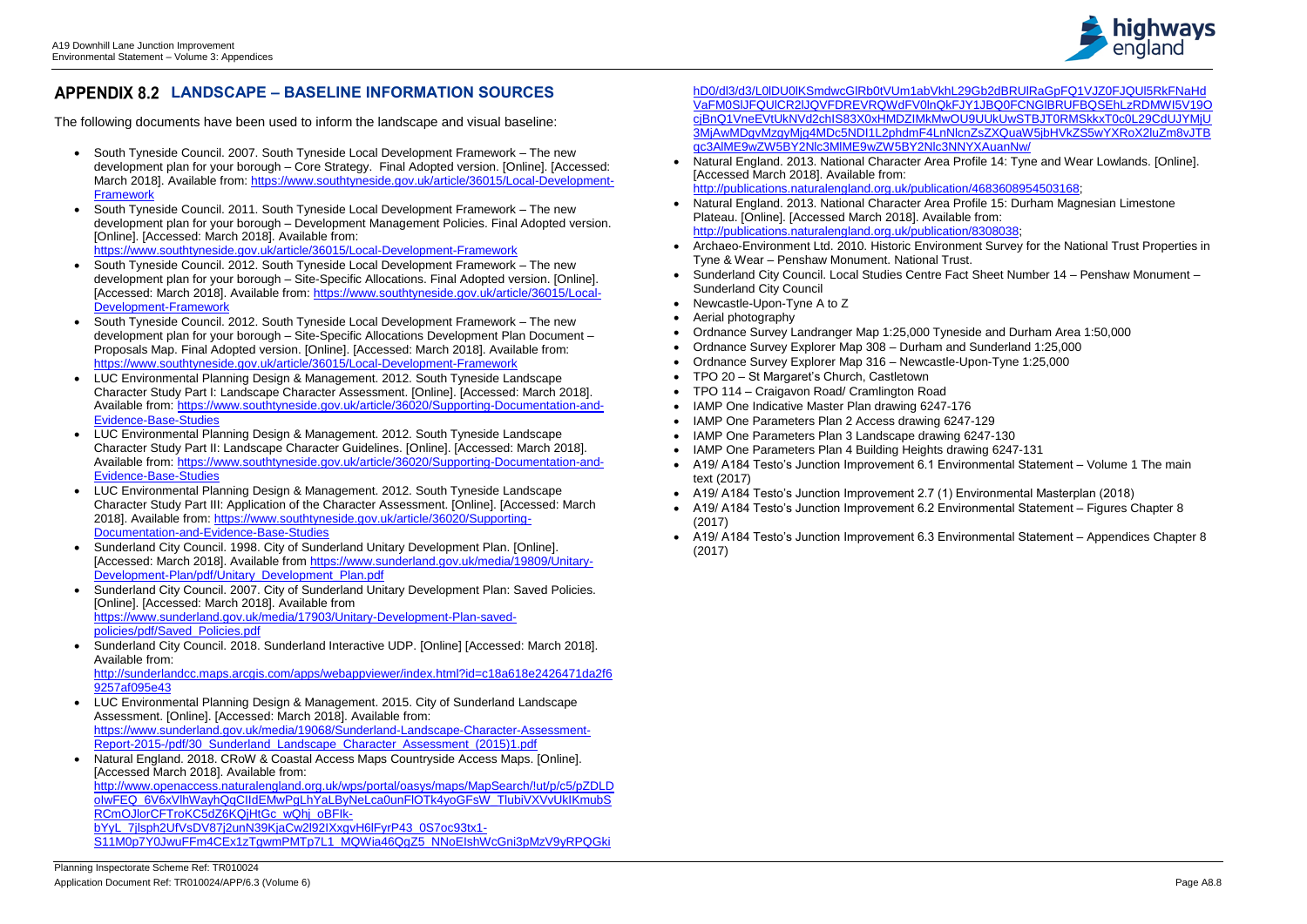

he busy communication routes of A184 / as rat runs and footpaths and bridleways tpath B27 and Bridleway B28 will be on of the Testo's scheme, temporarily

within fields running east-west towards fewer pylons in the landscape due to the improvements at Testo's Junction.

lk road. Construction works for Testo's in part of the LCU, altering the layout of

o the north.

vetween Newcastle and Sunderland.  $\delta$ 's junction will temporarily reduces

route to Tyne Tunnel from the South. to's junction will be temporarily present

anting has established and forms an dland cover extending to adjacent land. hedgerow vegetation along the edges the embankments of the Downhill Lane ill be less vegetation present within and roundabout and along the A19 between getation removal by the Testo's scheme.

n phases to provide better links to the A1

ers with visitors / commercial freight is and traffic management for the Testo's uce human interaction slightly.

# **LANDSCAPE CHARACTER ASSESSMENT**

Note: Refer to Figure 8.2 – Landscape Character Plan and Figure 7.2 – Historic Landscape.

# **8.3A Local character units (LCUs) identified within South Tyneside Council (STC) Landscape Character Study 2012 – Character Area 31 (Urban Fringe): Boldon Fell**

| LCU1: Western lowland agricultural land (landscape)                                  |                                                                                                                                                                                                                                                                                                                                                                                                                                                                                                                                                                                                                                                                                                                                                                                                                                                                     |  |
|--------------------------------------------------------------------------------------|---------------------------------------------------------------------------------------------------------------------------------------------------------------------------------------------------------------------------------------------------------------------------------------------------------------------------------------------------------------------------------------------------------------------------------------------------------------------------------------------------------------------------------------------------------------------------------------------------------------------------------------------------------------------------------------------------------------------------------------------------------------------------------------------------------------------------------------------------------------------|--|
| <b>Key Characteristics</b>                                                           | <b>Assessment</b>                                                                                                                                                                                                                                                                                                                                                                                                                                                                                                                                                                                                                                                                                                                                                                                                                                                   |  |
| Pattern / Layout                                                                     | Large, irregular arable and occasional pastoral fields with gappy<br>hedgerow boundaries and remnant hedgerow tree belts.<br>Construction works for the Testo's scheme and temporary<br>compound and storage areas will alter the size and shape of some<br>fields.                                                                                                                                                                                                                                                                                                                                                                                                                                                                                                                                                                                                 |  |
| Topography / Landform                                                                | Mainly flat with local undulating variations along stream / River Don<br>valleys, and restored land from open cast workings to the west.<br>During construction of the Testo's scheme, storage mounds will be<br>present in the fields near West Pastures lane and to the west of the<br>A <sub>19</sub> .                                                                                                                                                                                                                                                                                                                                                                                                                                                                                                                                                          |  |
| Tranquillity                                                                         | Generally quiet within the field system although minor roads are well<br>used by local residents and as 'rat runs'. There is a sense of busy<br>vehicular traffic adjacent to road network. The construction works at<br>Testo's junction will temporarily reduce tranquillity along the eastern<br>edge of the LCU.                                                                                                                                                                                                                                                                                                                                                                                                                                                                                                                                                |  |
| Land Use / Land Cover                                                                | Mainly agricultural (arable / pastoral) and including the road network<br>(A184 Newcastle Road). Sparse gappy hedgerows (although more<br>consistent along highway boundaries) with occasional wooded<br>clumps around isolated farms and country houses. Some remnant<br>hedgerows and occasional hedgerow trees. Regenerating scrub and<br>woodland on former Wardley Colliery site. Local Wildlife Sites<br>(LWSs) located within the area including Wardley Colliery, Monkton<br>Pond and Wood, Calf Close Burn, Strother House Farm, River Don /<br>East House, and Elliscope Farm East / Hylton Bridge LWSs. During<br>construction of the testo's scheme, temporary compound and<br>storage areas will be present within some of the arable and pastoral<br>fields to the west of the A19, with some hedgerows removed within<br>the construction footprint. |  |
| <b>Cultural Influences</b><br>(Fig. 7.2 - Historic<br>Landscape Types<br>(HLTs) 1&3) | Some remnant parliamentary enclosure field boundaries evident.<br>Scots House Listed Buildings indicate the historical toll house<br>situated on the historical route which pre-dates the field enclosure<br>system surrounding it (now A184 Newcastle Road). Includes<br>scattered farmsteads and isolated individual properties. The pattern<br>of remnant hedgerow field boundaries will be altered by the Testo's<br>scheme construction works and associated temporary compound<br>and storage areas.                                                                                                                                                                                                                                                                                                                                                          |  |

| LCU1: Western lowland agricultural land (landscape) |                                                                                                                                                                    |  |
|-----------------------------------------------------|--------------------------------------------------------------------------------------------------------------------------------------------------------------------|--|
| <b>Key Characteristics</b>                          | <b>Assessment</b>                                                                                                                                                  |  |
| Human Interaction                                   | Mainly rural character with the<br>A19. Minor roads are used as<br>are popular for walkers. Footp<br>closed during the construction<br>reducing human interaction. |  |
| <b>Detracting Elements</b>                          | Numerous electricity pylons w<br>the substation. There will be f<br>power line burying works for t                                                                 |  |
| <b>Landscape Quality</b>                            | Ordinary                                                                                                                                                           |  |
| Sensitivity                                         | Moderate                                                                                                                                                           |  |

| LCU2: A19 vegetated corridor (landscape)         |                                                                                                                                                                                                                      |  |  |
|--------------------------------------------------|----------------------------------------------------------------------------------------------------------------------------------------------------------------------------------------------------------------------|--|--|
| <b>Key Characteristics</b>                       | <b>Assessment</b>                                                                                                                                                                                                    |  |  |
| Pattern / Layout                                 | Linear transport route - trun<br>junction will be present with<br>the road slightly.                                                                                                                                 |  |  |
| Topography / Landform                            | Mainly flat – rising slightly to                                                                                                                                                                                     |  |  |
| Tranquillity                                     | Very busy commuter road b<br><b>Construction works at Testo</b><br>tranquillity.                                                                                                                                     |  |  |
| Land use                                         | Transport / communication<br>Construction works for Test<br>within part of the LCU.                                                                                                                                  |  |  |
| <b>Land Cover</b>                                | Verge and embankment pla<br>extensive tree belt with woo<br>There is scrub and remnant<br>of the A19 mainline, and on<br>junction slip roads. There w<br>around the existing Testo's<br>the two junctions, due to ve |  |  |
| <b>Cultural Influences</b><br>(Fig. 7.2 - HLT 5) | Modern route constructed in<br>and the Tyne Tunnel.                                                                                                                                                                  |  |  |
| <b>Human Interaction</b>                         | Main routes for local travelle<br>passing. Construction works<br>scheme will temporarily red                                                                                                                         |  |  |
| <b>Landscape Quality</b>                         | Poor                                                                                                                                                                                                                 |  |  |
| Sensitivity                                      | Low                                                                                                                                                                                                                  |  |  |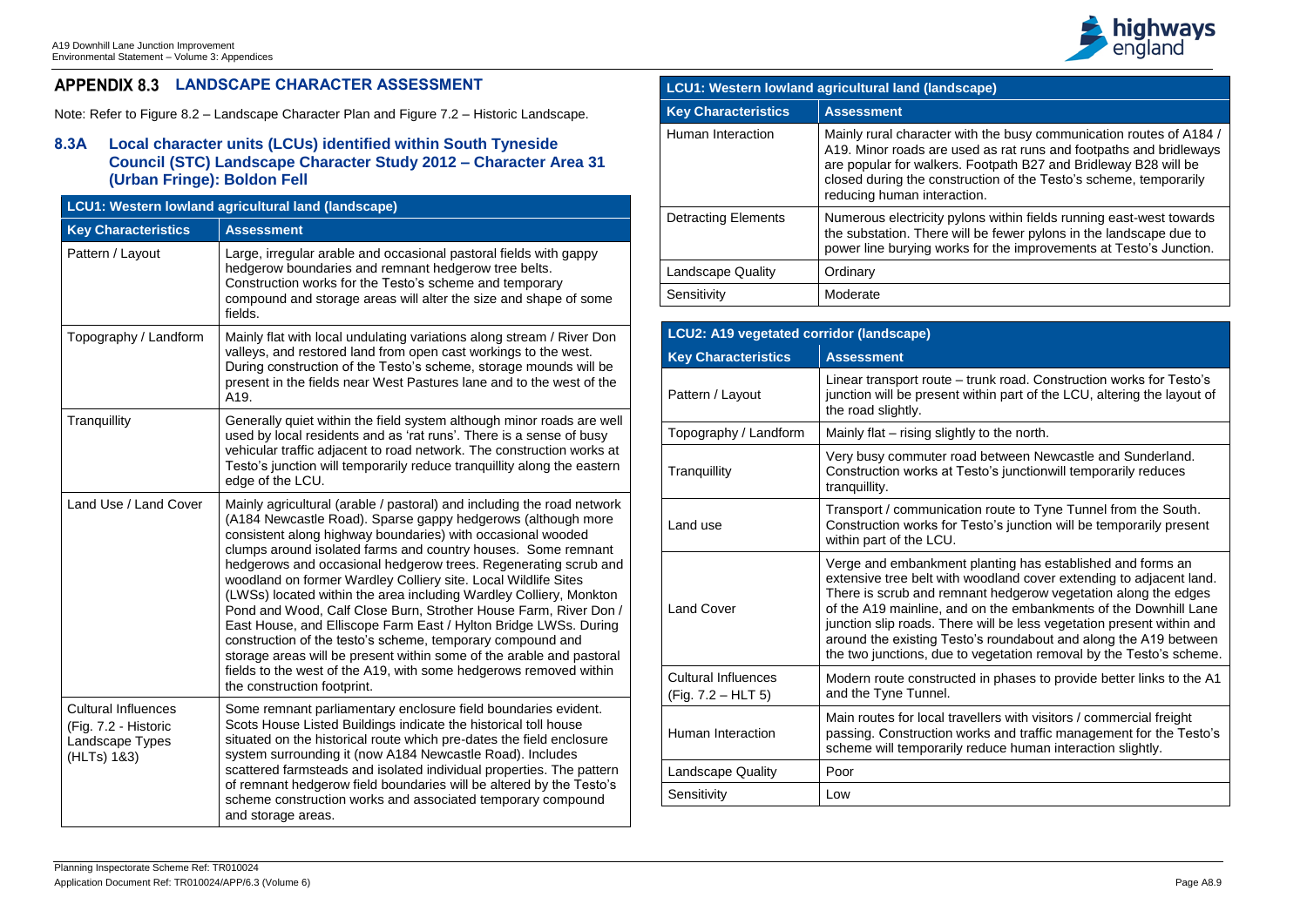Planning Inspectorate Scheme Ref: TR010024 Application Document Ref: TR010024/APP/6.3 (Volume 6) Page A8.10



rasional trees. Includes an area of wet leadow LWS). Construction works for the ary storage areas will be present within oral fields to the east of the A19, with vithin the construction footprint.

s less tranquil area than would be ks at Testo's junction will temporarily western edge of the LCU.

ed from the 19<sup>th</sup> Century enclosures. The Railway runs along the western bank of

area from north to south along the route visual detractors of pylons extending to the west and visual connection to this dscape. Bridleway B46 will be construction works for the Testo's eraction.

land boundary types of gappy ettlement areas and individual properties

Ing from the River Don and Downhill Lane oldon Hills (90m AOD) is evidence of the esian Limestone Escarpment to the wnhill Old Quarry face is a noticeable ing in the area. Downhill is recognised as Value or Landscape Significance within as a Local Geodiversity Site (LGS) and cil also designates the adjacent meadow WS.

occasional overhead noise of aircraft. ocal route between Boldon and

residential housing.

| LCU4: Boldon ecological wetlands (landscape) |                                                                                                                                                                                                                                                                                                                                                    |  |
|----------------------------------------------|----------------------------------------------------------------------------------------------------------------------------------------------------------------------------------------------------------------------------------------------------------------------------------------------------------------------------------------------------|--|
| <b>Key Characteristics</b>                   | <b>Assessment</b>                                                                                                                                                                                                                                                                                                                                  |  |
| Pattern / Layout                             | Irregular areas of both retained and protected habitat and man-made<br>areas for nature conservation, located to the south of Boldon<br><b>Business Park.</b>                                                                                                                                                                                      |  |
| Topography / Landform                        | Flat and low lying area indicated through wet marsh and pond<br>habitat features.                                                                                                                                                                                                                                                                  |  |
| <b>Land Use</b>                              | Habitat conservation and protection (LWSs) with educational uses<br>(West Boldon Environmental Education Centre) within the National<br>Grid Substation and Mount Pleasant Marsh LWS area.                                                                                                                                                         |  |
| <b>Land Cover</b>                            | Predominantly wet areas of habitat including established wet<br>woodland to the boundaries of Boldon Lake and Mount Pleasant<br>Marsh LWSs. There will be less vegetation present within Mount<br>Pleasant Marsh LWS due to vegetation removal for the construction<br>of Testo's scheme.                                                          |  |
| <b>Cultural Influences</b>                   | Mainly recent conservation designation sites are divided by a historic<br>route (now A184 Newcastle Road) and enclosed by the route of the<br>old Newcastle - Stanhope Railway Line (now a bridleway) to the<br>eastern edge.                                                                                                                      |  |
| <b>Human Interaction</b>                     | Boldon Lake used for fishing and occasional use by workers in<br>Boldon Business Park, West Boldon Environmental Education<br>Centre is a popular local community centre involving education for<br>local schools etc. Footpath B27 will be closed during construction<br>works for the Testo's scheme, temporarily reducing human<br>interaction. |  |
| <b>Unattractive Features</b>                 | Electricity pylons extending out of the National Grid Substation.<br>There will be fewer pylons in the landscape due to power line<br>burying works for the improvements at Testo's junction.                                                                                                                                                      |  |
| <b>Landscape Quality</b>                     | Good                                                                                                                                                                                                                                                                                                                                               |  |
| Sensitivity                                  | Moderate                                                                                                                                                                                                                                                                                                                                           |  |

| <b>LCU5: River Don scrubby farmland (landscape)</b> |                                                                                                                                                                                                                                                                                                  |  |  |
|-----------------------------------------------------|--------------------------------------------------------------------------------------------------------------------------------------------------------------------------------------------------------------------------------------------------------------------------------------------------|--|--|
| <b>Key Characteristics</b>                          | <b>Assessment</b>                                                                                                                                                                                                                                                                                |  |  |
| Pattern / Layout                                    | Irregular field pattern defined by gappy hedgerows along the River<br>Don watercourse. Construction works for the Testo's scheme and<br>temporary storage areas will alter the size and shape of some fields.                                                                                    |  |  |
| Topography / Landform                               | Gently sloping topography along the banks of the River Don running<br>from north-east to south-west from Downhill to the east and the<br>embankments of the A19 to the west. Storage mounds associated<br>with construction works at Testo's junction will be present to the east<br>of the A19. |  |  |
| Land Use / Land Cover                               | Arable farmland predominantly open due to intensive farmland and<br>severed by the A19. Intermittent vegetation clumps include scrub,                                                                                                                                                            |  |  |

| <b>LCU5: River Don scrubby farmland (landscape)</b> |                                                                                                                                                                                              |  |  |
|-----------------------------------------------------|----------------------------------------------------------------------------------------------------------------------------------------------------------------------------------------------|--|--|
| <b>Key Characteristics</b>                          | <b>Assessment</b>                                                                                                                                                                            |  |  |
|                                                     | remnant hedgerows and occa<br>grassland (Make-Me-Rich-Me<br>Testo's scheme and tempora<br>some of the arable and pasto<br>some hedgerows removed w                                           |  |  |
| Tranquillity                                        | Busy A19 to the west creates<br>expected. Construction work<br>reduce tranquillity along the v                                                                                               |  |  |
| <b>Cultural Influences</b><br>$(Fig. 7.2 - HLT 1)$  | Evidence of farmland retaine<br>old Newcastle to Stanhope R<br>the river.                                                                                                                    |  |  |
| Human Interaction                                   | Bridleway B46 traverses the<br>of the old railway. Noticeable<br>from the substation adjacent<br>man-made feature in the land<br>temporariy closed during the<br>scheme, reducing human inte |  |  |
| <b>Landscape Quality</b>                            | Ordinary                                                                                                                                                                                     |  |  |
| Sensitivity                                         | Moderate                                                                                                                                                                                     |  |  |

# **8.3B LCU identified within STC Landscape Character Study 2012 – Character Area 32 (Urban Fringe): Boldon Downhill**

| <b>LCU7: Downhill elevated farmland (landscape)</b> |                                                                                                                                                                                                                                                                                                     |  |  |
|-----------------------------------------------------|-----------------------------------------------------------------------------------------------------------------------------------------------------------------------------------------------------------------------------------------------------------------------------------------------------|--|--|
| <b>Key Characteristics</b>                          | <b>Assessment</b>                                                                                                                                                                                                                                                                                   |  |  |
| Pattern / Layout                                    | Small to medium arable farml<br>hedgerows. Includes small se<br>/ farmsteads.                                                                                                                                                                                                                       |  |  |
| Topography / Landform                               | The undulating landform risin<br>to the horizon of Downhill / Bo<br>northern extents of the Magne<br>south and east. Here the Dov<br>example of extensive quarryin<br>an Area of High Landscape V<br>the STC LDF and the quarry<br><b>LWS. Sunderland City Cound</b><br>land as Downhill Meadows L\ |  |  |
| Tranquillity                                        | Particularly tranquil area with<br>Downhill Lane is used as a lo<br>Washington.                                                                                                                                                                                                                     |  |  |
| <b>Land Use</b>                                     | Arable farmland and isolated                                                                                                                                                                                                                                                                        |  |  |
|                                                     |                                                                                                                                                                                                                                                                                                     |  |  |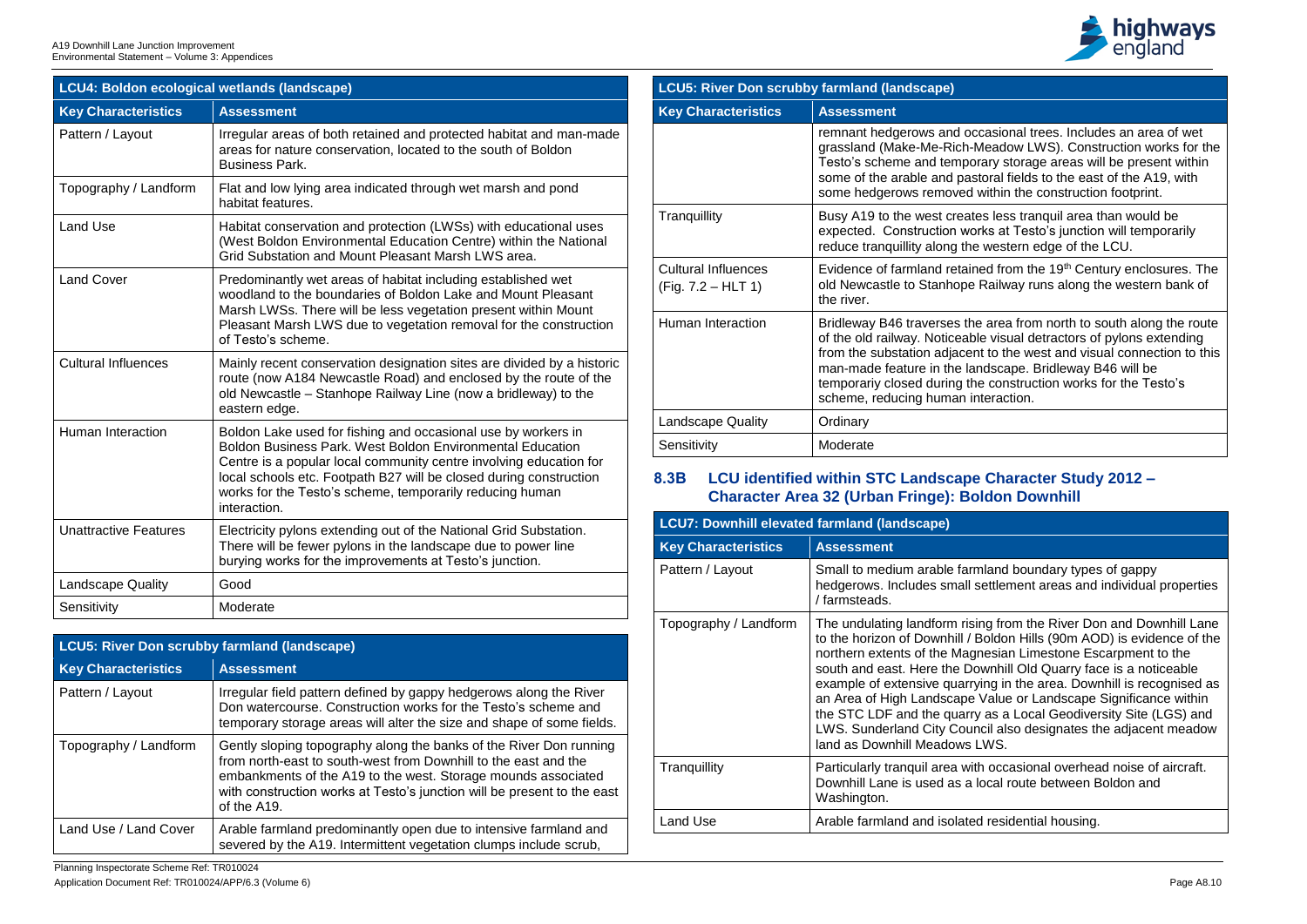

arby Nissan plant which dominates views orth East Land, Sea and Aircraft the north of the Nissan plant within seline, IAMP One forms another strong ominating views west from LCU9a.

ited but the A1290 is well used as a ssan plant and West Boldon, which LCU9a. A well-used cycleway borders ashington Road.

surrounded by large scale light a main spine road and internal access

It with a main spine road rising slightly to landform at IAMP One sloping very alley in the north-west.

factory units at the Nissan plant with own areas and surrounded by extensive Nine 25m high manufacturing units at offices, surrounded by car parking

apprearance Mostruction to all factory buildings and t. Appearance of IAMP One is he future baseline. Wind turbines are

nd change in industrial activity in the Idon Colliery.

factory workers accessing the site from e routes extending to the north and anticipated with the IAMP One site local facilities adjacent (public houses, ly workers also.

| <b>LCU7: Downhill elevated farmland (landscape)</b> |                                                                                                                                                                                                                                                                                                                                                                               |  |  |
|-----------------------------------------------------|-------------------------------------------------------------------------------------------------------------------------------------------------------------------------------------------------------------------------------------------------------------------------------------------------------------------------------------------------------------------------------|--|--|
| <b>Key Characteristics</b>                          | <b>Assessment</b>                                                                                                                                                                                                                                                                                                                                                             |  |  |
| <b>Land Cover</b>                                   | Predominantly open and sparse with areas of significant woodland<br>limited to the remnant Downhill Old Quarry LWS and edge of Town<br>End Farm (Downhill Meadows LWS) to the southern edge of the<br>area.                                                                                                                                                                   |  |  |
| <b>Cultural Influences</b><br>$(Fig. 7.2 - HLT 1)$  | Downhill Farm established as a result of enclosure during the 19th<br>century. It now consists of a Listed Building complex of Grade II<br>building, a barn and Gin Gang. The opening of a number of small<br>quarries, including Downhill Quarry in the 1850s, lead to major<br>change in the vicinity. Site also includes a listed lime kiln and site of<br>an old tannery. |  |  |
| Human Interaction                                   | The Great North Forest Heritage Trail travels along the Downhill Lane<br>route but is not noticeably well used. Other local links between<br>Boldon and Washington are mainly vehicular.                                                                                                                                                                                      |  |  |
| <b>Landscape Quality</b>                            | <b>Very Attractive</b>                                                                                                                                                                                                                                                                                                                                                        |  |  |
| Sensitivity                                         | High                                                                                                                                                                                                                                                                                                                                                                          |  |  |

# **8.3C LCUs identified within City of Sunderland Landscape Character Assessment 2015 – Character Area 2a (Coalfield Lowland Terraces): Usworth Lowland**

| LCU9a, b and c: Usworth lowland (landscape)<br>Describes the existing Nissan plant and the future baseline with IAMP One |                                                                                                                                                                                                                                                                                                                     |  |  |
|--------------------------------------------------------------------------------------------------------------------------|---------------------------------------------------------------------------------------------------------------------------------------------------------------------------------------------------------------------------------------------------------------------------------------------------------------------|--|--|
| <b>Key Characteristics</b>                                                                                               | <b>Assessment</b>                                                                                                                                                                                                                                                                                                   |  |  |
| Pattern / Layout                                                                                                         | Medium to large sized arable farmland bordered by hedgerows and<br>crossed by river valleys. LCU9a (affected by the Scheme) contains<br>arable fields of mixed size and pockets of scrubby pasture land, with<br>fields bordered by hedgerows. Amenity grass playing fields are<br>located to the south of LCU9a.   |  |  |
| Topography / Landform                                                                                                    | Gently rolling or flat with undulating topography along river valleys.<br>LCU9a is largely flat with minor undulations to the south of the LCU<br>at a small stream.                                                                                                                                                |  |  |
| Tranquillity                                                                                                             | Generally tranquil within farmland but this decreases close to the<br>A1290 and Nissan plant. LCU9a has a low level of tranquillity due to<br>the proximity of the A19, A1290 and Nissan plant. Within the future<br>baseline, IAMP One is also in close proximity.                                                 |  |  |
| <b>Land Use</b>                                                                                                          | Arable farmland. LCU9a also contains amenity grass playing fields<br>and pockets of pasture land.                                                                                                                                                                                                                   |  |  |
| <b>Land Cover</b>                                                                                                        | Arable fields with some hedgerows and recently planted woodland.<br>Scrubby vegetation along River Don. Vegetation within LCU9a is<br>limited to hedgerow boundaries, intermittent hedgerow trees, scrubby<br>vegetation within the pasture land, and some ornamental planting<br>associated with Usworth Cottages. |  |  |

# **LCU9a, b and c: Usworth lowland (landscape) Describes the existing Nissan plant and the future baseline with IAMP One**

| <b>Key Characteristics</b> | <b>Assessment</b>                                                                                                                                               |
|----------------------------|-----------------------------------------------------------------------------------------------------------------------------------------------------------------|
| <b>Cultural Influences</b> | The main influence is the near<br>south out of the LCU. The No<br>Museums are located just to<br>LCU9a. Within the future bas<br>influence in the landscape, do |
| <b>Human Interaction</b>   | Access within farmland is lim<br>thoroughfare between the Nist<br>borders the western edge of<br>the south of LCU9a along Wa                                    |
| <b>Landscape Quality</b>   | Ordinary                                                                                                                                                        |
| Sensitivity                | Moderate                                                                                                                                                        |

# **LCU10: Nissan plant and IAMP One (urban) Describes the existing Nissan plant and the future baseline with IAMP One**

| <b>Key Characteristics</b>                        | <b>Assessment</b>                                                                                                                                                                       |
|---------------------------------------------------|-----------------------------------------------------------------------------------------------------------------------------------------------------------------------------------------|
| Pattern / Layout                                  | Large scale areas of car parking<br>industrial warehouses, linked by<br>roads.                                                                                                          |
| Topography /<br>Landform                          | Flat landform at the Nissan plant<br>higher ground to the north. Flat I<br>slightly towards the River Don va                                                                            |
| Density / Mix / Scale                             | Mainly dominated by large scale<br>smaller single storey units, laydo<br>car parking / car storage areas.<br>IAMP One with some two storey<br>areas and service yards.                  |
| Appearance                                        | Mostly steel frame and clad cons<br>smaller units at the Nissan plant<br>anticipated to be similar within th<br>located further south.                                                  |
| <b>Land Use</b>                                   | Industrial / light industrial                                                                                                                                                           |
| <b>Cultural Influences</b><br>(Fig. 7.2 - HLT 12) | Direct result of modernisation ar<br>area following the closure of Bol                                                                                                                  |
| <b>Human Interaction</b>                          | Main interaction is local Nissan f<br>the north, many using local cycle<br>north-east. Similar interaction is<br>within the future baseline. Some<br>leisure facilities) are accessed b |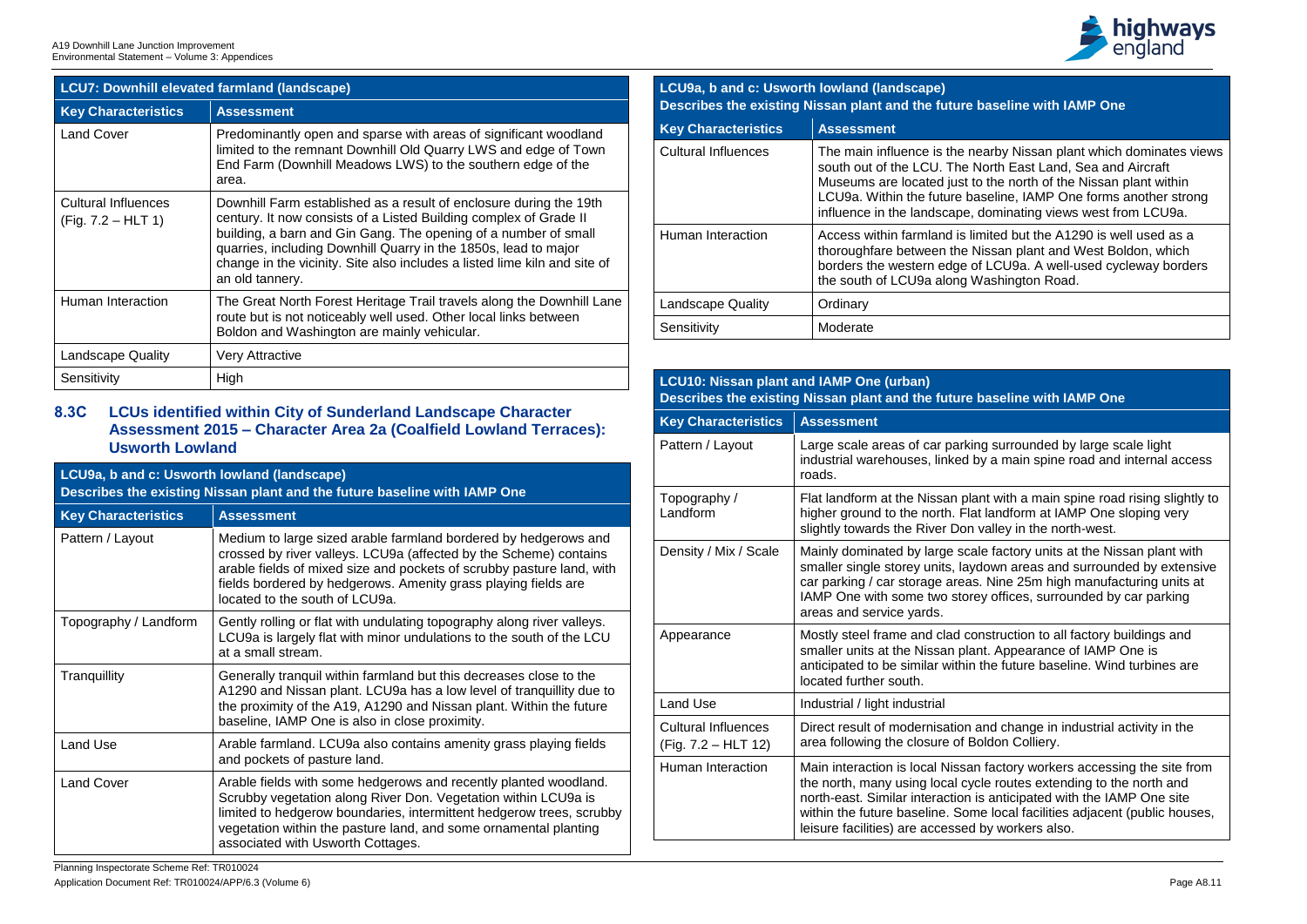

Is and buildings centred around St. View on the top of the hill with a more ore modern development.

tern hillside of the northern most of the he River Don watercourse.

tle Road are busy commuter roads with

n isolated small scale layout with 2 properties and public houses surrounding onal layout.

rick / rendered Victorian buildings in both punctuated by St. Nicholas Church in a

ocal facilities (including school, church,

In and church grounds and riverside wetted in all covered by Tree ern edge of the character area is Road LWS and open space system, diacent LCU3 and also visually links to

nedieval village core centred on Rectory Its expansion is heavily influenced by and the opening of Boldon Colliery in 1860 and sity housing undertaken in Victorian nning in the 1960s and 70s. Older village in the West Boldon Conservation Area.

busy local routes and an historic core are busy, creating a vibrant character. odern areas of the town are used for

| <b>LCU10: Nissan plant and IAMP One (urban)</b><br>Describes the existing Nissan plant and the future baseline with IAMP One |      |  |  |
|------------------------------------------------------------------------------------------------------------------------------|------|--|--|
| <b>Key Characteristics   Assessment</b>                                                                                      |      |  |  |
| <b>Townscape Quality</b>                                                                                                     | Poor |  |  |
| Sensitivity                                                                                                                  | Low  |  |  |

# **8.3D LCUs identified within STC Landscape Character Study 2012 – Character Area 24 (Urban): The Boldons**

| <b>LCU3: Boldon Business Park complex</b> |                                                                                                                                                                                                                                                               |  |  |
|-------------------------------------------|---------------------------------------------------------------------------------------------------------------------------------------------------------------------------------------------------------------------------------------------------------------|--|--|
| <b>Key Characteristics</b>                | <b>Assessment</b>                                                                                                                                                                                                                                             |  |  |
| Pattern / Layout                          | Regular commercial plots with car parking surrounding individual<br>commercial and retail warehouses, linked by a main spine road and<br>internal access roads.                                                                                               |  |  |
| Topography / Landform                     | Flat landform with a main spine road rising slightly to higher ground to<br>the north-east.                                                                                                                                                                   |  |  |
| Density / Mix / Scale                     | Mainly dominated by large scale warehouse units with smaller single<br>storey units within the Tech village area and the leisure complex to<br>the eastern side of Abingdon Way.                                                                              |  |  |
| Appearance                                | Mostly steel frame and clad construction with brown brick smaller<br>units. Generator building of the Quadrus Centre is coloured render<br>and wood cladding.                                                                                                 |  |  |
| <b>Land Use</b>                           | Light industrial / commercial and retail / leisure.                                                                                                                                                                                                           |  |  |
| <b>Land Cover</b>                         | Mainly established boundary planting, with internal ornamental tree<br>and shrub planting of varying degrees of establishment.                                                                                                                                |  |  |
| <b>Cultural Influences</b>                | Direct result of modernisation and change in industrial activity in the<br>area following the closure of Boldon Colliery.                                                                                                                                     |  |  |
| Human Interaction                         | Mainly office workers and local shoppers. Lunchtime interaction with<br>adjacent nature reserve and interaction from local residents accessing<br>the Asda store. Other uses after normal working hours consist of<br>visitors to the cinema and restaurants. |  |  |
| <b>Townscape Quality</b>                  | Ordinary                                                                                                                                                                                                                                                      |  |  |
| Sensitivity                               | Low                                                                                                                                                                                                                                                           |  |  |

| LCU6: West Boldon elevated urban centre |                                                                                                                                                                                                          |  |
|-----------------------------------------|----------------------------------------------------------------------------------------------------------------------------------------------------------------------------------------------------------|--|
| <b>Key Characteristics</b>              | <b>Assessment</b>                                                                                                                                                                                        |  |
| Pattern / Layout                        | Historic medieval layout of road<br>Nicholas Church / St. Nicholas<br>random layout as a result of mo                                                                                                    |  |
| Topography /<br>Landform                | (55m AOD) located on the west<br>Boldon hills, with valley along th                                                                                                                                      |  |
| Tranquillity                            | North Road and A184 Newcast<br>heavy bus traffic.                                                                                                                                                        |  |
| Density / Mix / Scale                   | Mix of building styles creates are<br>storey terraced and detached p<br>the church. High density traditic                                                                                                |  |
| Appearance                              | Mixture of limestone and red br<br>terraced and detached layouts<br>prominent position.                                                                                                                  |  |
| <b>Land Use</b>                         | Residential / recreational with Id<br>parish hall and public houses).                                                                                                                                    |  |
| <b>Land Cover</b>                       | Mature vegetation within garder<br>vegetation along public open sp<br>Preservation Orders. The west<br>defined by the River Don North<br>which marks the edge of the ad<br>the south-west into LCU5.     |  |
| <b>Cultural Influences</b>              | The town expanded from the m<br>Bank and St. Nicholas Church.<br>quarrying activities (Downhill) a<br>1850 and subsequent high den<br>times and followed by town plar<br>core areas are designated withi |  |
| <b>Human Interaction</b>                | A densely populated town with<br>containing public houses that a<br>Other local facilities in more mo<br>short stay shopping.                                                                            |  |
| <b>Townscape Quality</b>                | Good                                                                                                                                                                                                     |  |
| Sensitivity                             | Moderate                                                                                                                                                                                                 |  |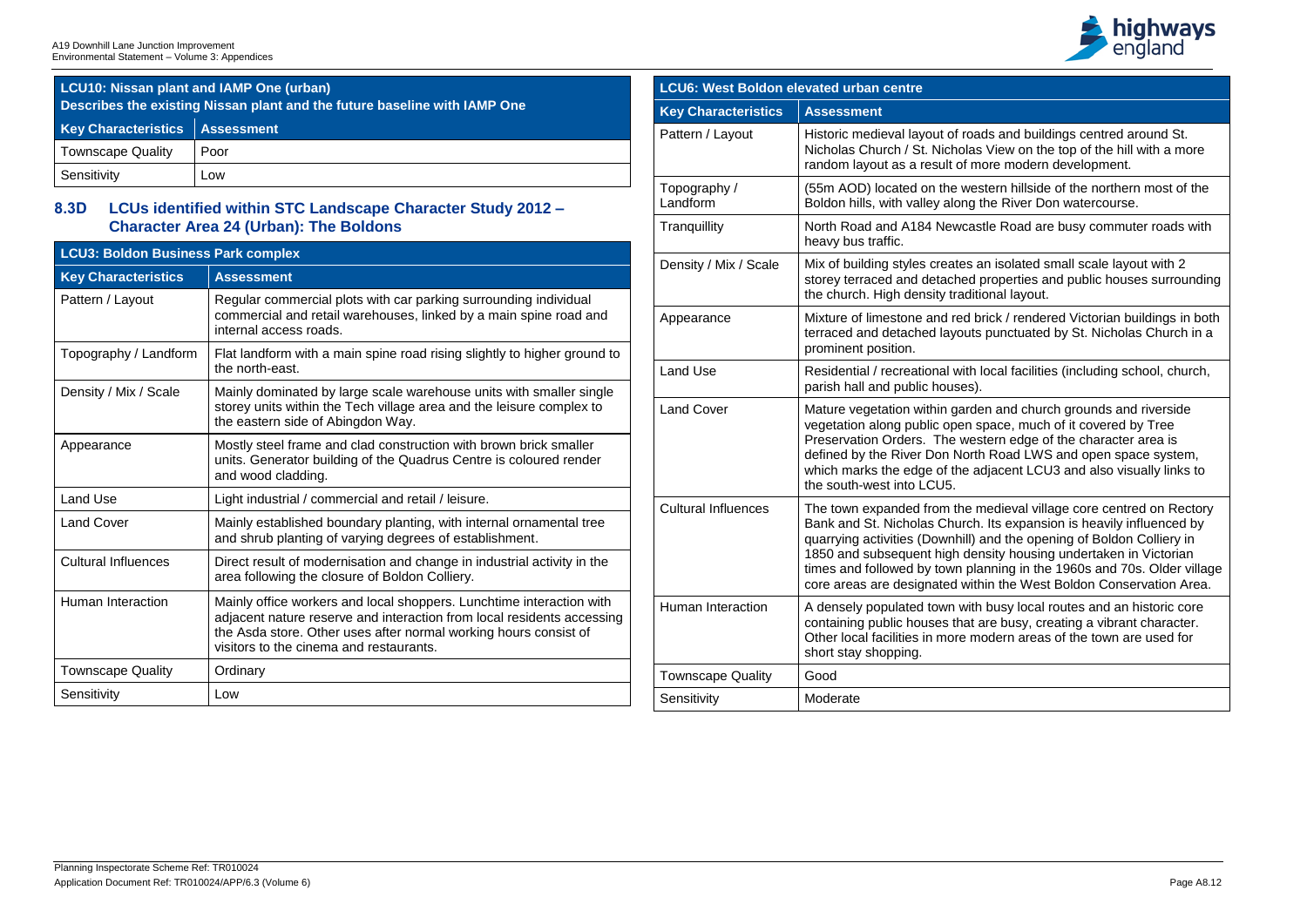# **8.3E LCU identified within City of Sunderland Landscape Character Assessment 2015 – Character Area 9f (Urban Limestone Plateau): Hylton Castle, Downhill and Castleton**

| <b>LCU8: Town End Farm residential edge</b>                   |                                                                                                                                                                                            |  |  |
|---------------------------------------------------------------|--------------------------------------------------------------------------------------------------------------------------------------------------------------------------------------------|--|--|
| <b>Key Characteristics</b>                                    | <b>Assessment</b>                                                                                                                                                                          |  |  |
| Pattern / Layout                                              | Mixture of modern semi-detached and terraced housing within estate<br>layout of cul-de-sacs and main spine roads.                                                                          |  |  |
| Topography /<br>Landform                                      | Located on raised topography to the south of Downhill hillside.                                                                                                                            |  |  |
| Density / Mix / Scale                                         | Small scale buildings within a large area of similar building types.                                                                                                                       |  |  |
| Appearance                                                    | Modern, red brick and render, two-storey houses with a mixture of grey<br>and red tile roofing.                                                                                            |  |  |
| <b>Land Use</b>                                               | Residential with internal recreational areas / links and local primary<br>school to the south, as well as local shopping parade.                                                           |  |  |
| <b>Land Cover</b>                                             | Predominantly housing with a mixture of scrubby hedgerow and estate<br>boundary woodland plantations. Some partly established garden<br>vegetation, improved grassland and playing fields. |  |  |
| <b>Cultural Influences</b><br>(Fig. 7.2 – HLT 1, 3, 5<br>& 9) | Extension of modern housing estates as a result of increasing<br>population of Sunderland.                                                                                                 |  |  |
| <b>Human Interaction</b>                                      | Series of open spaces centred around educational and community<br>centre facilities within the residential areas well used by local residents.                                             |  |  |
| <b>Townscape Quality</b>                                      | Ordinary                                                                                                                                                                                   |  |  |
| Sensitivity                                                   | Low                                                                                                                                                                                        |  |  |

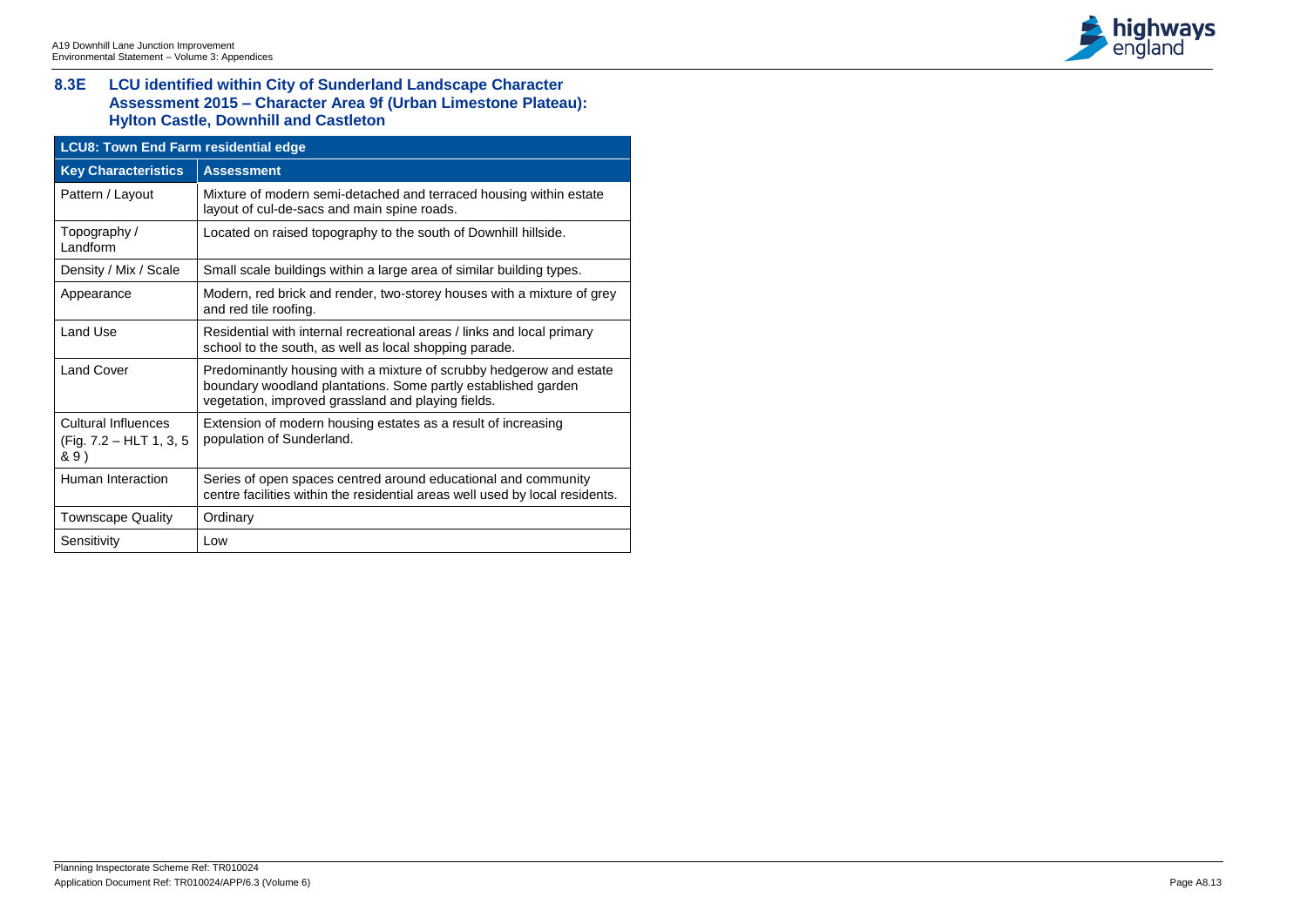

## **Residue**

## e-21): Slight adverse

due to the raised landform features of psoil storage mounds. Effects would lly through careful control of topsoil / nd heights and phasing of the works. ould be in the context of similar sto's scheme in the fields near West to the east and west of the A19, north Lane. There would be no effect on landscapes such as the Boldon ligh Landscape Value or Landscape **Oownhill Old Quarry LGS.** 

## 21): Slight adverse

ad earthworks would introduce embankments along the southrn extents of the Downhill Lane slip roads as well as around the base lge ramps to the east of Washington e effect would be slight due to the ig landform in the study area and the ng topography of the region (coal workings and quarrying). The e in the context of raised earthworks **by** the north.

## Slight adverse

Construction (21): Neutral neutral effect due to an only negligible a small section of ditch for an outfall, rance of the ditch in the landscape

## 21): Neutral

sence of the newly created outfalls and earthworks would be in

# **LANDSCAPE AND VISUAL EFFECTS SCHEDULES**

*Table 8.4-a: Landscape Effects Schedule* 

| <b>Landscape receptor</b>                                                                                                                                            | <b>Sensitivity</b><br>(2018) | <b>Magnitude</b><br>of impact<br>(without<br>mitigation)                                                                                         | <b>Predicted impact</b>                                                                                                                                                                                                                                                                                                                                                                                               | <b>Mitigation</b><br>proposed                                                                                                                                                                                      | <b>Magnitude</b><br>of impact<br>(with<br>mitigation)                                                                                            | <b>Residual landscap</b>                                                                                                                                                                                                                                                                                                                                                                                                                                                                                                                                                                             |
|----------------------------------------------------------------------------------------------------------------------------------------------------------------------|------------------------------|--------------------------------------------------------------------------------------------------------------------------------------------------|-----------------------------------------------------------------------------------------------------------------------------------------------------------------------------------------------------------------------------------------------------------------------------------------------------------------------------------------------------------------------------------------------------------------------|--------------------------------------------------------------------------------------------------------------------------------------------------------------------------------------------------------------------|--------------------------------------------------------------------------------------------------------------------------------------------------|------------------------------------------------------------------------------------------------------------------------------------------------------------------------------------------------------------------------------------------------------------------------------------------------------------------------------------------------------------------------------------------------------------------------------------------------------------------------------------------------------------------------------------------------------------------------------------------------------|
| Topography and hydrology                                                                                                                                             |                              |                                                                                                                                                  |                                                                                                                                                                                                                                                                                                                                                                                                                       |                                                                                                                                                                                                                    |                                                                                                                                                  |                                                                                                                                                                                                                                                                                                                                                                                                                                                                                                                                                                                                      |
| Topography:<br>Boldon Downhill Area of High<br>Landscape Value or<br>Landscape Significance;<br>Downhill Old Quarry LGS<br>(STC LDF Policy EA1; DM7<br>and DM8)      | <b>LOW</b>                   | Construction<br><b>MODERATE</b><br><b>ADVERSE</b><br>Opening<br><b>MODERATE</b><br><b>ADVERSE</b><br>Future<br><b>MODERATE</b><br><b>ADVERSE</b> | Short term impact from the<br>raising of land within the<br>fields adjacent to Town End<br>Farm due to storage of soils<br>and materials during<br>construction.<br>Long term impact due to<br>introduction of raised<br>junction embankments and<br>earthworks as well as new<br>landform for the footbridge<br>approach ramps within the<br>field to the east of<br>Washington Road / adjacent<br>to Town End Farm. | Potential phasing and<br>sculpting of spoil<br>deposition during the<br>construction period<br>Sculpting of footbridge<br>earthworks                                                                               | Construction<br><b>MODERATE</b><br><b>ADVERSE</b><br>Opening<br><b>MODERATE</b><br><b>ADVERSE</b><br>Future<br><b>MODERATE</b><br><b>ADVERSE</b> | Construction (2020<br>Short term effects o<br>the fill / subsoil / top<br>be mitigated partial<br>subsoil storage bur<br>Storage mounds w<br>mounds for the Tes<br>Pastures lane and<br>of the A19 Downhil<br>locally designated I<br>Downhill Area of Hi<br>Significance, and D<br>Opening year (202<br>The completed road<br>permanent raised e<br>eastern and wester<br>junction area and s<br>of the new footbridg<br>Road. However, the<br>existence of differir<br>historically changin<br>mining / open cast<br>earthworks would b<br>by the Testo's sche<br>Future year (2036):<br>As above. |
| Hydrology:<br>River Don;<br>Calfclose Burn;<br>Boldon Lake - LWS;<br><b>Mount Pleasant Marsh LWS</b><br>(STC LDF - Policy EA1;<br>DM7)<br>(see also Chapters 7 & 14) | <b>MODERATE</b>              | Construction<br><b>NEGLIGIBLE</b><br><b>ADVERSE</b><br>Opening<br><b>NEGLIGIBLE</b><br><b>ADVERSE</b><br>Future                                  | Creation of attenuation pond<br>1 and outfall to local ditches<br>adjacent to the River Don,<br>north-east of Downhill Lane<br>junction.<br>Creation of attenuation pond<br>2 to the south-eastern<br>corner of the field north of<br>the Nissan plant.                                                                                                                                                               | New tree and shrub / scrub<br>planting to replace<br>vegetation lost due to<br>outfall construction<br>Species rich grass mix<br>around ponds to integrate<br>them into the landscape<br>and increase biodiversity | Construction<br><b>NEGLIGIBLE</b><br><b>ADVERSE</b><br>Opening<br><b>NEGLIGIBLE</b><br><b>ADVERSE</b><br>Future<br><b>MINOR</b>                  | Construction (2020<br>There would be a n<br>adverse impact on<br>altering the appear<br>slightly.<br>Opening year (202<br>As above. The pres<br>attenuation ponds,                                                                                                                                                                                                                                                                                                                                                                                                                                   |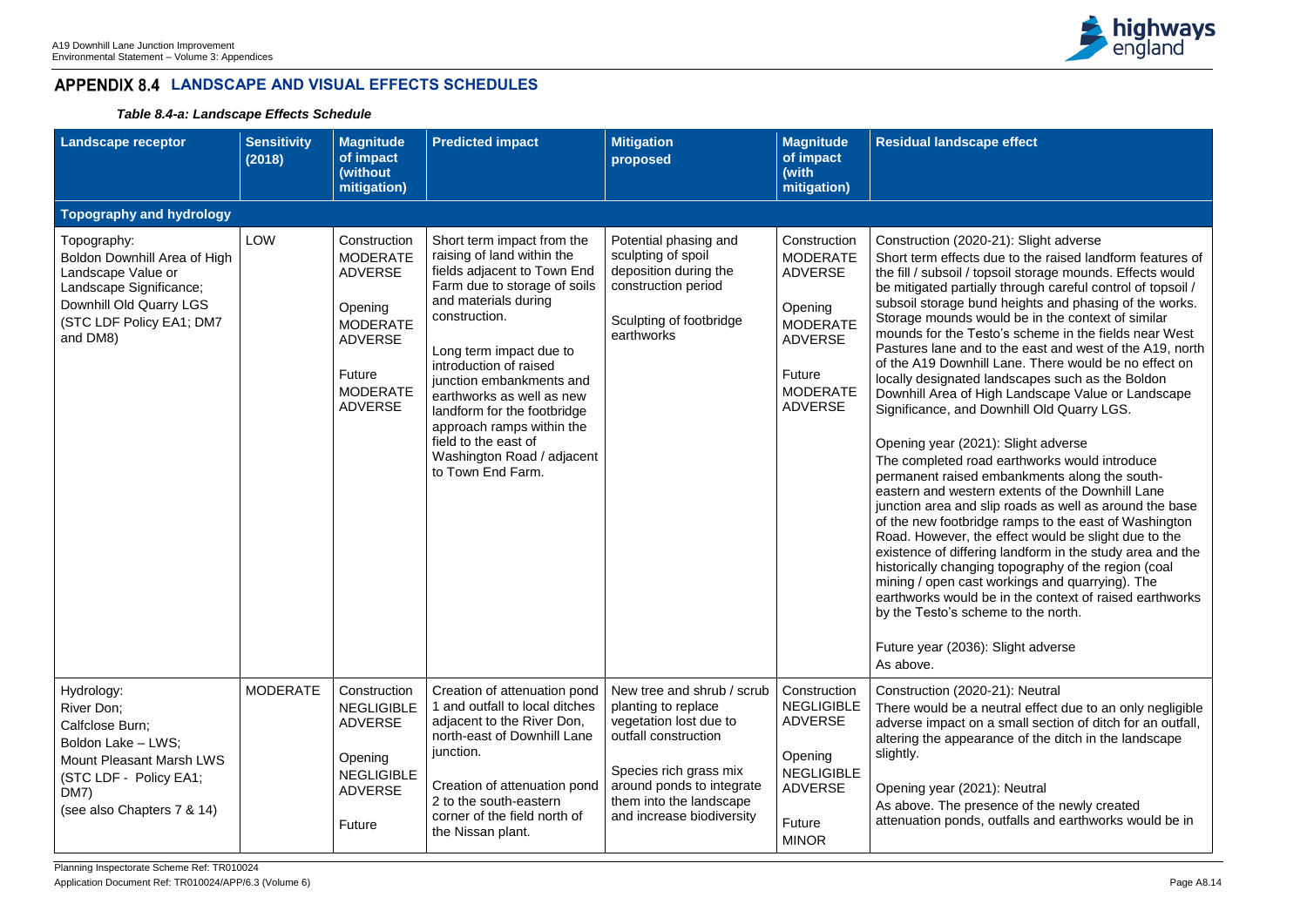A19 Downhill Lane Junction Improvement Environmental Statement – Volume 3: Appendices

| <b>Landscape receptor</b>                                                                               | <b>Sensitivity</b><br>(2018) | <b>Magnitude</b><br>of impact<br>(without<br>mitigation)                                                                                          | <b>Predicted impact</b>                                                                                                                                                                                                                                     | <b>Mitigation</b><br>proposed                       | <b>Magnitude</b><br>of impact<br>(with<br>mitigation)                                                                                             | <b>Residual landscape</b>                                                                                                                                                                                                                                                                                                                                                                            |
|---------------------------------------------------------------------------------------------------------|------------------------------|---------------------------------------------------------------------------------------------------------------------------------------------------|-------------------------------------------------------------------------------------------------------------------------------------------------------------------------------------------------------------------------------------------------------------|-----------------------------------------------------|---------------------------------------------------------------------------------------------------------------------------------------------------|------------------------------------------------------------------------------------------------------------------------------------------------------------------------------------------------------------------------------------------------------------------------------------------------------------------------------------------------------------------------------------------------------|
|                                                                                                         |                              | <b>NEGLIGIBLE</b><br><b>ADVERSE</b>                                                                                                               |                                                                                                                                                                                                                                                             |                                                     | <b>BENEFICIAL</b>                                                                                                                                 | keeping with the sur<br>water areas.<br>Future year (2036):<br>The establishment o<br>attenuation ponds a<br>would integrate the<br>features into the loca<br>open water features                                                                                                                                                                                                                    |
| <b>Land Use</b>                                                                                         |                              |                                                                                                                                                   |                                                                                                                                                                                                                                                             |                                                     |                                                                                                                                                   |                                                                                                                                                                                                                                                                                                                                                                                                      |
| Agricultural:<br>Mixed arable and some<br>pasture<br>(STC LDF Policy EA1)                               | <b>LOW</b>                   | Construction<br><b>MINOR</b><br><b>ADVERSE</b><br>Opening<br><b>NEGLIGIBLE</b><br><b>ADVERSE</b><br>Future<br><b>NEGLIGIBLE</b><br><b>ADVERSE</b> | Short term loss of usable<br>agricultural land due to<br>temporary land take<br>required for site compound,<br>access and storage<br>Long term impact due to<br>permanent loss of<br>agricultural land to the west<br>and some to the east of the<br>Scheme | All temporary areas<br>returned to agricultural use | Construction<br><b>MINOR</b><br><b>ADVERSE</b><br>Opening<br><b>NEGLIGIBLE</b><br><b>ADVERSE</b><br>Future<br><b>NEGLIGIBLE</b><br><b>ADVERSE</b> | Construction (2020-2<br>There would be a sli<br>land use due to pern<br>to the south-west of<br>Washington Road. T<br>to the west and east<br>temporary working,<br>giving rise to further<br>construction period.<br>Opening year (2021)<br>Agricultural areas us<br>compound or laydow<br>However, a slight ad<br>completion as there<br>agricultural land.<br>Future year $(2036)$ :<br>As above. |
| Residential:<br>Hedworth, Fellgate and Town<br>End Farm,<br>Make-Me-Rich Farm, West<br>House Farmhouse. | <b>LOW</b>                   | Construction<br><b>NO CHANGE</b><br>Opening<br><b>NO CHANGE</b><br>Future<br><b>NO CHANGE</b>                                                     | There would be no change<br>in residential land use                                                                                                                                                                                                         | None                                                | Construction<br>NO CHANGE<br>Opening<br><b>NO CHANGE</b><br>Future<br>NO CHANGE                                                                   | There would be a ne<br>as the proposals wo<br>Construction (2020-2<br>Opening year (2021)<br>Future year (2036):                                                                                                                                                                                                                                                                                     |
| Commercial:<br>North East Land, Sea and<br>Aircraft Museums (NELSAM),<br>The Three Horseshoes           | <b>LOW</b>                   | Construction<br><b>NO CHANGE</b><br>Opening                                                                                                       | There would be no change<br>in commercial land use                                                                                                                                                                                                          | <b>None</b>                                         | Construction<br>NO CHANGE<br>Opening                                                                                                              | There would be a ne<br>as the proposals wo<br>Construction (2020-2<br>Opening year (2021)                                                                                                                                                                                                                                                                                                            |



# **Resident**

#### arrounding mix of man-made open

#### Slight beneficial

of replacement planting around the and to the banks of adjacent ditches engineering element of these cal landscape character adding to the es already present.

# 0-21): Slight adverse

slight adverse effect on agricultural rmanent land take from arable fields of the junction as well as to the east of The Scheme footprint would extend ist of the A19 / Washington Road for site compound and storage areas er short-term impacts during the

## 21): Slight adverse

used for temporary storage, site own areas would be reinstated. adverse effect would remain on e would be a reduction of useable

Slight adverse

neutral effect on residential land use vould not directly affect these areas. e-21): Neutral 21): Neutral **Neutral** 

neutral effect on commercial land use vould not directly affect these areas. Construction (21): Neutral 21): Neutral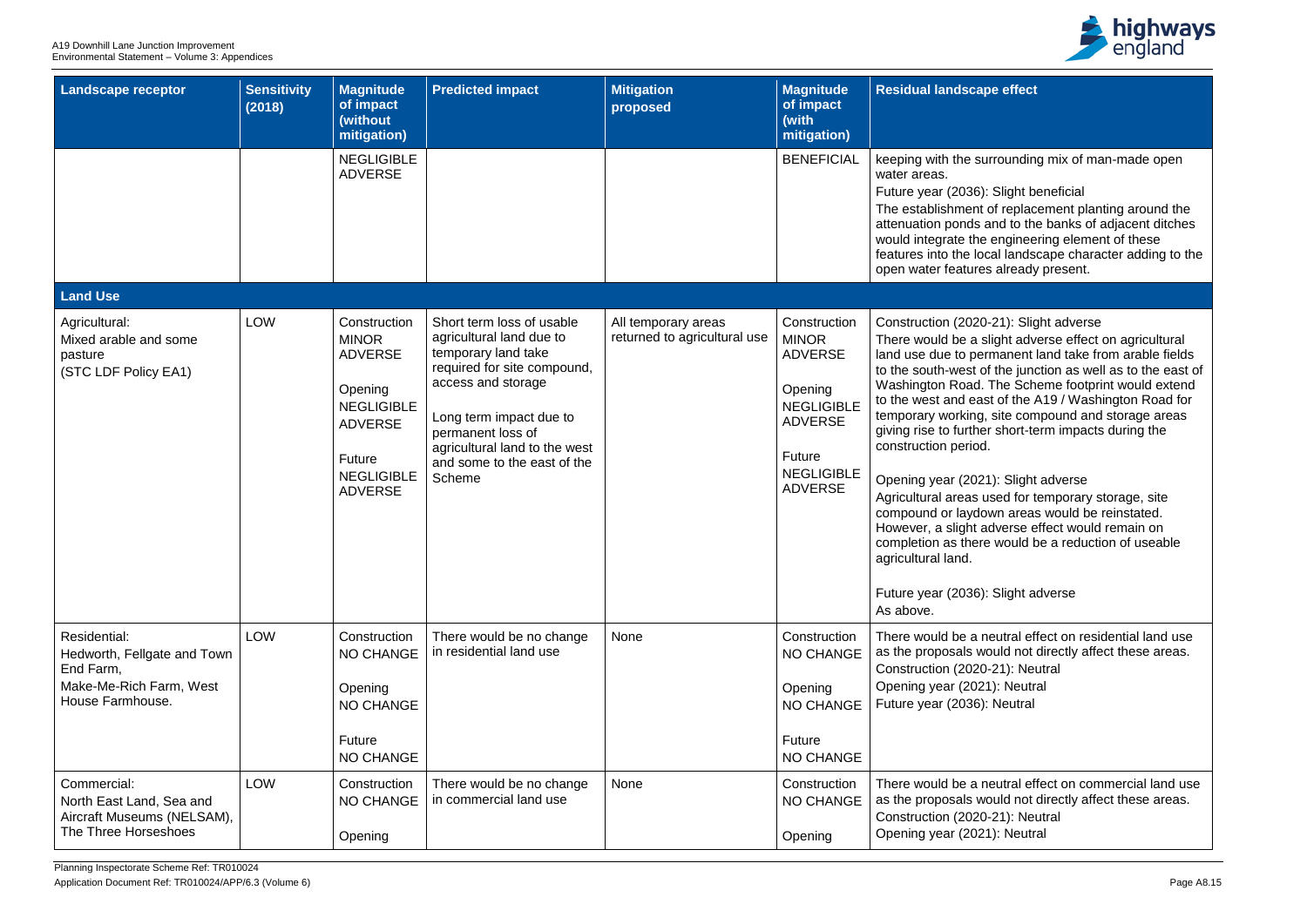

#### **e** effect

#### **Neutral**

#### -21): Moderate adverse

noderate adverse effect during the due to loss of vegetation along both Downhill Lane junction (slip roads n area), in the junction area itself and Road and the A1290. The earthworks ction area realignment would result in ree belts, woodland and some scrub ned on the junction roundabout.

#### 1): Moderate adverse

tree belts and scrub would still be cement planting would not yet have ore, all adverse effects would remain.

## Slight adverse

m adverse effects due to loss of In along both edges of the A19  $/$ tion would be mitigated by the ear tree and shrub planting along the ad cuttings and embankments. It planting along the edges of would replace much of that lost at tion. Tree and shrub / scrub planting assland around the attenuation pond ncrease vegetation cover, as well as and tree planting to the northbound off slip roads.

Iland planting within the junction area blished and returned to a similar form e would be some beneficial effects as reation around the attenuation ponds.

| <b>Landscape receptor</b>                                                                                                                                                                                                                                                                                                                                                                                                                                                               | <b>Sensitivity</b><br>(2018) | <b>Magnitude</b><br>of impact<br>(without<br>mitigation)                                                                                         | <b>Predicted impact</b>                                                                                                                                                                                                                                                                                                                                                                                                                                                                                                                                                                                                                                                                                                                                                                                                                                                                             | <b>Mitigation</b><br>proposed                                                                                                                                                                                                                                                                                                                                                                                                                                             | <b>Magnitude</b><br>of impact<br>(with<br>mitigation)                                                                                              | <b>Residual landscap</b>                                                                                                                                                                                                                                                                                                                                                                                                                                                                                                                                                                                                                                                                                              |
|-----------------------------------------------------------------------------------------------------------------------------------------------------------------------------------------------------------------------------------------------------------------------------------------------------------------------------------------------------------------------------------------------------------------------------------------------------------------------------------------|------------------------------|--------------------------------------------------------------------------------------------------------------------------------------------------|-----------------------------------------------------------------------------------------------------------------------------------------------------------------------------------------------------------------------------------------------------------------------------------------------------------------------------------------------------------------------------------------------------------------------------------------------------------------------------------------------------------------------------------------------------------------------------------------------------------------------------------------------------------------------------------------------------------------------------------------------------------------------------------------------------------------------------------------------------------------------------------------------------|---------------------------------------------------------------------------------------------------------------------------------------------------------------------------------------------------------------------------------------------------------------------------------------------------------------------------------------------------------------------------------------------------------------------------------------------------------------------------|----------------------------------------------------------------------------------------------------------------------------------------------------|-----------------------------------------------------------------------------------------------------------------------------------------------------------------------------------------------------------------------------------------------------------------------------------------------------------------------------------------------------------------------------------------------------------------------------------------------------------------------------------------------------------------------------------------------------------------------------------------------------------------------------------------------------------------------------------------------------------------------|
| Public House, Gateshead<br>College Skills Academy,<br>Nissan Industrial Park /<br>Factory, Enterprise Rental<br>garage, IAMP One (within<br>future baseline).                                                                                                                                                                                                                                                                                                                           |                              | <b>NO CHANGE</b><br>Future<br><b>NO CHANGE</b>                                                                                                   |                                                                                                                                                                                                                                                                                                                                                                                                                                                                                                                                                                                                                                                                                                                                                                                                                                                                                                     |                                                                                                                                                                                                                                                                                                                                                                                                                                                                           | NO CHANGE<br>Future<br><b>NO CHANGE</b>                                                                                                            | Future year (2036):                                                                                                                                                                                                                                                                                                                                                                                                                                                                                                                                                                                                                                                                                                   |
| <b>Land Cover</b>                                                                                                                                                                                                                                                                                                                                                                                                                                                                       |                              |                                                                                                                                                  |                                                                                                                                                                                                                                                                                                                                                                                                                                                                                                                                                                                                                                                                                                                                                                                                                                                                                                     |                                                                                                                                                                                                                                                                                                                                                                                                                                                                           |                                                                                                                                                    |                                                                                                                                                                                                                                                                                                                                                                                                                                                                                                                                                                                                                                                                                                                       |
| <b>Woodland (Mount Pleasant</b><br>Marsh LWS & TPO No.208<br>and 206);<br>Boldon Lake LWS;<br>Mature tree belts (SCC UDP<br>policy CN16, B1)<br>Mostly gappy but noticeable<br>field boundary hedgerows;<br><b>Wildlife Corridors;</b><br>LWSs: Wardley Colliery,<br>Calfclose Burn, Strother<br>House Farm, River Don,<br>Make-Me-Rich Meadow,<br>Elliscope Farm East / Hylton<br>Bridge;<br>Downhill Old Quarry LGS;<br>(STC LDF - Policies EA1,<br>EA3, DM7)<br>(see also Chapter 9) | <b>MODERATE</b>              | Construction<br><b>MODERATE</b><br><b>ADVERSE</b><br>Opening<br><b>MODERATE</b><br><b>ADVERSE</b><br>Future<br><b>MODERATE</b><br><b>ADVERSE</b> | Long term loss of mature<br>roadside tree belts at the<br>north-east / eastern edge of<br>the A19 and Downhill Lane<br>junction / Washington Road<br>due to the realignment of<br>Washington Road and the<br>southbound on slip road.<br>Similarly, the requirement<br>for a new bridge and<br>adjusted circular route of the<br>junction area would require<br>loss of existing vegetation<br>within the junction area.<br>Vegetation to the existing<br>northbound on and<br>southbound off slip roads<br>would be lost due to<br>adjustment of earthworks.<br>Long term loss of boundary<br>tree belt with medium to<br>long term loss of scrub and<br>hedgerow vegetation to the<br>eastern edge of the A19<br>northbound off slip and<br>A1290 road due to<br>realignment of the new slip<br>road as well as<br>incorporation of the new<br>NMU path within the new<br>embankment arrangement. | Mitigation planting to<br>replace lost vegetation and<br>integrate the proposals into<br>the landscape<br>Replacement woodland<br>planting for lost tree belts<br>along Washington Road<br>Some species rich<br>grassland / scrub and tree<br>planting to attenuation<br>pond to the north and<br>within the junction<br>circulatory woodland areas<br>Species rich grassland<br>around attenuation pond to<br>the south<br>Replacement of vegetation<br>lost along A1290 | Construction<br><b>MODERATE</b><br><b>ADVERSE</b><br>Opening<br><b>MODERATE</b><br><b>ADVERSE</b><br>Future<br><b>NEGLIGIBLE</b><br><b>ADVERSE</b> | Construction (2020-<br>There would be a m<br>construction period<br>edges of the A19 / I<br>south of the junction<br>along Washington F<br>required for the jund<br>the loss of mature ti<br>vegetation establish<br>Opening year (2021<br>Loss of woodland /<br>apparent and replad<br>established, therefo<br>Future year (2036):<br>Medium to long terr<br>boundary vegetation<br>Downhill Lane junct<br>establishment of lin<br>A19 and the slip roa<br>Woodland / tree bel<br>Washington Road w<br>Downhill Lane junct<br>and species rich gra<br>to the north would in<br>replacement scrub a<br>on and southbound<br>Replacement wood<br>would also be estab<br>as at present. There<br>a result of habitat cr |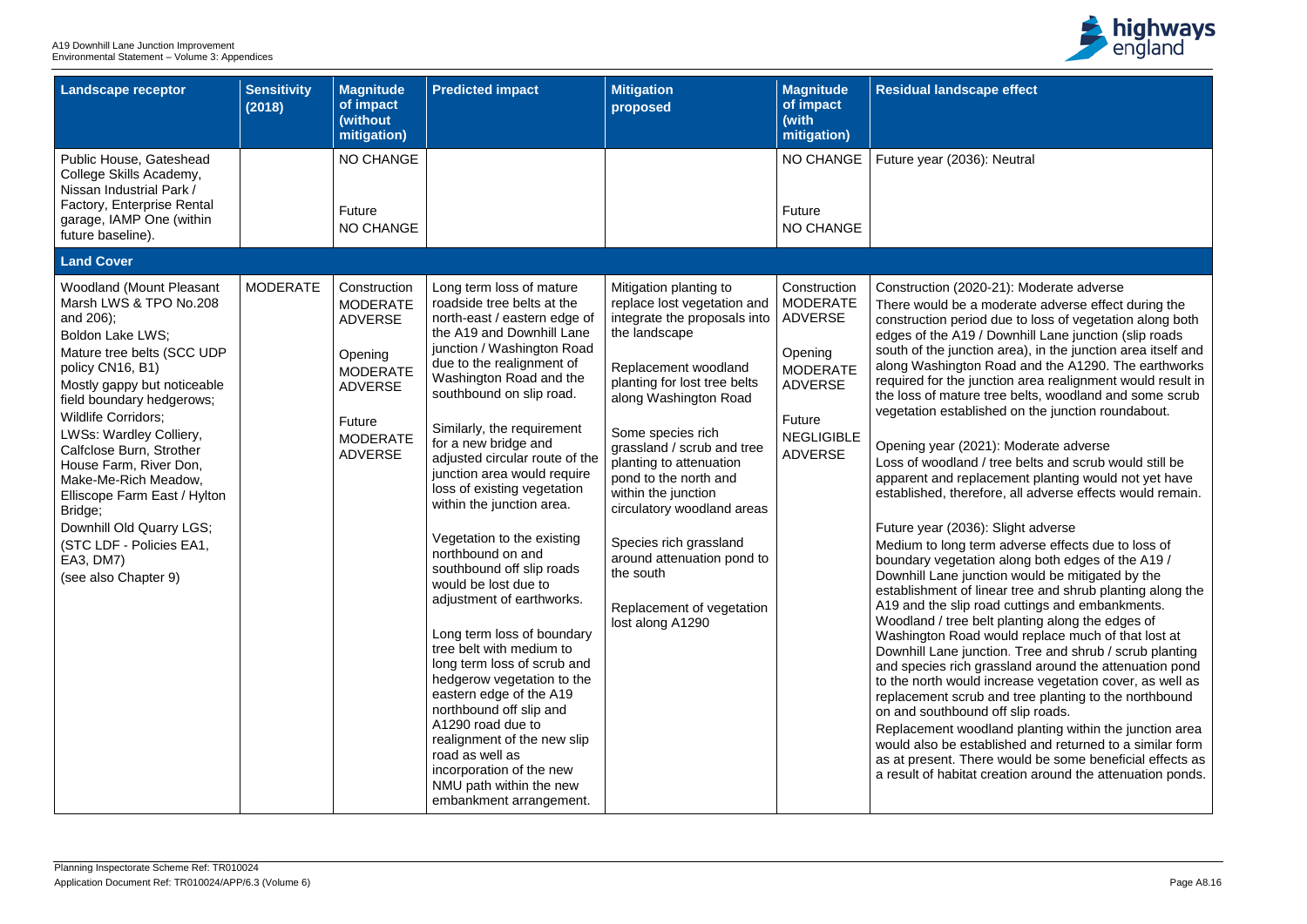Planning Inspectorate Scheme Ref: TR010024

Application Document Ref: TR010024/APP/6.3 (Volume 6) Page A8.17



**Re** effect

## 0-21): Slight adverse on field pattern during the Scheme, resulting in a slight ize and loss of hedgerow boundaries A19, along the A1290, and along the ion to the east (Washington Road /

## 21): Slight adverse

field size around the junction area. boundaries apparent due to lack of nent.

## ): Neutral

Igerow boundaries would have been he establishment of vegetation. The field size would be barely perceptible cape.

## $0-21$ : Neutral

egligible impacts on the route of the way at the Downhill Lane junction / due to the minor realignment of this

21): Neutral

): Neutral

0-21): Slight adverse

alised effect on landscape character ill Lane junction area, with short term phy and landform noticeable within the to the west of the Scheme as a result

| <b>Landscape receptor</b>                                                                                                                                                                                                                                                                                | <b>Sensitivity</b><br>(2018) | <b>Magnitude</b><br>of impact<br>(without<br>mitigation)                                                                                                      | <b>Predicted impact</b>                                                                                                                                                                         | <b>Mitigation</b><br>proposed                                                                                              | <b>Magnitude</b><br>of impact<br>(with<br>mitigation)                                                                                                  | <b>Residual landscape</b>                                                                                                                                                                                                                                                                                                                                                                          |
|----------------------------------------------------------------------------------------------------------------------------------------------------------------------------------------------------------------------------------------------------------------------------------------------------------|------------------------------|---------------------------------------------------------------------------------------------------------------------------------------------------------------|-------------------------------------------------------------------------------------------------------------------------------------------------------------------------------------------------|----------------------------------------------------------------------------------------------------------------------------|--------------------------------------------------------------------------------------------------------------------------------------------------------|----------------------------------------------------------------------------------------------------------------------------------------------------------------------------------------------------------------------------------------------------------------------------------------------------------------------------------------------------------------------------------------------------|
| <b>Landscape Pattern</b>                                                                                                                                                                                                                                                                                 |                              |                                                                                                                                                               |                                                                                                                                                                                                 |                                                                                                                            |                                                                                                                                                        |                                                                                                                                                                                                                                                                                                                                                                                                    |
| Field pattern;<br>Green belt:<br><b>LWSs</b><br>(STC LDF - Policy EA1 (D))                                                                                                                                                                                                                               | <b>LOW</b>                   | Construction<br><b>MINOR</b><br><b>ADVERSE</b><br>Opening<br><b>MINOR</b><br><b>ADVERSE</b><br><b>Future</b><br><b>MINOR</b><br><b>ADVERSE</b>                | Permanent reduction /<br>realignment in field pattern<br>to the east of the Downhill<br>Lane junction / Washington<br>Road / Downhill Lane area<br>due to new footprint of the<br><b>Scheme</b> | Mitigation planting to<br>replace lost vegetation and<br>integrate the proposals into<br>the existing landscape<br>pattern | Construction<br><b>MINOR</b><br><b>ADVERSE</b><br>Opening<br><b>MINOR</b><br><b>ADVERSE</b><br>Future<br><b>NEGLIGIBLE</b><br><b>ADVERSE</b>           | Construction (2020-2<br>Short term effects or<br>construction of the S<br>reduction in field size<br>to the west of the A1<br>edges of the junction<br>Downhill Lane).<br>Opening year (2021)<br>Slight reduction in fie<br>Loss of hedgerow bo<br>planting establishme<br>Future year (2036):<br>The pattern of hedge<br>reinstated due to the<br>slight reduction in fie<br>in the wider landsca |
| <b>Cultural Influences</b>                                                                                                                                                                                                                                                                               |                              |                                                                                                                                                               |                                                                                                                                                                                                 |                                                                                                                            |                                                                                                                                                        |                                                                                                                                                                                                                                                                                                                                                                                                    |
| Field pattern;<br><b>West Boldon Conservation</b><br>Area;<br>Listed Buildings: St. Nicholas<br>Church (Grade I), Scots<br>House (II*), Downhill Farm<br>Complex (Grade II)<br>Old Stanhope and Tyne<br>railway<br>Downhill Old Quarry LGS /<br><b>LWS</b><br>(STC LDF Policy EA1, DM6,<br><b>SPD11)</b> | <b>LOW</b>                   | Construction<br><b>NEGLIGIBLE</b><br><b>ADVERSE</b><br>Opening<br><b>NEGLIGIBLE</b><br><b>ADVERSE</b><br><b>Future</b><br><b>NEGLIGIBLE</b><br><b>ADVERSE</b> | Negligible impacts on the<br>old route of the Stanhope<br>and Tyne railway as a result<br>of Downhill Lane junction<br>and A1290 realignment<br>works                                           | Mitigation planting to<br>replace lost vegetation and<br>integrate the proposals into<br>the landscape                     | Construction<br><b>NEGLIGIBLE</b><br><b>ADVERSE</b><br>Opening<br><b>NEGLIGIBLE</b><br><b>ADVERSE</b><br>Future<br><b>NEGLIGIBLE</b><br><b>ADVERSE</b> | Construction (2020-2<br>There would be negl<br><b>Old Stanhope Railwa</b><br>A1290 entry area du<br>during construction.<br>Opening year (2021)<br>As above.<br>Future year (2036):<br>As above.                                                                                                                                                                                                   |
| <b>Landscape Character Refer to Appendix 8.3</b><br>(Note: LCUs not listed below would not be physically affected by the Scheme)                                                                                                                                                                         |                              |                                                                                                                                                               |                                                                                                                                                                                                 |                                                                                                                            |                                                                                                                                                        |                                                                                                                                                                                                                                                                                                                                                                                                    |
| South Tyneside Landscape<br>Character Study -<br>Landscape Character Area<br>31 - Boldon Fell                                                                                                                                                                                                            | <b>MODERATE</b>              | Construction<br><b>NEGLIGIBLE</b><br><b>ADVERSE</b><br>Opening                                                                                                | Short term impacts on<br>landform due to construction<br>activities and stockpiling of<br>soils                                                                                                 | Potential phasing and<br>sculpting of spoil<br>deposition during the<br>construction period                                | Construction<br><b>NEGLIGIBLE</b><br><b>ADVERSE</b><br>Opening                                                                                         | Construction (2020-2<br>Slight adverse locali<br>around the Downhill<br>effects on topograph<br>flatter field system to                                                                                                                                                                                                                                                                            |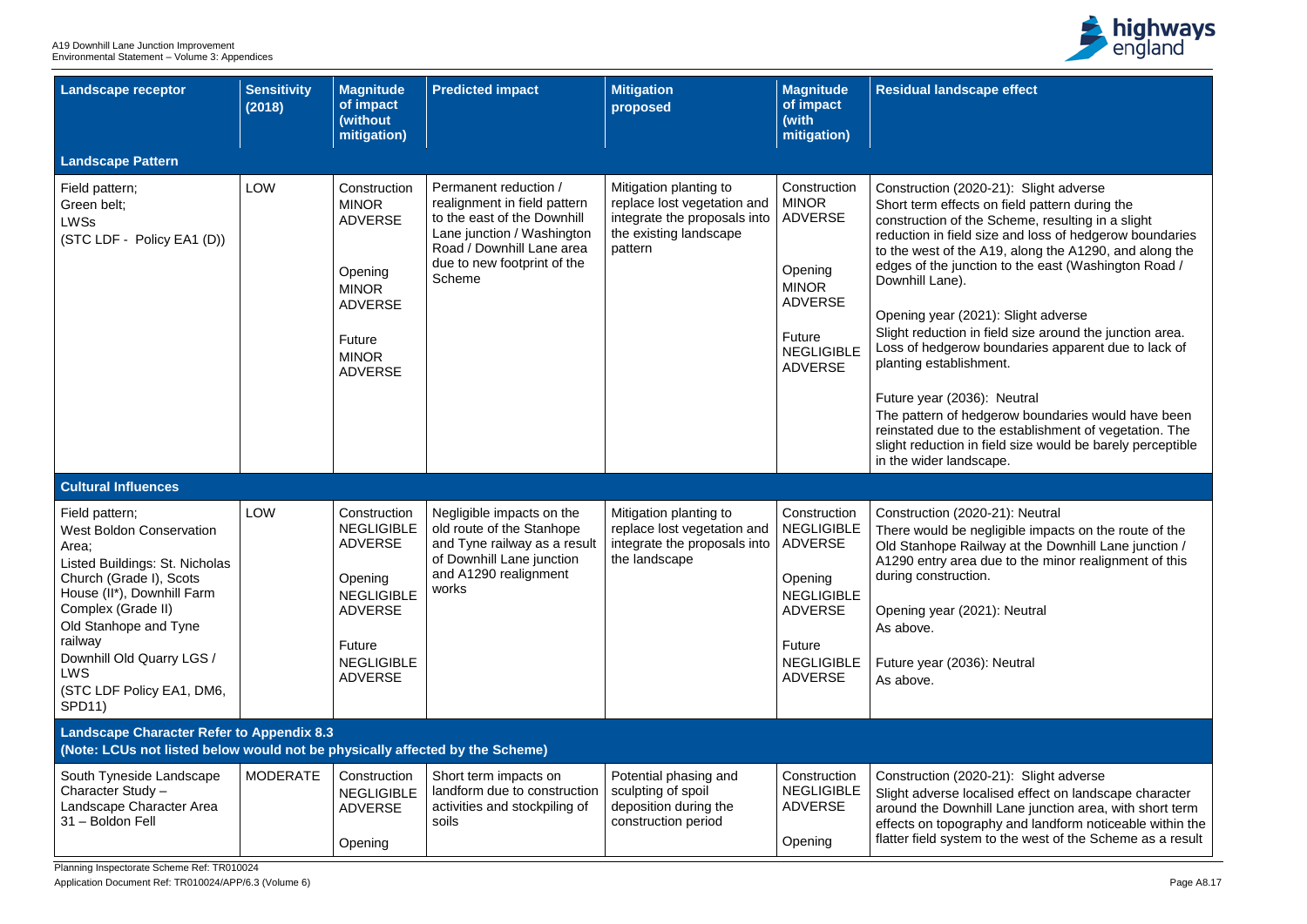

## **Re** effect

of the western part of the junction ent of the Downhill Lane and A1290. undary vegetation and construction eably reduce tranquillity and visual south-eastern edge of the character tion works for Downhill Lane junction ntext of construction works for the the north, including storage mounds ound area near West Pastures Lane  $9.$ 

#### 1): Slight adverse

Id introduce permanent raised the south-eastern extents of the er area. However, the embankments itext of both natural (watercourses) ad/ mining / quarrying) landform at Testo's junction to the north. uld still be noticeable, having adverse quillity and visual amenity in this localistern part of the character area.

## **Neutral**

be integrated back into the character g establishment of boundary getation.

## -21): Moderate adverse

In to the visual amenity of the road the construction period due to y for the new junction area and slip by the removal of significant road side redirection of traffic via traffic introduction of two new bridges g junction and Nissan plant jouth would introduce additional affecting the visual amenity of the ion works for Downhill Lane junction text of construction works for the the north.

## 1): Moderate adverse

e less enclosure as a result of the getation along the slip roads, A1290, and at Downhill Lane junction. The ictures introduced between the

| <b>Landscape receptor</b>                                                                                                                                                                                                              | <b>Sensitivity</b><br>(2018) | <b>Magnitude</b><br>of impact<br>(without<br>mitigation)                                                                                                | <b>Predicted impact</b>                                                                                                                                                                                                                                                                                                                                                                                                                    | <b>Mitigation</b><br>proposed                                                                                                                                                                                                                                                                                | <b>Magnitude</b><br>of impact<br>(with<br>mitigation)                                                                                         | <b>Residual landscap</b>                                                                                                                                                                                                                                                                                                                                                                                                                                                                                                                                |
|----------------------------------------------------------------------------------------------------------------------------------------------------------------------------------------------------------------------------------------|------------------------------|---------------------------------------------------------------------------------------------------------------------------------------------------------|--------------------------------------------------------------------------------------------------------------------------------------------------------------------------------------------------------------------------------------------------------------------------------------------------------------------------------------------------------------------------------------------------------------------------------------------|--------------------------------------------------------------------------------------------------------------------------------------------------------------------------------------------------------------------------------------------------------------------------------------------------------------|-----------------------------------------------------------------------------------------------------------------------------------------------|---------------------------------------------------------------------------------------------------------------------------------------------------------------------------------------------------------------------------------------------------------------------------------------------------------------------------------------------------------------------------------------------------------------------------------------------------------------------------------------------------------------------------------------------------------|
| <b>LCU 1 Western lowland</b><br>agricultural land                                                                                                                                                                                      |                              | <b>NEGLIGIBLE</b><br><b>ADVERSE</b><br><b>Future</b><br><b>NEGLIGIBLE</b><br><b>ADVERSE</b>                                                             | Long term loss of boundary<br>tree belt with medium to<br>long term loss of scrub and<br>hedgerow vegetation to the<br>eastern edge of the A19<br>northbound off slip and<br>A1290 road due to<br>realignment of the new slip<br>road as well as<br>incorporation of the new<br>NMU path within the new<br>embankment arrangement<br>Long term / permanent<br>impacts on landform due to<br>introduction of further<br>junction earthworks | Mitigation planting to<br>provide integration of the<br>road in views and to return<br>lost field boundary<br>vegetation along the<br>A1290                                                                                                                                                                  | <b>NEGLIGIBLE</b><br><b>ADVERSE</b><br>Future<br><b>NO CHANGE</b>                                                                             | of the construction<br>works and realignm<br>The loss of field bo<br>activity would notice<br>amenity at the very<br>unit only. Construct<br>would be in the con<br>Testo's scheme to<br>and the main comp<br>and west of the A19<br>Opening year (2021<br>The proposals wou<br>embankments into<br>landscape characte<br>would be in the con<br>and man-made (roa<br>features, including<br>Vegetation loss wo<br>effects on the trang<br>localised south-eas<br>Future year (2036):<br>The Scheme would<br>of the area following<br>hedgerows and veg |
| South Tyneside Landscape<br>Character Study -<br>Landscape Character Area<br>31 - Boldon Fell<br><b>City of Sunderland</b><br>Landscape Character Area<br>2A - Coalfield Lowland<br><b>Terraces</b><br>LCU 2 A19 vegetated<br>corridor | <b>LOW</b>                   | Construction<br><b>MODERATE</b><br><b>ADVERSE</b><br>Opening<br><b>MODERATE</b><br><b>ADVERSE</b><br><b>Future</b><br><b>MODERATE</b><br><b>ADVERSE</b> | Construction of a new<br>bridge and circular junction<br>area with associated<br>realigned slip roads, and a<br>new NMU footbridge.<br>Long term loss of boundary<br>tree belt with medium to<br>long term loss of scrub and<br>hedgerow vegetation to the<br>A19 northbound off slip and<br>southbound on slip roads of<br>the Downhill Lane junction<br>due to realignment.                                                              | Mitigation planting to<br>provide integration of the<br>road into the landscape<br>and replace lost vegetation<br>on the highway boundary<br>and within the junction<br>Replacement woodland/<br>tree belt planting along the<br>realignment of Washington<br>Road to replace significant<br>vegetation lost | Construction<br><b>MODERATE</b><br><b>ADVERSE</b><br>Opening<br><b>MODERATE</b><br><b>ADVERSE</b><br>Future<br><b>MINOR</b><br><b>ADVERSE</b> | Construction (2020<br><b>Extensive disruptior</b><br>corridor throughout<br>construction activity<br>roads, heightened b<br>vegetation and the<br>management. The<br>between the existin<br>footbridge further so<br>detracting features<br>corridor. Constructi<br>would be in the con<br>Testo's scheme to<br>Opening year (202<br>The A19 would hav<br>loss of boundary ve<br>Washington Road a<br>two new bridge stru                                                                                                                               |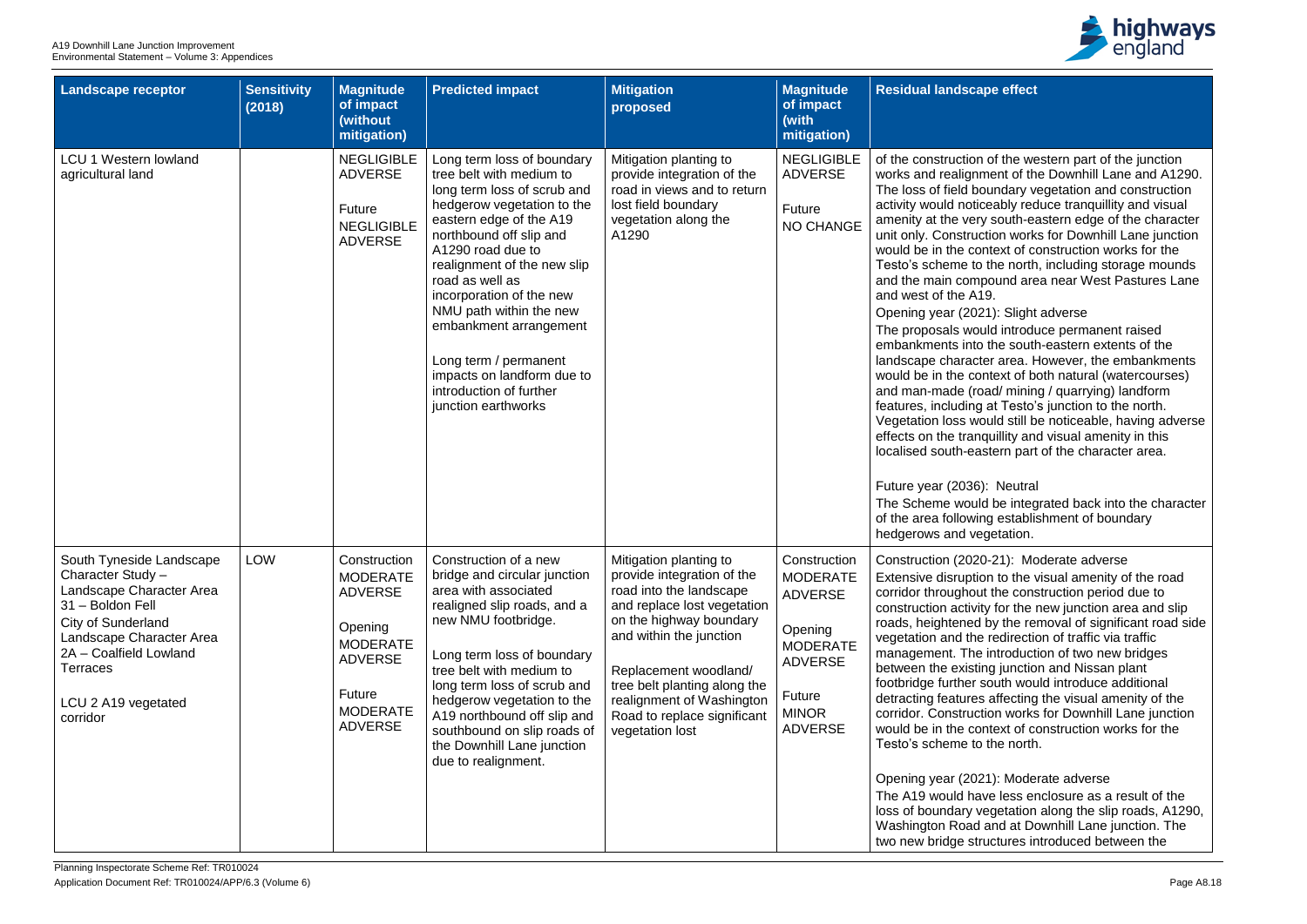

#### **Re** effect

idge and the junction area would ticeable man made features in the he lack of mitigation planting e edges of the corridor. However, the s would be in the context of those Testo's scheme to the north. ty would have ceased, helping to verse effects on visual amenity as a ragement and works.

#### Slight adverse

ing along the slip roads and within the gement would establish and restore sure. Effects would remain slight additional bridge structures adding Iq elements to visual amenity within a the Nissan plant and the Downhill

## -21): Moderate adverse

effect on the landscape character as of boundary vegetation along Washington Road, at Downhill Lane d the new attenuation pond to the nction area. Further impacts to due to the reduction of visual thern section of the area during the the construction of the Scheme and as / activities within fields to the east / Ind Farm. Construction of the new ould also result in an impact on the nstruction works for Downhill Lane in the context of construction works for e to the north, including storage of the A19.

## (1): Slight adverse

ts would have ceased, reducing the visual amenity of the character presence of a new attenuation pond able man-made feature along with the ge ramps and associated bridge -made features would be in the roduced bythe Testo's scheme to the erow boundary vegetation would be

| <b>Landscape receptor</b>                                                                                                                              | <b>Sensitivity</b><br>(2018) | <b>Magnitude</b><br>of impact<br>(without<br>mitigation)                                                                                   | <b>Predicted impact</b>                                                                                                                                                                                                                                                                                                                                                                                                                                                                                                      | <b>Mitigation</b><br>proposed                                                                                                                                                                                                                                                                                                                                                                                                                                                                                                                                                                           | <b>Magnitude</b><br>of impact<br>(with<br>mitigation)                                                                                                  | <b>Residual landscap</b>                                                                                                                                                                                                                                                                                                                                                                                                                                                                                                                                                              |
|--------------------------------------------------------------------------------------------------------------------------------------------------------|------------------------------|--------------------------------------------------------------------------------------------------------------------------------------------|------------------------------------------------------------------------------------------------------------------------------------------------------------------------------------------------------------------------------------------------------------------------------------------------------------------------------------------------------------------------------------------------------------------------------------------------------------------------------------------------------------------------------|---------------------------------------------------------------------------------------------------------------------------------------------------------------------------------------------------------------------------------------------------------------------------------------------------------------------------------------------------------------------------------------------------------------------------------------------------------------------------------------------------------------------------------------------------------------------------------------------------------|--------------------------------------------------------------------------------------------------------------------------------------------------------|---------------------------------------------------------------------------------------------------------------------------------------------------------------------------------------------------------------------------------------------------------------------------------------------------------------------------------------------------------------------------------------------------------------------------------------------------------------------------------------------------------------------------------------------------------------------------------------|
|                                                                                                                                                        |                              |                                                                                                                                            |                                                                                                                                                                                                                                                                                                                                                                                                                                                                                                                              |                                                                                                                                                                                                                                                                                                                                                                                                                                                                                                                                                                                                         |                                                                                                                                                        | Nissan plant footbri<br>remain, forming not<br>landscape due to th<br>establishment at th<br>man-made features<br>introduced by the T<br><b>Construction activit</b><br>partially reduce adv<br>result of traffic man<br>Future year (2036):<br>Replacement planti<br>new junction arrang<br>the sense of enclos<br>adverse due to the<br>long-term detracting<br>short distance from<br>Lane junction.                                                                                                                                                                               |
| South Tyneside Landscape<br>Character Study -<br>Landscape Character Area<br>31 (Urban Fringe) - Boldon<br>Fell<br>LCU 5 River Don scrubby<br>farmland | <b>MODERATE</b>              | Construction<br><b>MODERATE</b><br><b>ADVERSE</b><br>Opening<br><b>MINOR</b><br><b>ADVERSE</b><br>Future<br><b>MINOR</b><br><b>ADVERSE</b> | Short-term impacts on<br>landform due to construction<br>activities and stockpiling of<br>soils<br>Realignment of Washington<br>Road into the field to the<br>east of the current route,<br>reducing the field size and<br>shape<br>Loss of scrub vegetation<br>within the field next to the<br>River Don due to the<br>creation of a new<br>attenuation pond<br>Minor impacts of outfall<br>creation on field ditches<br>Creation of a new ramped<br>section of NMU route to the<br>south-east of Downhill Lane<br>junction | Tree, shrub and scrub<br>planting plus species rich<br>grassland to attenuation<br>pond to the north of<br>Downhill Lane to provide<br>integration into the<br>landscape and increase<br>biodiversity<br>Mitigation planting to<br>provide screening of the<br>new NMU ramp<br>earthworks and structure<br>into the landscape.<br>Replacement woodland/<br>tree belt planting along the<br>realignment of Washington<br>Road to replace significant<br>vegetation lost<br>Replacement hedgerow<br>planting along the<br>realignment of Washington<br>Road and Downhill Lane,<br>and along the NMU route | Construction<br><b>MODERATE</b><br><b>ADVERSE</b><br>Opening<br><b>MINOR</b><br><b>ADVERSE</b><br><b>Future</b><br><b>NEGLIGIBLE</b><br><b>ADVERSE</b> | Construction (2020<br>Moderate adverse<br>a result of the loss<br>Downhill Lane and<br>junction and around<br>north-east of the jui<br>character would be<br>amenity to the sout<br>works as a result of<br>the temporary area<br>adjacent to Town E<br>NMU footbridge wo<br>visual amenity. Cor<br>junction would be in<br>the Testo's scheme<br>mounds to the east<br>Opening year (202<br><b>Construction effect:</b><br>adverse effects on<br>area. However, the<br>would be a noticeal<br>new NMU footbridg<br>structure. The man<br>context of those int<br>north. Loss of hedg |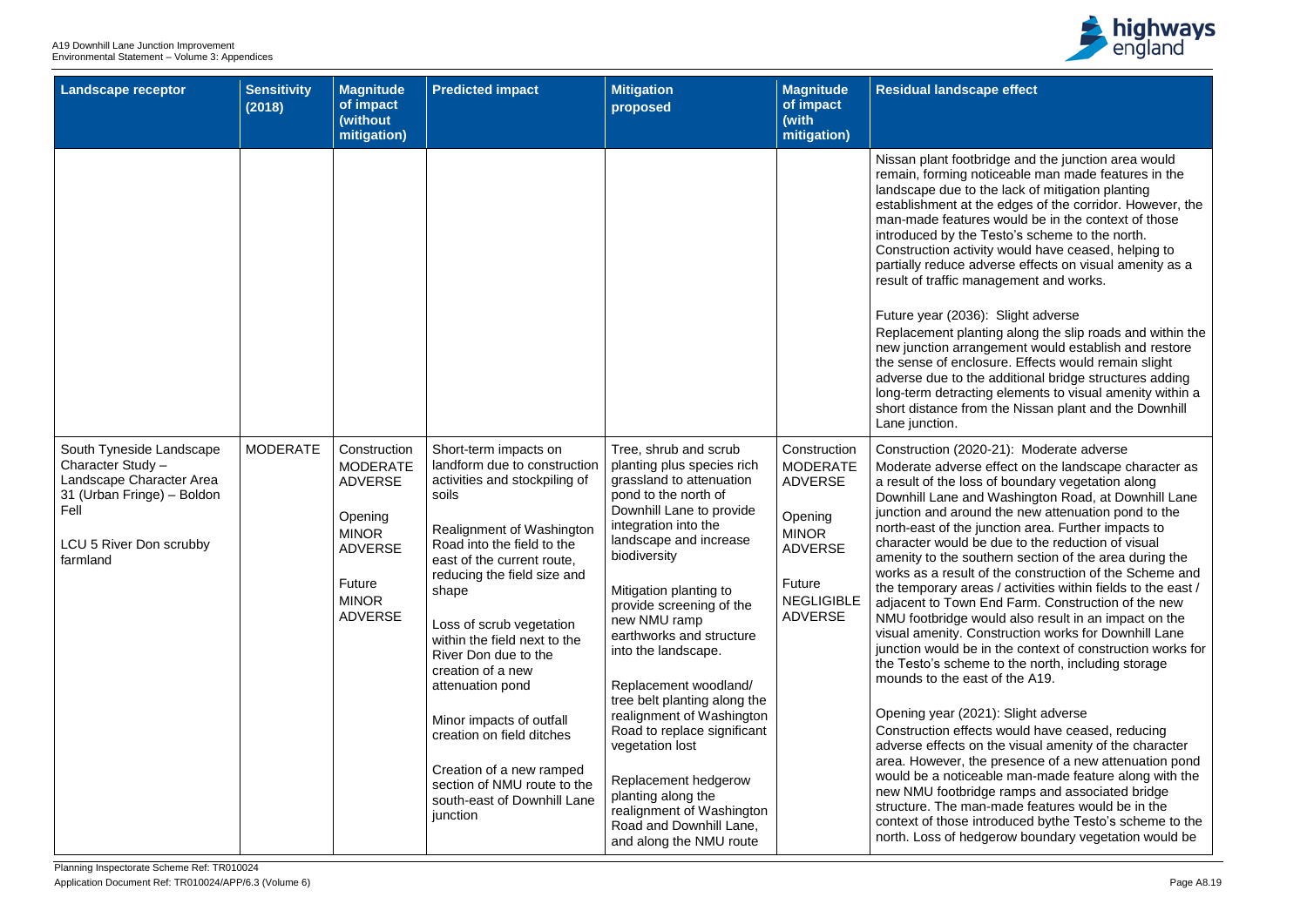Planning Inspectorate Scheme Ref: TR010024

Application Document Ref: TR010024/APP/6.3 (Volume 6) Page A8.20



## **Re** effect

/ashington Road and Downhill Lane, ficantly alter landscape character. Washington Road would be a to the local landscape pattern but hificant change to the overall er of the River Don.

## **Neutral**

itigation planting would screen the nd structure, and restore the boundary ast along Washington Road and w planting and habitat would have the attenuation pond and would re into the river valley system.

## e-21): Slight adverse

change to the overall character of the ited physical impact. The loss of nstruction works for the Downhill Lane ent of Washington Road and the NMU ramps and footbridge would be e very north-western edge reducing tranquillity.

## (1): Slight adverse

r, tranquillity would be similar to essation of construction activity. Lack nting establishment between Downhill Washington Road would be

## Neutral

itigation planting would serve to ent Scheme into the landscape.

## 0-21): Moderate adverse

effect on the landscape character as ction works for Downhill Lane junction and the realignment works for the rthbound off slip road, which would ption of movement and reduce vould be the loss of arable farmland and retation along the A1290. Removal of ne A19 and northbound off slip road arent.

| <b>Landscape receptor</b>                                                                                                                                                                                              | <b>Sensitivity</b><br>(2018) | <b>Magnitude</b><br>of impact<br>(without<br>mitigation)                                                                                     | <b>Predicted impact</b>                                                                                                                                                                                                                                                                                                                                                          | <b>Mitigation</b><br>proposed                                                                                                                                                                                                                                                                                                                             | <b>Magnitude</b><br>of impact<br>(with<br>mitigation)                                                                     | <b>Residual landscap</b>                                                                                                                                                                                                                                                                                                                                                               |
|------------------------------------------------------------------------------------------------------------------------------------------------------------------------------------------------------------------------|------------------------------|----------------------------------------------------------------------------------------------------------------------------------------------|----------------------------------------------------------------------------------------------------------------------------------------------------------------------------------------------------------------------------------------------------------------------------------------------------------------------------------------------------------------------------------|-----------------------------------------------------------------------------------------------------------------------------------------------------------------------------------------------------------------------------------------------------------------------------------------------------------------------------------------------------------|---------------------------------------------------------------------------------------------------------------------------|----------------------------------------------------------------------------------------------------------------------------------------------------------------------------------------------------------------------------------------------------------------------------------------------------------------------------------------------------------------------------------------|
|                                                                                                                                                                                                                        |                              |                                                                                                                                              | Introduction of a new NMU<br>bridge ramp structure within<br>fields to the east of<br><b>Washington Road</b><br>Medium to long term loss of<br>hedgerow vegetation to the<br>eastern edge of Washington<br>Road and A19 southbound<br>on slip due to realignment,<br>as well as incorporation of<br>the new NMU path within<br>the new Washington Road<br>embankment arrangement |                                                                                                                                                                                                                                                                                                                                                           |                                                                                                                           | noticeable along W<br>but would not signif<br>The realignment of<br>noticeable change<br>would not be a sign<br>landscape characte<br>Future year (2036):<br>Establishment of m<br>new NMU ramp and<br>vegetation to the ea<br>Downhill Lane, Nev<br>established around<br>integrate the featur                                                                                        |
| <b>City of Sunderland</b><br>Landscape Character<br>Assessment 2015 -<br>Character Area 9f (Urban<br>Limestone Plateau): Hylton<br>Castle, Downhill and<br>Castleton<br><b>LCU 8 Town End Farm</b><br>residential edge | <b>LOW</b>                   | Construction<br><b>MINOR</b><br><b>ADVERSE</b><br>Opening<br><b>MINOR</b><br><b>ADVERSE</b><br>Future<br><b>NEGLIGIBLE</b><br><b>ADVERSE</b> | Realignment of Washington<br>Road into the field to the<br>east of the current route,<br>reducing the field size and<br>shape<br>Creation of a new ramped<br>section of NMU route to the<br>south-east of Downhill Lane<br>junction                                                                                                                                              | Mitigation planting to<br>provide screening of the<br>new NMU ramp<br>earthworks and bridge<br>structure<br>Replacement woodland/<br>tree belt planting along the<br>realignment of Washington<br>Road to replace significant<br>vegetation lost<br>Replacement hedgerow<br>planting along the<br>realigned Washington<br>Road and along the NMU<br>route | Construction<br><b>MINOR</b><br><b>ADVERSE</b><br>Opening<br><b>MINOR</b><br><b>ADVERSE</b><br>Future<br><b>NO CHANGE</b> | Construction (2020<br>There would be no<br>LCU due to the limi<br>vegetation and con<br>junction, realignme<br>construction of the<br>perceptible from the<br>visual amenity and<br>Opening year (202<br>As above; however<br>existing after the ce<br>of replacement plar<br>Lane junction and \<br>perceptible.<br>Future year (2036):<br>Establishment of m<br>integrate the adjace |
| <b>City of Sunderland</b><br>Landscape Character Area<br>2a (Coalfield Lowland<br>Terraces): Usworth lowland<br>LCU 9a - Usworth lowland                                                                               | <b>MODERATE</b>              | Construction<br><b>MODERATE</b><br><b>ADVERSE</b><br>Opening<br><b>MINOR</b><br><b>ADVERSE</b><br>Future                                     | Minor realignment of the<br>A1290 in the field to the east<br>of the current road, reducing<br>the field size and shape<br>slightly<br>Realignment of the<br>northbound off slip road<br>from the A19 to the eastern<br>boundary of the LCU                                                                                                                                      | Linear tree and shrub<br>planting along the A1290<br>to restore hedgerow field<br>boundaries<br>Replacement tree belt and<br>scrub planting to the A19<br>edge / new northbound off<br>slip road                                                                                                                                                          | Construction<br><b>MODERATE</b><br><b>ADVERSE</b><br>Opening<br><b>MINOR</b><br><b>ADVERSE</b><br><b>Future</b>           | Construction (2020<br>Moderate adverse<br>a result of construc<br>to the north-east, a<br>A1290 and A19 nor<br>increase the percer<br>tranquillity. There w<br>and removal of veg<br>vegetation along th<br>would also be appa                                                                                                                                                         |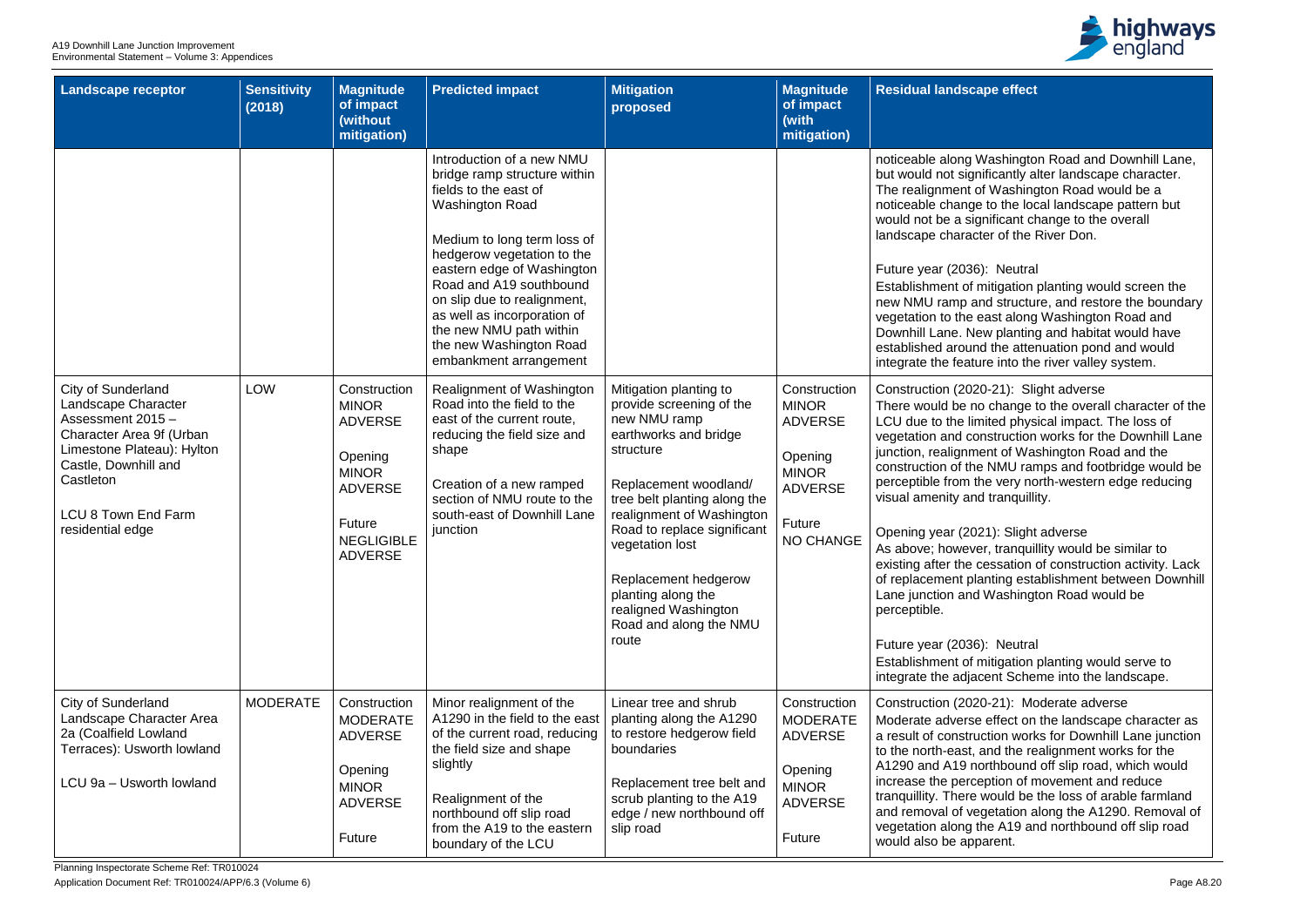

## **Re** effect

#### 21): Slight adverse

90 and A19 northbound slip would not lar to existing. However, vegetation 190 and A19 northbound off slip road sense of enclosure in the landscape.

## : Neutral

hitigation planting would serve to Lane junction into the landscape and eatures along the A1290 and A19 ad.

# 0-21): Slight adverse

physical change in the LCU. buld be a slight adverse effect on ler as a result of construction works for ction to the north-east, and the for the A1290 and A19 northbound off would increase the perception of luce tranquillity. Vegetation removal nd A19 northbound off slip road would

## 21): Neutral

physical change in the LCU. The nd A19 northbound off slip road would similar to existing. Vegetation loss ble; however, this would not change ter of this LCU.

## ): Neutral

hment of vegetation along the A1290 nd off slip road would further integrate the surrounding landscape.

| <b>Landscape receptor</b>                                                                                                                                    | <b>Sensitivity</b><br>(2018) | <b>Magnitude</b><br>of impact<br>(without<br>mitigation)                                                                                                 | <b>Predicted impact</b>                                                                                                                                                                                                                                                                               | <b>Mitigation</b><br>proposed                                                                                                                                                                    | <b>Magnitude</b><br>of impact<br>(with<br>mitigation)                                                                          | Residual landscap                                                                                                                                                                                                                                                                                                                                                                                                                                                               |
|--------------------------------------------------------------------------------------------------------------------------------------------------------------|------------------------------|----------------------------------------------------------------------------------------------------------------------------------------------------------|-------------------------------------------------------------------------------------------------------------------------------------------------------------------------------------------------------------------------------------------------------------------------------------------------------|--------------------------------------------------------------------------------------------------------------------------------------------------------------------------------------------------|--------------------------------------------------------------------------------------------------------------------------------|---------------------------------------------------------------------------------------------------------------------------------------------------------------------------------------------------------------------------------------------------------------------------------------------------------------------------------------------------------------------------------------------------------------------------------------------------------------------------------|
|                                                                                                                                                              |                              | <b>MINOR</b><br><b>ADVERSE</b>                                                                                                                           | Loss of vegetation as a<br>result of road realignments<br>New attenuation pond                                                                                                                                                                                                                        | Replacement woodland/<br>tree belt planting along the<br>realignment of Washington<br>Road to replace significant<br>vegetation lost                                                             | <b>NEGLIGIBLE</b><br><b>ADVERSE</b>                                                                                            | Opening year (2021<br>The realigned A129<br>appear too dissimila<br>loss along the A129<br>would reduce the se<br>Future year (2036):<br>Establishment of mit<br>integrate Downhill La<br>restore boundary fea<br>northbound slip road                                                                                                                                                                                                                                          |
| <b>City of Sunderland</b><br>Landscape Character Area<br>2a (Coalfield Lowland<br>Terraces): Usworth lowland<br>LCU 10 - Nissan plant and<br><b>IAMP</b> One | <b>LOW</b>                   | Construction<br><b>MINOR</b><br><b>ADVERSE</b><br>Opening<br><b>NEGLIGIBLE</b><br><b>ADVERSE</b><br><b>Future</b><br><b>NEGLIGIBLE</b><br><b>ADVERSE</b> | Minor realignment of the<br>A1290 in the field to the east<br>of the current road, reducing<br>the field size and shape<br>slightly<br>Realignment of the<br>northbound off slip road<br>from the A19 to the eastern<br>boundary of the LCU<br>Loss of vegetation as a<br>result of road realignments | Linear tree and shrub<br>planting along the A1290<br>to restore hedgerow field<br>boundaries<br>Replacement tree belt and<br>scrub planting to the A19<br>edge / new northbound off<br>slip road | Construction<br><b>MINOR</b><br><b>ADVERSE</b><br>Opening<br><b>NEGLIGIBLE</b><br><b>ADVERSE</b><br>Future<br><b>NO CHANGE</b> | Construction (2020-<br>There would be no p<br>However, there wou<br>landscape character<br>Downhill Lane juncti<br>realignment works fo<br>off slip road, which v<br>movement and redu<br>along the A1290 and<br>also be perceptible.<br>Opening year (2021<br>There would be no p<br>realigned A1290 and<br>not appear too dissi<br>would be perceptible<br>the overall character<br>Future year (2036):<br>As above. Establish<br>and A19 northbound<br>these features into t |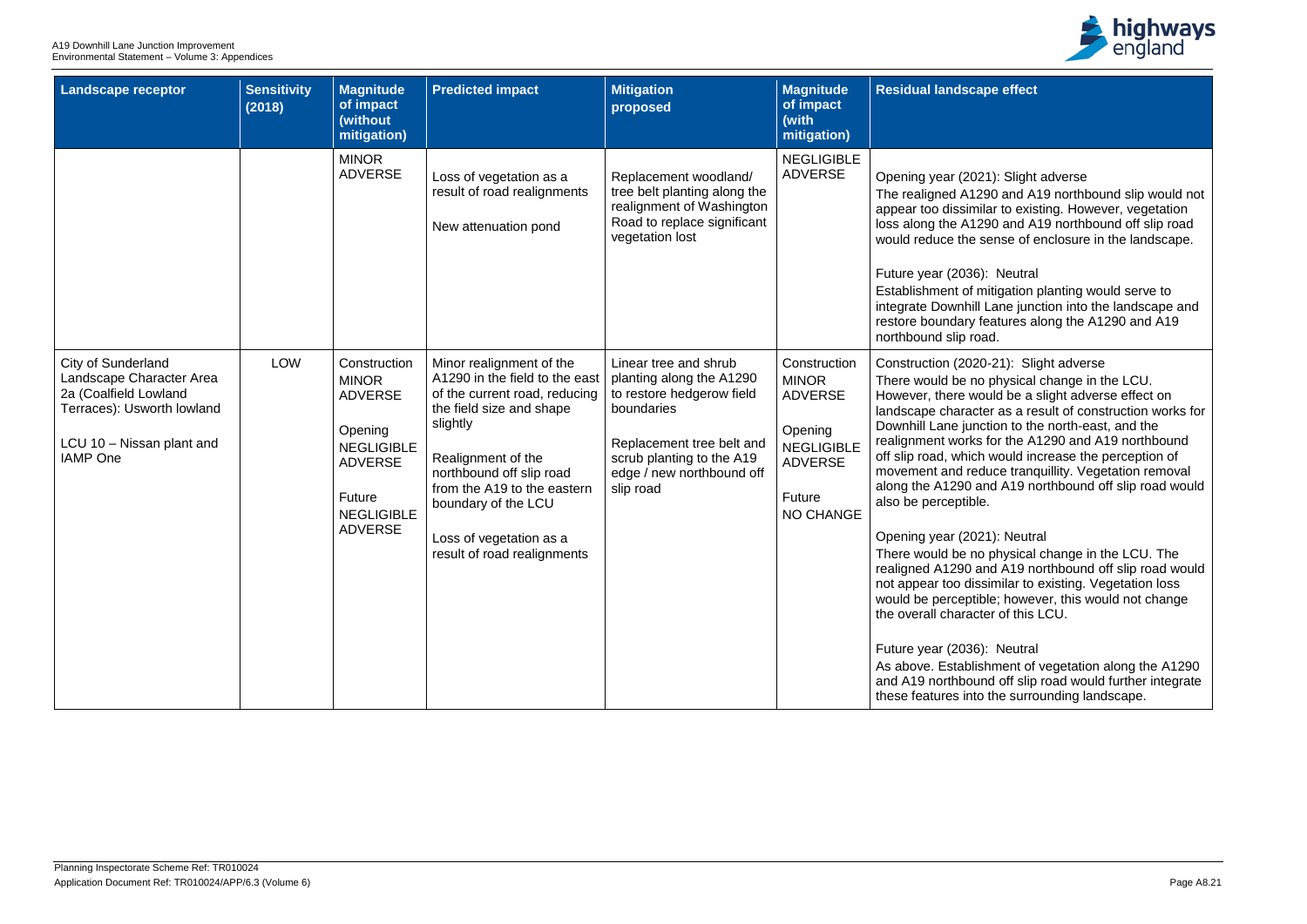# *Table 8.4-b: Visual Effects Schedule*



| <b>Visual</b><br>Receptor                                                    | Type of<br>view $(8$<br>distance<br>towards<br><b>Scheme)</b>                                                     | <b>User</b>      | <b>View Description</b>                                                                                                                                                                                                                                                                                                                                                                                                                                                                                                                                                                                                                                                                                                                                     | <b>Sensitivity</b><br>(Baseline<br>Year) | <b>Magnitude of</b><br><b>Impact</b><br>(without<br><b>Mitigation)</b>                                                                                        | <b>Predicted Impact</b>                                                                                                                                                                          | <b>Mitigation</b>                                                                                                                                                                                                                                                                                           | <b>Magnitude of</b><br><b>Impact</b><br>(with<br><b>Mitigation)</b>                           |
|------------------------------------------------------------------------------|-------------------------------------------------------------------------------------------------------------------|------------------|-------------------------------------------------------------------------------------------------------------------------------------------------------------------------------------------------------------------------------------------------------------------------------------------------------------------------------------------------------------------------------------------------------------------------------------------------------------------------------------------------------------------------------------------------------------------------------------------------------------------------------------------------------------------------------------------------------------------------------------------------------------|------------------------------------------|---------------------------------------------------------------------------------------------------------------------------------------------------------------|--------------------------------------------------------------------------------------------------------------------------------------------------------------------------------------------------|-------------------------------------------------------------------------------------------------------------------------------------------------------------------------------------------------------------------------------------------------------------------------------------------------------------|-----------------------------------------------------------------------------------------------|
| 01. West<br><b>House Farm</b><br>buildings<br>and yard<br>area<br>1 farmyard | Long<br>distance<br>views to<br>east and<br>restricted<br>views to<br>south<br>Distance to<br>Scheme: -<br>1.3 km | Farm<br>workers  | Views extend over arable<br>fields to the south<br>towards West House<br>Farmhouse and the<br>Enterprise garage, with<br>Testo's Junction and the<br>A184 Newcastle Road<br>noticeable in the middle<br>distance. Woodland at<br><b>Mount Pleasant Marsh</b><br><b>LWS screens some</b><br>views south with<br>glimpsed longer distance<br>views filtered by<br>intervening field and road<br>boundary vegetation.<br>There will be less<br>vegetation present along<br>the A184, within and<br>around Testo's<br>roundabout and within<br><b>Mount Pleasant Marsh</b><br>LWS, due to removal by<br>the Testo's scheme. In<br>addition, construction<br>works will be visible at<br>Testo's junction and<br>there will be fewer pylons<br>in the landscape. | <b>MODERATE</b>                          | Construction<br><b>NEGLIGIBLE</b><br><b>ADVERSE</b><br>Opening<br><b>NEGLIGIBLE</b><br><b>ADVERSE</b><br>Future<br><b>NEGLIGIBLE</b><br><b>ADVERSE</b>        | Short term, long<br>distance and filtered<br>views of construction<br>works at Downhill Lane<br>junction including site<br>compound and storage<br>areas to the north of the<br>Scheme footprint | Retention and<br>protection of<br>existing<br>vegetation on the<br>Downhill Lane<br>junction northern<br>slip roads to help<br>provide screening<br>of construction<br>works<br>Habitat creation,<br>tree and shrub<br>planting around<br>attenuation pond<br>to the north-east<br>extents of the<br>Scheme | Construction<br><b>NO CHANGE</b><br>Opening<br><b>NO CHANGE</b><br>Future<br><b>NO CHANGE</b> |
| 02.West<br>House<br>Farmhouse<br>property                                    | Restricted,<br>views to the<br>south from<br>first floor<br>windows<br>Distance to<br>Scheme: -<br>1.2 km         | <b>Residents</b> | Views south are filtered<br>by garden vegetation and<br>look out towards the<br>A184 Newcastle Road<br>with the Enterprise<br>garage in the foreground.<br>Oblique views are<br>possible south-east<br>towards construction<br>works at the Testo's<br>scheme, and to the<br>south-west to the Testo's<br>main site compound<br>area. Due to vegetation                                                                                                                                                                                                                                                                                                                                                                                                     | <b>MODERATE</b>                          | Construction<br><b>NEGLIGIBLE</b><br><b>ADVERSE</b><br>Opening<br><b>NEGLIGIBLE</b><br><b>ADVERSE</b><br><b>Future</b><br><b>NEGLIGIBLE</b><br><b>ADVERSE</b> | Short term, long<br>distance and filtered<br>views of construction<br>works at Downhill Lane<br>junction including site<br>compound and storage<br>areas to the north of the<br>Scheme footprint | Retention and<br>protection of<br>existing<br>vegetation on the<br>Downhill Lane<br>junction northern<br>slip roads to help<br>provide screening<br>of construction<br>works<br>Replacement<br>woodland/tree                                                                                                | Construction<br><b>NO CHANGE</b><br>Opening<br><b>NO CHANGE</b><br>Future<br><b>NO CHANGE</b> |

| $\bullet$ of         | <b>Residual Visual Effect</b>                                                                                                                                                                                                                                                                                                                                                                                                                                                                                                                                                                                                                                                                                   |
|----------------------|-----------------------------------------------------------------------------------------------------------------------------------------------------------------------------------------------------------------------------------------------------------------------------------------------------------------------------------------------------------------------------------------------------------------------------------------------------------------------------------------------------------------------------------------------------------------------------------------------------------------------------------------------------------------------------------------------------------------|
|                      |                                                                                                                                                                                                                                                                                                                                                                                                                                                                                                                                                                                                                                                                                                                 |
| )n<br>ЭE<br>ЭE<br>ЭE | Construction (2020-21):<br>Winter: Neutral - There would be limited<br>change in the view due to screening<br>and filtering by intervening vegetation.<br>Retention of vegetation to the northern<br>slip roads of Downhill Lane junction<br>would provide some screening of the<br>works. There will be less vegetation to<br>screen views due to the Testo's works.<br>However, due to the distance of this<br>receptor from construction works at<br>Downhill Lane junction, and the<br>presence of the Testo's scheme<br>construction works in the view, effects<br>would be neutral.<br>Opening year (2021):<br>Winter: Neutral - As above.<br>Future year (2036):<br>Winter / Summer: Neutral - As above. |
| m<br>ЭE<br>ЭE<br>ЭE  | Construction (2020-21):<br>Winter: Neutral – There would be limited<br>change in the view due to screening<br>and filtering by intervening vegetation<br>near to the junction area. Retention of<br>vegetation to the northern slip roads of<br>Downhill Lane junction would provide<br>some screening of the works. There will<br>be less vegetation to screen views due t<br>the Testo's scheme. However, due to<br>the distance of this receptor from<br>construction works at Downhill Lane<br>junction, and the presence of                                                                                                                                                                                |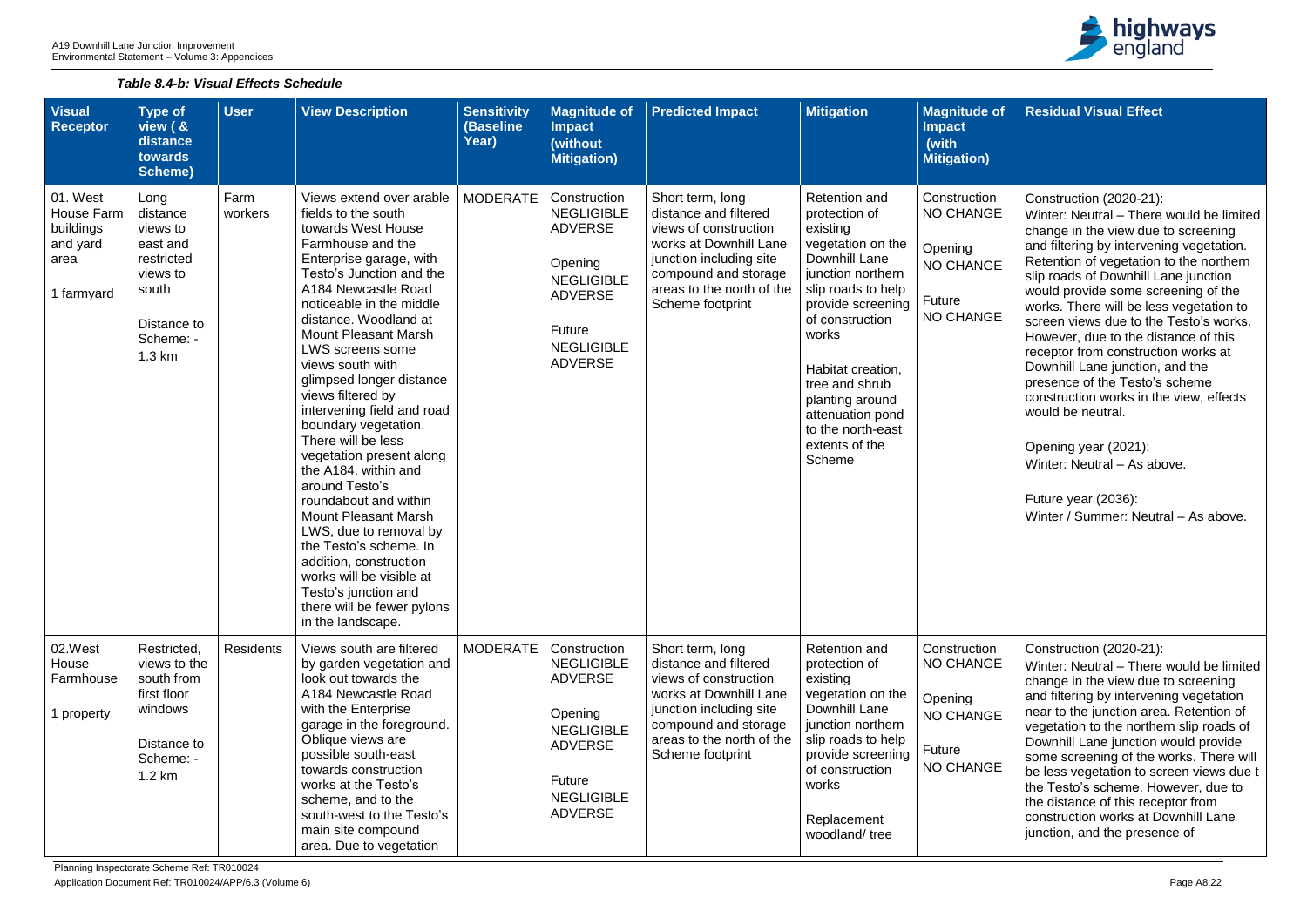| <b>Visual</b><br><b>Receptor</b>                                                                                                                            | <b>Type of</b><br>view ( &<br>distance<br>towards<br><b>Scheme)</b>                                                                                                                                                          | <b>User</b>                             | <b>View Description</b>                                                                                                                                                                                                                                                                                                                                                                                                                                                                                                                                                                                        | <b>Sensitivity</b><br>(Baseline<br>Year) | <b>Magnitude of</b><br><b>Impact</b><br>(without<br><b>Mitigation)</b>                                                                                                                                                         | <b>Predicted Impact</b>                                                                                                                                                                                                                                                                                                                                                                                  | <b>Mitigation</b>                                                                                                                                                                                                                                                                                                                             | <b>Magnitude of</b><br><b>Impact</b><br>(with<br><b>Mitigation)</b>                                                                                                                                                                             | <b>Residual Visual Effect</b>                                                                                                                                                                                                                                                                                                                                                                                                                                                                                                                                                                           |
|-------------------------------------------------------------------------------------------------------------------------------------------------------------|------------------------------------------------------------------------------------------------------------------------------------------------------------------------------------------------------------------------------|-----------------------------------------|----------------------------------------------------------------------------------------------------------------------------------------------------------------------------------------------------------------------------------------------------------------------------------------------------------------------------------------------------------------------------------------------------------------------------------------------------------------------------------------------------------------------------------------------------------------------------------------------------------------|------------------------------------------|--------------------------------------------------------------------------------------------------------------------------------------------------------------------------------------------------------------------------------|----------------------------------------------------------------------------------------------------------------------------------------------------------------------------------------------------------------------------------------------------------------------------------------------------------------------------------------------------------------------------------------------------------|-----------------------------------------------------------------------------------------------------------------------------------------------------------------------------------------------------------------------------------------------------------------------------------------------------------------------------------------------|-------------------------------------------------------------------------------------------------------------------------------------------------------------------------------------------------------------------------------------------------|---------------------------------------------------------------------------------------------------------------------------------------------------------------------------------------------------------------------------------------------------------------------------------------------------------------------------------------------------------------------------------------------------------------------------------------------------------------------------------------------------------------------------------------------------------------------------------------------------------|
|                                                                                                                                                             |                                                                                                                                                                                                                              |                                         | removal for the Testo's<br>scheme, including the<br>hedgerows on the<br>western edge of the A19<br>and vegetation within the<br>central reservation of the<br>A184 Newcastle Road,<br>there will be less<br>vegetation to screen<br>views. The amount of<br>woodland at Mount<br><b>Pleasant Marsh LWS will</b><br>also reduced, although it<br>screens some views<br>south with glimpsed<br>longer distance views<br>filtered by intervening<br>field and road boundary<br>vegetation. There will be<br>fewer pylons visible in<br>the landscape due to<br>power line burying works<br>by the Testo's scheme. |                                          |                                                                                                                                                                                                                                |                                                                                                                                                                                                                                                                                                                                                                                                          | belt planting<br>along the<br>realigned<br>Washington Road<br>to replace<br>significant<br>vegetation lost<br>Habitat creation,<br>tree and shrub<br>planting around<br>attenuation pond<br>to the north-east<br>extents of the<br>Scheme                                                                                                     |                                                                                                                                                                                                                                                 | construction works for the Testo's<br>scheme in the view, effects would be<br>neutral.<br>Opening year (2021):<br>Winter: Neutral - As above.<br>Future year (2036):<br>Winter / Summer: Neutral - As above.                                                                                                                                                                                                                                                                                                                                                                                            |
| 03.<br><b>Bridleway</b><br>$B28 -$<br><b>Boldon</b><br><b>Business</b><br>Park to<br>A184<br>Newcastle<br>Road<br>(Enterprise<br>Garage)<br>Length:<br>600m | Linear, long<br>distance<br>views when<br>elevated on<br>bridge,<br>focused to<br>the east<br>Restricted<br>views on<br>lower<br>ground east<br>of A19<br>looking<br>south to<br>A184.<br>Distance to<br>Scheme: -<br>1.1 km | Walkers<br>cyclists,<br>horse<br>riders | This is a description for<br>the baseline view from<br>the existing Bridleway<br>B28, as no baseline view<br>exists for the new route<br>constructed as part of<br>Testo's scheme.<br>Construction works for<br>the Testo's scheme have<br>not been added to the<br>baseline description<br>below, as the bridleway<br>would be closed during<br>construction of the<br>Testo's scheme.<br>The view from the<br>eastern end of the<br>bridleway is contained by<br>buildings and vegetation<br>in Boldon Business Park.                                                                                        | <b>HIGH</b>                              | Construction<br><b>NOT</b><br>ASSESSED*<br>Opening<br><b>MAJOR</b><br><b>ADVERSE</b><br>Future<br><b>MAJOR</b><br><b>ADVERSE</b><br>*Refer to<br>Chapter 8<br>Section 8.4.1 -<br>Assessment<br>assumptions<br>and limitiations | Medium to long-term<br>impacts due to the loss<br>of mature tree belt<br>vegetation to the east of<br>Downhill Lane junction /<br><b>Washington Road</b><br>Introduction of a new<br>bridge and associated<br>clutter at Downhill Lane<br>junction<br>New attenuation pond<br>to the north-east of<br>Downhill Lane junction<br>Introduction of a new<br>footbridge elevated over<br>Washington Road and | <b>Retention and</b><br>protection of<br>existing<br>vegetation on the<br>Downhill Lane<br>junction northern<br>slip roads to help<br>provide screening<br>of construction<br>works<br>Replacement<br>woodland/tree<br>belt planting<br>along the<br>realignment of<br><b>Washington Road</b><br>to replace<br>significant<br>vegetation lost | Construction<br><b>NOT</b><br>ASSESSED*<br>Opening<br><b>MODERATE</b><br><b>ADVERSE</b><br>Future<br><b>MINOR</b><br><b>ADVERSE</b><br><i>*Refer to</i><br>Chapter 8<br>Section 8.4.1 -<br><b>Assessment</b><br>assumptions<br>and limitiations | Construction (2020-21):<br>Winter: Not assessed* - bridleway<br>closed.<br>New route of Bridleway B28,<br>constructed as part of Testo's scheme,<br>is assessed below against the baseline<br>views of the existing route.<br>Opening year (2021): Winter: Moderate<br>adverse – Views would extend to the<br>new bridge structures, earthworks and<br>lighting at Downhill Lane junction, with<br>the loss of tree belt vegetation also<br>noticeable. Night time views unaffected<br>due to the amount of existing light<br>pollution form the Nissan factory and<br>Town End Farm residential areas. |

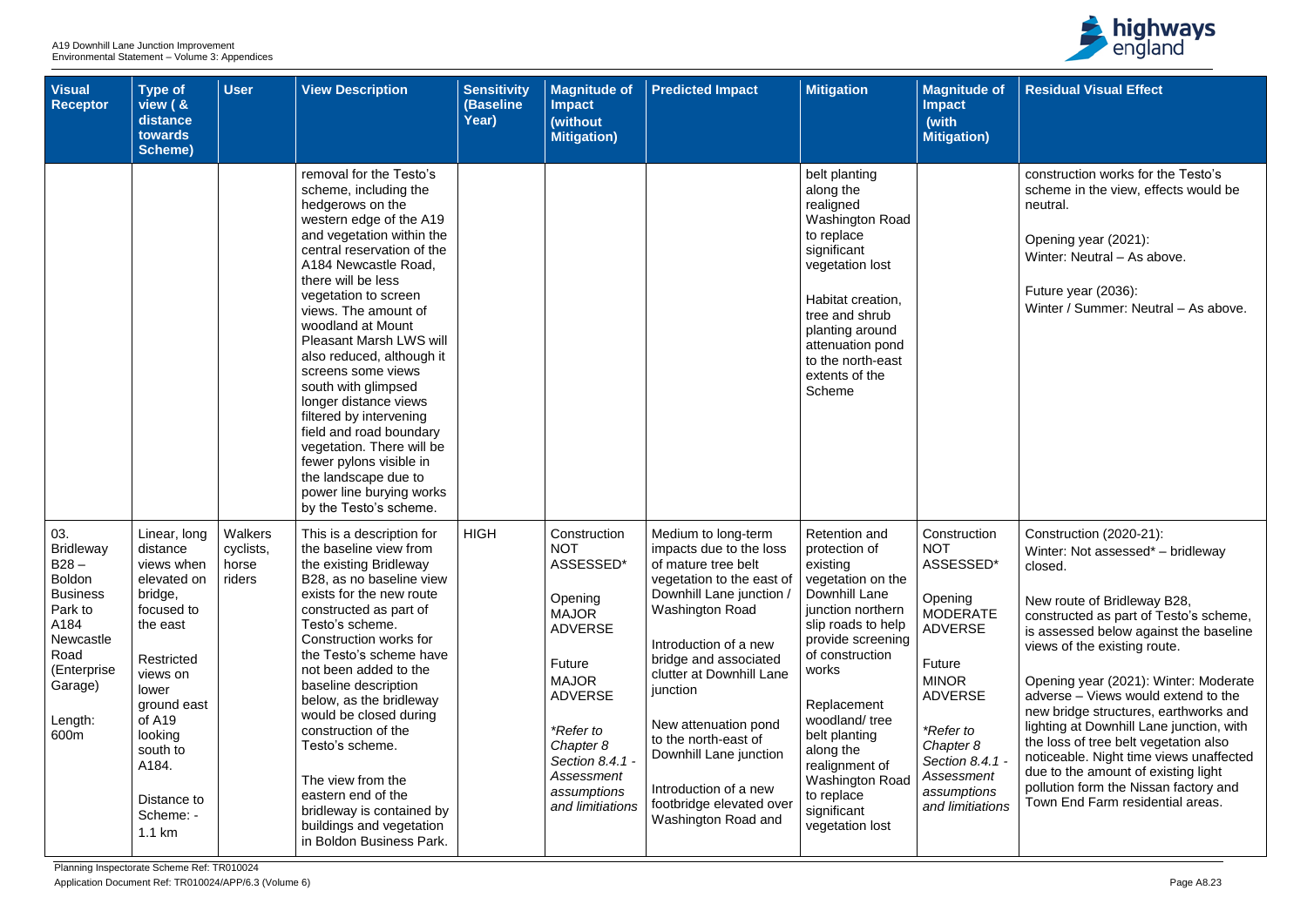| <b>Visual</b><br>Receptor | <b>Type of</b><br>view ( &<br>distance<br>towards<br>Scheme) | <b>User</b> | <b>View Description</b>                                                                                                                                                                                                                                                                                                                                                                                                                                                                                                                                                                                                                                                                                                                                                                                                                                                                                                                                                                                                                                                                                                                                                                                   | <b>Sensitivity</b><br>(Baseline<br>Year) | <b>Magnitude of</b><br><b>Impact</b><br>(without<br><b>Mitigation)</b> | <b>Predicted Impact</b>                | <b>Mitigation</b>                                                                                                                                                                                                                     | <b>Magnitude of</b><br><b>Impact</b><br>(with<br><b>Mitigation)</b> |
|---------------------------|--------------------------------------------------------------|-------------|-----------------------------------------------------------------------------------------------------------------------------------------------------------------------------------------------------------------------------------------------------------------------------------------------------------------------------------------------------------------------------------------------------------------------------------------------------------------------------------------------------------------------------------------------------------------------------------------------------------------------------------------------------------------------------------------------------------------------------------------------------------------------------------------------------------------------------------------------------------------------------------------------------------------------------------------------------------------------------------------------------------------------------------------------------------------------------------------------------------------------------------------------------------------------------------------------------------|------------------------------------------|------------------------------------------------------------------------|----------------------------------------|---------------------------------------------------------------------------------------------------------------------------------------------------------------------------------------------------------------------------------------|---------------------------------------------------------------------|
|                           |                                                              |             | On the bridge across the<br>A19 there are open<br>elevated views to the<br>west across the A19 and<br>surrounding farmland, to<br>the south extending<br>towards Penshaw Hill<br>(Penshaw Monument)<br>visible above the<br>vegetation at the Testo's<br>roundabout.<br>Views from the western<br>end of the bridleway look<br>out across fields to the<br>west and towards the<br>A19 and Testo's<br>Junction. Vegetation<br>around Testo's junction<br>and at Mount Pleasant<br>Marsh LWS screen views<br>further east although the<br><b>Boldon Hills are visible</b><br>on the distant horizon.<br>The amount of vegetation<br>around the Testo's<br>roundabout and within<br><b>Mount Pleasant Marsh</b><br>LWS will be reduced as a<br>result of construction<br>works for the Testo's<br>scheme. Electricity<br>pylons are also visible in<br>the background, although<br>the number of pylons will<br>be reduced as a result of<br>the Testo's scheme<br>burying power lines.<br>Views of the A19 north of<br>the bridge are screened<br>by vegetation apart from<br>when on the bridge itself.<br>Views south from the<br>western end of the<br>footpath are directed<br>along the track towards |                                          |                                                                        | associated structure<br>and earthworks | Habitat creation,<br>tree and shrub<br>planting around<br>attenuation pond<br>to the north-east<br>extents of the<br>Scheme<br>Screen planting<br>to the eastern<br>edge of the new<br>footbridge<br>earthworks on<br>Washington Road |                                                                     |



| <b>of</b> | <b>Residual Visual Effect</b>                                                                                                                                                                        |
|-----------|------------------------------------------------------------------------------------------------------------------------------------------------------------------------------------------------------|
|           |                                                                                                                                                                                                      |
|           | Future year (2036): Winter/Summer:<br>Slight adverse - As above, but<br>mitigation planting would have matured<br>to provide integration of the earthworks<br>and some screening of the new bridges. |
|           |                                                                                                                                                                                                      |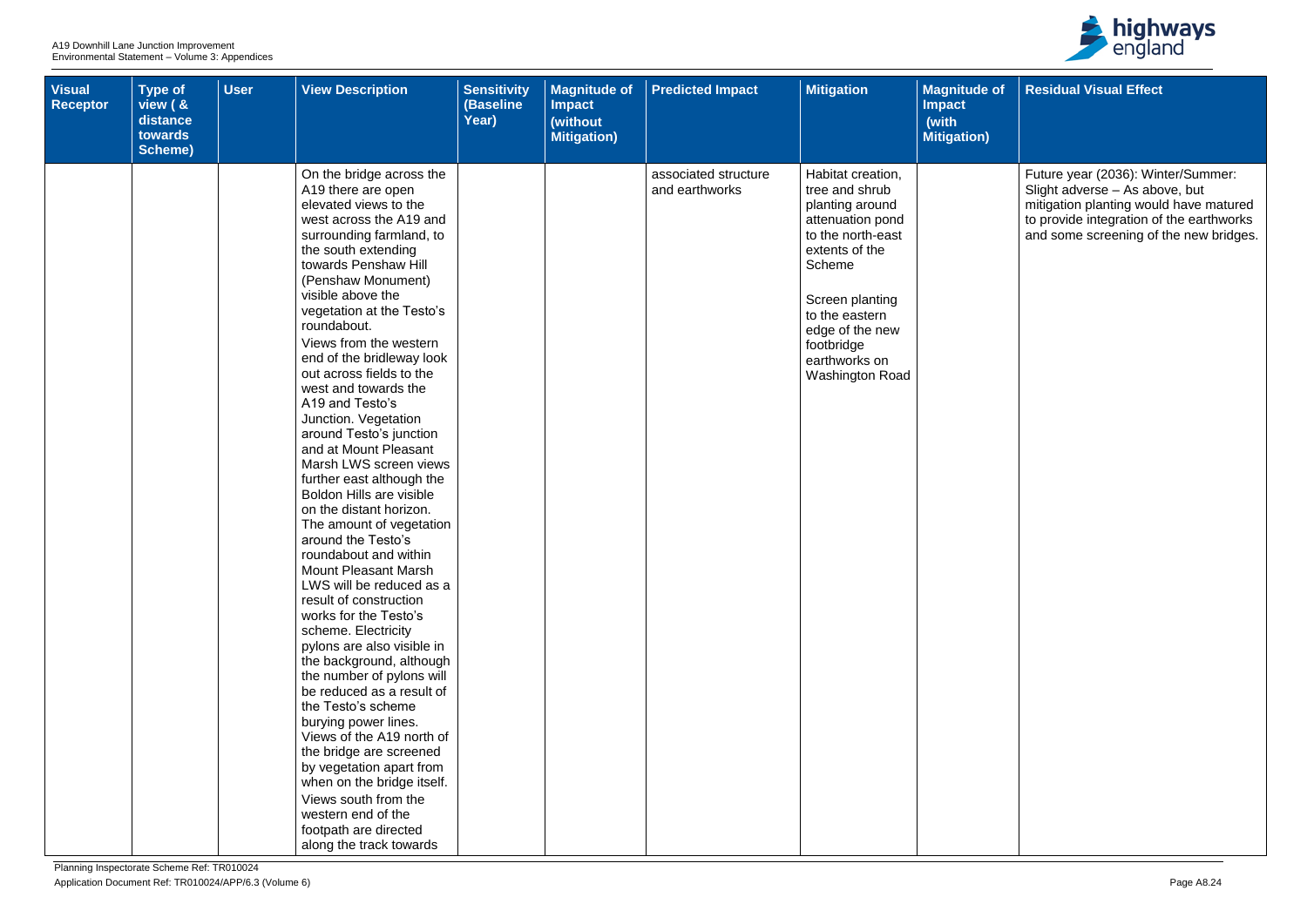| <b>Visual</b><br><b>Receptor</b>           | <b>Type of</b><br>view ( &<br>distance<br>towards<br><b>Scheme)</b> | <b>User</b>                                                                   | <b>View Description</b>                                                                                                                                                                                                                                                                                                                                                                                                                                                                                                                                                                                                                                                                                                                                                                                                                                                                                                                                                                                        | <b>Sensitivity</b><br>(Baseline<br>Year) | <b>Magnitude of</b><br><b>Impact</b><br>(without<br><b>Mitigation)</b>                                                                         | <b>Predicted Impact</b>                                                                                                                                                                                                                                                                                | <b>Mitigation</b>                                                                                                                                                                                                                                                                                                                                                                                                                                                     | <b>Magnitude of</b><br><b>Impact</b><br>(with<br><b>Mitigation)</b>                                                                                    |
|--------------------------------------------|---------------------------------------------------------------------|-------------------------------------------------------------------------------|----------------------------------------------------------------------------------------------------------------------------------------------------------------------------------------------------------------------------------------------------------------------------------------------------------------------------------------------------------------------------------------------------------------------------------------------------------------------------------------------------------------------------------------------------------------------------------------------------------------------------------------------------------------------------------------------------------------------------------------------------------------------------------------------------------------------------------------------------------------------------------------------------------------------------------------------------------------------------------------------------------------|------------------------------------------|------------------------------------------------------------------------------------------------------------------------------------------------|--------------------------------------------------------------------------------------------------------------------------------------------------------------------------------------------------------------------------------------------------------------------------------------------------------|-----------------------------------------------------------------------------------------------------------------------------------------------------------------------------------------------------------------------------------------------------------------------------------------------------------------------------------------------------------------------------------------------------------------------------------------------------------------------|--------------------------------------------------------------------------------------------------------------------------------------------------------|
|                                            |                                                                     |                                                                               | the A184 Newcastle<br>Road and arable fields to<br>the west.                                                                                                                                                                                                                                                                                                                                                                                                                                                                                                                                                                                                                                                                                                                                                                                                                                                                                                                                                   |                                          |                                                                                                                                                |                                                                                                                                                                                                                                                                                                        |                                                                                                                                                                                                                                                                                                                                                                                                                                                                       |                                                                                                                                                        |
| 04.WBEEC:<br>Approx.<br>6900m <sup>2</sup> | Enclosed,<br>filtered<br>Distance to<br>Scheme: -<br>725 m          | Recreation<br>al and<br>education<br>users of<br>WBEEC,<br>outdoor<br>workers | Views from the eastern<br>location of the WBEEC<br>where outdoor activity<br>areas would be relocated<br>during construction of the<br>Testo's scheme are<br>described, followed by a<br>description of views from<br>the original location once<br>both the improved<br>Downhill Lane and<br>Testo's junctions are<br>operational.<br>Views from the eastern<br>location are middle<br>distance, extending<br>towards the edge of<br>Town End Farm and<br>Downhill Lane junction to<br>the south. Views are<br>filtered by intervening<br>vegetation within the<br>WBEEC and along field<br>boundaries. Electricity<br>pylons are detractors<br>within the view.<br>Views from the fire pit<br>and picnic areas<br>(western location) are<br>enclosed by woodland<br>within the Mount<br>Pleasant Marsh LWS,<br>although there will be<br>less woodland is present<br>due to clearance works<br>for the Testo's scheme,<br>resulting in filtered views<br>towards traffic on the A19<br>in places. Bird hides | <b>MODERATE</b>                          | Construction<br><b>MINOR</b><br><b>ADVERSE</b><br>Opening<br><b>MINOR</b><br><b>ADVERSE</b><br><b>Future</b><br><b>MINOR</b><br><b>ADVERSE</b> | Short term impact of<br>construction activity at<br>Downhill Lane junction<br>and southbound off and<br>northbound on slip<br>roads, including site<br>compound and storage<br>areas to the north of the<br>Scheme footprint<br>Permanent increase in<br>number of lighting<br>columns at the junction | <b>Retention and</b><br>protection of<br>existing<br>vegetation on the<br>Downhill Lane<br>junction northern<br>slip roads to help<br>provide screening<br>of construction<br>works<br>Replacement<br>woodland/tree<br>belt planting<br>along the<br>realignment of<br>Washington Road<br>to replace<br>significant<br>vegetation lost<br>Habitat creation,<br>tree and shrub<br>planting around<br>attenuation pond<br>to the north-east<br>extents of the<br>Scheme | Construction<br><b>NEGLIGIBLE</b><br><b>ADVERSE</b><br>Opening<br><b>NEGLIGIBLE</b><br><b>ADVERSE</b><br>Future<br><b>NEGLIGIBLE</b><br><b>ADVERSE</b> |



| of      | <b>Residual Visual Effect</b>                                                                                                                                                                                                                                                                                                                                                                                                                                           |
|---------|-------------------------------------------------------------------------------------------------------------------------------------------------------------------------------------------------------------------------------------------------------------------------------------------------------------------------------------------------------------------------------------------------------------------------------------------------------------------------|
|         |                                                                                                                                                                                                                                                                                                                                                                                                                                                                         |
|         |                                                                                                                                                                                                                                                                                                                                                                                                                                                                         |
| m<br>LE | Construction (2020-21):<br>Winter: Slight adverse - Short term<br>impact of construction activity at<br>Downhill Lane junction on filtered views                                                                                                                                                                                                                                                                                                                        |
| LE      | south from outdoor teaching areas<br>within the WBEEC grounds. Filtered<br>views towards site compound and<br>storage area. These features would be<br>viewed in the context of construction                                                                                                                                                                                                                                                                            |
| LE      | works for the Testo's scheme in the<br>foreground.                                                                                                                                                                                                                                                                                                                                                                                                                      |
|         | Opening year (2021):<br>Winter: Neutral - Construction activity<br>would have ceased reducing the effect<br>on views. The increase in visual clutter<br>at Downhill Lane junction would be<br>barely perceptible within the existing<br>context, even in night time views. There<br>will be less vegetation to screen views<br>due to the Testo's scheme. However,<br>due to the distance of this receptor from<br>Downhill Lane junction, effects would be<br>neutral. |
|         | Future year (2036):<br>Winter / Summer: Neutral - As above.                                                                                                                                                                                                                                                                                                                                                                                                             |
|         |                                                                                                                                                                                                                                                                                                                                                                                                                                                                         |
|         |                                                                                                                                                                                                                                                                                                                                                                                                                                                                         |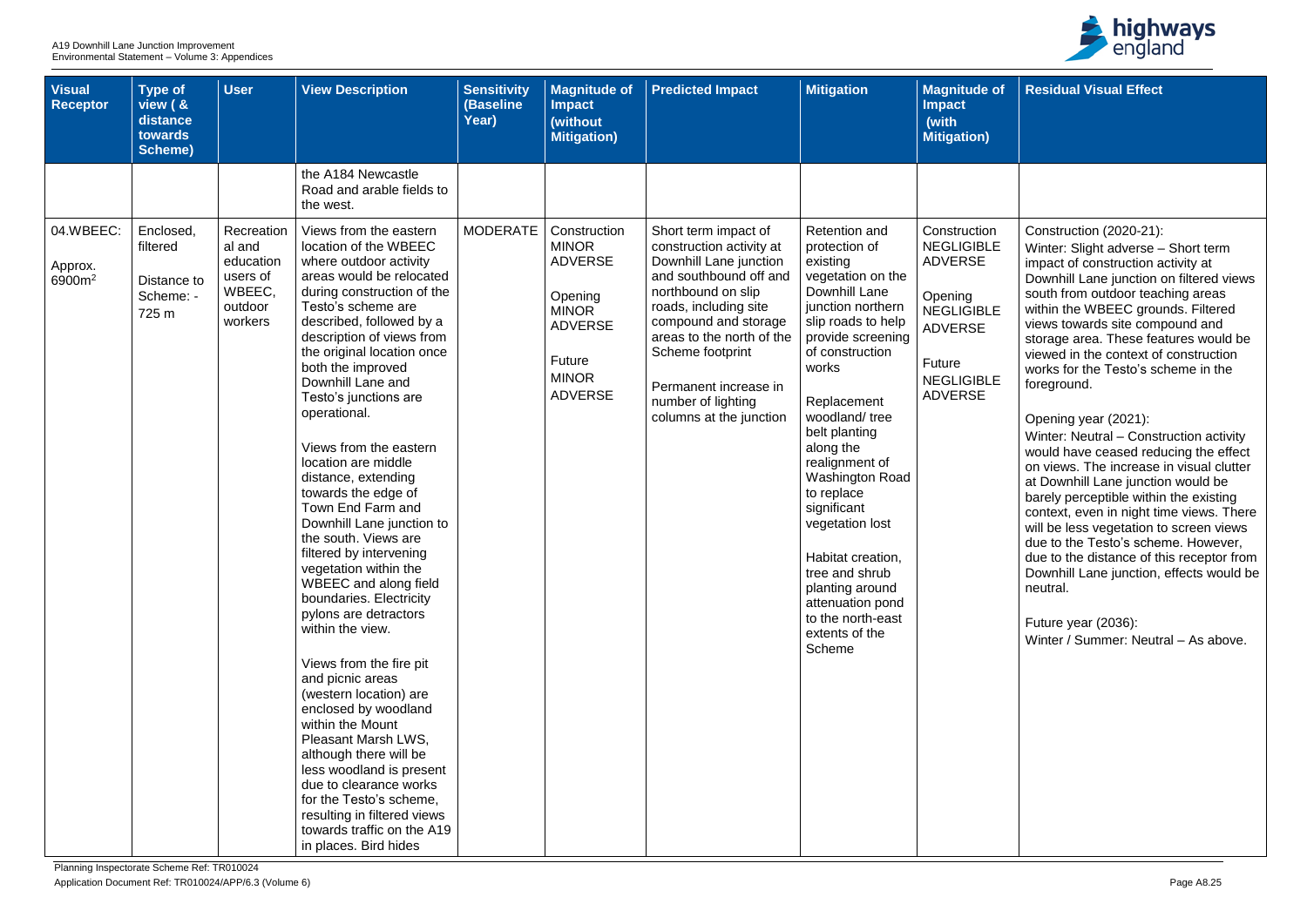| <b>Visual</b><br><b>Receptor</b>             | <b>Type of</b><br>view ( &<br>distance<br>towards<br><b>Scheme)</b>                                                                                               | <b>User</b>      | <b>View Description</b>                                                                                                                                                                                                                                                                                                                                                                                                                                                                                                                                                                                                                                                                                                                                                                 | <b>Sensitivity</b><br>(Baseline<br>Year) | <b>Magnitude of</b><br><b>Impact</b><br>(without<br><b>Mitigation)</b>                               | <b>Predicted Impact</b>      | <b>Mitigation</b> | <b>Magnitude of</b><br><b>Impact</b><br>(with<br><b>Mitigation)</b>                           |
|----------------------------------------------|-------------------------------------------------------------------------------------------------------------------------------------------------------------------|------------------|-----------------------------------------------------------------------------------------------------------------------------------------------------------------------------------------------------------------------------------------------------------------------------------------------------------------------------------------------------------------------------------------------------------------------------------------------------------------------------------------------------------------------------------------------------------------------------------------------------------------------------------------------------------------------------------------------------------------------------------------------------------------------------------------|------------------------------------------|------------------------------------------------------------------------------------------------------|------------------------------|-------------------|-----------------------------------------------------------------------------------------------|
|                                              |                                                                                                                                                                   |                  | have specific views<br>within the area towards<br>feeding stations. Views<br>from other areas to the<br>south and east are<br>contained by woodland at<br>the outdoor teaching<br>area, which only allows<br>filtered views out.                                                                                                                                                                                                                                                                                                                                                                                                                                                                                                                                                        |                                          |                                                                                                      |                              |                   |                                                                                               |
| 05. Scot's<br>House-east<br>wing<br>property | Restricted<br>views from<br>garden and<br>ground<br>floor. First<br>floor views<br>focused to<br>the east by<br>vegetation.<br>Distance to<br>Scheme: -<br>1.7 km | <b>Residents</b> | Views to the east and<br>south-east from eastern<br>extents of Listed Building<br>curtilage and upper floor<br>windows of property are<br>focused on the<br>foreground garden<br>vegetation, fields and<br>hedgerows, with the<br>A184 Newcastle Road<br>passing through the<br>farmland. The temporary<br>storage area and main<br>site compound for the<br>Testo's scheme will be<br>apparent in fields to the<br>east. Views extend to the<br>horizons of the Boldon<br>Hills with St Nicholas<br>Church and the Quadrus<br><b>Building forming</b><br>noticeable landmarks. No<br>views are possible from<br>the entrance or western<br>properties of the Scot's<br>House complex as views<br>are screened by<br>boundary walls, farm<br>buildings and mature<br>garden vegetation. | <b>MODERATE</b>                          | Construction<br><b>NO CHANGE</b><br>Opening<br><b>NO CHANGE</b><br><b>Future</b><br><b>NO CHANGE</b> | No views to the<br>proposals | Not applicable    | Construction<br><b>NO CHANGE</b><br>Opening<br><b>NO CHANGE</b><br>Future<br><b>NO CHANGE</b> |



| of       | <b>Residual Visual Effect</b>    |
|----------|----------------------------------|
|          |                                  |
|          |                                  |
|          |                                  |
|          |                                  |
|          |                                  |
| 'n<br>ЭE | Construction (2020-21): Neutral. |
|          | Opening year (2021): Neutral.    |
| ЭE       | Future year (2036): Neutral.     |
| ЭE       |                                  |
|          |                                  |
|          |                                  |
|          |                                  |
|          |                                  |
|          |                                  |
|          |                                  |
|          |                                  |
|          |                                  |
|          |                                  |
|          |                                  |
|          |                                  |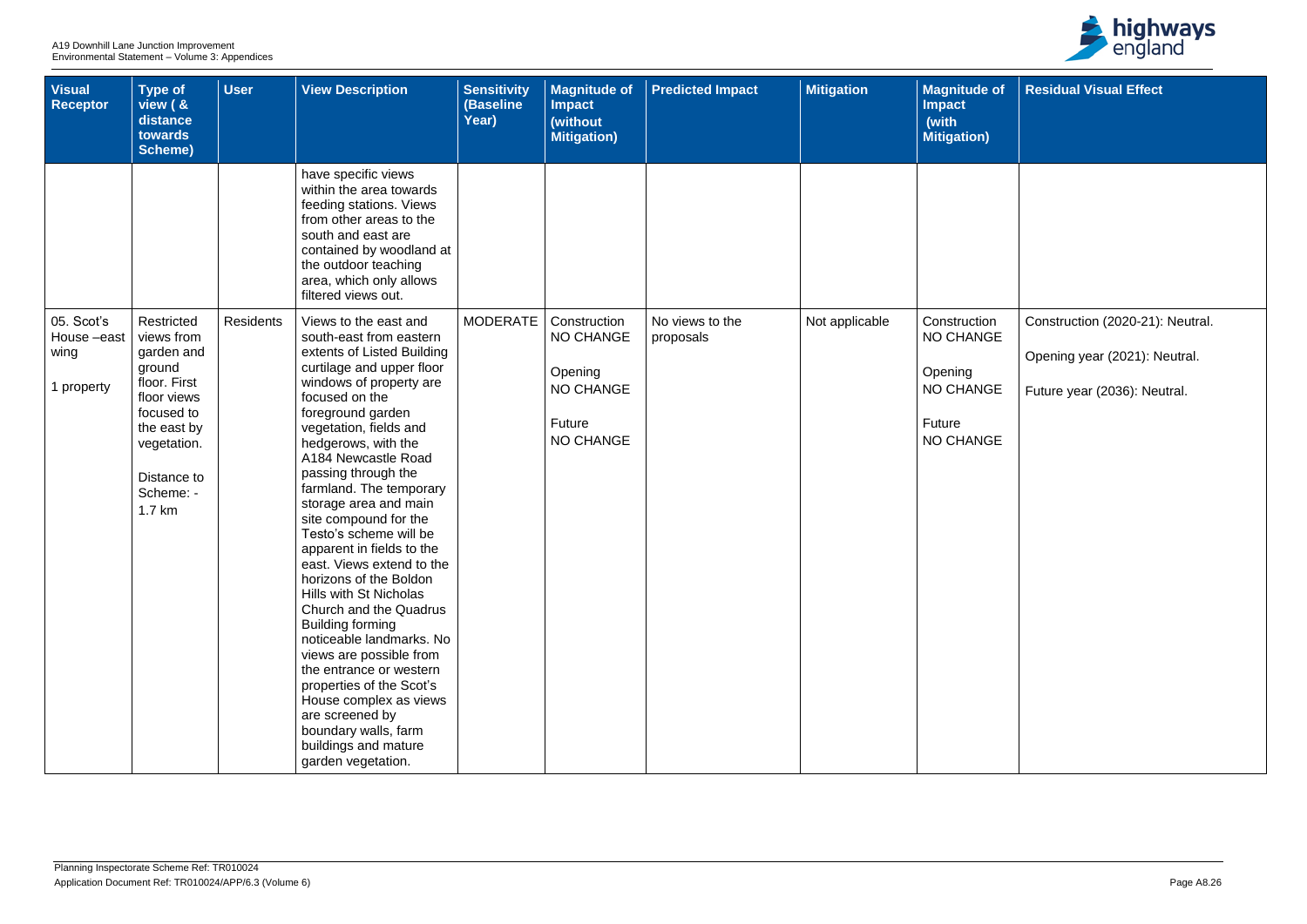| <b>Visual</b><br><b>Receptor</b>                                                                                | <b>Type of</b><br>view ( &<br>distance<br>towards<br>Scheme)                                                                                                                                                                        | <b>User</b>      | <b>View Description</b>                                                                                                                                                                                                                                                                                                                                                                                                                                                                                                                                                                                                  | <b>Sensitivity</b><br>(Baseline<br>Year) | <b>Magnitude of</b><br><b>Impact</b><br>(without<br><b>Mitigation)</b>                                                                         | <b>Predicted Impact</b>                                                                                                                                                                                                                                                                                                                                                                                                                                                                     | <b>Mitigation</b>                                                                                                                                                                                                                                                                                                                                                             | <b>Magnitude of</b><br><b>Impact</b><br>(with<br><b>Mitigation</b> )                                                                                   |
|-----------------------------------------------------------------------------------------------------------------|-------------------------------------------------------------------------------------------------------------------------------------------------------------------------------------------------------------------------------------|------------------|--------------------------------------------------------------------------------------------------------------------------------------------------------------------------------------------------------------------------------------------------------------------------------------------------------------------------------------------------------------------------------------------------------------------------------------------------------------------------------------------------------------------------------------------------------------------------------------------------------------------------|------------------------------------------|------------------------------------------------------------------------------------------------------------------------------------------------|---------------------------------------------------------------------------------------------------------------------------------------------------------------------------------------------------------------------------------------------------------------------------------------------------------------------------------------------------------------------------------------------------------------------------------------------------------------------------------------------|-------------------------------------------------------------------------------------------------------------------------------------------------------------------------------------------------------------------------------------------------------------------------------------------------------------------------------------------------------------------------------|--------------------------------------------------------------------------------------------------------------------------------------------------------|
| 06. Mansion<br>House $-$<br>south facing<br>flat windows<br>(part of<br>Scot's<br>House<br>complex)<br>property | Views to the<br>south from<br>three floors.<br>Ground and<br>first floor<br>windows<br>have filtered<br>views,<br>smaller<br>Velux<br>windows to<br>roof space<br>restricted<br>and filtered.<br>Distance to<br>Scheme: -<br>1.7 km | <b>Residents</b> | Views to the south from<br>the flats on the first two<br>floors along the southern<br>side of Mansion House<br>are focused on the<br>garden and car parking<br>areas which are enclosed<br>by mature tree and<br>hedgerow vegetation.<br><b>Views from Velux</b><br>windows are restricted<br>due to the small size and<br>also filtered by boundary<br>tree canopies.<br>The temporary storage<br>area and main site<br>compound for the Testo's<br>scheme will be apparent<br>in fields to the south-<br>east.                                                                                                         | <b>MODERATE</b>                          | Construction<br><b>MINOR</b><br><b>ADVERSE</b><br>Opening<br><b>MINOR</b><br><b>ADVERSE</b><br><b>Future</b><br><b>MINOR</b><br><b>ADVERSE</b> | Short term, long<br>distance and filtered<br>views of construction<br>works at Downhill Lane<br>junction including site<br>compound and storage<br>areas to the north of the<br>Scheme footprint<br>Night time views<br>towards lighting at the<br>junction area                                                                                                                                                                                                                            | <b>Retention and</b><br>protection of<br>existing<br>vegetation on the<br>Downhill Lane<br>junction northern<br>slip roads to help<br>provide screening<br>of construction<br>works<br>Replacement<br>woodland/tree<br>belt planting<br>along the<br>realignment of<br><b>Washington Road</b><br>to replace<br>significant<br>vegetation lost                                 | Construction<br><b>NEGLIGIBLE</b><br><b>ADVERSE</b><br>Opening<br><b>NEGLIGIBLE</b><br><b>ADVERSE</b><br>Future<br><b>NEGLIGIBLE</b><br><b>ADVERSE</b> |
| 07. Footpath<br>B29 from<br>A184<br>Newcastle<br>Road to<br>West<br><b>Pastures</b><br>lane<br>Length:<br>500m  | Restricted<br>at first by<br>hedgerows<br>and West<br><b>Pastures</b><br>Travelling<br>Community<br>Site, with<br>open views<br>south<br>towards<br>West<br><b>Pastures</b><br>lane<br>Distance to<br>Scheme: -<br>$1.3 \text{ km}$ | Walkers          | From the northern<br>section, views extend<br>over pastoral fields and<br>horse paddocks towards<br>the A184 Newcastle<br>Road. The temporary<br>storage area and main<br>site compound for the<br>Testo's scheme will be<br>apparent in fields to the<br>east. West Pastures<br><b>Travelling Community</b><br>Site screens views to the<br>east from the central<br>section of the footpath.<br>The southern section of<br>the footpath has more<br>open views to the east<br>and south over flat<br>pastoral land towards<br>hedgerow field<br>boundaries, with the<br>Boldon Hills and St.<br>Nicholas Church to the | <b>HIGH</b>                              | Construction<br><b>MINOR</b><br><b>ADVERSE</b><br>Opening<br><b>MINOR</b><br><b>ADVERSE</b><br><b>Future</b><br><b>MINOR</b><br><b>ADVERSE</b> | Short term, middle to<br>long distance and<br>filtered views of<br>construction works at<br>Downhill Lane junction<br>including site compound<br>and storage areas to<br>the north of the Scheme<br>footprint<br>Night time views<br>towards lighting at the<br>junction area<br>Medium to long term<br>impacts due to the loss<br>of mature tree belt<br>vegetation to the east of<br>Downhill Lane junction /<br><b>Washington Road</b><br>Introduction of a new<br>bridge and associated | <b>Retention and</b><br>protection of<br>existing<br>vegetation on the<br>Downhill Lane<br>junction northern<br>slip roads to help<br>provide screening<br>of construction<br>works<br>Replacement<br>woodland/tree<br>belt planting<br>along the<br>realignment of<br>Washington Road<br>to replace<br>significant<br>vegetation lost<br>Habitat creation,<br>tree and shrub | Construction<br><b>MINOR</b><br><b>ADVERSE</b><br>Opening<br><b>MINOR</b><br><b>ADVERSE</b><br>Future<br><b>NEGLIGIBLE</b><br><b>ADVERSE</b>           |



| e of                         | <b>Residual Visual Effect</b>                                                                                                                                                                                                                                                                                                                |
|------------------------------|----------------------------------------------------------------------------------------------------------------------------------------------------------------------------------------------------------------------------------------------------------------------------------------------------------------------------------------------|
| า)                           |                                                                                                                                                                                                                                                                                                                                              |
| ion<br><b>BLE</b><br>Ξ       | Construction (2020-21):<br>Winter: Neutral - The combination of<br>boundary vegetation and retained<br>vegetation at the Downhill Lane junction                                                                                                                                                                                              |
| <b>BLE</b><br>$\equiv$       | northern slip roads would mean there<br>would be little perceptible impact on<br>views from all but the very top windows<br>(small Velux). In addition, construction<br>works for the Scheme would be in the                                                                                                                                 |
| <b>BLE</b><br>$\overline{=}$ | context of the temporary storage area<br>and site compound associated with the<br>Testo's scheme                                                                                                                                                                                                                                             |
|                              | Opening year (2021):<br>Winter: Neutral - As above.                                                                                                                                                                                                                                                                                          |
|                              | Future year (2036):<br>Winter / Summer: Neutral - As above.                                                                                                                                                                                                                                                                                  |
| ion<br>Ξ                     | Construction (2020-21):<br>Winter: Slight adverse - Middle to long<br>distance views from the southern<br>section of the footpath towards the<br>Downhill Lane junction area.<br>Construction activity for the new bridge                                                                                                                    |
|                              | structures would be visible along with<br>associated vegetation removal.<br>Construction works for the Scheme                                                                                                                                                                                                                                |
| 3LE<br>Ξ                     | would be in the context of the Testo's<br>scheme temporary storage area, main<br>site compound and construction works<br>along the A19.                                                                                                                                                                                                      |
|                              | Opening year (2021):<br>Winter: Slight adverse – The new bridge<br>structures and lighting would be visible<br>at Downhill Lane junction, and<br>increases in traffic would be noticeable.<br>Night time impacts would be neutral due<br>to the level of existing light pollution<br>from the adjacent residential edge of<br>Town End Farm. |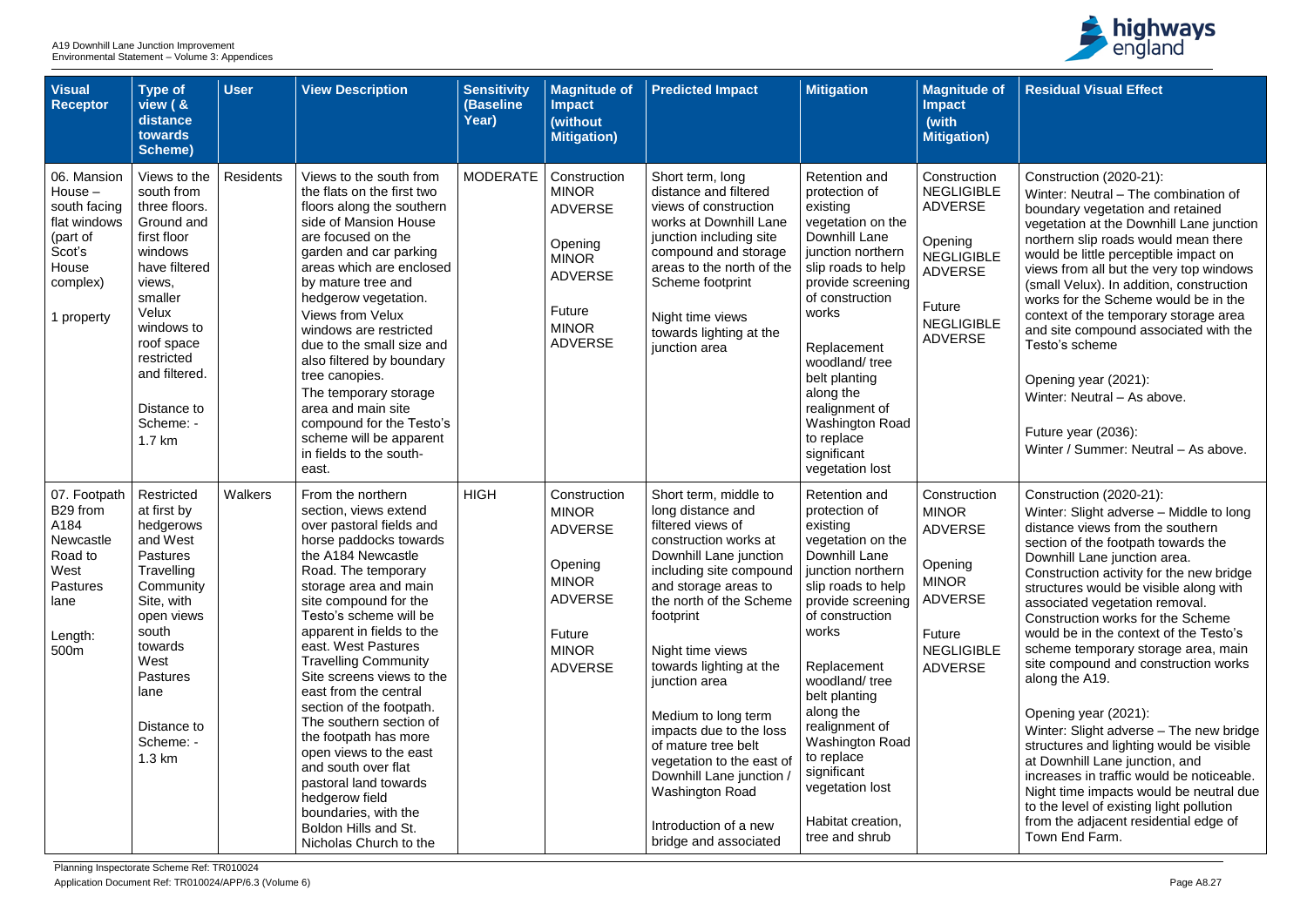| <b>Visual</b><br><b>Receptor</b>                                                                                 | <b>Type of</b><br>view ( &<br>distance<br>towards<br><b>Scheme)</b>              | <b>User</b>      | <b>View Description</b>                                                                                                                                                                                                                                                                                                                                                                                                                                                                                                                                                                                                                                       | <b>Sensitivity</b><br><b>(Baseline</b><br>Year) | <b>Magnitude of</b><br><b>Impact</b><br>(without<br><b>Mitigation</b> )                                                                 | <b>Predicted Impact</b>                                                                                                                                                                                                                                                                                                                                                             | <b>Mitigation</b>                                                                                                                                                                                                                                                                                           | <b>Magnitude of</b><br><b>Impact</b><br>(with<br><b>Mitigation)</b>                                                                          |
|------------------------------------------------------------------------------------------------------------------|----------------------------------------------------------------------------------|------------------|---------------------------------------------------------------------------------------------------------------------------------------------------------------------------------------------------------------------------------------------------------------------------------------------------------------------------------------------------------------------------------------------------------------------------------------------------------------------------------------------------------------------------------------------------------------------------------------------------------------------------------------------------------------|-------------------------------------------------|-----------------------------------------------------------------------------------------------------------------------------------------|-------------------------------------------------------------------------------------------------------------------------------------------------------------------------------------------------------------------------------------------------------------------------------------------------------------------------------------------------------------------------------------|-------------------------------------------------------------------------------------------------------------------------------------------------------------------------------------------------------------------------------------------------------------------------------------------------------------|----------------------------------------------------------------------------------------------------------------------------------------------|
|                                                                                                                  |                                                                                  |                  | east and Downhill Old<br>Quarry and Hylton visible<br>in the distance to the<br>south. The temporary<br>storage area and main<br>site compound for the<br>Testo's scheme will be<br>apparent, alongwith<br>construction works along<br>the A19. The extensive<br>intervening field<br>hedgerows and<br>woodland at Elliscope<br>Farm and Make-Me-Rich<br>Farm form screening of<br>the A19 with only the<br>more elevated sections<br>of Downhill Lane junction<br>(including overbridge)<br>noticeable due to lighting<br>columns. Electricity<br>pylons are noticeable in<br>views, with fewer pylons<br>due to the Testo's<br>burying some power<br>lines. |                                                 |                                                                                                                                         | clutter at Downhill Lane<br>junction                                                                                                                                                                                                                                                                                                                                                | planting around<br>attenuation pond<br>to the north-east<br>extents of the<br>Scheme.                                                                                                                                                                                                                       |                                                                                                                                              |
| 08. West<br><b>Pastures</b><br>Travelling<br>Community<br><b>Site</b><br>Approx. 11<br>properties /<br>residents | Restricted<br>by<br>hedgerow<br>vegetation<br>Distance to<br>Scheme: -<br>1.2 km | <b>Residents</b> | Ground floor views from<br>caravan and mobile<br>home windows towards<br>hedgerow boundaries<br>around the site.<br>Glimpsed, oblique views<br>out through gaps in<br>vegetation towards the<br>surrounding flat farmland.<br>Intervening hedgerows<br>along West Pastures<br>lane and in adjacent<br>fields provide further<br>containment of views.<br>The temporary storage<br>area and site compound<br>for the Testo's scheme<br>will be apparent, along                                                                                                                                                                                                 | <b>MODERATE</b>                                 | Construction<br><b>MINOR</b><br><b>ADVERSE</b><br>Opening<br><b>MINOR</b><br><b>ADVERSE</b><br>Future<br><b>MINOR</b><br><b>ADVERSE</b> | Short term, middle to<br>long distance and<br>filtered views of<br>construction works at<br>Downhill Lane junction<br>including site compound<br>and storage areas to<br>the north of the Scheme<br>footprint<br>Night time views<br>towards lighting at the<br>junction area<br>Medium to long term<br>impacts due to the loss<br>of mature tree belt<br>vegetation to the east of | <b>Retention and</b><br>protection of<br>existing<br>vegetation on the<br>Downhill Lane<br>junction northern<br>slip roads to help<br>provide screening<br>of construction<br>works<br>Replacement<br>woodland/tree<br>belt planting<br>along the<br>realignment of<br><b>Washington Road</b><br>to replace | Construction<br><b>MINOR</b><br><b>ADVERSE</b><br>Opening<br><b>MINOR</b><br><b>ADVERSE</b><br>Future<br><b>NEGLIGIBLE</b><br><b>ADVERSE</b> |



| of :     | <b>Residual Visual Effect</b>                                                                                                                                                                                                                                                                                                                                                                                                                                                                                               |
|----------|-----------------------------------------------------------------------------------------------------------------------------------------------------------------------------------------------------------------------------------------------------------------------------------------------------------------------------------------------------------------------------------------------------------------------------------------------------------------------------------------------------------------------------|
|          |                                                                                                                                                                                                                                                                                                                                                                                                                                                                                                                             |
|          | Future year (2036):<br>Winter / summer: Neutral - Mitigation<br>planting would have established to<br>screen views towards Downhill Lane<br>junction and traffic and replace lost<br>woodland belts.                                                                                                                                                                                                                                                                                                                        |
| 'n<br>LE | Construction (2020-21):<br>Winter: Slight adverse – Middle to long<br>distance views from the southern<br>boundary of the site over the fence line<br>towards the Downhill Lane junction<br>area. Construction activity for the new<br>bridge structures would be visible along<br>with associated vegetation removal.<br><b>Construction works at Downhill Lane</b><br>junction would be in the context of the<br>temporary storage area, site compound<br>and construction works along the A19<br>for the Testo's scheme. |
|          | Opening year (2021):<br>Winter: Slight adverse – The new bridge<br>structures and lighting would be visible<br>at Downhill Lane junction, and increases                                                                                                                                                                                                                                                                                                                                                                     |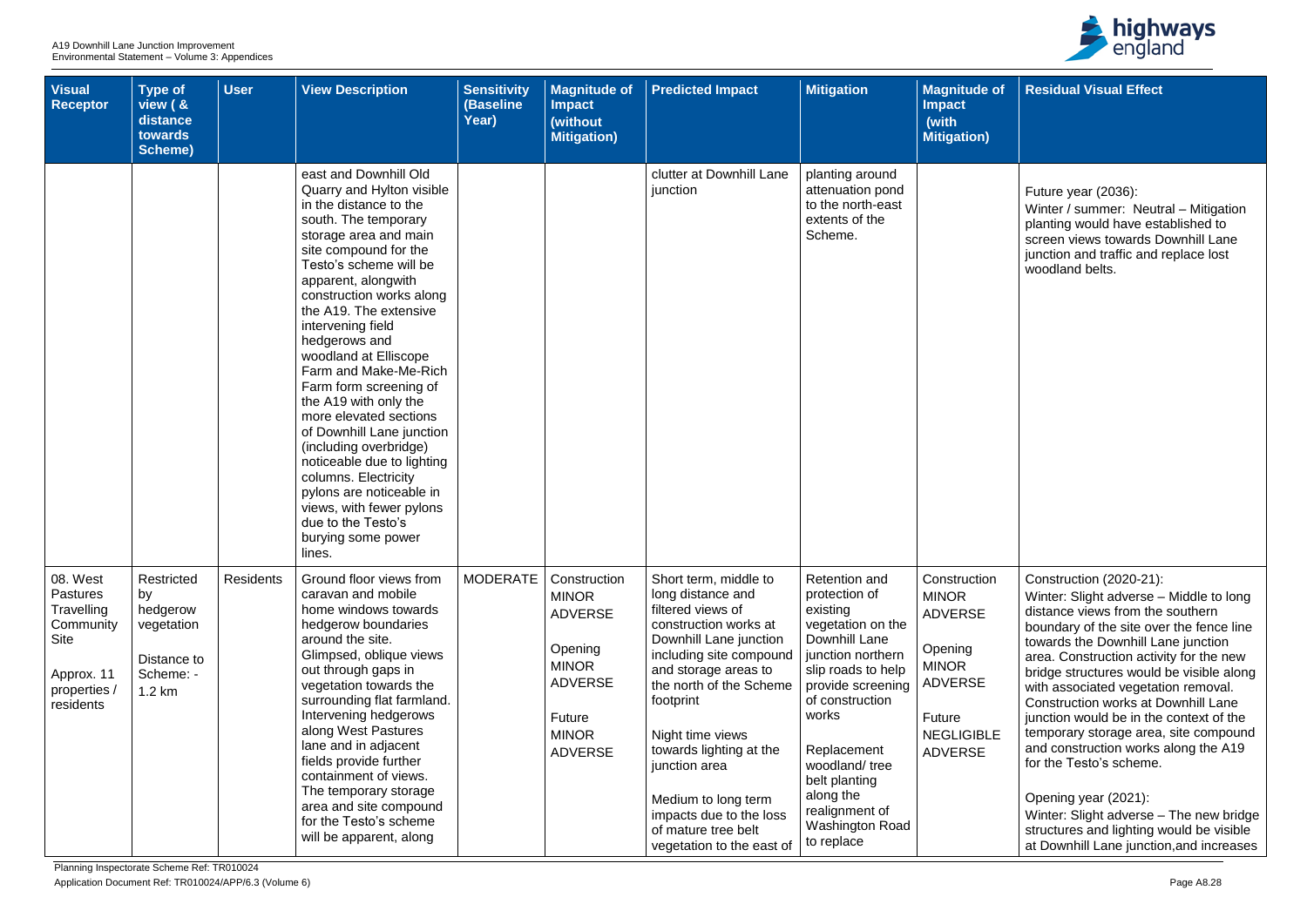| <b>Visual</b><br>Receptor                                   | <b>Type of</b><br>view ( &<br>distance<br>towards<br>Scheme)                       | <b>User</b> | <b>View Description</b>                                                                                                                                                                                                                                                                                                                                                                                                                                                                                                                                                                                                                                                                                                                                                     | <b>Sensitivity</b><br>(Baseline<br>Year) | <b>Magnitude of</b><br><b>Impact</b><br>(without<br><b>Mitigation)</b>                                                                                                                                                         | <b>Predicted Impact</b>                                                                                                                                                                                                                                                                                                                                                                                                                            | <b>Mitigation</b>                                                                                                                                                                                                                                                                                                                                                                                                                                                                                                 | <b>Magnitude of</b><br><b>Impact</b><br>(with<br><b>Mitigation)</b>                                                                                                                                                               |
|-------------------------------------------------------------|------------------------------------------------------------------------------------|-------------|-----------------------------------------------------------------------------------------------------------------------------------------------------------------------------------------------------------------------------------------------------------------------------------------------------------------------------------------------------------------------------------------------------------------------------------------------------------------------------------------------------------------------------------------------------------------------------------------------------------------------------------------------------------------------------------------------------------------------------------------------------------------------------|------------------------------------------|--------------------------------------------------------------------------------------------------------------------------------------------------------------------------------------------------------------------------------|----------------------------------------------------------------------------------------------------------------------------------------------------------------------------------------------------------------------------------------------------------------------------------------------------------------------------------------------------------------------------------------------------------------------------------------------------|-------------------------------------------------------------------------------------------------------------------------------------------------------------------------------------------------------------------------------------------------------------------------------------------------------------------------------------------------------------------------------------------------------------------------------------------------------------------------------------------------------------------|-----------------------------------------------------------------------------------------------------------------------------------------------------------------------------------------------------------------------------------|
|                                                             |                                                                                    |             | with construction works<br>along the A19.                                                                                                                                                                                                                                                                                                                                                                                                                                                                                                                                                                                                                                                                                                                                   |                                          |                                                                                                                                                                                                                                | Downhill Lane junction /<br><b>Washington Road</b><br>Introduction of a new<br>bridge and associated<br>clutter at Downhill Lane<br>junction                                                                                                                                                                                                                                                                                                       | significant<br>vegetation lost<br>Habitat creation,<br>tree and shrub<br>planting around<br>attenuation pond<br>to the north-east<br>extents of the<br>Scheme                                                                                                                                                                                                                                                                                                                                                     |                                                                                                                                                                                                                                   |
| 09.<br>Footpath<br><b>B27</b><br>Length: 1km<br>(Fig. 8.08) | Open views,<br>middle<br>distance<br>Distance to<br>Scheme: -<br>$560 m - 1$<br>km | Walkers     | Descriptions relating to<br>the view from this<br>footpath are provided for<br>the baseline view in the<br>Scheme operational<br>years only due to the<br>footpath being closed<br>during the construction<br>phase of the Testo's<br>scheme.<br>The eastern section of<br>the footpath west of the<br>A19 has close range<br>views of the A19 across<br>the low undulating<br>landform, and towards<br>the Downhill Lane<br>junction slip roads and<br>bridge. Due to the<br>Testo's scheme there will<br>be hedgerow removal<br>along the A19, opening<br>up views, and a reduction<br>in woodland that is<br>noticeable at Mount<br><b>Pleasant Marsh LWS.</b><br>Man-made features such<br>as electricity pylons, wind<br>turbines and lighting at<br>the Downhill Lane | <b>HIGH</b>                              | Construction<br><b>NOT</b><br>ASSESSED*<br>Opening<br><b>MAJOR</b><br><b>ADVERSE</b><br>Future<br><b>MAJOR</b><br><b>ADVERSE</b><br>*Refer to<br>Chapter 8<br>Section 8.4.1 -<br>Assessment<br>assumptions<br>and limitiations | Medium to long term<br>impacts due to the loss<br>of mature tree belt<br>vegetation to the east of<br>Downhill Lane junction /<br><b>Washington Road</b><br>Introduction of a new<br>bridge and associated<br>clutter at Downhill Lane<br>junction<br>New attenuation pond<br>to the north-east of<br>Downhill Lane junction<br>Introduction of a new<br>footbridge elevated over<br>Washington Road and<br>associated structure<br>and earthworks | <b>Retention and</b><br>protection of<br>existing<br>vegetation on the<br>Downhill Lane<br>junction northern<br>slip roads to help<br>provide screening<br>of construction<br>works<br>Replacement<br>woodland/tree<br>belt planting<br>along the<br>realignment of<br><b>Washington Road</b><br>to replace<br>significant<br>vegetation lost<br>Habitat creation,<br>tree and shrub<br>planting around<br>attenuation pond<br>to the north-east<br>extents of the<br>Scheme<br>Screen planting<br>to the eastern | Construction<br><b>NOT</b><br>ASSESSED*<br>Opening<br><b>MODERATE</b><br><b>ADVERSE</b><br>Future<br><b>MINOR</b><br><b>ADVERSE</b><br>*Refer to<br>Chapter 8<br>Section 8.4.1 -<br>Assessment<br>assumptions<br>and limitiations |



| of                          | <b>Residual Visual Effect</b>                                                                                                                                                                                                                                                                                                                                             |
|-----------------------------|---------------------------------------------------------------------------------------------------------------------------------------------------------------------------------------------------------------------------------------------------------------------------------------------------------------------------------------------------------------------------|
|                             |                                                                                                                                                                                                                                                                                                                                                                           |
|                             | in traffic would be noticeable. Night time<br>impacts would be neutral due to the<br>level of existing light pollution from the<br>adjacent residential edge of Town End<br>Farm.                                                                                                                                                                                         |
|                             | Future year (2036):<br>Winter / summer: Neutral - Mitigation<br>planting would have established to<br>screen views towards Downhill Lane<br>junction and traffic and replace lost<br>woodland belts.                                                                                                                                                                      |
| 'n<br>ר*                    | Construction (2020-21):<br>Winter: Not assessed* - footpath<br>closed.                                                                                                                                                                                                                                                                                                    |
| Έ                           | Opening year (2021): Winter: Moderate<br>adverse - Views would extend to the<br>new bridge structures, earthworks and<br>lighting at Downhill Lane junction, with<br>the loss of tree belt vegetation also<br>noticeable. Night time views unaffected<br>due to the amount of existing light<br>pollution form the Nissan factory and<br>Town End Farm residential areas. |
| $4.1 -$<br>7t<br>າຣ<br>ions | Future year (2036): Winter/Summer:<br>Slight adverse - As above, but<br>mitigation planting would have matured<br>to provide integration of the earthworks<br>and some screening of the new bridges.                                                                                                                                                                      |
|                             |                                                                                                                                                                                                                                                                                                                                                                           |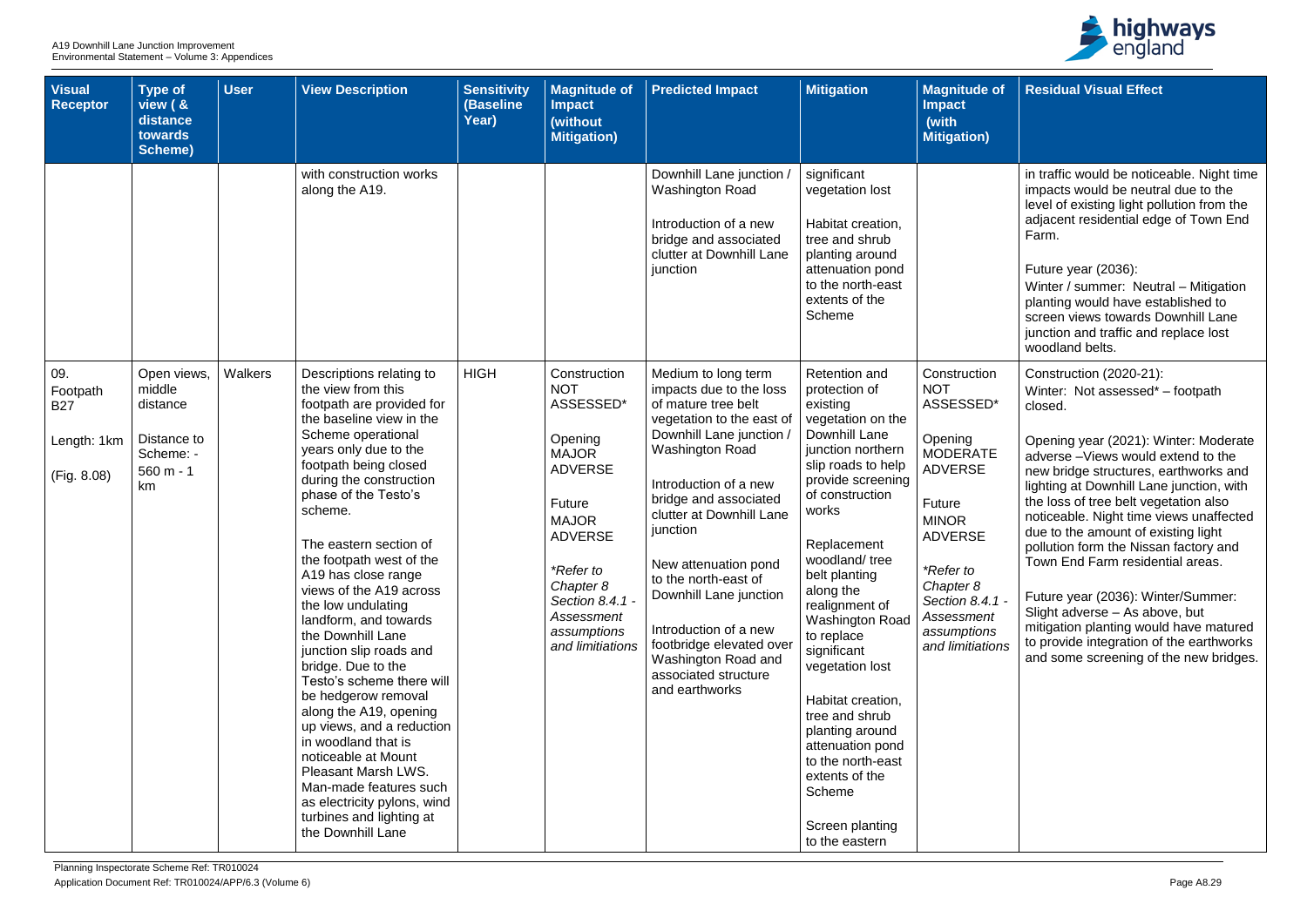| Visual<br><b>Receptor</b>                                                                     | Type of<br>view ( &<br>distance<br>towards<br>Scheme)                          | <b>User</b>          | <b>View Description</b>                                                                                                                                                                                                                                                                                                                                                                                                                                                                                                                                                                                                                                                                   | <b>Sensitivity</b><br>(Baseline<br>Year) | <b>Magnitude of</b><br><b>Impact</b><br>(without<br><b>Mitigation)</b>                                                                                                                      | <b>Predicted Impact</b>                                                                                                                                                                                                                                                                                                      | <b>Mitigation</b>                                                                                                                                                                                                                                                                      | <b>Magnitude of</b><br><b>Impact</b><br>(with<br><b>Mitigation</b> )                                                                                                                        |
|-----------------------------------------------------------------------------------------------|--------------------------------------------------------------------------------|----------------------|-------------------------------------------------------------------------------------------------------------------------------------------------------------------------------------------------------------------------------------------------------------------------------------------------------------------------------------------------------------------------------------------------------------------------------------------------------------------------------------------------------------------------------------------------------------------------------------------------------------------------------------------------------------------------------------------|------------------------------------------|---------------------------------------------------------------------------------------------------------------------------------------------------------------------------------------------|------------------------------------------------------------------------------------------------------------------------------------------------------------------------------------------------------------------------------------------------------------------------------------------------------------------------------|----------------------------------------------------------------------------------------------------------------------------------------------------------------------------------------------------------------------------------------------------------------------------------------|---------------------------------------------------------------------------------------------------------------------------------------------------------------------------------------------|
|                                                                                               |                                                                                |                      | junction area detract from<br>the rural character,<br>although there will be<br>fewer pylons due to the<br>testo's scheme.<br>Hedgerows and scrub<br>vegetation within the<br>foreground helps to<br>screen and / or filter<br>views of traffic. Further<br>west, views are more<br>open and extend to the<br>surrounding flat rural<br>areas.<br>Views from the footpath<br>to the east of the A19 are<br>middle distance,<br>extending towards the<br>edge of Town End Farm<br>and Downhill Lane<br>junction areas. Views are<br>filtered by intervening<br>vegetation on the<br>opposite side of the field<br>in the foreground, and<br>electricity pylons detract<br>within the view. |                                          |                                                                                                                                                                                             |                                                                                                                                                                                                                                                                                                                              | edge of the new<br>footbridge<br>earthworks on<br>Washington Road                                                                                                                                                                                                                      |                                                                                                                                                                                             |
| 10.<br><b>Bridleway</b><br><b>B46 / old</b><br>railway route<br>Length:<br>820m<br>(Fig 8.09) | Open, direct<br>close range<br>views<br>Distance to<br>Scheme: -<br>$0 - 915m$ | Walkers,<br>Cyclists | Descriptions relating to<br>the view from this<br>bridleway are provided<br>for the baseline view in<br>the Scheme operational<br>years only due to the<br>route being closed during<br>the construction phase of<br>the Testo's scheme.<br>Views are possible<br>towards the busy A19<br>and its embankments,<br>with views beyond to the<br>distant horizons in the<br>west. Due to the Testo's<br>scheme there will be                                                                                                                                                                                                                                                                 | <b>HIGH</b>                              | Construction<br><b>NOT</b><br>ASSESSED*<br>Opening<br><b>MAJOR</b><br><b>ADVERSE</b><br>Future<br><b>MAJOR</b><br><b>ADVERSE</b><br>*Refer to<br>Chapter 8<br>Section 8.4.1 -<br>Assessment | Medium to long term<br>impacts due to the loss<br>of mature tree belt<br>vegetation to the east of<br>Downhill Lane junction /<br><b>Washington Road</b><br>Introduction of a new<br>bridge and associated<br>clutter at Downhill Lane<br>junction<br>New attenuation pond<br>to the north-east of<br>Downhill Lane junction | <b>Retention and</b><br>protection of<br>existing<br>vegetation on the<br>Downhill Lane<br>junction northern<br>slip roads to help<br>provide screening<br>of construction<br>works<br>Habitat creation,<br>tree and shrub<br>planting around<br>attenuation pond<br>to the north-east | Construction<br><b>NOT</b><br>ASSESSED*<br>Opening<br><b>MAJOR</b><br><b>ADVERSE</b><br>Future<br><b>MINOR</b><br><b>ADVERSE</b><br>*Refer to<br>Chapter 8<br>Section 8.4.1 -<br>Assessment |



| e of           | <b>Residual Visual Effect</b>                                                                                                                              |
|----------------|------------------------------------------------------------------------------------------------------------------------------------------------------------|
| ۱)             |                                                                                                                                                            |
|                |                                                                                                                                                            |
|                |                                                                                                                                                            |
|                |                                                                                                                                                            |
|                |                                                                                                                                                            |
|                |                                                                                                                                                            |
|                |                                                                                                                                                            |
|                |                                                                                                                                                            |
|                |                                                                                                                                                            |
|                |                                                                                                                                                            |
|                |                                                                                                                                                            |
| on             | Construction (2020-21):                                                                                                                                    |
| ED*            | Winter: Not assessed* - bridleway<br>closed.                                                                                                               |
|                | Opening year (2021):<br>Winter: Large adverse - On opening,<br>there would be filtered views towards<br>the slip road at Downhill Lane junction            |
|                | and noticeable loss of vegetation at<br>Washington Road from the northern<br>section of the bridleway. The southern<br>section of the bridleway would have |
| $4.1 -$<br>ent | views over to the new attenuation pond<br>and Downhill Lane junction<br>arrangement and towards the bridges at<br>the very southern end of the route.      |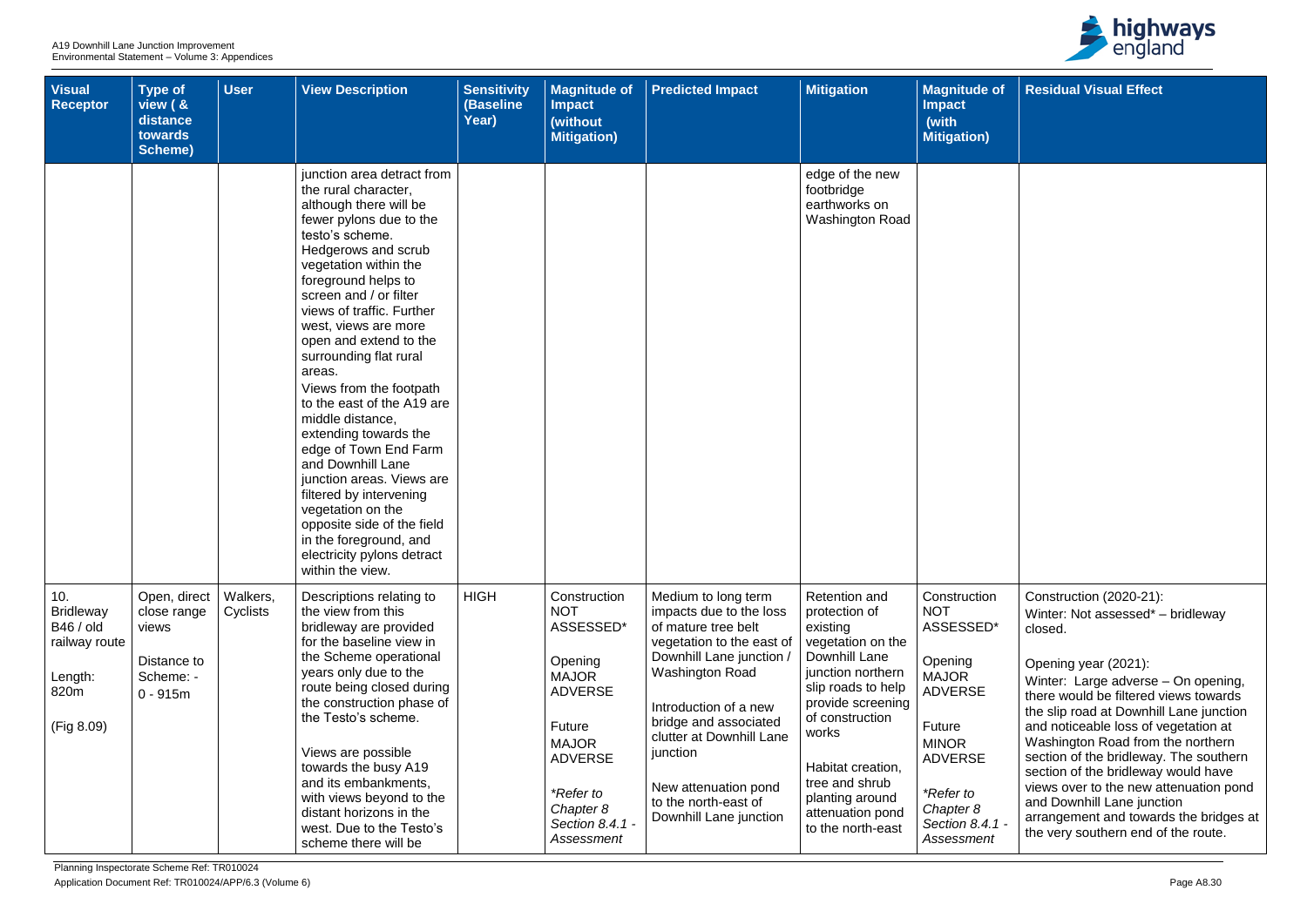

| <b>Visual</b><br><b>Receptor</b>                                                  | <b>Type of</b><br>view ( &<br>distance<br>towards<br><b>Scheme)</b>   | <b>User</b>                                                                             | <b>View Description</b>                                                                                                                                                                                                                                                                                                                                                                                                                                                                                                                                                  | <b>Sensitivity</b><br>(Baseline<br>Year) | <b>Magnitude of</b><br><b>Impact</b><br>(without<br><b>Mitigation)</b>                                                                         | <b>Predicted Impact</b>                                                                                                                                                                                                                                                                      | <b>Mitigation</b>                                                                                                                                                                                                                                                                                                                                  | <b>Magnitude of</b><br><b>Impact</b><br>(with<br><b>Mitigation</b> )                                                                         |
|-----------------------------------------------------------------------------------|-----------------------------------------------------------------------|-----------------------------------------------------------------------------------------|--------------------------------------------------------------------------------------------------------------------------------------------------------------------------------------------------------------------------------------------------------------------------------------------------------------------------------------------------------------------------------------------------------------------------------------------------------------------------------------------------------------------------------------------------------------------------|------------------------------------------|------------------------------------------------------------------------------------------------------------------------------------------------|----------------------------------------------------------------------------------------------------------------------------------------------------------------------------------------------------------------------------------------------------------------------------------------------|----------------------------------------------------------------------------------------------------------------------------------------------------------------------------------------------------------------------------------------------------------------------------------------------------------------------------------------------------|----------------------------------------------------------------------------------------------------------------------------------------------|
|                                                                                   |                                                                       |                                                                                         | hedgerow removal along<br>the A19, opening up<br>views, and a reduction in<br>woodland that is<br>noticeable at Mount<br>Pleasant Marsh LWS.<br>Views also extend to the<br>south towards properties<br>in Town End Farm and<br>Boldon and Hylton Red<br><b>House with Downhill</b><br>Lane junction in the<br>middle ground. The<br>foreground banks of the<br>River Don are visible with<br>scattered scrub and<br>remnant hedgerow<br>vegetation providing<br>some local screening.                                                                                   |                                          | assumptions<br>and limitiations                                                                                                                | Introduction of a new<br>footbridge elevated over<br>Washington Road and<br>associated structure<br>and earthworks                                                                                                                                                                           | extents of the<br>Scheme<br>Replacement<br>woodland belt<br>planting along<br><b>Washington Road</b><br>/ new southbound<br>on slip road<br>Screen planting<br>to the eastern<br>edge of the new<br>footbridge<br>earthworks on<br><b>Washington Road</b>                                                                                          | assumptions<br>and limitiations                                                                                                              |
| 11.<br>Travelling<br>Man public<br>house /<br>edge of<br>open space<br>1 property | Open views,<br>middle<br>distance<br>Distance to<br>Scheme: -<br>950m | Public<br>house<br>users,<br>walkers,<br>local<br>residents<br>of West<br><b>Boldon</b> | Views are focused<br>towards the junction of<br>the A184 Newcastle<br>Road and the B1298 with<br>the BMW garage in the<br>foreground. Views extend<br>to the Testo's Junction in<br>the west although they<br>are enclosed by<br>vegetation around<br><b>Boldon Lake and Mount</b><br>Pleasant Marsh LWSs.<br>Views are possible<br>towards construction<br>works at Testo's junction,<br>with vegetation removal<br>noticeable within Mount<br>Pleasant Marsh LWS.<br>Distant views are<br>possible south across<br>agricultural land towards<br>Downhill Lane junction | <b>MODERATE</b>                          | Construction<br><b>MINOR</b><br><b>ADVERSE</b><br>Opening<br><b>MINOR</b><br><b>ADVERSE</b><br><b>Future</b><br><b>MINOR</b><br><b>ADVERSE</b> | Short term, long<br>distance views of<br>construction works at<br>Downhill Lane junction<br>including site compound<br>and storage areas to<br>the north of the Scheme<br>footprint<br>Medium to long term<br>impact of vegetation<br>loss at Washington<br>Road / Downhill Lane<br>junction | <b>Retention and</b><br>protection of<br>existing<br>vegetation on the<br>Downhill Lane<br>junction northern<br>slip roads to help<br>provide screening<br>of construction<br>works<br>Habitat creation,<br>tree and shrub<br>planting around<br>attenuation pond<br>to the north-east<br>extents of the<br>Scheme<br>Replacement<br>woodland belt | Construction<br><b>MINOR</b><br><b>ADVERSE</b><br>Opening<br><b>MINOR</b><br><b>ADVERSE</b><br>Future<br><b>NEGLIGIBLE</b><br><b>ADVERSE</b> |

| e of        | <b>Residual Visual Effect</b>                                                                                                                                                                                                                                                                                                                                                                                                                                                                                                                                                                                                               |
|-------------|---------------------------------------------------------------------------------------------------------------------------------------------------------------------------------------------------------------------------------------------------------------------------------------------------------------------------------------------------------------------------------------------------------------------------------------------------------------------------------------------------------------------------------------------------------------------------------------------------------------------------------------------|
| ı)          |                                                                                                                                                                                                                                                                                                                                                                                                                                                                                                                                                                                                                                             |
| ns<br>tions | Night time effects would be neutral as<br>new lighting would be viewed in<br>conjunction with surrounding light<br>pollution from the residential areas of<br>Town End Farm.                                                                                                                                                                                                                                                                                                                                                                                                                                                                |
|             | Future year (2036): Summer: Slight<br>adverse - Woodland tree belt and<br>screen planting along Washington Road<br>as well as tree and shrub / scrub<br>planting at Downhill Lane junction would<br>integrate the new arrangement, and<br>provide screening of the new road<br>bridge and footbridge structures in<br>direct views from the southern end of<br>the bridleway. Habitat creation<br>surrounding the attenuation pond would<br>have established to filter views towards<br>the Downhill Lane junction further.<br>Winter: Slight adverse - Views towards<br>traffic would be slightly more open when<br>trees are not in leaf. |
| on<br>3LE   | Construction (2020-21):<br>Winter: Slight adverse - Construction of<br>bridge structures at Downhill Lane<br>junction would be apparent in the<br>distance, mainly perceptible due to loss<br>of vegetation at Downhill Lane junction<br>and Washington Road. Construction<br>works for the Scheme would be in the<br>context of construction works along<br>Bridleway B46 associated with the<br>Testo's scheme.                                                                                                                                                                                                                           |
|             | Opening year (2021):<br>Winter: Slight adverse - Loss of<br>vegetation at Downhill Lane junction<br>and Washington Road would be<br>perceptible along with the new bridge<br>structures and an increased amount of<br>lighting columns, although the lighting<br>columns would not be out of character<br>in the view. Lighting at the junction                                                                                                                                                                                                                                                                                             |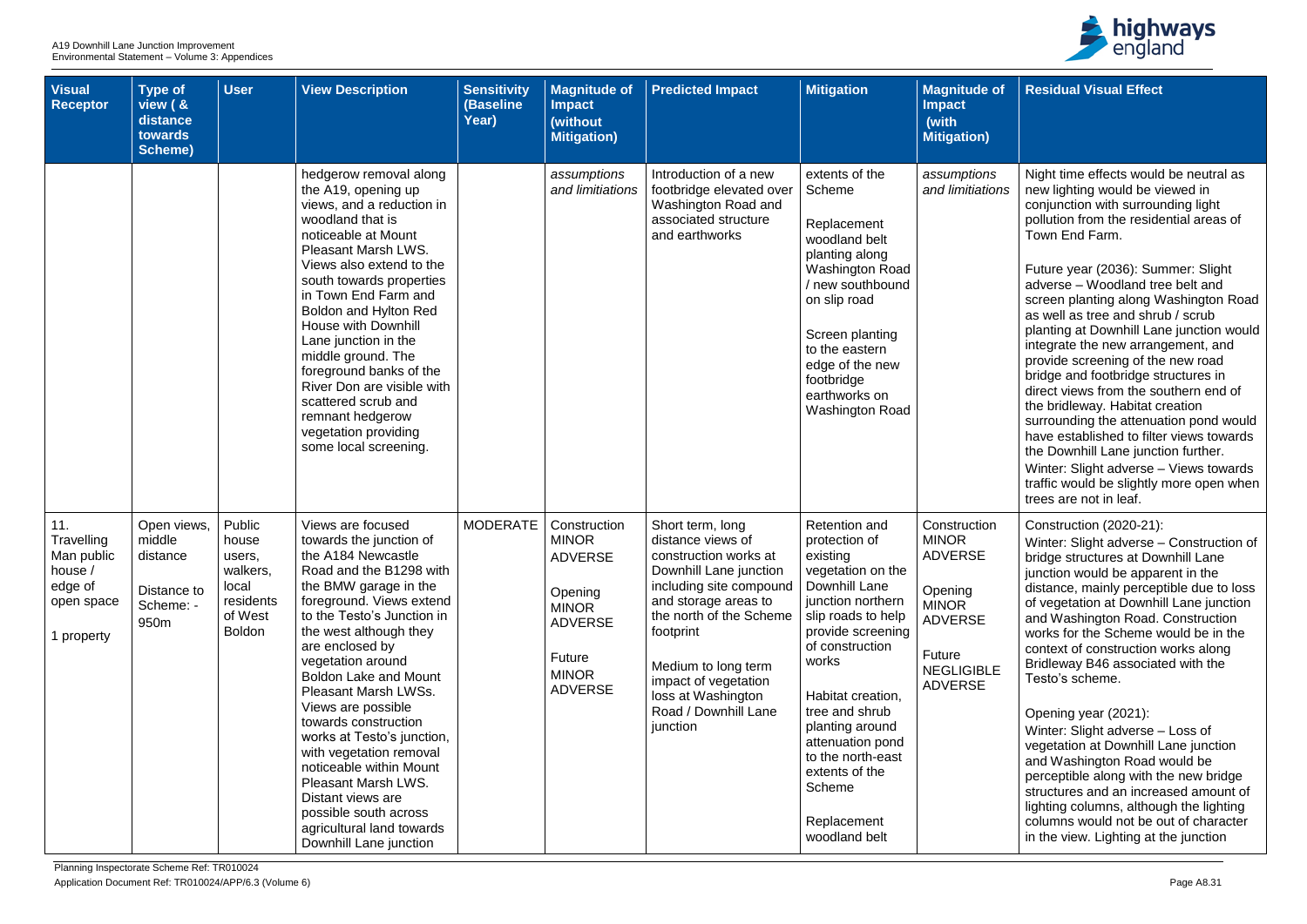| <b>Visual</b><br><b>Receptor</b>                                        | Type of<br>view ( &<br>distance<br>towards<br><b>Scheme)</b>     | <b>User</b>                         | <b>View Description</b>                                                                                                                                                                                                                                                                                                                                                                                                                                                                                                                                                                                                                                                                                                                                                                                   | <b>Sensitivity</b><br>(Baseline<br>Year) | <b>Magnitude of</b><br><b>Impact</b><br>(without<br><b>Mitigation)</b>                                                                         | <b>Predicted Impact</b>                                                                                                                                                                                                                                                                      | <b>Mitigation</b>                                                                                                                                                                                                                                                                                                                                                                                                           | <b>Magnitude of</b><br><b>Impact</b><br>(with<br><b>Mitigation)</b>                                                                          |
|-------------------------------------------------------------------------|------------------------------------------------------------------|-------------------------------------|-----------------------------------------------------------------------------------------------------------------------------------------------------------------------------------------------------------------------------------------------------------------------------------------------------------------------------------------------------------------------------------------------------------------------------------------------------------------------------------------------------------------------------------------------------------------------------------------------------------------------------------------------------------------------------------------------------------------------------------------------------------------------------------------------------------|------------------------------------------|------------------------------------------------------------------------------------------------------------------------------------------------|----------------------------------------------------------------------------------------------------------------------------------------------------------------------------------------------------------------------------------------------------------------------------------------------|-----------------------------------------------------------------------------------------------------------------------------------------------------------------------------------------------------------------------------------------------------------------------------------------------------------------------------------------------------------------------------------------------------------------------------|----------------------------------------------------------------------------------------------------------------------------------------------|
|                                                                         |                                                                  |                                     | and the A19 north of the<br>junction, albeit from a<br>small decked area and<br>with Mount Pleasant<br>Farm in the foreground.                                                                                                                                                                                                                                                                                                                                                                                                                                                                                                                                                                                                                                                                            |                                          |                                                                                                                                                |                                                                                                                                                                                                                                                                                              | planting along<br><b>Washington Road</b><br>/ new southbound<br>on slip road                                                                                                                                                                                                                                                                                                                                                |                                                                                                                                              |
| 12. Mount<br>Pleasant<br>Farm<br>3 Farm<br>buildings<br>2 farm<br>sheds | Open,<br>middle<br>distance<br>Distance to<br>Scheme: -<br>960 m | <b>Residents</b><br>Farm<br>workers | Views from the south<br>facing elevation of the<br>farm building and yard<br>areas extend over the<br>local incised valley of the<br>River Don to the south.<br><b>Boldon Hills and Quarry</b><br>is noticeable to the<br>south-east and the edge<br>of Town End Farm is<br>visible further south.<br>Mature tree belts to the<br>west of Town End Farm<br>and Downhill Lane are<br>noticeable in the middle<br>distance.<br><b>Mount Pleasant Marsh</b><br>LWS woodland and the<br>WBEEC is notable in the<br>foreground to the west<br>with pylons extending out<br>as detracting elements in<br>the view. Within the<br>future baseline,<br><b>Construction works</b><br>associated with the<br>Testo's junction will be<br>visible along the A19 and<br>Bridleway B46, and<br>woodland removal within | <b>HIGH</b>                              | Construction<br><b>MINOR</b><br><b>ADVERSE</b><br>Opening<br><b>MINOR</b><br><b>ADVERSE</b><br><b>Future</b><br><b>MINOR</b><br><b>ADVERSE</b> | Short term, long<br>distance views of<br>construction works at<br>Downhill Lane junction<br>including site compound<br>and storage areas to<br>the north of the Scheme<br>footprint<br>Medium to long term<br>impact of vegetation<br>loss at Washington<br>Road / Downhill Lane<br>junction | Retention and<br>protection of<br>existing<br>vegetation on the<br>Downhill Lane<br>junction northern<br>slip roads to help<br>provide screening<br>of construction<br>works<br>Habitat creation,<br>tree and shrub<br>planting around<br>attenuation pond<br>to the north-east<br>extents of the<br>Scheme<br>Replacement<br>woodland belt<br>planting along<br><b>Washington Road</b><br>/ new southbound<br>on slip road | Construction<br><b>MINOR</b><br><b>ADVERSE</b><br>Opening<br><b>MINOR</b><br><b>ADVERSE</b><br>Future<br><b>NEGLIGIBLE</b><br><b>ADVERSE</b> |



| of.     | <b>Residual Visual Effect</b>                                                                                                                                                                                                                                                                                                                                                                                                                                                                                                                                  |
|---------|----------------------------------------------------------------------------------------------------------------------------------------------------------------------------------------------------------------------------------------------------------------------------------------------------------------------------------------------------------------------------------------------------------------------------------------------------------------------------------------------------------------------------------------------------------------|
|         |                                                                                                                                                                                                                                                                                                                                                                                                                                                                                                                                                                |
|         | would be more perceptible at night but<br>there would be a neutral effect due to<br>the context of the surrounding road<br>network and light pollution from<br>adjacent residential areas at Town End<br>Farm.                                                                                                                                                                                                                                                                                                                                                 |
|         | Future year (2036):<br>Summer: Neutral – Mitigation planting<br>would have established to help replace<br>lost vegetation at Downhill Lane junction<br>and Washington Road.<br>Winter: Neutral - As above.                                                                                                                                                                                                                                                                                                                                                     |
| n<br>.E | Construction (2020-21):<br>Winter: Slight adverse - Construction of<br>bridge structures at Downhill Lane<br>junction would be apparent in the<br>distance, mainly perceptible due to loss<br>of vegetation at Downhill Lane junction<br>and Washington Road. Construction<br>works for the Scheme would be in the<br>context of construction works along<br>Bridleway B46 associated with the<br>Testo's scheme.                                                                                                                                              |
|         | Opening year (2021): Winter: Slight<br>adverse - Loss of vegetation at<br>Downhill Lane junction and Washington<br>Road would be perceptible along with<br>the new bridge structures and an<br>increased amount of lighting columns,<br>although the lighting columns would not<br>be out of character in the view. Lighting<br>at the junction would be more<br>perceptible at night but there would be a<br>neutral effect due to the context of the<br>surrounding road network and light<br>pollution from adjacent residential areas<br>at Town End Farm. |
|         | Future year (2036):<br>Summer: Neutral - Mitigation planting<br>would have established to help replace                                                                                                                                                                                                                                                                                                                                                                                                                                                         |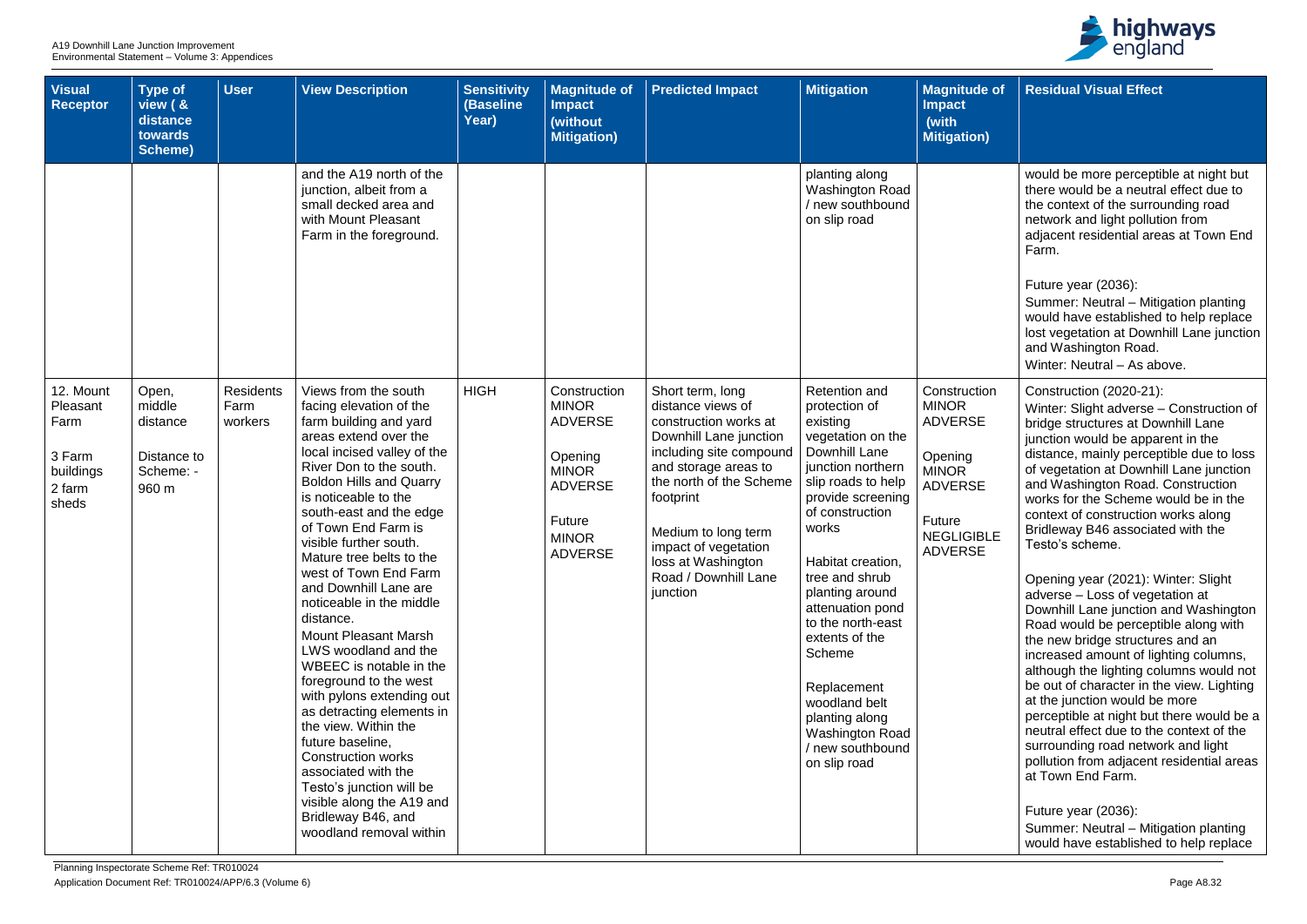| <b>Visual</b><br><b>Receptor</b>                                         | <b>Type of</b><br>view ( &<br>distance<br>towards<br><b>Scheme)</b>                               | <b>User</b>                             | <b>View Description</b>                                                                                                                                                                                                                                                                                                                                                                                                                                                                                                                                                                                                                                                                                                                                                                                                                                                                                                                                                                                                                           | <b>Sensitivity</b><br>(Baseline<br>Year) | <b>Magnitude of</b><br><b>Impact</b><br>(without<br><b>Mitigation)</b>                                                                                         | <b>Predicted Impact</b>                                                                                                                                                                                                                                                                      | <b>Mitigation</b>                                                                                                                                                                                                                                                                                                                                                                                                                                             | <b>Magnitude of</b><br><b>Impact</b><br>(with<br><b>Mitigation</b> )                                                                |
|--------------------------------------------------------------------------|---------------------------------------------------------------------------------------------------|-----------------------------------------|---------------------------------------------------------------------------------------------------------------------------------------------------------------------------------------------------------------------------------------------------------------------------------------------------------------------------------------------------------------------------------------------------------------------------------------------------------------------------------------------------------------------------------------------------------------------------------------------------------------------------------------------------------------------------------------------------------------------------------------------------------------------------------------------------------------------------------------------------------------------------------------------------------------------------------------------------------------------------------------------------------------------------------------------------|------------------------------------------|----------------------------------------------------------------------------------------------------------------------------------------------------------------|----------------------------------------------------------------------------------------------------------------------------------------------------------------------------------------------------------------------------------------------------------------------------------------------|---------------------------------------------------------------------------------------------------------------------------------------------------------------------------------------------------------------------------------------------------------------------------------------------------------------------------------------------------------------------------------------------------------------------------------------------------------------|-------------------------------------------------------------------------------------------------------------------------------------|
|                                                                          |                                                                                                   |                                         | <b>Mount Pleasant Marsh</b><br>LWS will be noticeable.                                                                                                                                                                                                                                                                                                                                                                                                                                                                                                                                                                                                                                                                                                                                                                                                                                                                                                                                                                                            |                                          |                                                                                                                                                                |                                                                                                                                                                                                                                                                                              |                                                                                                                                                                                                                                                                                                                                                                                                                                                               |                                                                                                                                     |
| <b>13. West</b><br>Boldon open<br>space<br>Approx.<br>5200m <sup>2</sup> | Open, long<br>distance,<br>elevated<br>views to the<br>west<br>Distance to<br>Scheme: -<br>1.3 km | <b>Residents</b><br>recreation<br>users | Views extend over the<br>lowland landscape and<br>open space areas along<br>the River Don to the west<br>and beyond to the distant<br>horizons on the edge of<br>Gateshead. The units<br>within the Boldon<br><b>Business Park are</b><br>enclosed by boundary<br>woodland vegetation and<br>screen the A19 and<br>Testo's Junction. The<br>Quadrus Building is<br>visible at the junction<br>area surrounded by tree<br>belts.<br><b>The National Grid</b><br>substation and<br>associated pylons<br>expanding out from it are<br>detracting elements,<br>softened by the boundary<br>vegetation of the<br>WBEEC, screening the<br>A19 beyond. Views to the<br>south and east are<br>contained by garden<br>vegetation and buildings<br>of properties adjacent to<br>the open space.<br><b>Construction works</b><br>associated with the<br>Testo's scheme will be<br>visible in the distance,<br>and woodland removal<br>within Mount Pleasant<br>Marsh is will be<br>noticeable. Fewer pylons<br>wil be visible in the<br>landscape due to the | <b>MODERATE</b>                          | Construction<br><b>NEGLIGIBLE</b><br><b>ADVERSE</b><br>Opening<br><b>NEGLIGIBLE</b><br><b>ADVERSE</b><br><b>Future</b><br><b>NEGLIGIBLE</b><br><b>AD VERSE</b> | Short term, long<br>distance views of<br>construction works at<br>Downhill Lane junction<br>including site compound<br>and storage areas to<br>the north of the Scheme<br>footprint<br>Medium to long term<br>impact of vegetation<br>loss at Washington<br>Road / Downhill Lane<br>junction | <b>Retention and</b><br>protection of<br>existing<br>vegetation on the<br>Downhill Lane<br>junction northern<br>slip roads to help<br>provide screening<br>of construction<br>works<br>Replacement<br>woodland/tree<br>belt planting<br>along the<br>realignment of<br><b>Washington Road</b><br>to replace<br>significant<br>vegetation lost<br>Replacement<br>woodland belt<br>planting along<br><b>Washington Road</b><br>/ new southbound<br>on slip road | Construction<br><b>NEGLIGIBLE</b><br><b>ADVERSE</b><br>Opening<br><b>NEGLIGIBLE</b><br><b>ADVERSE</b><br>Future<br><b>NO CHANGE</b> |



| $\overline{ot}$ | <b>Residual Visual Effect</b>                                                                                                                                                                                                                |
|-----------------|----------------------------------------------------------------------------------------------------------------------------------------------------------------------------------------------------------------------------------------------|
|                 |                                                                                                                                                                                                                                              |
|                 | lost vegetation at Downhill Lane junction<br>and Washington Road.<br>Winter: Neutral - As above.                                                                                                                                             |
| 'n<br>-E        | Construction (2020-21):<br>Winter: Neutral - Whilst the loss of<br>vegetation and construction activity at<br>Downhill Lane junction and Washington                                                                                          |
| -E              | Road may be perceptible from the very<br>edge of higher ground here, it would be<br>over a long distance and in the context<br>of the surrounding industrial area of the<br>Nissan factory and the Testo's scheme                            |
| ЭË              | construction works. Furthermore, views<br>would be filtered by vegetation along<br>the boundary of the open space.                                                                                                                           |
|                 | Opening year (2021):<br>Winter: Neutral - As above.<br>Future year (2036):<br>Summer: Neutral - As above. Mitigation<br>planting would have established to help<br>replace lost vegetation at Downhill Lane<br>junction and Washington Road. |
|                 | Winter: Neutral – As above.                                                                                                                                                                                                                  |
|                 |                                                                                                                                                                                                                                              |
|                 |                                                                                                                                                                                                                                              |
|                 |                                                                                                                                                                                                                                              |
|                 |                                                                                                                                                                                                                                              |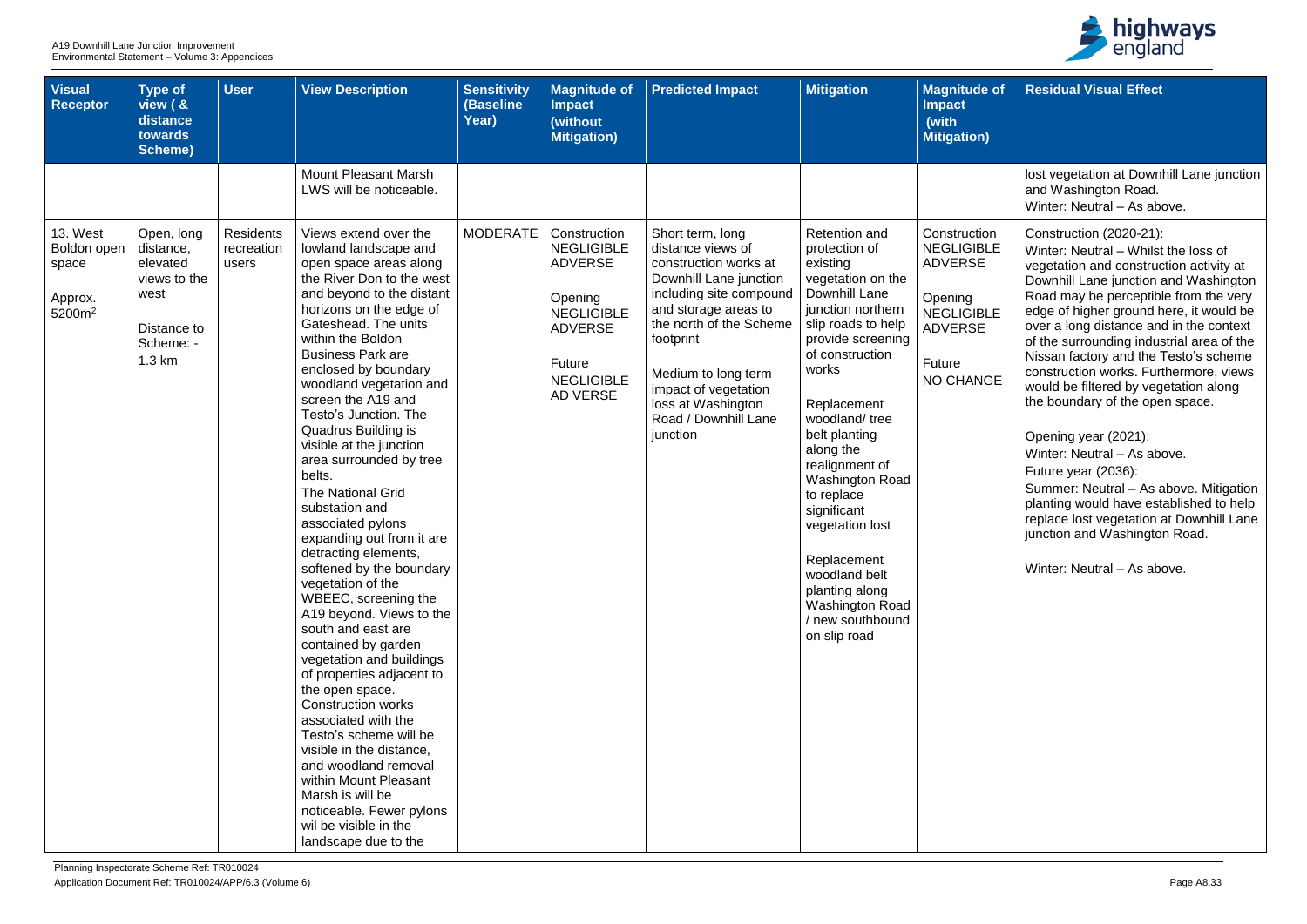| <b>Visual</b><br><b>Receptor</b>                                                                   | <b>Type of</b><br>view ( &<br>distance<br>towards<br>Scheme)                            | <b>User</b>      | <b>View Description</b>                                                                                                                                                                                                                                                                                                                                                                                                                                                                                                                                                                                                                                                                                                                                                                                                                                                                                                                                                                                                                                                                      | <b>Sensitivity</b><br>(Baseline<br>Year) | <b>Magnitude of</b><br><b>Impact</b><br>(without<br><b>Mitigation)</b>                                                                                 | <b>Predicted Impact</b>                                                                               | <b>Mitigation</b>                                                                                                                                                                                                                                                                     | <b>Magnitude of</b><br><b>Impact</b><br>(with<br><b>Mitigation)</b>                                                          |
|----------------------------------------------------------------------------------------------------|-----------------------------------------------------------------------------------------|------------------|----------------------------------------------------------------------------------------------------------------------------------------------------------------------------------------------------------------------------------------------------------------------------------------------------------------------------------------------------------------------------------------------------------------------------------------------------------------------------------------------------------------------------------------------------------------------------------------------------------------------------------------------------------------------------------------------------------------------------------------------------------------------------------------------------------------------------------------------------------------------------------------------------------------------------------------------------------------------------------------------------------------------------------------------------------------------------------------------|------------------------------------------|--------------------------------------------------------------------------------------------------------------------------------------------------------|-------------------------------------------------------------------------------------------------------|---------------------------------------------------------------------------------------------------------------------------------------------------------------------------------------------------------------------------------------------------------------------------------------|------------------------------------------------------------------------------------------------------------------------------|
|                                                                                                    |                                                                                         |                  | testo's scheme burying<br>some power lines.                                                                                                                                                                                                                                                                                                                                                                                                                                                                                                                                                                                                                                                                                                                                                                                                                                                                                                                                                                                                                                                  |                                          |                                                                                                                                                        |                                                                                                       |                                                                                                                                                                                                                                                                                       |                                                                                                                              |
| 14.<br>Properties to<br>the south of<br>Glebe Farm<br>Court, West<br><b>Boldon</b><br>5 properties | Open, long<br>distance,<br>direct views<br>Distance to<br>Scheme: -<br>$1.1 \text{ km}$ | <b>Residents</b> | Views extend west over<br>the lowland landscape of<br>agricultural land and the<br>River Don stream valley<br>as it passes in the<br>foreground underneath<br>the Boldon Bridge Road<br>(A184). Mount Pleasant<br>Farm and the Travellers<br>Rest public house are<br>visible buildings on the<br>opposite side of the<br>valley with the BMW<br>garage noticeable<br>behind.<br>The woodland of Mount<br><b>Pleasant Marsh and</b><br>Boldon Lake LWSs in<br>conjunction with the<br><b>Boldon Business Park</b><br>boundary vegetation<br>screen views further<br>west. Views to the south-<br>west are oblique but<br>follow the course of the<br><b>River Don towards</b><br><b>Elliscope Farm</b><br>woodland, marked also<br>by electricity pylons<br>extending from the<br><b>WBEEC. Construction</b><br>works associated with<br>the Testo's scheme will<br>be visible along the A19,<br>and woodland removal<br>within Mount Pleasant<br>Marsh will be noticeable.<br>Fewer pylons will be<br>visible in the landscape<br>due to the Testo's<br>scheme burying some<br>power lines. | <b>MODERATE</b>                          | Construction<br><b>NEGLIGIBLE</b><br><b>ADVERSE</b><br>Opening<br><b>NEGLIGIBLE</b><br><b>ADVERSE</b><br>Future<br><b>NEGLIGIBLE</b><br><b>ADVERSE</b> | Medium to long term<br>impact of vegetation<br>loss at Washington<br>Road / Downhill Lane<br>junction | Retention and<br>protection of<br>existing<br>vegetation on the<br>Downhill Lane<br>junction northern<br>slip roads to help<br>provide screening<br>of construction<br>works<br>Replacement<br>woodland belt<br>planting along<br>Washington Road<br>/ new southbound<br>on slip road | Construction<br><b>NEGLIGIBLE</b><br><b>ADVERSE</b><br>Opening<br><b>NEGLIGIBLE</b><br><b>ADVERSE</b><br>Future<br>NO CHANGE |



| of       | <b>Residual Visual Effect</b>                                                                                                                                                                     |
|----------|---------------------------------------------------------------------------------------------------------------------------------------------------------------------------------------------------|
|          |                                                                                                                                                                                                   |
|          |                                                                                                                                                                                                   |
| 'n<br>LE | Construction (2020-21):<br>Winter: Neutral - Whilst the loss of<br>vegetation and construction activity at<br>Downhill Lane junction and Washington                                               |
| LE       | Road may be perceptible in oblique<br>views, it would be over a long distance<br>and only partially visible due to<br>topography and sporadic vegetation on<br>the A184 Boldon Bridge Road, which |
| ЭE       | would screen much of the junction area.<br>In addition, views of the Scheme's<br>construction works would be in the<br>context of construction works<br>associated with the Testo's scheme.       |
|          | Opening year (2021):<br>Winter: Neutral - As above.                                                                                                                                               |
|          | Future year (2036):<br>Summer: Neutral - As above. Mitigation<br>planting would have established to help<br>replace lost vegetation at Downhill Lane<br>junction and Washington Road.             |
|          | Winter: Neutral - As above.                                                                                                                                                                       |
|          |                                                                                                                                                                                                   |
|          |                                                                                                                                                                                                   |
|          |                                                                                                                                                                                                   |
|          |                                                                                                                                                                                                   |
|          |                                                                                                                                                                                                   |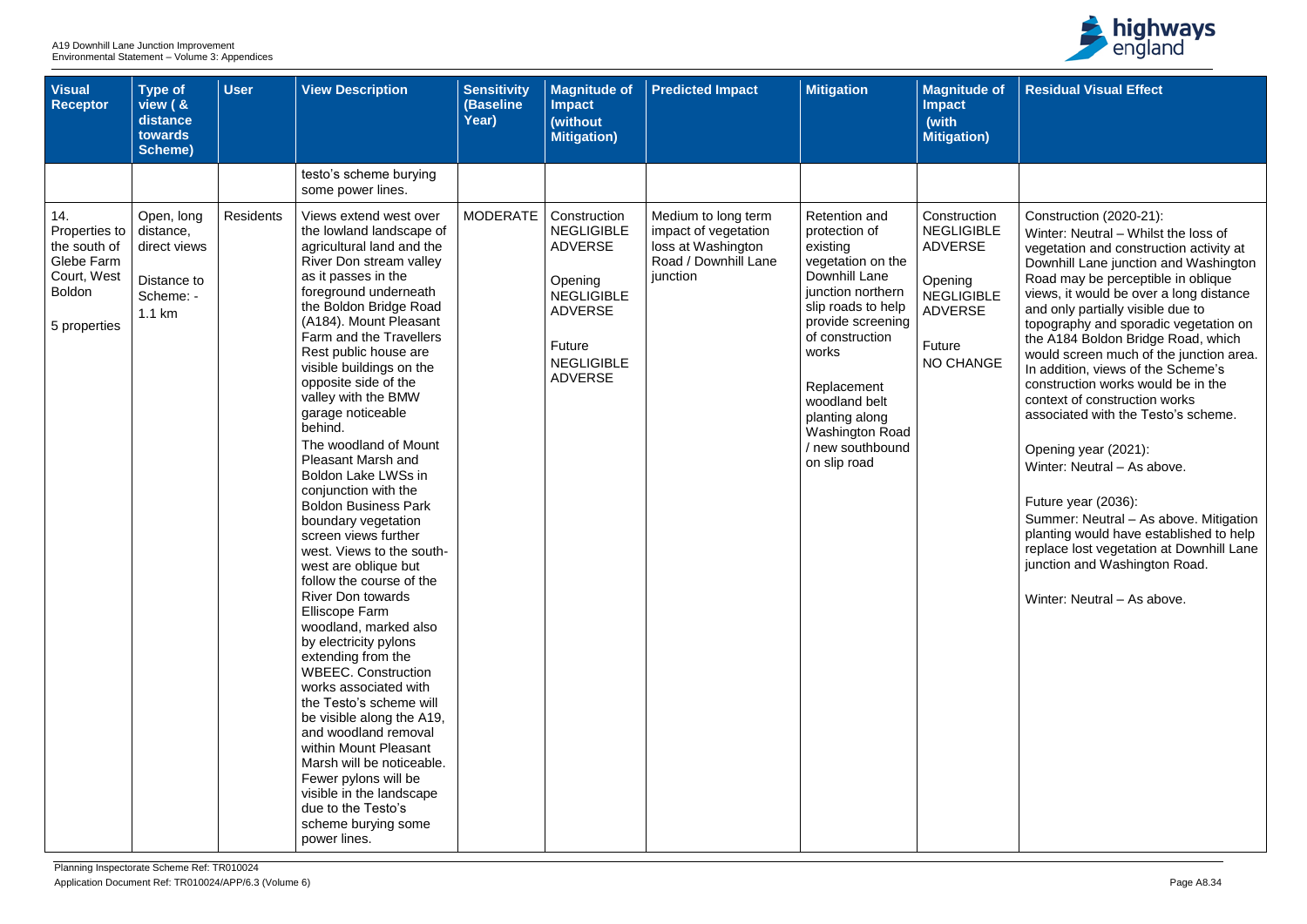| <b>Visual</b><br>Receptor                                                                                                                                                                                                 | <b>Type of</b><br>view ( &<br>distance<br>towards<br>Scheme)                      | <b>User</b>                                          | <b>View Description</b>                                                                                                                                                                                                                                                                                                                                                                                                                                                                                                                                                                                                                                                                                                                                                                                                                                                                                                                                                                                                                                  | <b>Sensitivity</b><br>(Baseline<br>Year) | <b>Magnitude of</b><br><b>Impact</b><br>(without<br><b>Mitigation)</b>                                                                                  | <b>Predicted Impact</b>                                                                                                                                                                           | <b>Mitigation</b>                                                                                                                                                                                                                                                                                                                                                                                                       | <b>Magnitude of</b><br><b>Impact</b><br>(with<br><b>Mitigation)</b>                                                                                  |
|---------------------------------------------------------------------------------------------------------------------------------------------------------------------------------------------------------------------------|-----------------------------------------------------------------------------------|------------------------------------------------------|----------------------------------------------------------------------------------------------------------------------------------------------------------------------------------------------------------------------------------------------------------------------------------------------------------------------------------------------------------------------------------------------------------------------------------------------------------------------------------------------------------------------------------------------------------------------------------------------------------------------------------------------------------------------------------------------------------------------------------------------------------------------------------------------------------------------------------------------------------------------------------------------------------------------------------------------------------------------------------------------------------------------------------------------------------|------------------------------------------|---------------------------------------------------------------------------------------------------------------------------------------------------------|---------------------------------------------------------------------------------------------------------------------------------------------------------------------------------------------------|-------------------------------------------------------------------------------------------------------------------------------------------------------------------------------------------------------------------------------------------------------------------------------------------------------------------------------------------------------------------------------------------------------------------------|------------------------------------------------------------------------------------------------------------------------------------------------------|
| 15.<br>Properties<br>on Lawn<br>Drive (also<br>representati<br>ve of users<br>of elevated<br>section of<br>Downhill<br>Lane / Great<br><b>North Forest</b><br>Heritage<br>Trail<br>(GNFHT))<br>4 properties<br>(Fig 8.10) | Open, long<br>distance,<br>views<br>elevated<br>Distance to<br>Scheme: -<br>895 m | <b>Residents</b><br>and users<br>of Downhill<br>Lane | Views extend over the<br>lowland landscape of<br>agricultural land towards<br>the banks of the River<br>Don, the A19 on<br>embankment and<br>vegetation within Mount<br><b>Pleasant Marsh and</b><br><b>Boldon Lake LWSs.</b><br>Views extend beyond to<br>the horizons on the edge<br>of Gateshead. The<br>Quadrus Building is<br>visible adjacent to the<br><b>Boldon Business Park.</b><br>Views to the south-west<br>along Downhill Lane<br>extend to the Nissan<br>factory area with the<br>buildings of IAMP One in<br>the future baseline<br>effectively extending to<br>the A1290 behind<br>the Downhill Lane<br>junction slip roads and<br>junction in the middle<br>ground. Pylons are<br>prominent throughout the<br>extents of the view.<br><b>Construction works</b><br>associated with Testo's<br>junction will be visible<br>along the A19, and<br>woodland removal within<br><b>Mount Pleasant Marsh</b><br>will be noticeable. Fewer<br>pylons will be visible in<br>the landscape due to the<br>Testo's scheme burying<br>power lines. | <b>HIGH</b>                              | Construction<br><b>MODERATE</b><br><b>ADVERSE</b><br>Opening<br><b>MODERATE</b><br><b>ADVERSE</b><br><b>Future</b><br><b>MODERATE</b><br><b>ADVERSE</b> | Short term, long<br>distance views of<br>construction works at<br>Downhill Lane junction<br>Medium to long term<br>impact of vegetation<br>loss at Washington<br>Road / Downhill Lane<br>junction | <b>Retention and</b><br>protection of<br>existing<br>vegetation on<br>Downhill Lane<br>junction northern<br>slip roads to help<br>provide screening<br>of construction<br>works<br>Habitat creation,<br>tree and shrub<br>planting around<br>attenuation pond<br>to the north-east<br>extents of the<br>Scheme<br>Replacement<br>woodland belt<br>planting along<br>Washington Road<br>/ new southbound<br>on slip road | Construction<br><b>MODERATE</b><br><b>ADVERSE</b><br>Opening<br><b>MODERATE</b><br><b>ADVERSE</b><br><b>Future</b><br><b>MINOR</b><br><b>ADVERSE</b> |



| <b>of</b> | <b>Residual Visual Effect</b>                                                                                                                                                                                                                                                                                                                                                                                                                                                                                                                                                         |
|-----------|---------------------------------------------------------------------------------------------------------------------------------------------------------------------------------------------------------------------------------------------------------------------------------------------------------------------------------------------------------------------------------------------------------------------------------------------------------------------------------------------------------------------------------------------------------------------------------------|
|           |                                                                                                                                                                                                                                                                                                                                                                                                                                                                                                                                                                                       |
| 'n<br>Έ   | Construction (2020-21):<br>Winter: Moderate adverse - Short term<br>adverse effects during construction due<br>to elevated views towards storage and                                                                                                                                                                                                                                                                                                                                                                                                                                  |
| Έ         | site compound area in fields to the north<br>and east of the Downhill Lane junction.<br>The loss of the mature tree belt<br>vegetation on Washington Road would<br>be perceptible along with vegetation<br>loss at the attenuation pond. Views of<br>construction works for the Scheme<br>would be in the context of construction<br>works associated with the Testo's<br>scheme.                                                                                                                                                                                                     |
|           | Opening year (2021):<br>Winter: Moderate adverse - Elevated<br>views towards the new Downhill Lane<br>junction alignment and attenuation pond<br>to the north-east, particularly due to the<br>amount of mature vegetation lost. The<br>increase in lighting columns and<br>signage may be perceptible; however,<br>in the context of existing visual clutter.<br>Signage and lighting would also be<br>noticeable in night time views but would<br>result in a neutral effect due to adjacent<br>light pollution at the residential edge of<br>Town End Farm and the Nissan factory. |
|           | Future year (2036):<br>Summer: Slight adverse - Mitigation<br>planting would integrate Downhill Lane<br>junction and the footbridge earthworks<br>into the surrounding landscape. The<br>amount of lighting columns and signage<br>would slightly increase but in the<br>context of existing clutter. Effects on<br>night time views would be as described<br>above.<br>Winter: Slight adverse - As above.                                                                                                                                                                            |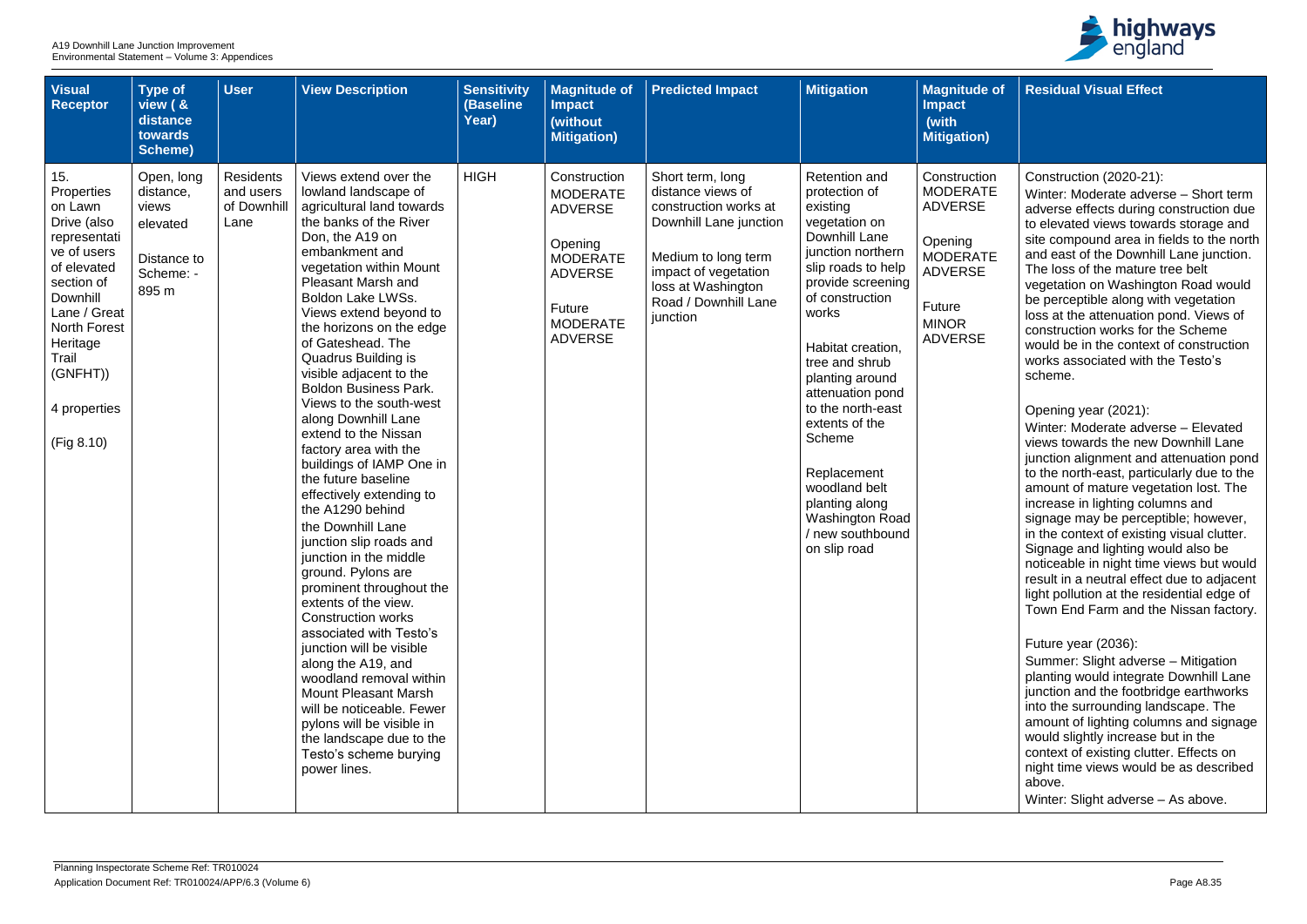| <b>Visual</b><br><b>Receptor</b>                                                                                           | <b>Type of</b><br>view ( &<br>distance<br>towards<br>Scheme)           | <b>User</b>                                          | <b>View Description</b>                                                                                                                                                                                                                                                                                                                                                                                                                                                                                                                                                                                                                                                                                                                                                                                                                                                                                                                                                                                                                                                                                                                                                                | <b>Sensitivity</b><br>(Baseline<br>Year) | <b>Magnitude of</b><br><b>Impact</b><br>(without<br><b>Mitigation)</b>                                                                                  | <b>Predicted Impact</b>                                                                                                                                                                                                                                                                                                                            | <b>Mitigation</b>                                                                                                                                                                                                                                                                                                                                                                                           | <b>Magnitude of</b><br><b>Impact</b><br>(with<br><b>Mitigation)</b>                                                                                  |
|----------------------------------------------------------------------------------------------------------------------------|------------------------------------------------------------------------|------------------------------------------------------|----------------------------------------------------------------------------------------------------------------------------------------------------------------------------------------------------------------------------------------------------------------------------------------------------------------------------------------------------------------------------------------------------------------------------------------------------------------------------------------------------------------------------------------------------------------------------------------------------------------------------------------------------------------------------------------------------------------------------------------------------------------------------------------------------------------------------------------------------------------------------------------------------------------------------------------------------------------------------------------------------------------------------------------------------------------------------------------------------------------------------------------------------------------------------------------|------------------------------------------|---------------------------------------------------------------------------------------------------------------------------------------------------------|----------------------------------------------------------------------------------------------------------------------------------------------------------------------------------------------------------------------------------------------------------------------------------------------------------------------------------------------------|-------------------------------------------------------------------------------------------------------------------------------------------------------------------------------------------------------------------------------------------------------------------------------------------------------------------------------------------------------------------------------------------------------------|------------------------------------------------------------------------------------------------------------------------------------------------------|
| 16. Downhill<br>Farm<br>complex<br>(also<br>representati<br>ve of users<br>of Downhill<br>Lane /<br>GNFHT)<br>3 properties | Restricted,<br>middle<br>distance<br>Distance to<br>Scheme: -<br>610 m | <b>Residents</b><br>and users<br>of Downhill<br>Lane | View extends out to the<br>westerly horizon at<br>Gateshead from the<br>entrance to the complex.<br>The A19 is noticeable<br>within the low lying<br>agricultural landscape.<br>Scrubby vegetation and<br>occasional woodland<br>clumps are visible in<br>contrast to the electricity<br>pylons. Foreground<br>vegetation and<br>vegetation at Mount<br><b>Pleasant Marsh and</b><br><b>Boldon Lake LWSs</b><br>screens views to the<br>north-west and therefore<br>screens the Testo's<br>Junction area and<br>beyond. Views to the<br>south-west in the<br>direction of Downhill<br>Lane junction are limited<br>to oblique views from the<br>south-easternmost<br>properties (lower and<br>upper floors and outdoor<br>space) with the<br>remainder of properties<br>having views restricted<br>by adjacent properties<br>and topography and/or<br>filtered by boundary<br>vegetation. Pylons are<br>prominent throughout the<br>extents of the view.<br><b>Construction works</b><br>associated with Testo's<br>junction will be visible<br>along the A19, and<br>woodland removal within<br><b>Mount Pleasant Marsh</b><br>will be noticeable. Fewer<br>pylons will be visible in | <b>HIGH</b>                              | Construction<br><b>MODERATE</b><br><b>ADVERSE</b><br>Opening<br><b>MODERATE</b><br><b>ADVERSE</b><br><b>Future</b><br><b>MODERATE</b><br><b>ADVERSE</b> | Short term impact of<br>construction works at<br>Downhill Lane junction<br>including site<br>compound, storage and<br>laydown areas<br>Medium to long term<br>impact of vegetation<br>loss at Washington<br>Road / Downhill Lane<br>junction<br>Long term changes to<br>Downhill Lane junction<br>area and junction with<br><b>Washington Road</b> | Habitat creation,<br>tree and shrub<br>planting around<br>attenuation pond<br>to the north-east<br>extents of the<br>Scheme<br>Replacement<br>woodland belt<br>planting along<br><b>Washington Road</b><br>/ new southbound<br>on slip road<br>Tree and shrub<br>planting to the<br>east / south-east<br>and south-west of<br>the new<br>footbridge ramp<br>areas to integrate<br>and filter<br>structures. | Construction<br><b>MODERATE</b><br><b>ADVERSE</b><br>Opening<br><b>MODERATE</b><br><b>ADVERSE</b><br><b>Future</b><br><b>MINOR</b><br><b>ADVERSE</b> |



| $\bullet$ of | <b>Residual Visual Effect</b>                                                                                                                                                                                                                                                                                                                                                                                                                                                                                                                                                                                                                                                                                             |
|--------------|---------------------------------------------------------------------------------------------------------------------------------------------------------------------------------------------------------------------------------------------------------------------------------------------------------------------------------------------------------------------------------------------------------------------------------------------------------------------------------------------------------------------------------------------------------------------------------------------------------------------------------------------------------------------------------------------------------------------------|
|              |                                                                                                                                                                                                                                                                                                                                                                                                                                                                                                                                                                                                                                                                                                                           |
| λIJ<br>Έ     | Construction (2020-21):<br>Winter: Large adverse - Short term<br>adverse effects during construction in<br>first and second floor and outdoor views<br>from the southernmost property of the                                                                                                                                                                                                                                                                                                                                                                                                                                                                                                                              |
| Έ            | complex, towards storage and site<br>compound areas in fields to the north<br>and east of the Downhill Lane junction<br>area. Views also possible towards the<br>loss of mature tree belt vegetation on<br>Washington Road and towards the<br>construction of the new Downhill Lane<br>junction alignment including installation<br>of two new bridges and associated<br>earthworks. There would also be a new<br>attenuation pond constructed to the<br>north-east of the junction and filtered<br>views to the new NMU footbridge ramp<br>structures. Views of construction works<br>for the Scheme would be in the context<br>of construction works associated with<br>the Testo's scheme.                             |
|              | Opening year (2021):<br>Winter: Moderate adverse - Views from<br>the southernmost property towards<br>vegetation loss and the new Downhill<br>Lane junction arrangement with<br>additional bridge, footbridge and ramp<br>structures visible above the realigned<br>Washington Road. Part of the new<br>attenuation pond to the north-east<br>would also be visible. The increase in<br>lighting columns and signage may be<br>perceptible; however, in the context of<br>existing visual clutter. Signage and<br>lighting would also be noticeable in<br>night time views but would result in a<br>neutral effect due to adjacent light<br>pollution at the residential edge of Town<br>End Farm and the Nissan factory. |
|              | Future year (2036):                                                                                                                                                                                                                                                                                                                                                                                                                                                                                                                                                                                                                                                                                                       |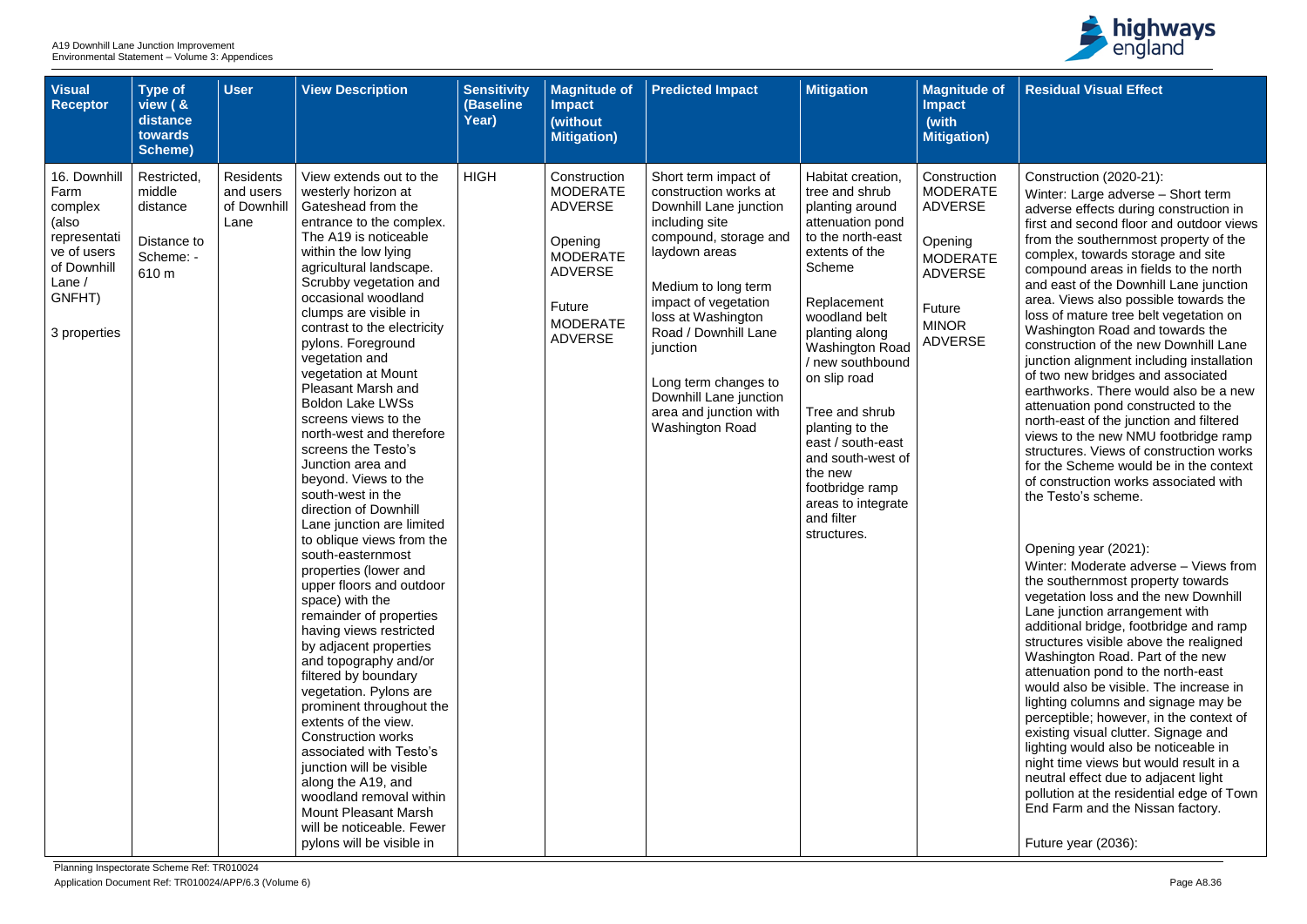| <b>Visual</b><br><b>Receptor</b>                                                                 | <b>Type of</b><br>view ( &<br>distance<br>towards<br>Scheme)                                                               | <b>User</b>                                                                                        | <b>View Description</b>                                                                                                                                                                                                                                                                                                                                                                                                                                                                                                                                                                                                                                                                                                                                                                                                      | <b>Sensitivity</b><br><b>(Baseline</b><br>Year) | <b>Magnitude of</b><br><b>Impact</b><br>(without<br><b>Mitigation)</b>                                                                  | <b>Predicted Impact</b>                                                                                                                                                                                                                                                                                                                                                                        | <b>Mitigation</b>                                                                                                                                                                                                                                                                                                                                                                                                                                                                                   | <b>Magnitude of</b><br><b>Impact</b><br>(with<br><b>Mitigation)</b>                                                                     |
|--------------------------------------------------------------------------------------------------|----------------------------------------------------------------------------------------------------------------------------|----------------------------------------------------------------------------------------------------|------------------------------------------------------------------------------------------------------------------------------------------------------------------------------------------------------------------------------------------------------------------------------------------------------------------------------------------------------------------------------------------------------------------------------------------------------------------------------------------------------------------------------------------------------------------------------------------------------------------------------------------------------------------------------------------------------------------------------------------------------------------------------------------------------------------------------|-------------------------------------------------|-----------------------------------------------------------------------------------------------------------------------------------------|------------------------------------------------------------------------------------------------------------------------------------------------------------------------------------------------------------------------------------------------------------------------------------------------------------------------------------------------------------------------------------------------|-----------------------------------------------------------------------------------------------------------------------------------------------------------------------------------------------------------------------------------------------------------------------------------------------------------------------------------------------------------------------------------------------------------------------------------------------------------------------------------------------------|-----------------------------------------------------------------------------------------------------------------------------------------|
|                                                                                                  |                                                                                                                            |                                                                                                    | the landscape due to the<br>Testo's scheme burying<br>power lines.                                                                                                                                                                                                                                                                                                                                                                                                                                                                                                                                                                                                                                                                                                                                                           |                                                 |                                                                                                                                         |                                                                                                                                                                                                                                                                                                                                                                                                |                                                                                                                                                                                                                                                                                                                                                                                                                                                                                                     |                                                                                                                                         |
| 17. Users of<br>Downhill<br>Lane $/$<br><b>GNFHT</b><br>Length:<br>270m<br>(Fig. 8.14 &<br>8.15) | Open,<br>middle to<br>close range,<br>direct<br>Distance to<br>Scheme: -<br>$0 - 610$ m<br>(east)<br>$0 - 490$ m<br>(west) | Users of<br>Downhill<br>Lane $/$<br><b>GNFHT</b><br>(cyclists,<br>car users,<br>bus<br>travellers) | Views are generally<br>focused on the direction<br>of travel; west across<br>farmland towards the<br>Gateshead horizon, and<br>east towards Boldon<br>Downhill / Downhill Old<br>Quarry horizon. The<br>embankments of the A19<br>and Downhill Lane<br>junction and associated<br>traffic are noticeable<br>crossing the landscape.<br>Make-Me-Rich Farm is<br>visible and set within<br>pasture fields and mature<br>woodland within the<br>Elliscope Farm East /<br>Hylton Bridge LWS.<br>Lighting columns at<br>Downhill Lane junction<br>and electricity pylons are<br>dominant detracting<br>features within the view.<br><b>Construction works</b><br>associated with Testo's<br>junction will be visible<br>along the A19, and<br>woodland removal within<br><b>Mount Pleasant Marsh</b><br>will be noticeable. Fewer | <b>MODERATE</b>                                 | Construction<br><b>MAJOR</b><br><b>ADVERSE</b><br>Opening<br><b>MAJOR</b><br><b>ADVERSE</b><br>Future<br><b>MAJOR</b><br><b>ADVERSE</b> | Short term impact of<br>construction works at<br>Downhill Lane junction<br>including site<br>compound, storage and<br>laydown areas<br>Medium to long term<br>impact of vegetation<br>loss at Washington<br>Road / Downhill Lane<br>junction<br>Permanent redirection<br>of NMU users over a<br>new footbridge<br>Additional footbridge<br>and ramp structures to<br>the south of the junction | <b>Retention and</b><br>protection of<br>existing<br>vegetation on the<br>Downhill Lane<br>junction northern<br>slip roads to help<br>provide screening<br>of construction<br>works<br>Habitat creation,<br>tree and shrub<br>planting around<br>attenuation pond<br>to the north-east<br>extents of the<br>Scheme<br>Replacement<br>woodland belt<br>planting along<br>Washington Road<br>/ new southbound<br>on slip road<br>Replacement<br>linear tree and<br>shrub planting<br>and scrub to the | Construction<br><b>MAJOR</b><br><b>ADVERSE</b><br>Opening<br><b>MAJOR</b><br><b>ADVERSE</b><br>Future<br><b>MINOR</b><br><b>ADVERSE</b> |



| e of      | <b>Residual Visual Effect</b>                                                                                                                                                                                                                                                                                                                                                                                                                                                                                                                                                                                                  |
|-----------|--------------------------------------------------------------------------------------------------------------------------------------------------------------------------------------------------------------------------------------------------------------------------------------------------------------------------------------------------------------------------------------------------------------------------------------------------------------------------------------------------------------------------------------------------------------------------------------------------------------------------------|
| า)        |                                                                                                                                                                                                                                                                                                                                                                                                                                                                                                                                                                                                                                |
|           | Summer: Slight adverse- Mitigation<br>planting would integrate Downhill Lane<br>junction and the footbridge earthworks<br>into the surrounding landscape,<br>however the taller structure of the<br>footbridge itself may still be visible<br>above the tree canopies. The amount of<br>lighting columns and signage would be<br>perceptible but in the context of existing<br>clutter. Effects on night time views<br>would be as described above.<br>Winter: Slight adverse - As above.                                                                                                                                      |
| ion       | Construction (2020-21):<br>Winter: Large adverse - Short term                                                                                                                                                                                                                                                                                                                                                                                                                                                                                                                                                                  |
| $\bar{=}$ | direct effect on views from the route<br>where it crosses Downhill Lane junction<br>during construction, due to the<br>requirement to redirect the route. Views                                                                                                                                                                                                                                                                                                                                                                                                                                                                |
| $\equiv$  | would be possible towards the site<br>compound and storage areas within<br>fields to the north and east of the<br>Downhill Lane junction, as well as                                                                                                                                                                                                                                                                                                                                                                                                                                                                           |
| Ξ         | towards construction works at the<br>junction and the attenuation pond to the<br>north-east, and works for the<br>realignment of Washington Road,<br>A1290 and Downhill Lane itself. Impacts<br>would be further exacerbated by<br>vegetation loss along the existing<br>southern slip roads and Washington<br>Road as a result of the works. Views of<br>construction works the Scheme would<br>be in the context of construction works<br>associated with the Testo's scheme.<br>Views towards construction works from<br>the western end of Downhill Lane would<br>be partially restricted by buildings within<br>IAMP One. |
|           | Opening year (2021):<br>Winter: Large adverse - The character<br>of views for NMU users would change<br>where the route diverts down                                                                                                                                                                                                                                                                                                                                                                                                                                                                                           |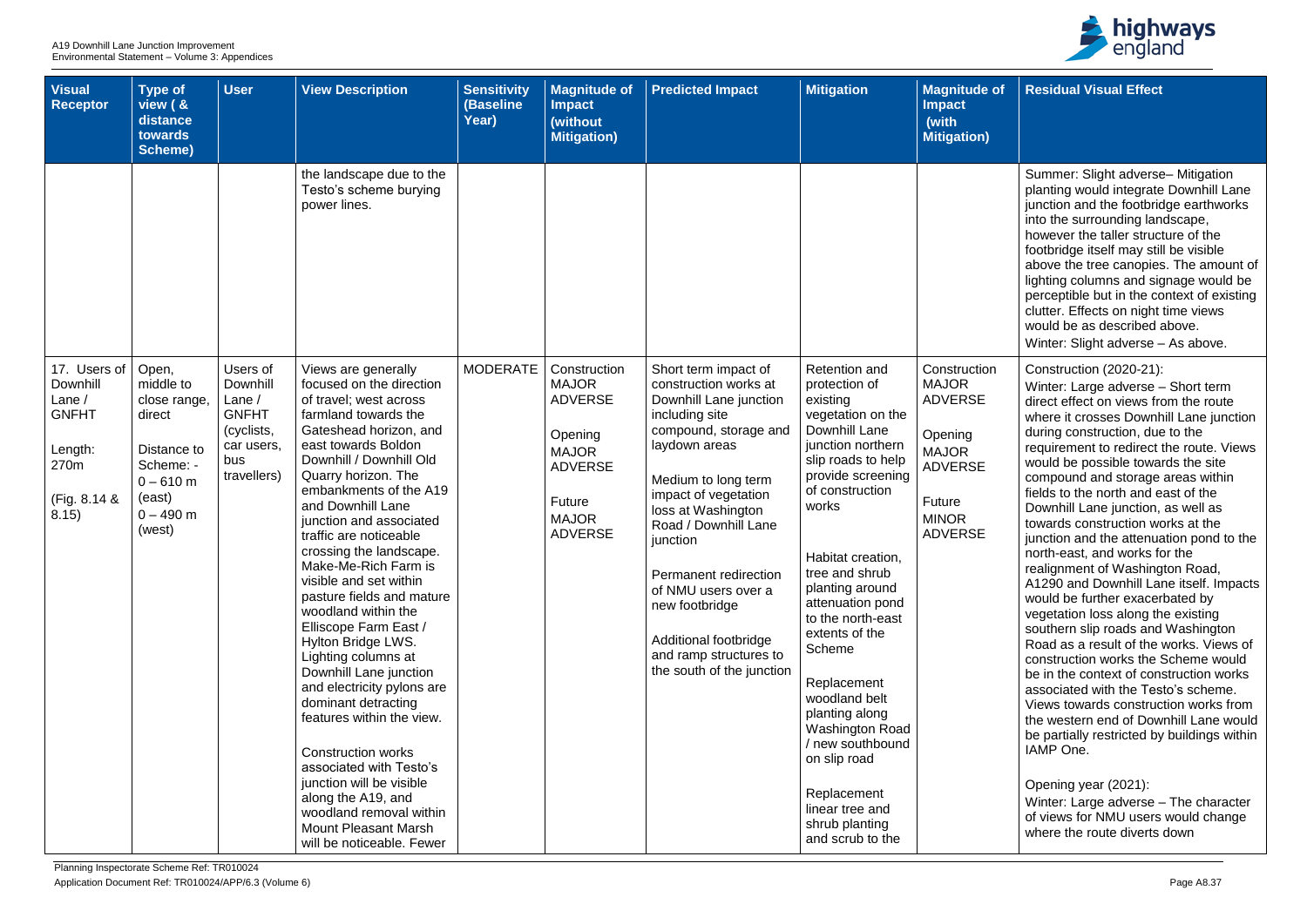

**Residual Visual Effect**

| <b>Visual</b><br>Receptor | <b>Type of</b><br>view ( &<br>distance<br>towards<br>Scheme) | <b>User</b> | <b>View Description</b>                                                                                                                                                                                                                                                | <b>Sensitivity</b><br>(Baseline<br>Year) | <b>Magnitude of</b><br><b>Impact</b><br>(without<br>Mitigation) | <b>Predicted Impact</b> | <b>Mitigation</b>                                                      | <b>Magnitude of</b><br><b>Impact</b><br>(with<br><b>Mitigation</b> ) |
|---------------------------|--------------------------------------------------------------|-------------|------------------------------------------------------------------------------------------------------------------------------------------------------------------------------------------------------------------------------------------------------------------------|------------------------------------------|-----------------------------------------------------------------|-------------------------|------------------------------------------------------------------------|----------------------------------------------------------------------|
|                           |                                                              |             | pylons will be visible in<br>the landscape due to the<br>Testo's scheme burying<br>power lines.<br>With the buildings of<br>IAMP One in the<br>baseline, views south-<br>east from the western<br>end of Downhill Lane<br>towards the A19 and<br>A1290 are restricted. |                                          |                                                                 |                         | inside and south-<br>west of the<br>junction area /<br>realigned A1290 |                                                                      |
|                           |                                                              |             |                                                                                                                                                                                                                                                                        |                                          |                                                                 |                         |                                                                        |                                                                      |

Washington Road and then over the A19 to the south of the Downhill Lane junction over a new footbridge. Views north from the new footbridge would extend over the A19 back to the new Downhill Lane road bridge and junction area, exacerbated due to the lack of established planting to replace lost vegetation on the southern slip roads and Washington Road. Views south would extend over the A19 to the Nissan plant footbridge and factory buildings and wind turbines. Views from the western side of the A19 would extend to the west and towards the A1290 and IAMP One buildings, which along with vegetation in the fields screening or filtering views beyond. Views for users of Downhill Lane (bus, car users) would experience similar views to existing on travelling to and from the junction. Views would slightly differ whilst on the junction as they would be directed over a circulatory junction and the new road bridge (travelling west). Views travelling east would largely remain unchanged apart from the increase in visual clutter at the junction and loss of vegetation. Lighting in night time views would also be more perceptible due to increased lighting and signage at the Downhill Lane junction area, albeit still within the context of surrounding light pollution at Town End Farm and the Nissan factory. Views towards the operational Downhill Lane junction and A1290 from the western end of Downhill Lane would be partially restricted by buildings within IAMP One.

Future year (2036): Summer: Slight adverse – Establishment of mitigation planting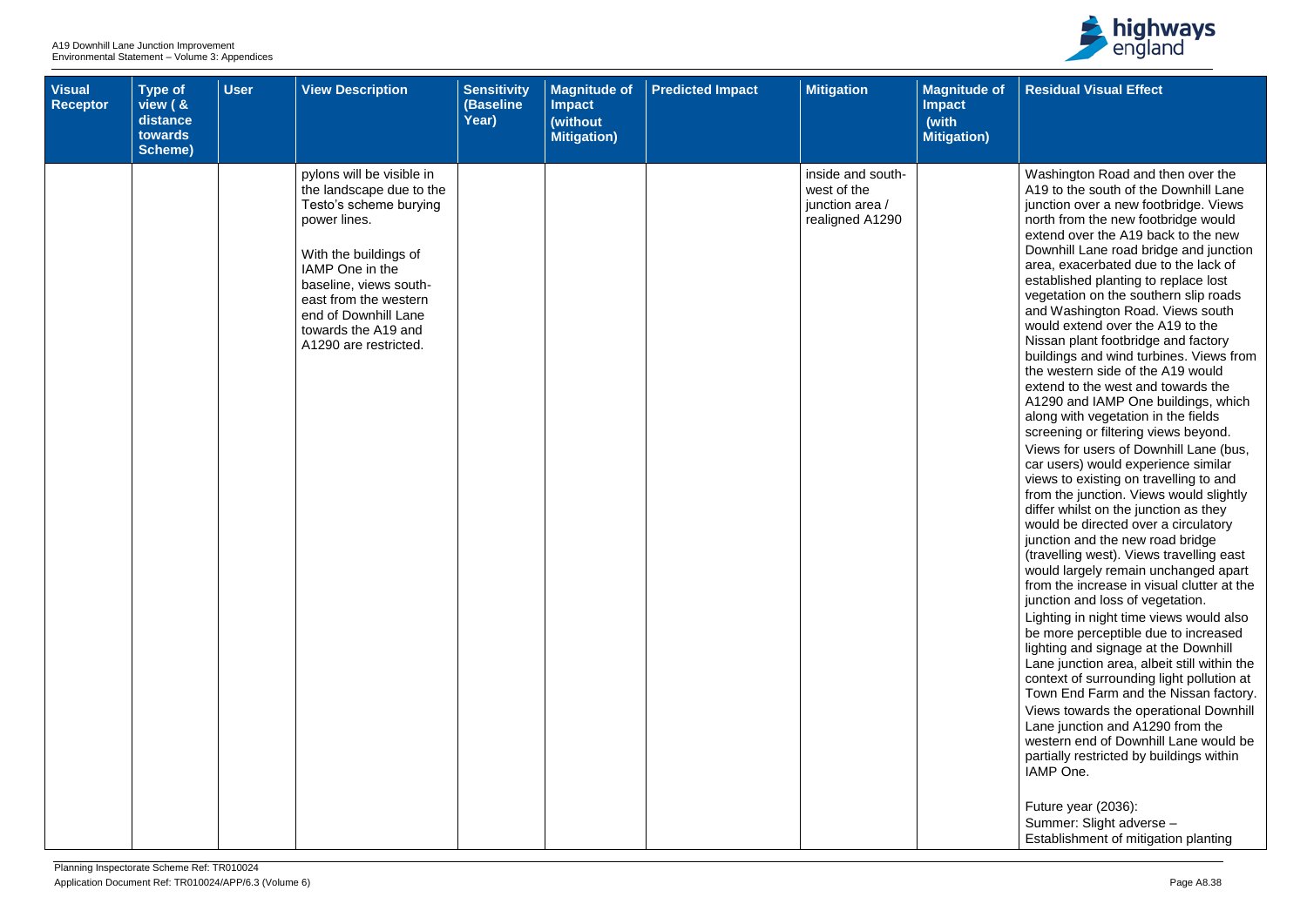| <b>Visual</b><br><b>Receptor</b>                                 | Type of<br>view ( &<br>distance<br>towards<br>Scheme)                                                      | <b>User</b>                   | <b>View Description</b>                                                                                                                                                                                                                                                                                                                                                                                                                                                                                                                                                                                                                                                                                                                                                                                                        | <b>Sensitivity</b><br>(Baseline<br>Year) | <b>Magnitude of</b><br><b>Impact</b><br>(without<br><b>Mitigation)</b> | <b>Predicted Impact</b>      | <b>Mitigation</b> | <b>Magnitude of</b><br><b>Impact</b><br>(with<br><b>Mitigation)</b> |
|------------------------------------------------------------------|------------------------------------------------------------------------------------------------------------|-------------------------------|--------------------------------------------------------------------------------------------------------------------------------------------------------------------------------------------------------------------------------------------------------------------------------------------------------------------------------------------------------------------------------------------------------------------------------------------------------------------------------------------------------------------------------------------------------------------------------------------------------------------------------------------------------------------------------------------------------------------------------------------------------------------------------------------------------------------------------|------------------------------------------|------------------------------------------------------------------------|------------------------------|-------------------|---------------------------------------------------------------------|
| 18. Fellgate<br>residential                                      | Oblique,<br>narrow,                                                                                        | <b>Residents</b><br>on south- | Views from upper floor<br>windows of houses on                                                                                                                                                                                                                                                                                                                                                                                                                                                                                                                                                                                                                                                                                                                                                                                 | <b>MODERATE</b>                          | Construction<br><b>NO CHANGE</b>                                       | No views to the<br>proposals | Not applicable    | Construction<br><b>NO CHANGE</b>                                    |
| edge/ open<br>space<br>Approx.<br>$27500m^2$<br>20<br>properties | focused,<br>long<br>distance<br>views from<br>upper floor<br>windows<br>Distance to<br>Scheme: -<br>2.3 km | easterly<br>edge,<br>walkers  | higher ground in Fellgate<br>extend over arable fields<br>towards vegetation at<br><b>Mount Pleasant Marsh</b><br>and Boldon Lake LWSs<br>and the southern horizon<br>at Penshaw Hill. Scot's<br>House complex of<br>buildings and woodland<br>is visible in the middle<br>distance to the south<br>behind the vegetated<br>corridor of the A184<br>Newcastle Road, There<br>will be less vegetation<br>present along the A184,<br>within and around<br>Testo's roundabout and<br>within Mount Pleasant<br>Marsh LWS due to<br>removal by the Testo's<br>scheme. Vegetation<br>along the boundary of the<br>open space edge and at<br><b>Calfclose Burn LWS</b><br>filters views. Electricity<br>pylons visible on the<br>skyline and the palisade<br>fence along the edge of<br>the open space detract<br>from the more rural |                                          | Opening<br><b>NO CHANGE</b><br><b>Future</b><br><b>NO CHANGE</b>       |                              |                   | Opening<br><b>NO CHANGE</b><br>Future<br><b>NO CHANGE</b>           |



| of (    | <b>Residual Visual Effect</b>                                                                                                                                                                                                                                                                                                                                           |
|---------|-------------------------------------------------------------------------------------------------------------------------------------------------------------------------------------------------------------------------------------------------------------------------------------------------------------------------------------------------------------------------|
|         |                                                                                                                                                                                                                                                                                                                                                                         |
|         | would replace lost vegetation along<br>Washington Road and also integrate<br>Downhill Lane junction earthworks into<br>the surrounding landscape. The<br>additional bridge structures would<br>remain perceptible, along with additional<br>lighting and signage. Effects on night-<br>time views would be as described<br>above.<br>Winter: Slight adverse - As above. |
| m<br>ЭE | Construction (2020-21): Neutral.                                                                                                                                                                                                                                                                                                                                        |
|         | Opening year (2021): Neutral.                                                                                                                                                                                                                                                                                                                                           |
| ЭE      | Future year (2036): Neutral.                                                                                                                                                                                                                                                                                                                                            |
| ЭE      |                                                                                                                                                                                                                                                                                                                                                                         |
|         |                                                                                                                                                                                                                                                                                                                                                                         |
|         |                                                                                                                                                                                                                                                                                                                                                                         |
|         |                                                                                                                                                                                                                                                                                                                                                                         |
|         |                                                                                                                                                                                                                                                                                                                                                                         |
|         |                                                                                                                                                                                                                                                                                                                                                                         |
|         |                                                                                                                                                                                                                                                                                                                                                                         |
|         |                                                                                                                                                                                                                                                                                                                                                                         |
|         |                                                                                                                                                                                                                                                                                                                                                                         |
|         |                                                                                                                                                                                                                                                                                                                                                                         |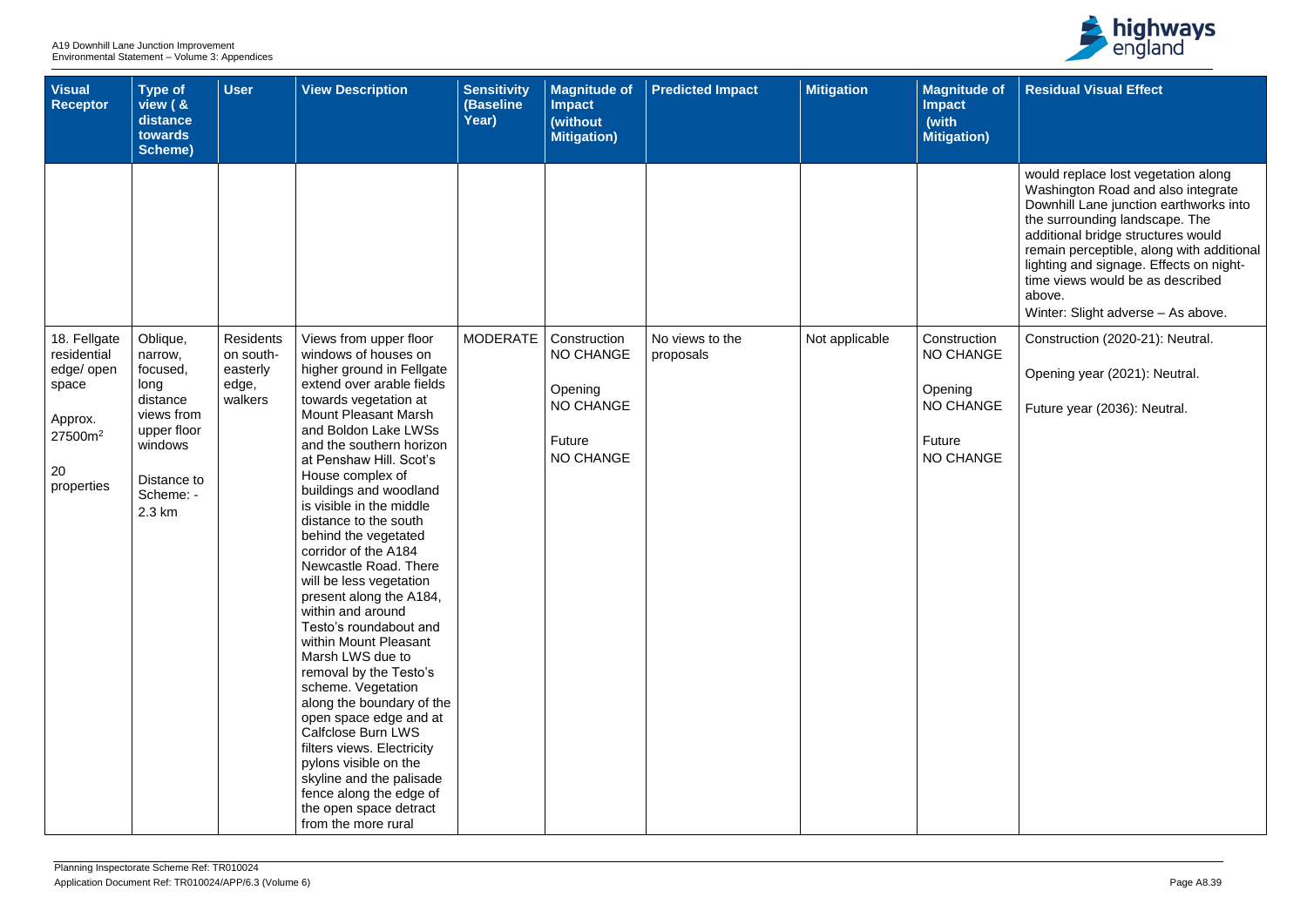| <b>Visual</b><br><b>Receptor</b>                                                                         | <b>Type of</b><br>view ( &<br>distance<br>towards<br><b>Scheme)</b>                                                | <b>User</b>      | <b>View Description</b>                                                                                                                                                                                                                                                                                                                                                                                                                                                                                                                                                                                                                                                                                                                                                                                                                                                                                                                                                                         | <b>Sensitivity</b><br>(Baseline<br>Year) | <b>Magnitude of</b><br><b>Impact</b><br>(without<br><b>Mitigation)</b>                                                                         | <b>Predicted Impact</b>                                                                                                                                                                                                                                                                                                                                                                                                                                           | <b>Mitigation</b>                                                                                                                                                                                                                                                                                                                                                                                                                                                                            | <b>Magnitude of</b><br><b>Impact</b><br>(with<br><b>Mitigation)</b>                                                                     |
|----------------------------------------------------------------------------------------------------------|--------------------------------------------------------------------------------------------------------------------|------------------|-------------------------------------------------------------------------------------------------------------------------------------------------------------------------------------------------------------------------------------------------------------------------------------------------------------------------------------------------------------------------------------------------------------------------------------------------------------------------------------------------------------------------------------------------------------------------------------------------------------------------------------------------------------------------------------------------------------------------------------------------------------------------------------------------------------------------------------------------------------------------------------------------------------------------------------------------------------------------------------------------|------------------------------------------|------------------------------------------------------------------------------------------------------------------------------------------------|-------------------------------------------------------------------------------------------------------------------------------------------------------------------------------------------------------------------------------------------------------------------------------------------------------------------------------------------------------------------------------------------------------------------------------------------------------------------|----------------------------------------------------------------------------------------------------------------------------------------------------------------------------------------------------------------------------------------------------------------------------------------------------------------------------------------------------------------------------------------------------------------------------------------------------------------------------------------------|-----------------------------------------------------------------------------------------------------------------------------------------|
|                                                                                                          |                                                                                                                    |                  | Calfclose Burn and<br>farmland.                                                                                                                                                                                                                                                                                                                                                                                                                                                                                                                                                                                                                                                                                                                                                                                                                                                                                                                                                                 |                                          |                                                                                                                                                |                                                                                                                                                                                                                                                                                                                                                                                                                                                                   |                                                                                                                                                                                                                                                                                                                                                                                                                                                                                              |                                                                                                                                         |
| 19. North-<br>western<br>edge of<br><b>Town End</b><br>Farm<br>26<br>properties<br>(Fig. 8.16 &<br>8.17) | Open,<br>direct,<br>elevated<br>upper and<br>lower floor<br>windows<br>Distance to<br>Scheme: -<br>50 <sub>m</sub> | <b>Residents</b> | Views focused to the<br>north and west over the<br>A19 and Downhill Lane<br>junction towards the<br>distant horizons of<br>Gateshead, with the<br>restored colliery spoil<br>heap at Wardley Colliery<br>LWS a noticeable<br>landform feature. The<br>A19 is predominantly<br>noticeable due to<br>highway signage and<br>traffic in the middle<br>distance with the road<br>mostly screened south of<br>Downhill Lane junction.<br>Downhill Lane is visible<br>set within the agricultural<br>land in the foreground.<br>The electricity substation<br>at Mount Pleasant Marsh<br>LWS and pylons that<br>extend out from it detract<br>from the views of urban<br>fringe green belt<br>landscape. Construction<br>works associated with<br>the Testo's scheme will<br>be visible along the A19,<br>and woodland removal<br>within Mount Pleasant<br>Marsh will be noticeable.<br>Fewer pylons will be<br>visible in the landscape<br>due to the Testo's<br>scheme burying some<br>power lines. | <b>HIGH</b>                              | Construction<br><b>MAJOR</b><br><b>ADVERSE</b><br>Opening<br><b>MAJOR</b><br><b>ADVERSE</b><br><b>Future</b><br><b>MAJOR</b><br><b>ADVERSE</b> | Short term impacts due<br>to site compound,<br>storage and laydown<br>areas within fields<br>adjacent to Washington<br>Road<br>Short term impact of<br>construction works at<br>Downhill Lane junction<br>Medium to long term<br>impact of vegetation<br>loss at Washington<br>Road / Downhill Lane<br>junction<br>Permanent redirection<br>of NMU users over a<br>new footbridge<br>Additional footbridge<br>and ramp structures to<br>the south of the junction | Habitat creation,<br>tree and shrub<br>planting around<br>attenuation pond<br>to the north-east<br>extents of the<br>Scheme<br>Replacement<br>woodland belt<br>planting along<br><b>Washington Road</b><br>/ new southbound<br>on and off slip<br>roads<br>Replacement<br>linear tree and<br>shrub planting<br>and scrub to the<br>inside and south-<br>west of the<br>junction area /<br>realigned A1290.<br>Screen planting<br>to the south-east<br>of the new<br>footbridge ramp<br>areas | Construction<br><b>MAJOR</b><br><b>ADVERSE</b><br>Opening<br><b>MAJOR</b><br><b>ADVERSE</b><br>Future<br><b>MINOR</b><br><b>ADVERSE</b> |



| Οf | <b>Residual Visual Effect</b>                                                                                                                                                                                                                                                                                                                                                                                                                                                                                                                                                                                                                                                                                                                                                                                                                                           |
|----|-------------------------------------------------------------------------------------------------------------------------------------------------------------------------------------------------------------------------------------------------------------------------------------------------------------------------------------------------------------------------------------------------------------------------------------------------------------------------------------------------------------------------------------------------------------------------------------------------------------------------------------------------------------------------------------------------------------------------------------------------------------------------------------------------------------------------------------------------------------------------|
|    |                                                                                                                                                                                                                                                                                                                                                                                                                                                                                                                                                                                                                                                                                                                                                                                                                                                                         |
|    |                                                                                                                                                                                                                                                                                                                                                                                                                                                                                                                                                                                                                                                                                                                                                                                                                                                                         |
| n  | Construction (2020-21):<br>Winter: Large adverse - Short term<br>adverse effect due to the visibility of the<br>soils storage and laydown areas in<br>close range views over the local fields<br>adjacent to Washington Road and the<br>housing estate. Vegetation loss at<br>Downhill Lane junction and along<br>Washington Road would be noticeable<br>in views to the west / north-west behind<br>storage areas, as well as towards<br>attenuation pond works and site<br>compound areas further to the north-<br>west. The construction of the new<br>Downhill Lane junction alignment<br>including earthworks, road and<br>footbridge structures and installation of<br>additional lighting and signage would all<br>be visible. Views of construction works<br>the Scheme would be in the context of<br>construction works associated with the<br>Testo's scheme. |
|    | Opening year (2021):<br>Winter: Large adverse – Adverse effect<br>on views due to the expanded Downhill<br>Lane junction area and realigned<br>Washington Road, which would move it<br>closer to the properties. Views towards<br>the new bridges would also be possible<br>due to a lack of mitigation planting<br>establishment. Additional lighting and<br>signage would also be visible in close<br>range views as well as new earthworks<br>for the footbridge. Night time views<br>would also be affected due to an<br>increase in lighting at the Downhill Lane<br>junction area; however, given the<br>amount of lighting already at Downhill<br>Lane junction, this is unlikely to lead to                                                                                                                                                                     |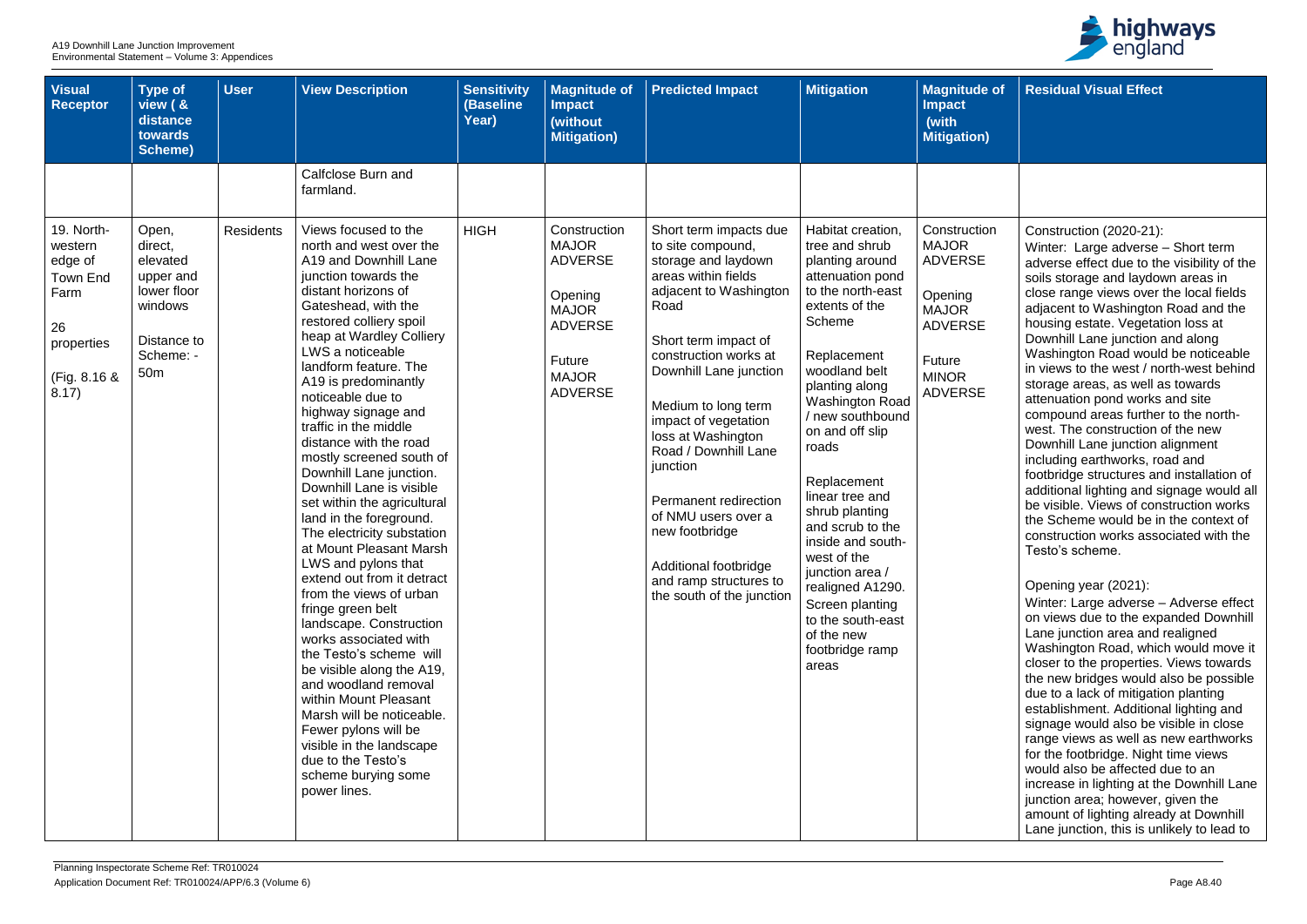

| <b>Visual</b><br><b>Receptor</b>             | <b>Type of</b><br>view ( &<br>distance<br>towards<br><b>Scheme)</b>                                                             | <b>User</b>       | <b>View Description</b>                                                                                                                                                                                                                                                                                                                                                                                                                                                                                                                                                            | <b>Sensitivity</b><br>(Baseline<br>Year) | <b>Magnitude of</b><br><b>Impact</b><br>(without<br><b>Mitigation</b> )                                                                          | <b>Predicted Impact</b>                                                                                                                                                                                                                                                                                                                                               | <b>Mitigation</b>                                                                                                                                                                                                                                                                                                                           | <b>Magnitude of</b><br><b>Impact</b><br>(with<br><b>Mitigation)</b>                                                                           |
|----------------------------------------------|---------------------------------------------------------------------------------------------------------------------------------|-------------------|------------------------------------------------------------------------------------------------------------------------------------------------------------------------------------------------------------------------------------------------------------------------------------------------------------------------------------------------------------------------------------------------------------------------------------------------------------------------------------------------------------------------------------------------------------------------------------|------------------------------------------|--------------------------------------------------------------------------------------------------------------------------------------------------|-----------------------------------------------------------------------------------------------------------------------------------------------------------------------------------------------------------------------------------------------------------------------------------------------------------------------------------------------------------------------|---------------------------------------------------------------------------------------------------------------------------------------------------------------------------------------------------------------------------------------------------------------------------------------------------------------------------------------------|-----------------------------------------------------------------------------------------------------------------------------------------------|
|                                              |                                                                                                                                 |                   |                                                                                                                                                                                                                                                                                                                                                                                                                                                                                                                                                                                    |                                          |                                                                                                                                                  |                                                                                                                                                                                                                                                                                                                                                                       |                                                                                                                                                                                                                                                                                                                                             |                                                                                                                                               |
| 20. Make-<br>Me-Rich<br>Farm<br>2 properties | Mid-range,<br>filtered<br>views from<br>first floor<br>window and<br>stable area<br>Distance to<br>Scheme: -<br>75 <sub>m</sub> | Farm<br>residents | Views to the south<br>extend over to Downhill<br>Lane and the A1290 on<br>approach to the Downhill<br>Lane junction. The<br>remnant hedgerow along<br>the access road to the<br>farm provides filtered<br>screening in views to the<br>east / south-east apart<br>from upper floor gable<br>end windows. Electricity<br>pylons are predominant<br>detractors in the<br>foreground along with<br>wind turbines to the<br>south at the Nissan plant.<br>Views to the north from<br>the rear of the property<br>extend over fields<br>towards the A19 and the<br>woodland surrounding | <b>HIGH</b>                              | Construction<br><b>MODERATE</b><br><b>ADVERSE</b><br>Opening<br><b>MODERATE</b><br><b>ADVERSE</b><br>Future<br><b>MODERATE</b><br><b>ADVERSE</b> | Short term impact of<br>construction works at<br>Downhill Lane junction,<br>A1290 realignment and<br>Downhill Lane<br>Medium to long term<br>impact of vegetation<br>loss at Washington<br>Road / Downhill Lane<br>junction<br>Long term redirection of<br>southern alignment of<br>Downhill Lane to the<br>south of the existing<br>bridge over a new road<br>bridge | Retention and<br>protection of<br>existing<br>vegetation on the<br>Downhill Lane<br>junction northern<br>slip roads to help<br>provide screening<br>of construction<br>works<br>Habitat creation,<br>tree and shrub<br>planting around<br>attenuation pond<br>to the north-east<br>extents of the<br>Scheme<br>Replacement<br>woodland belt | Construction<br><b>MODERATE</b><br><b>ADVERSE</b><br>Opening<br><b>MODERATE</b><br><b>ADVERSE</b><br>Future<br><b>MINOR</b><br><b>ADVERSE</b> |

| $\circ$ of  | <b>Residual Visual Effect</b>                                                                                                                                                                                                                                                                                                                                                                                                                                                                                                                                                                                                                                                                                                                                                                              |
|-------------|------------------------------------------------------------------------------------------------------------------------------------------------------------------------------------------------------------------------------------------------------------------------------------------------------------------------------------------------------------------------------------------------------------------------------------------------------------------------------------------------------------------------------------------------------------------------------------------------------------------------------------------------------------------------------------------------------------------------------------------------------------------------------------------------------------|
|             |                                                                                                                                                                                                                                                                                                                                                                                                                                                                                                                                                                                                                                                                                                                                                                                                            |
|             | an overall adverse effect on night time<br>views.                                                                                                                                                                                                                                                                                                                                                                                                                                                                                                                                                                                                                                                                                                                                                          |
|             | Future year (2036):<br>Summer: Slight adverse - Mitigation<br>planting would have established along<br>Washington Road and within the<br>Downhill Lane junction area. This would<br>serve to screen much of the junction<br>itself as well as all but the most elevated<br>parts of the new NMU ramps and<br>footbridge. Vegetation would also<br>integrate the realigned Washington<br>Road back into the landscape and also<br>provide some screening of smaller<br>vehicles. Effects on night-time views<br>would be as described above, with the<br>added benefit of additional screening by<br>mitigation planting.<br>Winter: Slight adverse - As above, but<br>views would be more open when trees<br>are not in leaf.                                                                              |
| m<br>Έ<br>Έ | Construction (2020-21):<br>Winter: Moderate adverse - Limited<br>views towards construction works at the<br>Downhill Lane junction area filtered by<br>boundary vegetation at the property and<br>along the access road. Views would be<br>more open towards works for the<br>realignment of Downhill Lane and<br>access track entrance. The new<br>alignment of the A1290 would also be<br>visible in the middle distance, as well as<br>the installation of lighting to the south of<br>the junction area and the NMU<br>footbridge and western ramp. Views of<br>construction works the Scheme would<br>be in the context of construction works<br>associated with the Testo's scheme.<br>Realignment works along the A1290<br>would be viewed against a backdrop of<br>25m high buildings at IAMP One. |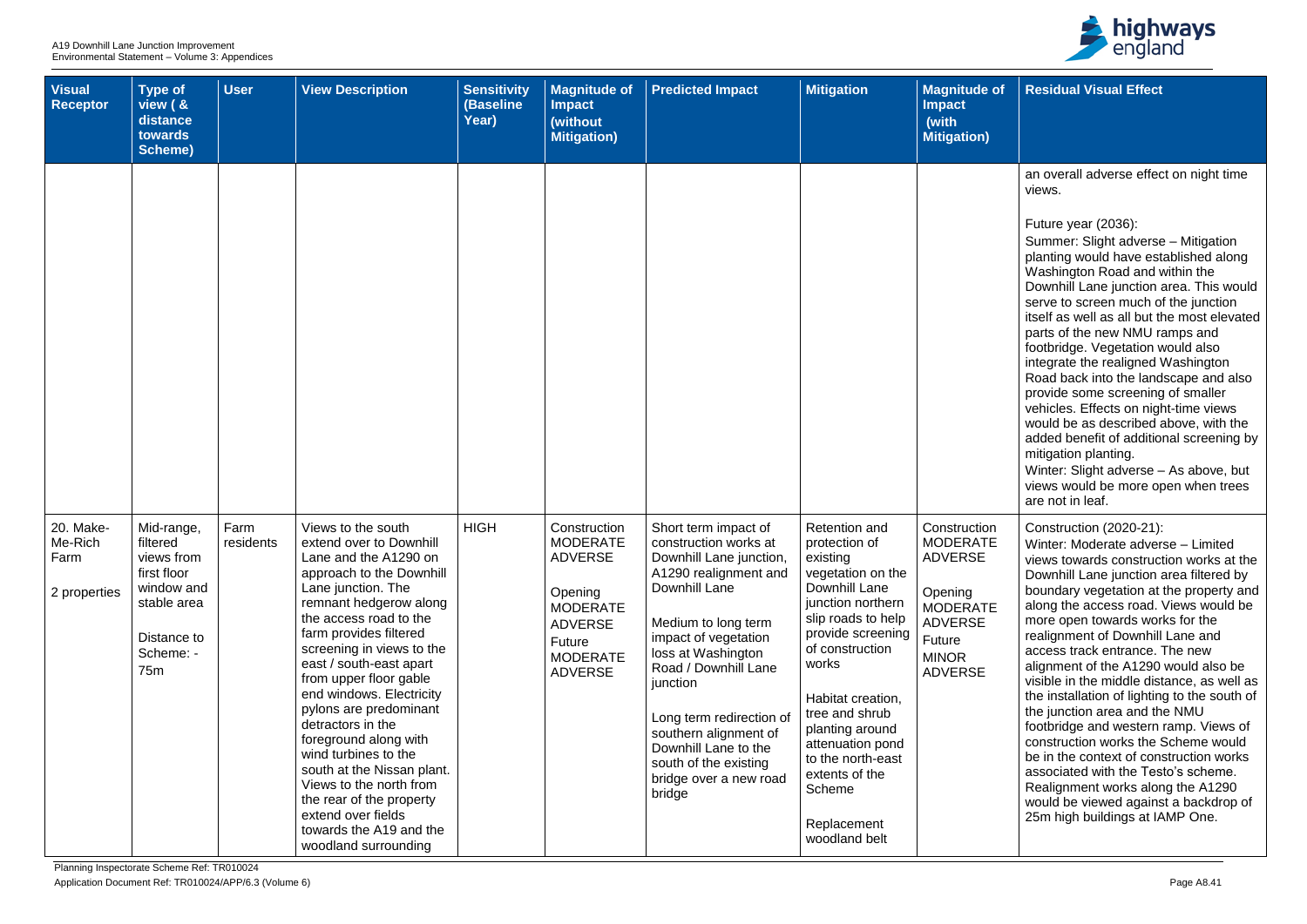| <b>Visual</b><br><b>Receptor</b>    | <b>Type of</b><br>view ( &<br>distance<br>towards<br><b>Scheme)</b> | <b>User</b>                                                                             | <b>View Description</b>                                                                                                                                                                                                                                                                                                                                                                                                                                                                                                                                                                | <b>Sensitivity</b><br><b>(Baseline</b><br>Year) | <b>Magnitude of</b><br><b>Impact</b><br>(without<br><b>Mitigation)</b>                                                           | <b>Predicted Impact</b>                                                                                                                                                               | <b>Mitigation</b>                                                                                                                                                                                                                                                                                                                                                                                                                                                                                     | <b>Magnitude of</b><br><b>Impact</b><br>(with<br><b>Mitigation)</b>                                                                   |
|-------------------------------------|---------------------------------------------------------------------|-----------------------------------------------------------------------------------------|----------------------------------------------------------------------------------------------------------------------------------------------------------------------------------------------------------------------------------------------------------------------------------------------------------------------------------------------------------------------------------------------------------------------------------------------------------------------------------------------------------------------------------------------------------------------------------------|-------------------------------------------------|----------------------------------------------------------------------------------------------------------------------------------|---------------------------------------------------------------------------------------------------------------------------------------------------------------------------------------|-------------------------------------------------------------------------------------------------------------------------------------------------------------------------------------------------------------------------------------------------------------------------------------------------------------------------------------------------------------------------------------------------------------------------------------------------------------------------------------------------------|---------------------------------------------------------------------------------------------------------------------------------------|
|                                     |                                                                     |                                                                                         | the electricity substation.<br>Lighting columns are<br>noticeable at Testo's<br>Junction. Hedgerow field<br>boundaries filter views.<br><b>Construction works</b><br>associated with Testo's<br>junction will be visible<br>along the A19, and<br>woodland removal within<br><b>Mount Pleasant Marsh</b><br>will be noticeable. Fewer<br>pylons will be visible in<br>the landscape due to the<br>Testo's scheme burying<br>power lines.<br>With the buildings of<br>IAMP One in the<br>baseline, views south<br>towards the A1290 are<br>against a backdrop of<br>25m high buildings. |                                                 |                                                                                                                                  | Additional footbridge<br>and ramp structures to<br>the south of the junction                                                                                                          | planting along<br><b>Washington Road</b><br>/ new southbound<br>on slip road<br>Replacement<br>linear tree and<br>shrub planting<br>and scrub to the<br>inside and south-<br>west of the<br>junction area /<br>realigned A1290<br>Tree and shrub<br>planting to the<br>east / south-east<br>and south-west of<br>the new<br>footbridge ramp<br>areas to integrate<br>and filter<br>structures<br>Linear tree and<br>shrub planting<br>along edge of<br>new A1290 and<br>Downhill Lane<br>carriageways |                                                                                                                                       |
| 21. Elliscope<br>Farm<br>1 property | Oblique,<br>restricted<br>views<br>Distance to<br>Scheme: -<br>500m | None until<br>Future<br>Year<br>whereby<br>users will<br>be indoor<br>office<br>workers | The future baseline for<br>this property is on the<br>assumption that the<br>property is vacant after<br>purchase for IAMP One.<br>The property is then<br>assumed to change its<br>use to office buildings by<br>the Future Year 2036<br>whereby views to the<br>south are predominantly<br>contained by farm                                                                                                                                                                                                                                                                         | <b>LOW</b>                                      | Construction<br><b>NOT</b><br>ASSESSED*<br>Opening<br><b>NOT</b><br>ASSESSED*<br><b>Future</b><br><b>MINOR</b><br><b>ADVERSE</b> | Medium to long term<br>impact of vegetation<br>loss at Washington<br>Road / Downhill Lane<br>junction<br>Additional footbridge<br>and ramp structures to<br>the south of the junction | Retention and<br>protection of<br>existing<br>vegetation on the<br>Downhill Lane<br>junction northern<br>slip roads to help<br>provide screening<br>of construction<br>works                                                                                                                                                                                                                                                                                                                          | Construction<br><b>NOT</b><br>ASSESSED*<br>Opening<br><b>NOT</b><br>ASSESSED*<br><b>Future</b><br><b>NEGLIGIBLE</b><br><b>ADVERSE</b> |



| $\bullet$ of | <b>Residual Visual Effect</b>                                                                                                                                                                                                                                                                                                                                                                                                                                                                                                                                                                                                                                                               |
|--------------|---------------------------------------------------------------------------------------------------------------------------------------------------------------------------------------------------------------------------------------------------------------------------------------------------------------------------------------------------------------------------------------------------------------------------------------------------------------------------------------------------------------------------------------------------------------------------------------------------------------------------------------------------------------------------------------------|
|              |                                                                                                                                                                                                                                                                                                                                                                                                                                                                                                                                                                                                                                                                                             |
|              | Opening year (2021):<br>Winter: Moderate adverse - The new<br>earthworks at the realigned A1290 and<br>Downhill Lane junction as well as the<br>structures of the NMU footbridge and<br>western ramp would be visible in the<br>middle distance. Traffic on the approach<br>to Downhill Lane junction from both<br>Downhill Lane and the A1290 would be<br>directed further away from the property.<br>Traffic on the A1290 would be viewed<br>against a backdrop of 25m high<br>buildings at IAMP One. The number of<br>lighting columns would increase to the<br>south of the junction area and night time<br>effects may increase slightly as a result<br>of additional light pollution. |
|              | Future year (2036):<br>Summer: Slight adverse - Mitigation<br>planting would have established to<br>provide integration of new earthworks<br>and the NMU western ramp into the<br>surrounding landscape, with partial<br>screening of nearby traffic. Night time<br>views would return to a similar character<br>as existing due to screening by<br>vegetation.<br>Winter: Slight adverse - Views towards<br>traffic and lighting would be slightly<br>more open when trees are not in leaf.                                                                                                                                                                                                |
| 'n           | Construction (2020-21):                                                                                                                                                                                                                                                                                                                                                                                                                                                                                                                                                                                                                                                                     |
| ר*           | Winter: Not assessed* - The property is<br>assumed to be vacant.                                                                                                                                                                                                                                                                                                                                                                                                                                                                                                                                                                                                                            |
|              | Opening year (2021):<br>Winter: Not assessed* - The property is<br>assumed to be vacant.                                                                                                                                                                                                                                                                                                                                                                                                                                                                                                                                                                                                    |
| LE           | Future year (2036):<br>Summer: Neutral - Mitigation planting<br>would have established to provide                                                                                                                                                                                                                                                                                                                                                                                                                                                                                                                                                                                           |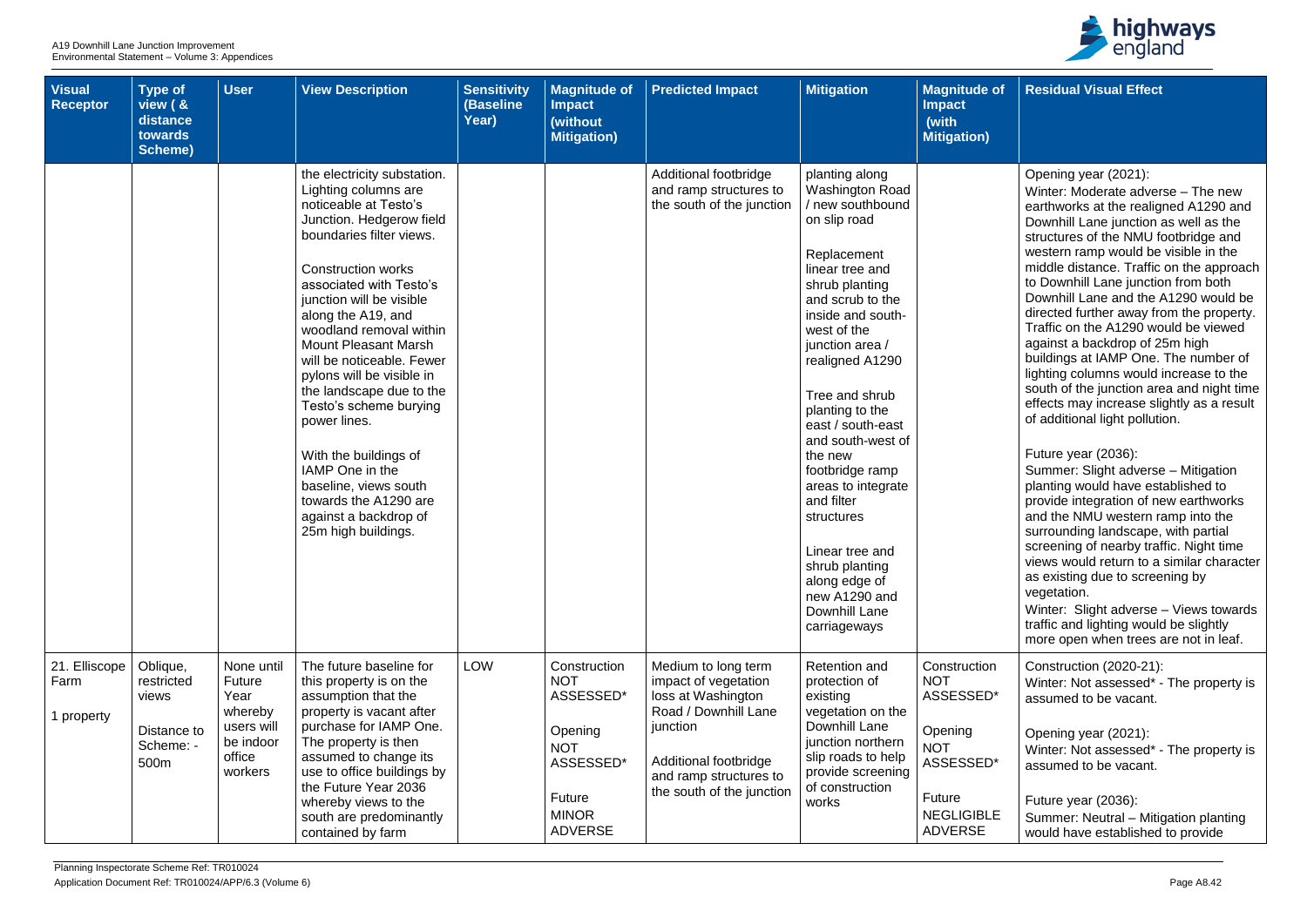| <b>Visual</b><br><b>Receptor</b> | <b>Type of</b><br>view ( &<br>distance<br>towards<br>Scheme) | <b>User</b> | <b>View Description</b>                                                                                                                                                                                                                                                                                                                                                                                                                                                                                                                                                                                                                                                                                                                                                                                                                                                                                                                                                                                                                                                                     | <b>Sensitivity</b><br>(Baseline<br>Year) | <b>Magnitude of</b><br><b>Impact</b><br>(without<br><b>Mitigation)</b>                            | <b>Predicted Impact</b> | <b>Mitigation</b>                                                                                                                                                                                                                                                                                                                                                                                                                               | <b>Magnitude of</b><br><b>Impact</b><br>(with<br><b>Mitigation)</b>                        |
|----------------------------------|--------------------------------------------------------------|-------------|---------------------------------------------------------------------------------------------------------------------------------------------------------------------------------------------------------------------------------------------------------------------------------------------------------------------------------------------------------------------------------------------------------------------------------------------------------------------------------------------------------------------------------------------------------------------------------------------------------------------------------------------------------------------------------------------------------------------------------------------------------------------------------------------------------------------------------------------------------------------------------------------------------------------------------------------------------------------------------------------------------------------------------------------------------------------------------------------|------------------------------------------|---------------------------------------------------------------------------------------------------|-------------------------|-------------------------------------------------------------------------------------------------------------------------------------------------------------------------------------------------------------------------------------------------------------------------------------------------------------------------------------------------------------------------------------------------------------------------------------------------|--------------------------------------------------------------------------------------------|
|                                  |                                                              |             | buildings, garden and<br>farmyard vegetation and<br>by woodland within<br>Elliscope Farm East /<br>Hylton Bridge LWS.<br>Views from the access<br>road and southernmost<br>part of the farmyard area<br>are possible across<br>arable fields and<br>hedgerows in the<br>foreground towards<br>Make-Me Rich Farm and<br>Downhill Old Quarry in<br>the distance. Mount<br><b>Pleasant Marsh LWS</b><br>woodland is visible to the<br>north with the Quadrus<br>Building behind. The A19<br>is predominantly<br>noticeable due to<br>signage and taller traffic,<br>with lighting columns at<br>Testo's Junction visible.<br>Fewer pylons will be<br>visible in the landscape<br>due to the Testo's<br>scheme burying power<br>lines. Downhill Lane<br>junction, Downhill Lane<br>and A1290 areas are<br>visible in the middle<br>distance from the access<br>track, with wider views<br>contained by buildings in<br>Town End Farm and at<br>the Nissan factory, and<br>by boundary vegetation.<br>With the buildings of<br>IAMP One in the<br>baseline, views south<br>towards the A1290 are |                                          | <i>*Refer to</i><br>Chapter 8<br>Section 8.4.1 -<br>Assessment<br>assumptions<br>and limitiations |                         | Mitigation<br>planting to<br>provide<br>replacement of<br>lost vegetation,<br>screening and<br>integration of<br>Downhill Lane<br>junction<br>earthworks<br>Tree and shrub<br>planting to the<br>east / south-east<br>and south-west of<br>the new<br>footbridge ramp<br>areas to integrate<br>and filter<br>structures<br>Linear tree and<br>shrub planting<br>along edge of<br>new carriageway<br>alignments of<br>A1290 and<br>Downhill Lane | *Refer to<br>Chapter 8<br>Section 8.4.1 -<br>Assessment<br>assumptions<br>and limitiations |



| <b>of</b>                    | <b>Residual Visual Effect</b>                                                                                                                                                                                                                                                                                                                                   |
|------------------------------|-----------------------------------------------------------------------------------------------------------------------------------------------------------------------------------------------------------------------------------------------------------------------------------------------------------------------------------------------------------------|
|                              |                                                                                                                                                                                                                                                                                                                                                                 |
| $1.1 -$<br>ηt<br>JS.<br>ions | integration and screening of traffic at<br>Downhill Lane junction and the<br>realignment of Downhill Lane and the<br>A1290. The very top of the new<br>footbridge would still be partially visible,<br>but filtered by intervening mitigation<br>planting. In addition, the Scheme would<br>be viewed against a backdrop of 25 m<br>high buildings at IAMP One. |
|                              | Winter: Neutral - As above, however<br>views towards traffic and lighting would<br>be slightly more filtered when trees are<br>not in leaf.                                                                                                                                                                                                                     |
|                              |                                                                                                                                                                                                                                                                                                                                                                 |
|                              |                                                                                                                                                                                                                                                                                                                                                                 |
|                              |                                                                                                                                                                                                                                                                                                                                                                 |
|                              |                                                                                                                                                                                                                                                                                                                                                                 |
|                              |                                                                                                                                                                                                                                                                                                                                                                 |
|                              |                                                                                                                                                                                                                                                                                                                                                                 |
|                              |                                                                                                                                                                                                                                                                                                                                                                 |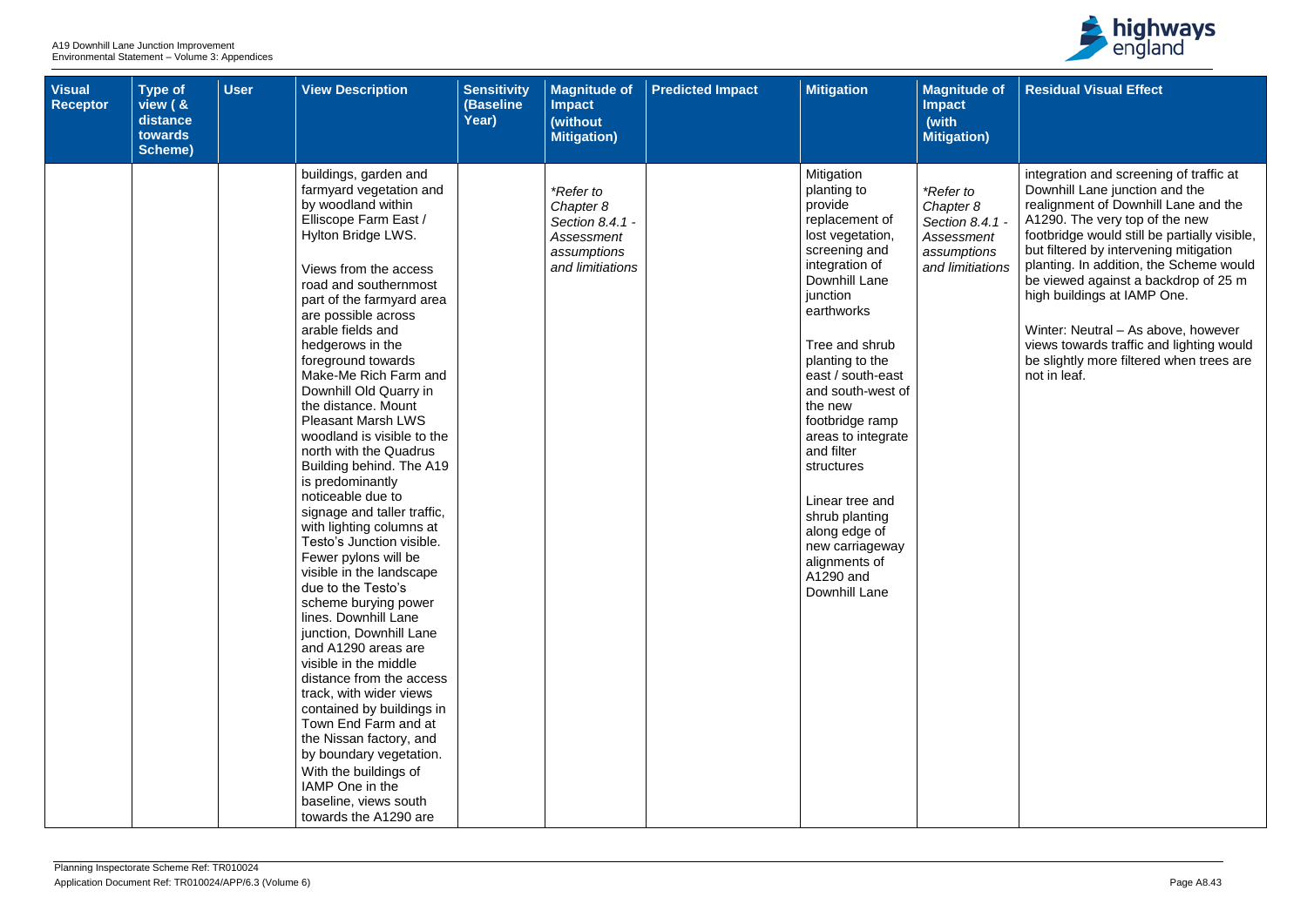| <b>Visual</b><br><b>Receptor</b>                                | <b>Type of</b><br>view ( &<br>distance<br>towards<br><b>Scheme)</b> | <b>User</b>      | <b>View Description</b>                                                                                                                                                                                                                                                                                                                                                                                                                                                                                                                               | <b>Sensitivity</b><br><b>(Baseline</b><br>Year) | <b>Magnitude of</b><br><b>Impact</b><br>(without<br><b>Mitigation</b> )                                                                                | <b>Predicted Impact</b>                                                                                                                                                                                                                                                                                     | <b>Mitigation</b>                                                                                                                                                                                                                                                                | <b>Magnitude of</b><br><b>Impact</b><br>(with<br><b>Mitigation)</b>                                       |
|-----------------------------------------------------------------|---------------------------------------------------------------------|------------------|-------------------------------------------------------------------------------------------------------------------------------------------------------------------------------------------------------------------------------------------------------------------------------------------------------------------------------------------------------------------------------------------------------------------------------------------------------------------------------------------------------------------------------------------------------|-------------------------------------------------|--------------------------------------------------------------------------------------------------------------------------------------------------------|-------------------------------------------------------------------------------------------------------------------------------------------------------------------------------------------------------------------------------------------------------------------------------------------------------------|----------------------------------------------------------------------------------------------------------------------------------------------------------------------------------------------------------------------------------------------------------------------------------|-----------------------------------------------------------------------------------------------------------|
|                                                                 |                                                                     |                  | against a backdrop of<br>25 m high buildings.                                                                                                                                                                                                                                                                                                                                                                                                                                                                                                         |                                                 |                                                                                                                                                        |                                                                                                                                                                                                                                                                                                             |                                                                                                                                                                                                                                                                                  |                                                                                                           |
| 22. Hylton<br><b>Grove Farm</b><br>2 properties                 | Oblique,<br>restricted<br>views<br>Distance to<br>Scheme: -<br>610m | <b>Residents</b> | Enclosed views to the<br>east across surrounding<br>fields and hedgerows<br>towards Downhill Old<br>Quarry and the eastern<br>horizon. Woodland and<br>farm buildings at<br><b>Elliscope Farm and</b><br>woodland within<br>Elliscope Farm East /<br><b>Hylton Bridge LWS</b><br>screen views to the east.<br>Vegetation along the<br><b>River Don and Hylton</b><br><b>Bridge LWS screen</b><br>views to the east.<br>With the buildings of<br>IAMP One in the future<br>baseline, views south-<br>east from the property<br>are further restricted. | <b>MODERATE</b>                                 | Construction<br>NO CHANGE<br>Opening<br><b>NO CHANGE</b><br>Future<br><b>NO CHANGE</b>                                                                 | No views to the<br>proposals                                                                                                                                                                                                                                                                                | Not applicable                                                                                                                                                                                                                                                                   | Construction<br><b>NO CHANGE</b><br>Opening<br><b>NO CHANGE</b><br>Future<br>NO CHANGE                    |
| 23. Hylton<br><b>Bridge Farm</b><br>2 properties<br>(Fig. 8.07) | Oblique,<br>restricted<br>views<br>Distance to<br>Scheme: -<br>590m | <b>Residents</b> | Enclosed views towards<br>woodland within<br>Elliscope Farm East /<br>Hylton Bridge LWS, fields<br>and hedgerows and<br>remnant hedgerow trees<br>along the local road<br>network. Views east<br>across fields and along<br>Downhill Lane towards<br>Downhill Lane junction<br>and the A19 in the middle<br>distance are oblique and<br>filtered by vegetation on<br>Downhill Lane and the<br>property boundary.<br>Distant views south<br>towards A1290 and the<br>Nissan plant from the                                                             | MODERATE                                        | Construction<br><b>NEGLIGIBLE</b><br><b>ADVERSE</b><br>Opening<br><b>NEGLIGIBLE</b><br><b>ADVERSE</b><br>Future<br><b>NEGLIGIBLE</b><br><b>ADVERSE</b> | Short term impact of<br>construction works at<br>Downhill Lane junction,<br>A1290 realignment and<br>Downhill Lane<br>Medium to long term<br>impact of vegetation<br>loss at Washington<br>Road / Downhill Lane<br>junction<br>Additional footbridge<br>and ramp structures to<br>the south of the junction | Mitigation<br>planting to<br>provide<br>replacement of<br>lost vegetation,<br>screening and<br>integration of<br>Downhill Lane<br>junction<br>earthworks<br>Linear tree and<br>shrub planting<br>along edge of<br>new carriageway<br>alignments of<br>A1290 and<br>Downhill Lane | Construction<br><b>NEGLIGIBLE</b><br><b>ADVERSE</b><br>Opening<br><b>NO CHANGE</b><br>Future<br>NO CHANGE |



| e of             | <b>Residual Visual Effect</b>                                                                                                                                              |
|------------------|----------------------------------------------------------------------------------------------------------------------------------------------------------------------------|
| ı)               |                                                                                                                                                                            |
|                  |                                                                                                                                                                            |
| on<br>IGE        | Construction (2020-21): Neutral.                                                                                                                                           |
|                  | Opening year (2021): Neutral.                                                                                                                                              |
| <b>IGE</b>       | Future year (2036): Neutral.                                                                                                                                               |
| <b>IGE</b>       |                                                                                                                                                                            |
|                  |                                                                                                                                                                            |
|                  |                                                                                                                                                                            |
|                  |                                                                                                                                                                            |
|                  |                                                                                                                                                                            |
|                  |                                                                                                                                                                            |
| UH<br><b>BLE</b> | Construction (2020-21):<br>Winter: Neutral - Traffic management<br>and construction works at the Downhill<br>Lane junction slip roads would be barely                      |
| IGE              | perceptible in views due to intervening<br>vegetation and the distance and oblique<br>angle of views. In addition, buildings at<br>IAMP One would serve to restrict views. |
| IGE              | Opening year (2021): Winter - Neutral.                                                                                                                                     |
|                  | Future year (2036): Summer/Winter -<br>Neutral.                                                                                                                            |
|                  |                                                                                                                                                                            |
|                  |                                                                                                                                                                            |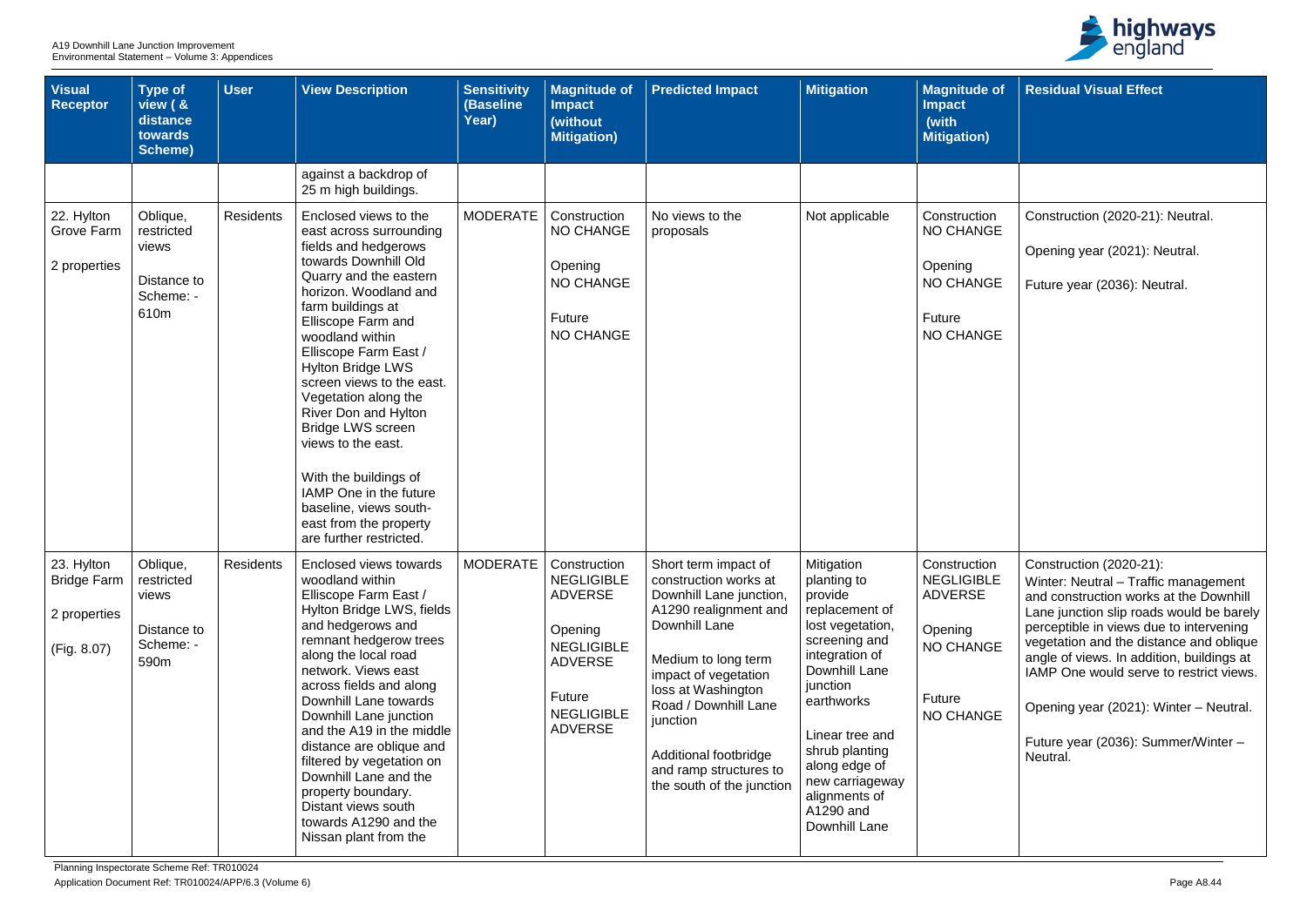Planning Inspectorate Scheme Ref: TR010024

Application Document Ref: TR010024/APP/6.3 (Volume 6) Page A8.45



| Visual<br>Receptor                                                    | <b>Type of</b><br>view ( &<br>distance<br>towards<br>Scheme)           | <b>User</b>      | <b>View Description</b>                                                                                                                                                                                                                                                                                                                                                                 | <b>Sensitivity</b><br>(Baseline<br>Year) | <b>Magnitude of</b><br><b>Impact</b><br>(without<br><b>Mitigation)</b>                                                                  | <b>Predicted Impact</b>                                                                                                                                                                                                                                                                                     | <b>Mitigation</b>                                                                                                                                                                                                                                                                                                                                                                                                                               | <b>Magnitude of</b><br><b>Impact</b><br>(with<br><b>Mitigation)</b>                                                       |
|-----------------------------------------------------------------------|------------------------------------------------------------------------|------------------|-----------------------------------------------------------------------------------------------------------------------------------------------------------------------------------------------------------------------------------------------------------------------------------------------------------------------------------------------------------------------------------------|------------------------------------------|-----------------------------------------------------------------------------------------------------------------------------------------|-------------------------------------------------------------------------------------------------------------------------------------------------------------------------------------------------------------------------------------------------------------------------------------------------------------|-------------------------------------------------------------------------------------------------------------------------------------------------------------------------------------------------------------------------------------------------------------------------------------------------------------------------------------------------------------------------------------------------------------------------------------------------|---------------------------------------------------------------------------------------------------------------------------|
|                                                                       |                                                                        |                  | rear of the properties.<br>Pylons are visible in<br>views east.<br>With the buildings of<br>IAMP One in the future<br>baseline, views east and<br>south from the property<br>are restricted.                                                                                                                                                                                            |                                          |                                                                                                                                         |                                                                                                                                                                                                                                                                                                             |                                                                                                                                                                                                                                                                                                                                                                                                                                                 |                                                                                                                           |
| 24. Western<br>edge of<br><b>Town End</b><br>Farm<br>54<br>properties | Restricted,<br>close range<br>views<br>Distance to<br>Scheme: -<br>75m | <b>Residents</b> | Views from both upper<br>and lower floor windows<br>facing west are contained<br>by a dense tree belt<br>along Washington Road<br>and the edge of the<br>Downhill Lane junction<br>southbound on slip road.<br>This vegetation screens<br>views in summer, with<br>some filtered views<br>through vegetation<br>towards the Nissan<br>factory buildings and<br>wind turbines in winter. | <b>MODERATE</b>                          | Construction<br><b>MINOR</b><br><b>ADVERSE</b><br>Opening<br><b>MINOR</b><br><b>ADVERSE</b><br>Future<br><b>MINOR</b><br><b>ADVERSE</b> | Short term impact of<br>construction works at<br>Downhill Lane junction,<br>A1290 realignment and<br>Downhill Lane<br>Medium to long term<br>impact of vegetation<br>loss at Washington<br>Road / Downhill Lane<br>junction<br>Additional footbridge<br>and ramp structures to<br>the south of the junction | Mitigation<br>planting to<br>provide<br>replacement of<br>lost vegetation,<br>screening and<br>integration of<br>Downhill Lane<br>junction<br>earthworks<br>Linear tree and<br>shrub planting<br>along edge of<br>new carriageway<br>alignments of<br>A1290 and<br>Downhill Lane<br>Tree and shrub<br>planting to the<br>east / south-east<br>and south-west of<br>the new<br>footbridge ramp<br>areas to integrate<br>and filter<br>structures | Construction<br><b>MINOR</b><br><b>ADVERSE</b><br>Opening<br><b>MINOR</b><br><b>ADVERSE</b><br>Future<br><b>NO CHANGE</b> |
| 25. Footpath<br>B22 from<br>West<br><b>Pastures</b><br>lane to        | Restricted<br>views with<br>some more<br>open views<br>from areas      | Walkers          | Views from much of the<br>southern part of the<br>footpath are<br>predominantly contained<br>by intervening rolling<br>topography and                                                                                                                                                                                                                                                   | <b>MODERATE</b>                          | Construction<br><b>NEGLIGIBLE</b><br><b>ADVERSE</b><br>Opening                                                                          | Short term impact of<br>construction works at<br>Downhill Lane junction,<br>A1290 realignment and<br>Downhill Lane                                                                                                                                                                                          | <b>Retention and</b><br>protection of<br>existing<br>vegetation on the<br>Downhill Lane<br>junction northern                                                                                                                                                                                                                                                                                                                                    | Construction<br><b>NEGLIGIBLE</b><br><b>ADVERSE</b><br>Opening                                                            |

| $e$ of                  | <b>Residual Visual Effect</b>                                                                                                                                                                                                                                               |
|-------------------------|-----------------------------------------------------------------------------------------------------------------------------------------------------------------------------------------------------------------------------------------------------------------------------|
| า)                      |                                                                                                                                                                                                                                                                             |
|                         |                                                                                                                                                                                                                                                                             |
|                         |                                                                                                                                                                                                                                                                             |
|                         |                                                                                                                                                                                                                                                                             |
| ion                     | Construction (2020-21):                                                                                                                                                                                                                                                     |
| Ξ                       | Winter: Slight adverse - Filtered views<br>in winter towards construction works<br>along the southbound on slip road and<br>Washington Road, and installation of a                                                                                                          |
| Ξ                       | new footbridge and ramps in views from<br>the northernmost properties. Vegetation<br>loss would also be perceptible at the<br>northern end of the adjacent tree belt                                                                                                        |
| IGE                     | during installation of the NMU<br>footbridge.                                                                                                                                                                                                                               |
|                         | Opening year (2021): Winter: Slight<br>adverse - Effects would reduce due to<br>the removal of construction activity.<br>However, the new footbridge and ramp<br>structures would be perceptible to the<br>north, especially due to vegetation loss.                        |
|                         | Future year (2036): Summer/Winter:<br>Neutral - Replacement planting along<br>the southbound on slip road and<br>Washington Road would have<br>established, as well as tree and shrub<br>planting next to the NMU route, which<br>would filter views towards the footbridge |
|                         | / ramps.                                                                                                                                                                                                                                                                    |
| ıon<br>3LE<br>$\bar{=}$ | Construction (2020-21):<br>Winter: Slight adverse - Views of<br>construction activity at the Downhill<br>Lane junction area would only be<br>possible from the eastern end of the                                                                                           |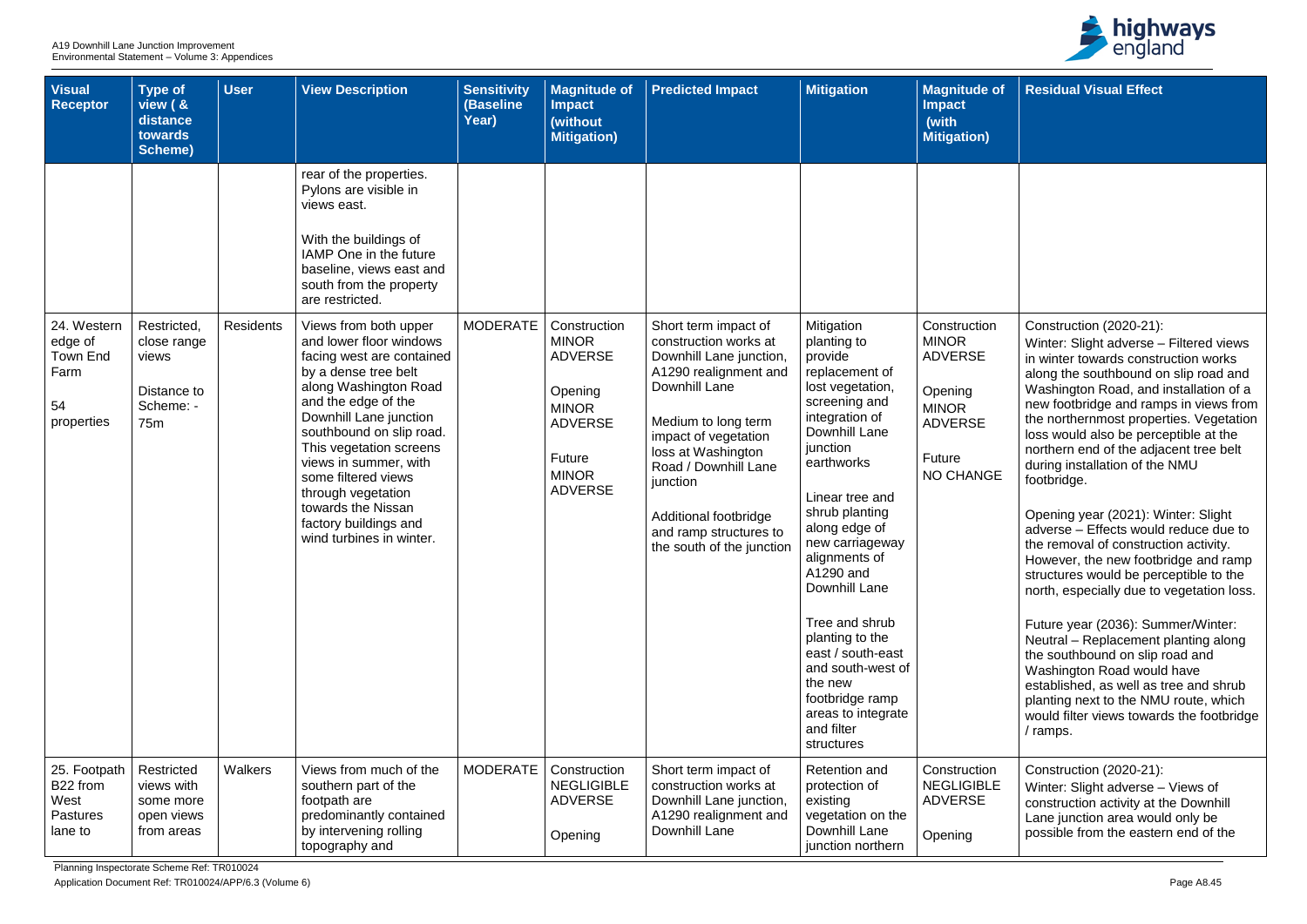| <b>Visual</b><br><b>Receptor</b>      | <b>Type of</b><br>view ( &<br>distance<br>towards<br><b>Scheme)</b> | <b>User</b> | <b>View Description</b>                                                                                                                                                                                                                                                                                                                                                                                                                                                                                                                                                                                                                                                                                                                                                                                                                                                                                                                                                                                                                                        | <b>Sensitivity</b><br>(Baseline<br>Year) | <b>Magnitude of</b><br><b>Impact</b><br>(without<br><b>Mitigation)</b>               | <b>Predicted Impact</b>                                                                               | <b>Mitigation</b>                                                                                                                                                                                                                                                                                                                                       | <b>Magnitude of</b><br><b>Impact</b><br>(with<br><b>Mitigation)</b> |
|---------------------------------------|---------------------------------------------------------------------|-------------|----------------------------------------------------------------------------------------------------------------------------------------------------------------------------------------------------------------------------------------------------------------------------------------------------------------------------------------------------------------------------------------------------------------------------------------------------------------------------------------------------------------------------------------------------------------------------------------------------------------------------------------------------------------------------------------------------------------------------------------------------------------------------------------------------------------------------------------------------------------------------------------------------------------------------------------------------------------------------------------------------------------------------------------------------------------|------------------------------------------|--------------------------------------------------------------------------------------|-------------------------------------------------------------------------------------------------------|---------------------------------------------------------------------------------------------------------------------------------------------------------------------------------------------------------------------------------------------------------------------------------------------------------------------------------------------------------|---------------------------------------------------------------------|
| Follingsby<br>Lane<br>Length:<br>825m | of higher<br>ground<br>Distance to<br>Scheme: -<br>$1350 -$<br>950m |             | hedgerows along field<br>boundaries and West<br>Pastures lane. Views<br>from the eastern end<br>extend to Downhill Old<br>Quarry and the eastern<br>horizon of the Boldon<br>Hills. Views east towards<br>Downhill Lane junction<br>are predominantly<br>screened by vegetation<br>at Elliscope Farm and<br>Hylton Grove Farm,<br>although there are<br>glimpsed views of the<br>north-west slip road, the<br>overbridge, lighting<br>columns, traffic lights and<br>traffic. Electricity pylons<br>are noticeable detractors<br>in views. Views south-<br>east are more open and<br>look out towards the<br>Nissan plant and wind<br>turbines.<br>Within the future<br>baseline, construction<br>works associated with<br>Testo's junction<br>improvement scheme are<br>visible to the north and<br>east along the A19, and<br>south-east near Downhill<br>Lane junction, and<br>including woodland<br>removal within Mount<br><b>Pleasant Marsh being</b><br>noticeable. Fewer pylons<br>are visible in the<br>landscape due to power<br>line burying works. |                                          | <b>NEGLIGIBLE</b><br><b>ADVERSE</b><br>Future<br><b>NEGLIGIBLE</b><br><b>ADVERSE</b> | Medium to long term<br>impact of vegetation<br>loss at Washington<br>Road / Downhill Lane<br>junction | slip roads to help<br>provide screening<br>of construction<br>works<br>Mitigation<br>planting to<br>provide<br>replacement of<br>lost vegetation,<br>screening and<br>integration of<br>Downhill Lane<br>junction<br>earthworks<br>Linear tree and<br>shrub planting<br>along edge of<br>new carriageway<br>alignments of<br>A1290 and<br>Downhill Lane | <b>NEGLIGIBLE</b><br><b>ADVERSE</b><br>Future<br>NO CHANGE          |



| <b>of</b> | <b>Residual Visual Effect</b>                                                                                                                                                                                                                                                                                                                                                                                   |
|-----------|-----------------------------------------------------------------------------------------------------------------------------------------------------------------------------------------------------------------------------------------------------------------------------------------------------------------------------------------------------------------------------------------------------------------|
|           |                                                                                                                                                                                                                                                                                                                                                                                                                 |
| .E<br>ЭË  | footpath at West Pastures lane.<br>Construction activity at the southern end<br>of the junction area would be screened<br>by woodland at Elliscope Farm. Views<br>of construction works for the Scheme<br>would be in the context of construction<br>works associated with Testo's scheme.                                                                                                                      |
|           | Opening year (2021):<br>Winter: Neutral - Effects would reduce<br>due to the removal of construction<br>activity. The Downhill Lane junction<br>area would appear similar to existing<br>apart from some additional lighting<br>columns and signage, which would<br>blend into the existing visual clutter. The<br>southern section of the junction area<br>would be screened by woodland at<br>Elliscope Farm. |
|           | Future year (2036):<br>Summer/Winter: Neutral - As above.                                                                                                                                                                                                                                                                                                                                                       |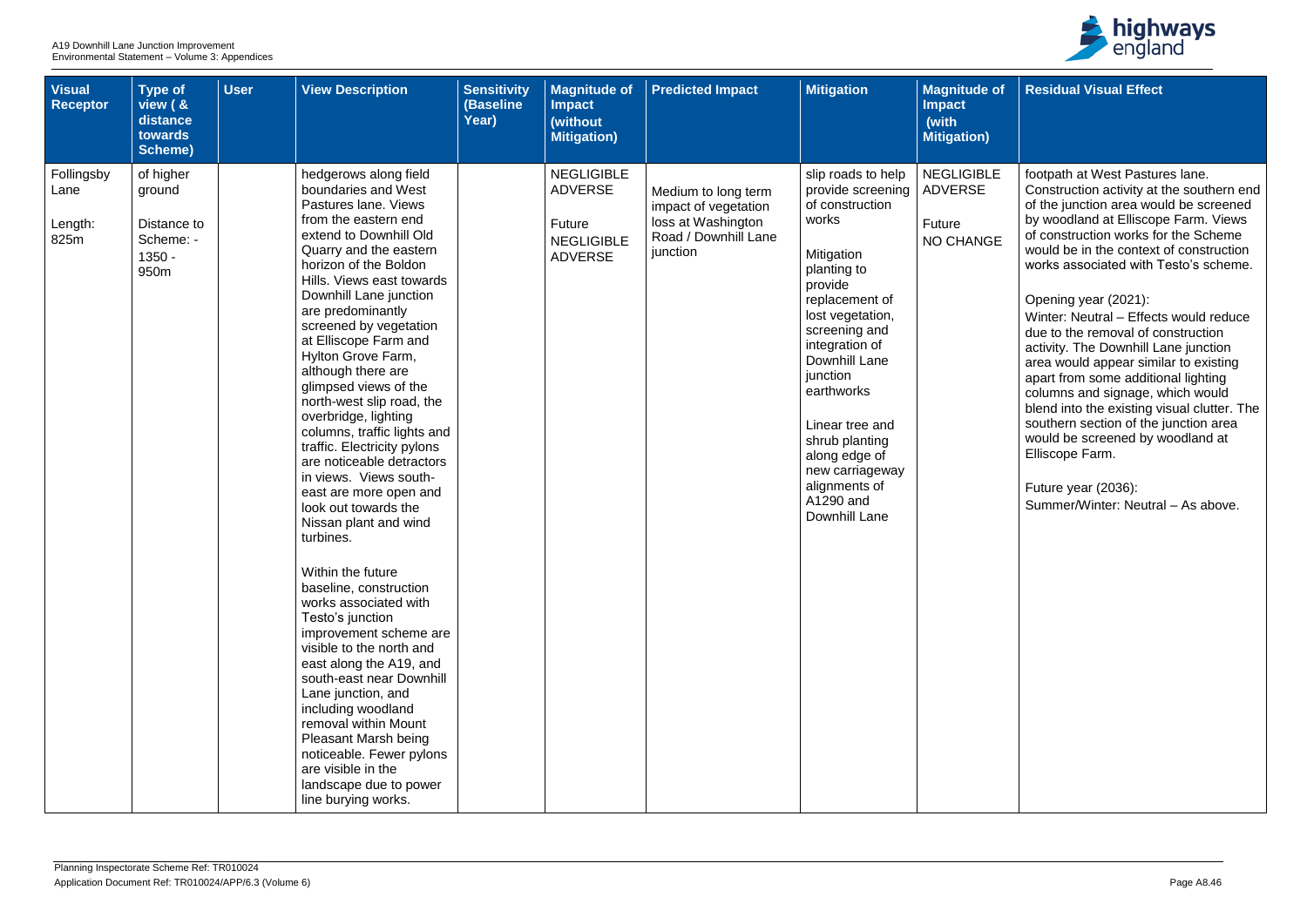| <b>Visual</b><br><b>Receptor</b>                                                                                           | <b>Type of</b><br>view ( &<br>distance<br>towards<br>Scheme)                                                  | <b>User</b>        | <b>View Description</b>                                                                                                                                                                                                                                                                                                                                                                                                                                                                                                                                                                                                                                                                                                                                                                                                                                                                                                                                | <b>Sensitivity</b><br>(Baseline<br>Year) | <b>Magnitude of</b><br><b>Impact</b><br>(without<br><b>Mitigation)</b>                                | <b>Predicted Impact</b>                                                                                                                                                                 | <b>Mitigation</b>                                                                                                              | <b>Magnitude of</b><br><b>Impact</b><br>(with<br><b>Mitigation</b> )                                  |
|----------------------------------------------------------------------------------------------------------------------------|---------------------------------------------------------------------------------------------------------------|--------------------|--------------------------------------------------------------------------------------------------------------------------------------------------------------------------------------------------------------------------------------------------------------------------------------------------------------------------------------------------------------------------------------------------------------------------------------------------------------------------------------------------------------------------------------------------------------------------------------------------------------------------------------------------------------------------------------------------------------------------------------------------------------------------------------------------------------------------------------------------------------------------------------------------------------------------------------------------------|------------------------------------------|-------------------------------------------------------------------------------------------------------|-----------------------------------------------------------------------------------------------------------------------------------------------------------------------------------------|--------------------------------------------------------------------------------------------------------------------------------|-------------------------------------------------------------------------------------------------------|
| 26. My Pet<br><b>Store</b><br>Kennels and<br>Cattery,<br>Follingsby<br>Lane<br>Dog walk<br>bund length:<br>80 <sub>m</sub> | Restricted<br>views with<br>more open<br>views from<br>dog walk<br>bund<br>Distance to<br>Scheme: -<br>1.5 km | Outdoor<br>workers | Views from the buildings<br>and yard are<br>predominantly contained<br>by a large earth bund on<br>the eastern boundary of<br>the site. Views from the<br>top of the bund for dog<br>walkers extend to<br>Downhill Old Quarry and<br>the eastern horizon of the<br>Boldon Hills. Downhill<br>Lane junction is screened<br>by intervening vegetation<br>at Elliscope Farm East /<br>Hylton Bridge LWS and<br>at Hylton Grove Farm /<br><b>Hylton Bridge Farm</b><br>properties. Views to the<br>south from the southern<br>end of the bund and from<br>the exit of the property<br>extend to the prominent<br>horizon of Penshaw Hill<br>with the wind turbines<br>and industrial buildings of<br>the Nissan plant in the<br>middle distance with the<br>buildings of IAMP One in<br>the future baseline<br>extending a backdrop of<br>25m high buildings<br>towards the A1290.<br>Electricity pylons are<br>noticeable detractors<br>within the views. | <b>MODERATE</b>                          | Construction<br>NO CHANGE<br>Opening<br><b>NO CHANGE</b><br><b>Future</b><br><b>NO CHANGE</b>         | No views to the<br>proposals                                                                                                                                                            | Not applicable                                                                                                                 | Construction<br><b>NO CHANGE</b><br>Opening<br>NO CHANGE<br>Future<br><b>NO CHANGE</b>                |
| 27. North<br>Moor Farm<br>property<br>and farm<br>outbuildings                                                             | Filtered,<br>upper floor<br>middle<br>distance<br>Distance to<br>Scheme: -<br>1.1 km                          | <b>Residents</b>   | Views from the bungalow<br>look out along the<br>property access track<br>and over adjacent fields<br>towards the A1290 in the<br>distance as it travels<br>towards Downhill Lane<br>junction. Vegetation<br>along Downhill Lane                                                                                                                                                                                                                                                                                                                                                                                                                                                                                                                                                                                                                                                                                                                       | <b>MODERATE</b>                          | Construction<br><b>NEGLIGIBLE</b><br><b>ADVERSE</b><br>Opening<br><b>NEGLIGIBLE</b><br><b>ADVERSE</b> | Short term impact of<br>construction works at<br>Downhill Lane junction,<br>A1290 realignment and<br>Downhill Lane<br>Medium to long term<br>impact of vegetation<br>loss at Washington | Mitigation<br>planting to<br>provide<br>replacement of<br>lost vegetation,<br>screening and<br>integration of<br>Downhill Lane | Construction<br><b>NEGLIGIBLE</b><br><b>ADVERSE</b><br>Opening<br><b>NEGLIGIBLE</b><br><b>ADVERSE</b> |



| e of             | <b>Residual Visual Effect</b>                                                                                                                                                       |
|------------------|-------------------------------------------------------------------------------------------------------------------------------------------------------------------------------------|
| I)               |                                                                                                                                                                                     |
| on<br>GE         | Construction (2020-21): Neutral.                                                                                                                                                    |
|                  | Opening year (2021): Neutral.                                                                                                                                                       |
| <b>GE</b>        | Future year (2036): Neutral.                                                                                                                                                        |
| <b>GE</b>        |                                                                                                                                                                                     |
|                  |                                                                                                                                                                                     |
| on<br><b>BLE</b> | Construction (2020-21):<br>Winter: Neutral - Views towards<br>construction activity at the Downhill<br>Lane junction area and along the A1290<br>would be predominantly screened by |
| 8LE              | buildings within IAMP One. Glimpsed<br>views are likely to be possible through<br>gaps in built form; however, this is<br>unlikely to result in an adverse effect on                |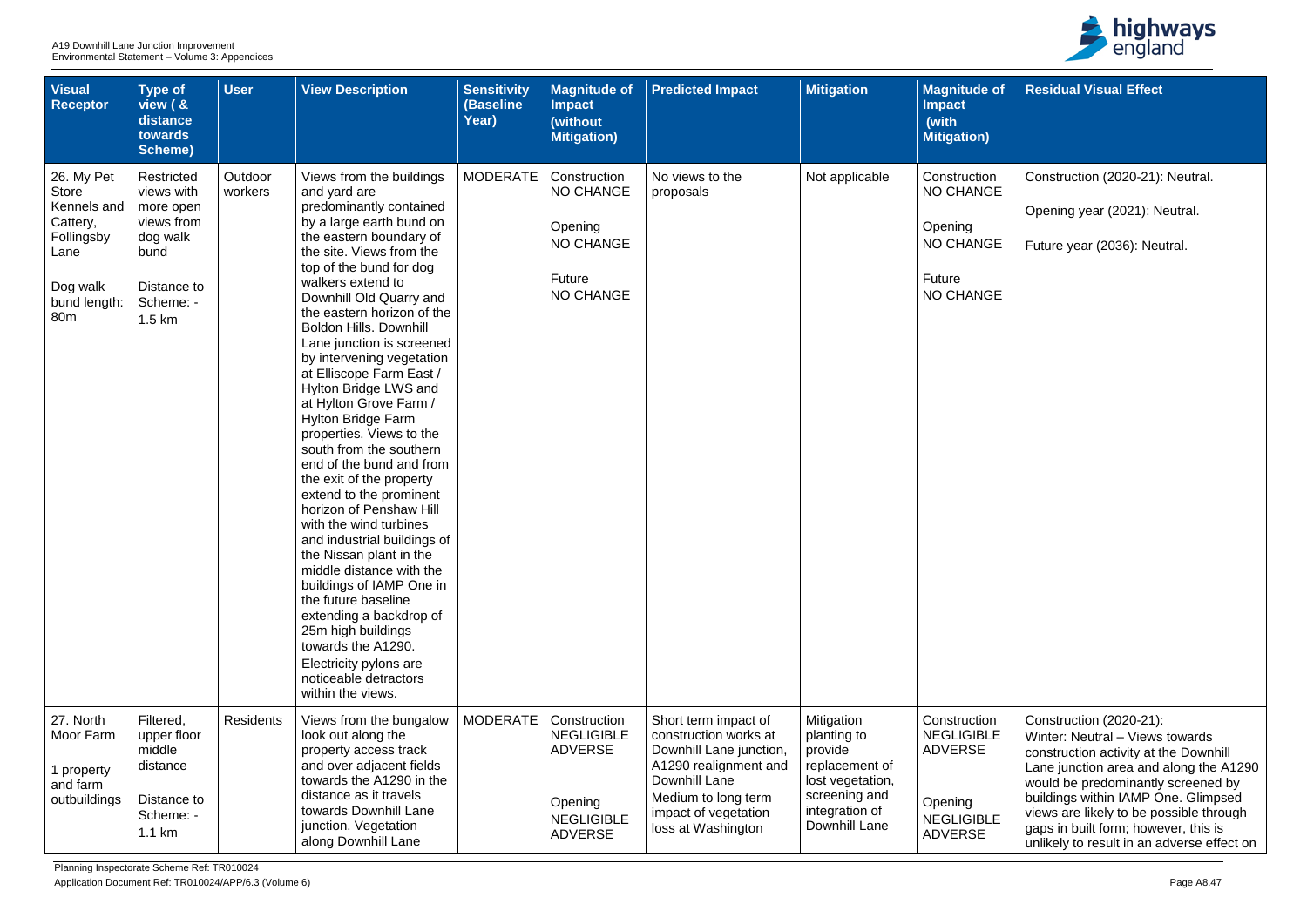| <b>Visual</b><br><b>Receptor</b>                                  | <b>Type of</b><br>view ( &<br>distance<br>towards<br><b>Scheme)</b>                             | <b>User</b>      | <b>View Description</b>                                                                                                                                                                                                                                                                                                                                                                                                                                                                                                                                                                                                                                   | <b>Sensitivity</b><br>(Baseline<br>Year) | <b>Magnitude of</b><br><b>Impact</b><br>(without<br><b>Mitigation</b> )                                                                                | <b>Predicted Impact</b>                                                                                                                                                                                                                                                                                     | <b>Mitigation</b>                                                                                                                                                                                                                                                                                                       | <b>Magnitude of</b><br><b>Impact</b><br>(with<br><b>Mitigation</b> )                                                                |
|-------------------------------------------------------------------|-------------------------------------------------------------------------------------------------|------------------|-----------------------------------------------------------------------------------------------------------------------------------------------------------------------------------------------------------------------------------------------------------------------------------------------------------------------------------------------------------------------------------------------------------------------------------------------------------------------------------------------------------------------------------------------------------------------------------------------------------------------------------------------------------|------------------------------------------|--------------------------------------------------------------------------------------------------------------------------------------------------------|-------------------------------------------------------------------------------------------------------------------------------------------------------------------------------------------------------------------------------------------------------------------------------------------------------------|-------------------------------------------------------------------------------------------------------------------------------------------------------------------------------------------------------------------------------------------------------------------------------------------------------------------------|-------------------------------------------------------------------------------------------------------------------------------------|
|                                                                   |                                                                                                 |                  | filters views. Elevated<br>parts of the junction are<br>visible in the distance,<br>including the overbridge,<br>lighting columns, traffic<br>lights and traffic. The<br><b>Boldon Hills are visible</b><br>on the horizon and<br>pylons cross the view.<br>With the buildings of<br>IAMP One in the future<br>baseline, views east from<br>the property are<br>restricted.                                                                                                                                                                                                                                                                               |                                          | Future<br><b>NEGLIGIBLE</b><br><b>ADVERSE</b>                                                                                                          | Road / Downhill Lane<br>junction<br>Additional footbridge<br>and ramp structures to<br>the south of the junction                                                                                                                                                                                            | junction<br>earthworks                                                                                                                                                                                                                                                                                                  | <b>Future</b><br>NO CHANGE                                                                                                          |
| 28. West<br>Moor Farm<br>2 properties<br>and farm<br>outbuildings | Oblique<br>views from<br>upper floor<br>windows<br>Distance to<br>Scheme: -<br>$1.3 \text{ km}$ | <b>Residents</b> | No windows in east<br>facing gable end of<br>property but oblique<br>views from front and rear<br>of property along the<br>A1290 and over adjacent<br>fields towards the A1290<br>in the distance as it<br>travels towards the<br>Downhill Lane junction.<br>Elevated parts of the<br>junction are visible in the<br>distance, including the<br>overbridge, lighting<br>columns, traffic lights and<br>traffic. The Boldon Hills<br>are visible on the horizon<br>and pylons cross the<br>view. Intervening<br>hedgerows and<br>vegetation along the<br>A1290 filters views.<br>With the buildings of<br>IAMP One in the future<br>baseline, views north- | <b>MODERATE</b>                          | Construction<br><b>NEGLIGIBLE</b><br><b>ADVERSE</b><br>Opening<br><b>NEGLIGIBLE</b><br><b>ADVERSE</b><br>Future<br><b>NEGLIGIBLE</b><br><b>ADVERSE</b> | Short term impact of<br>construction works at<br>Downhill Lane junction,<br>A1290 realignment and<br>Downhill Lane<br>Medium to long term<br>impact of vegetation<br>loss at Washington<br>Road / Downhill Lane<br>junction<br>Additional footbridge<br>and ramp structures to<br>the south of the junction | Mitigation<br>planting to<br>provide<br>replacement of<br>lost vegetation,<br>screening and<br>integration of<br>Downhill Lane<br>junction<br>earthworks<br>Tree and shrub<br>planting to the<br>east / south-east<br>and south-west of<br>the new<br>footbridge ramp<br>areas to integrate<br>and filter<br>structures | Construction<br><b>NEGLIGIBLE</b><br><b>ADVERSE</b><br>Opening<br><b>NEGLIGIBLE</b><br><b>ADVERSE</b><br><b>Future</b><br>NO CHANGE |



| of                   | <b>Residual Visual Effect</b>                                                                                                                                                                                                                                                                                                                                                                                                                                                                                                                                                                                                                                                                                                                                                                              |
|----------------------|------------------------------------------------------------------------------------------------------------------------------------------------------------------------------------------------------------------------------------------------------------------------------------------------------------------------------------------------------------------------------------------------------------------------------------------------------------------------------------------------------------------------------------------------------------------------------------------------------------------------------------------------------------------------------------------------------------------------------------------------------------------------------------------------------------|
|                      |                                                                                                                                                                                                                                                                                                                                                                                                                                                                                                                                                                                                                                                                                                                                                                                                            |
| ЭÉ                   | the view, as construction works would<br>be in the context of 25m high buildings.<br>Opening year (2021):<br>Winter: Neutral - The operational<br>Downhill Lane junction and A1290<br>would not appear too dissimilar to<br>existing, particularly in glimpsed views<br>around the 25m high buildings at IAMP<br>One. Night time impacts would be<br>neutral due to the amount of light<br>pollution from Town End Farm.<br>Future year (2036):<br>Summer/Winter: Neutral - As above.<br>Vegetation at IAMP One would further                                                                                                                                                                                                                                                                              |
| 'n<br>-E<br>-E<br>ЭE | restrict views.<br>Construction (2020-21):<br>Winter: Neutral - Views towards<br>construction activity at the Downhill<br>Lane junction area and along the A1290<br>would be predominantly screened by<br>buildings within IAMP One. Glimpsed<br>views are likely to be possible through<br>gaps in built form; however, this is<br>unlikely to result in an adverse effect on<br>the view, as construction works would<br>be in the context of 25m high buildings.<br>Opening year (2021):<br>Winter: Neutral – The operational<br>Downhill Lane junction and A1290<br>would not appear too dissimilar to<br>existing, particularly in glimpsed views<br>around the 25m high buildings at IAMP<br>One. Night time impacts would be<br>neutral due to the amount of light<br>pollution from Town End Farm. |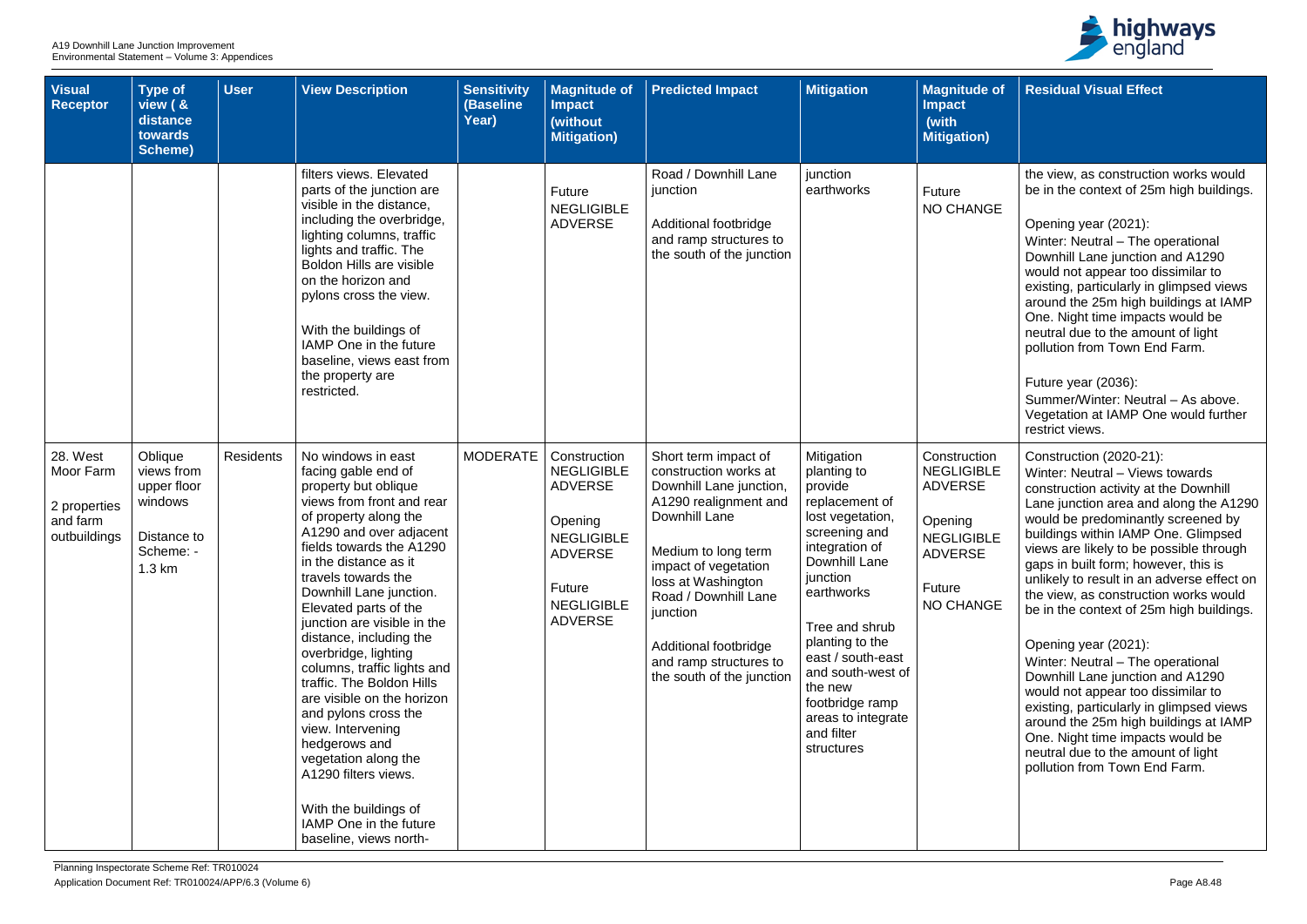

| <b>Visual</b><br>Receptor                                                                                                                            | <b>Type of</b><br>view ( &<br>distance<br>towards<br>Scheme)                        | <b>User</b>                | <b>View Description</b>                                                                                                                                                                                                                                                                                                                                                                                                                                                                                                                                                                                                                                                                                                                                                                                                                                                                                                                                             | <b>Sensitivity</b><br>(Baseline<br>Year) | <b>Magnitude of</b><br><b>Impact</b><br>(without<br><b>Mitigation)</b>                                                                         | <b>Predicted Impact</b>                                                                                                                                                                                                                                                                                                                                                                                                                                                                                                                                                                                                                                                           | <b>Mitigation</b>                                                                                                                                                                                                                                                                                                                                                                                                                                                                                            | <b>Magnitude of</b><br><b>Impact</b><br>(with<br><b>Mitigation)</b>                                                                        |
|------------------------------------------------------------------------------------------------------------------------------------------------------|-------------------------------------------------------------------------------------|----------------------------|---------------------------------------------------------------------------------------------------------------------------------------------------------------------------------------------------------------------------------------------------------------------------------------------------------------------------------------------------------------------------------------------------------------------------------------------------------------------------------------------------------------------------------------------------------------------------------------------------------------------------------------------------------------------------------------------------------------------------------------------------------------------------------------------------------------------------------------------------------------------------------------------------------------------------------------------------------------------|------------------------------------------|------------------------------------------------------------------------------------------------------------------------------------------------|-----------------------------------------------------------------------------------------------------------------------------------------------------------------------------------------------------------------------------------------------------------------------------------------------------------------------------------------------------------------------------------------------------------------------------------------------------------------------------------------------------------------------------------------------------------------------------------------------------------------------------------------------------------------------------------|--------------------------------------------------------------------------------------------------------------------------------------------------------------------------------------------------------------------------------------------------------------------------------------------------------------------------------------------------------------------------------------------------------------------------------------------------------------------------------------------------------------|--------------------------------------------------------------------------------------------------------------------------------------------|
|                                                                                                                                                      |                                                                                     |                            | east from the property<br>are restricted.                                                                                                                                                                                                                                                                                                                                                                                                                                                                                                                                                                                                                                                                                                                                                                                                                                                                                                                           |                                          |                                                                                                                                                |                                                                                                                                                                                                                                                                                                                                                                                                                                                                                                                                                                                                                                                                                   |                                                                                                                                                                                                                                                                                                                                                                                                                                                                                                              |                                                                                                                                            |
| 29. Shared<br>cycleway/<br>footway<br>along A1290<br>from<br>Downhill<br>Lane<br>junction to<br>Washington<br>Road<br>(Fig. 8.06)<br>Length:<br>900m | Open, linear<br>in direction<br>of travel<br>Distance to<br>Scheme: -<br>$0 - 900m$ | Walkers<br>and<br>cyclists | Views are focused in the<br>direction of travel in a<br>northerly or southerly<br>direction along the<br>A1290. Views also look<br>out over adjacent field<br>hedgerows and scrub to<br>the east and west and<br>across surrounding<br>fields. Views on crossing<br>the Downhill Lane<br>junction area extend over<br>the A19 from the<br>overbridge and to the<br>edge of Town End Farm<br>with Down Hill Quarry<br>and Hylton Castle<br>topography in the<br>background.<br>Views from the south-<br>western extent of the<br>cycleway are constrained<br>by scrubby vegetation to<br>the north of the Chalet /<br>Usworth Cottages.<br><b>Construction works</b><br>associated with Testo's<br>junction will be visible to<br>the north near Downhill<br>Lane junction, and<br>woodland removal within<br><b>Mount Pleasant Marsh</b><br>will be noticeable. Fewer<br>pylons will visible in the<br>landscape due Testo's<br>scheme burying some<br>power lines. | <b>HIGH</b>                              | Construction<br><b>MAJOR</b><br><b>ADVERSE</b><br>Opening<br><b>MAJOR</b><br><b>ADVERSE</b><br><b>Future</b><br><b>MAJOR</b><br><b>ADVERSE</b> | Short term impact of<br>construction works at<br>Downhill Lane junction,<br>A1290 realignment /<br>NMU crossing point and<br>downhill lane tie in<br>Medium to long term<br>impact of vegetation<br>loss at Washington<br>Road / Downhill Lane<br>junction<br>Additional footbridge<br>and ramp structures to<br>the south of the junction<br>Long term redirection of<br>alignment of A1290<br>Long term realignment<br>of Washington Road<br>Users travelling west /<br>south redirected to the<br>south of the existing<br>bridge over a new road<br>bridge<br>New attenuation pond<br>located to the south-<br>west of the Scheme,<br>north of the Nissan<br>plant footbridge | Habitat creation,<br>tree and shrub<br>planting around<br>attenuation ponds<br>Replacement<br>woodland belt<br>planting along<br><b>Washington Road</b><br>/ new southbound<br>on slip road<br>Replacement<br>linear tree and<br>shrub planting<br>and scrub to the<br>inside and south-<br>west of the<br>junction area /<br>realigned A1290<br>Tree and shrub<br>planting to the<br>east / south-east<br>and south-west of<br>the new<br>footbridge ramp<br>areas to integrate<br>and filter<br>structures | Construction<br><b>MAJOR</b><br><b>ADVERSE</b><br>Opening<br><b>MODERATE</b><br><b>ADVERSE</b><br>Future<br><b>MINOR</b><br><b>ADVERSE</b> |

| оf | <b>Residual Visual Effect</b>                                                                                                                                                                                                                                                                                                                                                                                                                                                                                                                                                                                                                                                                                                                                                                                         |
|----|-----------------------------------------------------------------------------------------------------------------------------------------------------------------------------------------------------------------------------------------------------------------------------------------------------------------------------------------------------------------------------------------------------------------------------------------------------------------------------------------------------------------------------------------------------------------------------------------------------------------------------------------------------------------------------------------------------------------------------------------------------------------------------------------------------------------------|
|    |                                                                                                                                                                                                                                                                                                                                                                                                                                                                                                                                                                                                                                                                                                                                                                                                                       |
|    | Future year (2036): Summer/Winter:<br>Neutral - As above. Vegetation at IAMP<br>One would further restrict views.                                                                                                                                                                                                                                                                                                                                                                                                                                                                                                                                                                                                                                                                                                     |
| n  | Construction (2020-21):<br>Winter: Large adverse - Short term<br>direct effect on views from the route<br>where it crosses Downhill Lane junction<br>during construction, due to the                                                                                                                                                                                                                                                                                                                                                                                                                                                                                                                                                                                                                                  |
| E  | requirement to redirect the route. Views<br>from the route outside of the Downhill<br>Lane junction area would be possible<br>towards all storage and laydown areas<br>within the fields to the south-west of the<br>junction, and towards construction<br>works for the A1290 and Downhill Lane<br>realignments. Effects would be further<br>exacerbated by vegetation loss along<br>the A1290, the northbound on and<br>southbound off slip roads and also the<br>northern end of Washington Road as a<br>result of the works. Construction works<br>in views looking south-west would be in<br>the context of 25m high buildings at<br><b>IAMP One. Views of construction works</b><br>for the Scheme would also be in the<br>context of construction works<br>associated with the Testo's scheme to<br>the north. |
|    | Views from the south-western section of<br>the cycleway would have short term<br>adverse effects from close range views<br>to construction of the new NMU<br>crossing at the junction with Follingsby<br>Lane. Views to the north of here are<br>more filtered by scrub and trees near to<br>The Chalet and Usworth Cottages,<br>although the construction of the NMU<br>footbridge and ramps would be visible<br>above this vegetation.                                                                                                                                                                                                                                                                                                                                                                              |
|    | Opening year (2021):                                                                                                                                                                                                                                                                                                                                                                                                                                                                                                                                                                                                                                                                                                                                                                                                  |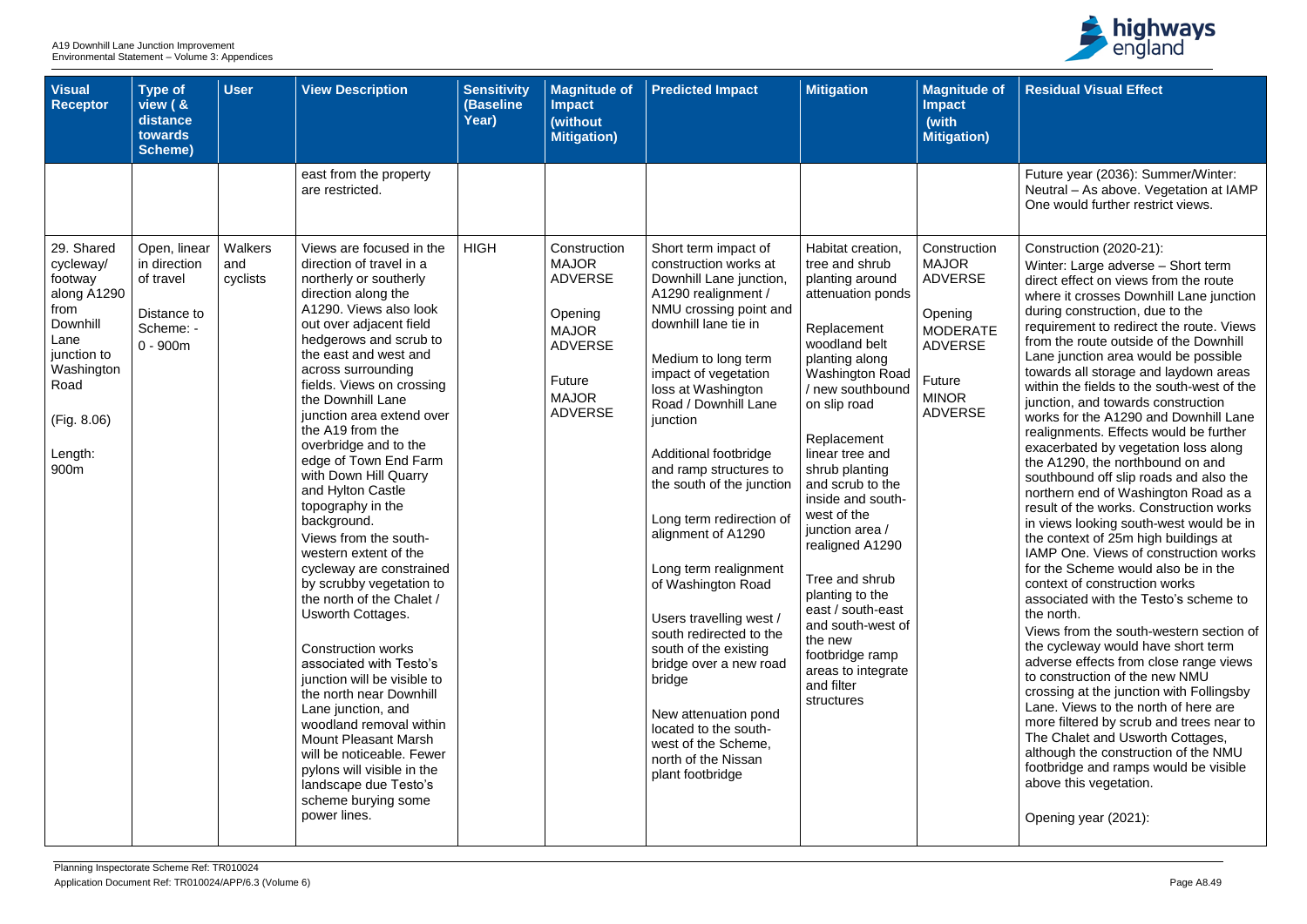| Visual<br>Receptor | Type of<br>view ( &<br>distance<br>towards<br>Scheme) | <b>User</b> | <b>View Description</b>                                                                                                                                 | <b>Sensitivity</b><br>(Baseline<br>Year) | <b>Magnitude of</b><br><b>Impact</b><br>(without<br><b>Mitigation</b> ) | <b>Predicted Impact</b> | <b>Mitigation</b> | <b>Magnitude of</b><br>Impact<br>(with<br>Mitigation) |
|--------------------|-------------------------------------------------------|-------------|---------------------------------------------------------------------------------------------------------------------------------------------------------|------------------------------------------|-------------------------------------------------------------------------|-------------------------|-------------------|-------------------------------------------------------|
|                    |                                                       |             | With the buildings of<br>IAMP One in the future<br>baseline, the character of<br>views west are of a large<br>development rather than<br>open farmland. |                                          |                                                                         |                         |                   |                                                       |
|                    |                                                       |             |                                                                                                                                                         |                                          |                                                                         |                         |                   |                                                       |



| $\overline{e}$ of | <b>Residual Visual Effect</b>                                                                                                                                                                                                                                                                                                                                                                                                                                                                                                                                                                                                                                                                                                                                                                                                                                                                                                                                                                                                                                                                                                                                                                                                                                                                                                                                                                                                                                                                                                                                                                                                                                                                                                         |
|-------------------|---------------------------------------------------------------------------------------------------------------------------------------------------------------------------------------------------------------------------------------------------------------------------------------------------------------------------------------------------------------------------------------------------------------------------------------------------------------------------------------------------------------------------------------------------------------------------------------------------------------------------------------------------------------------------------------------------------------------------------------------------------------------------------------------------------------------------------------------------------------------------------------------------------------------------------------------------------------------------------------------------------------------------------------------------------------------------------------------------------------------------------------------------------------------------------------------------------------------------------------------------------------------------------------------------------------------------------------------------------------------------------------------------------------------------------------------------------------------------------------------------------------------------------------------------------------------------------------------------------------------------------------------------------------------------------------------------------------------------------------|
|                   |                                                                                                                                                                                                                                                                                                                                                                                                                                                                                                                                                                                                                                                                                                                                                                                                                                                                                                                                                                                                                                                                                                                                                                                                                                                                                                                                                                                                                                                                                                                                                                                                                                                                                                                                       |
| I)                |                                                                                                                                                                                                                                                                                                                                                                                                                                                                                                                                                                                                                                                                                                                                                                                                                                                                                                                                                                                                                                                                                                                                                                                                                                                                                                                                                                                                                                                                                                                                                                                                                                                                                                                                       |
|                   | Winter: Moderate adverse - The<br>character of views from the cycleway on<br>approach to the new Downhill Lane<br>junction arrangement would change, as<br>the route would divert down the<br>realigned A1290 and then along the<br>new northbound off slip road to cross<br>over the A19 to the south of the junction<br>on a new footbridge. Views would be<br>directed towards the new junction area<br>with vegetation loss at the junction and<br>on Washington Road noticeable. Whilst<br>on the footbridge, views north would<br>extend over the A19 towards the new<br>Downhill Lane road bridge and junction<br>area. Views south would extend over<br>the A19 towards the Nissan plant<br>footbridge with a new attenuation pond<br>in the field to the south-west against a<br>backdrop of factory buildings and wind<br>turbines. The loss of vegetation on<br>Washington Road, and for the new<br>junction earthworks would still be<br>noticeable.<br>Traffic on the A1290 in views west<br>would be in the context of 25m high<br>buildings within IAMP One.<br>Views from the eastern side of the A19<br>would return to similar to existing as<br>they would be contained by boundary<br>vegetation within Town End Farm.<br>Views from the south-western part of<br>the cycleway on the A1290 would<br>include the new NMU crossing and<br>extend over the fields and scrubby<br>vegetation (filtering views from the very<br>south-west) towards the larger junction<br>areas, earthworks and new road and<br>footbridges and ramp structures.<br>Lighting in night time views would also<br>be perceptible due to increased<br>columns and signage at the Downhill<br>Lane junction area, albeit still within the |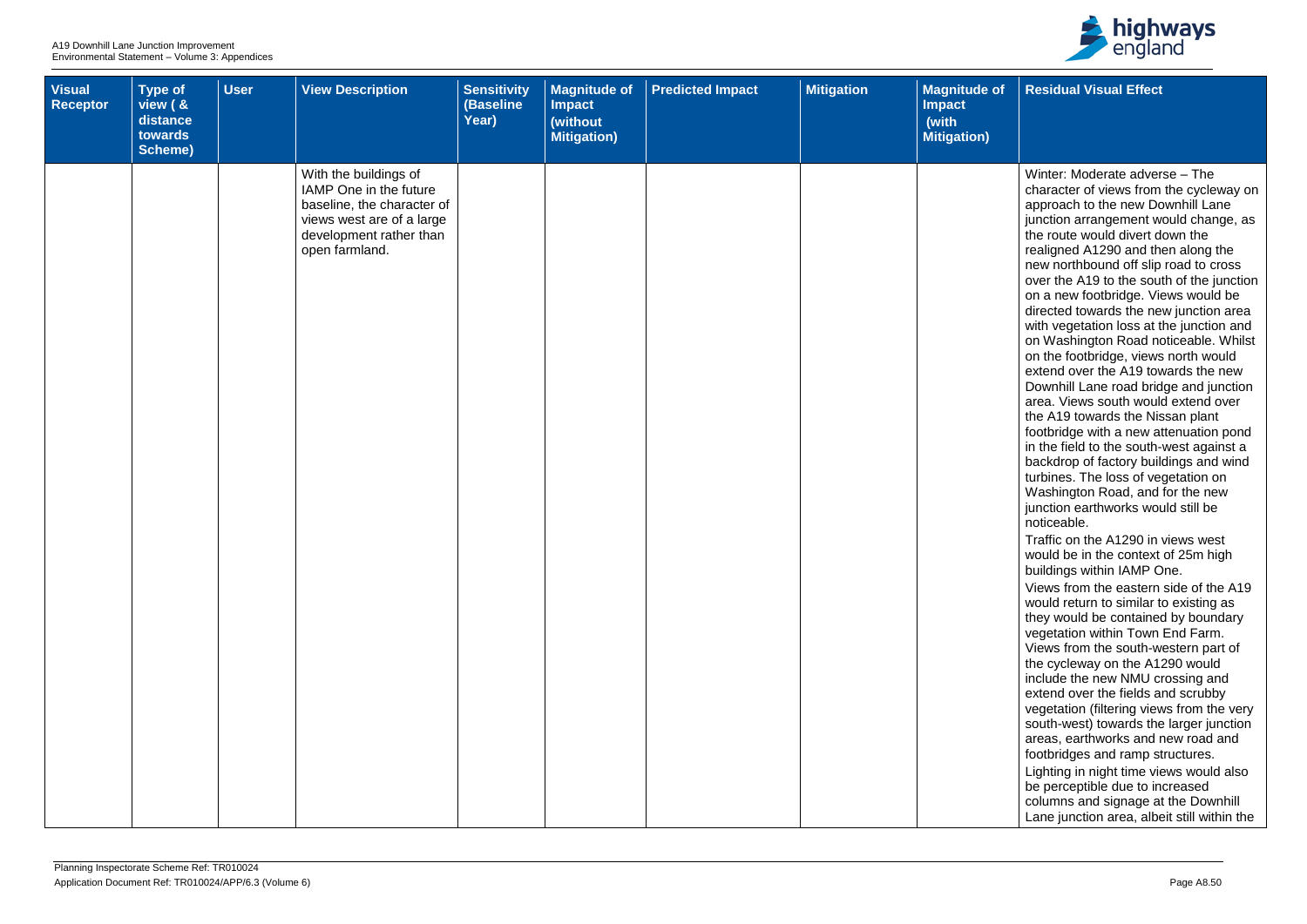

| <b>Visual</b><br><b>Receptor</b>                                                                                                                                    | <b>Type of</b><br>view ( &<br>distance<br>towards<br><b>Scheme)</b>         | <b>User</b>                | <b>View Description</b>                                                                                                                                                                                                                                                                                                                                                                                        | <b>Sensitivity</b><br>(Baseline<br>Year) | <b>Magnitude of</b><br><b>Impact</b><br>(without<br><b>Mitigation)</b>                                                                                 | <b>Predicted Impact</b>                                                                                                                                                                                                                                                              | <b>Mitigation</b>                                                                                                                                                                                                      | <b>Magnitude of</b><br><b>Impact</b><br>(with<br><b>Mitigation)</b>                                                          |
|---------------------------------------------------------------------------------------------------------------------------------------------------------------------|-----------------------------------------------------------------------------|----------------------------|----------------------------------------------------------------------------------------------------------------------------------------------------------------------------------------------------------------------------------------------------------------------------------------------------------------------------------------------------------------------------------------------------------------|------------------------------------------|--------------------------------------------------------------------------------------------------------------------------------------------------------|--------------------------------------------------------------------------------------------------------------------------------------------------------------------------------------------------------------------------------------------------------------------------------------|------------------------------------------------------------------------------------------------------------------------------------------------------------------------------------------------------------------------|------------------------------------------------------------------------------------------------------------------------------|
|                                                                                                                                                                     |                                                                             |                            |                                                                                                                                                                                                                                                                                                                                                                                                                |                                          |                                                                                                                                                        |                                                                                                                                                                                                                                                                                      |                                                                                                                                                                                                                        |                                                                                                                              |
| 30. Shared<br>cycleway/<br>footway<br>along A1290<br>from<br>Washington<br>Road to<br>Cherry<br><b>Blossom</b><br>Way<br>Length:<br>$1.3 \text{ km}$<br>(Fig. 8.05) | Open, linear<br>in direction<br>of travel<br>Distance to<br>Scheme:<br>700m | Walkers<br>and<br>cyclists | Views from the path near<br>West Moor Farm look<br>along the A1290 and<br>over adjacent fields<br>towards the A1290 in the<br>distance as it travels<br>towards the Downhill<br>Lane junction. Elevated<br>parts of the junction are<br>visible in the distance,<br>including the overbridge,<br>lighting columns, traffic<br>lights and traffic. The<br><b>Boldon Hills are visible</b><br>on the horizon and | <b>MODERATE</b>                          | Construction<br><b>NEGLIGIBLE</b><br><b>ADVERSE</b><br>Opening<br><b>NEGLIGIBLE</b><br><b>ADVERSE</b><br>Future<br><b>NEGLIGIBLE</b><br><b>ADVERSE</b> | Short term impact of<br>construction works at<br>Downhill Lane junction,<br>A1290 realignment and<br>Downhill Lane<br>Medium to long term<br>impact of vegetation<br>loss at Washington<br>Road / Downhill Lane<br>junction<br>Additional footbridge to<br>the south of the junction | Mitigation<br>planting to<br>provide<br>replacement of<br>lost vegetation,<br>screening and<br>integration of<br>Downhill Lane<br>junction<br>earthworks<br>Replacement<br>woodland/tree<br>belt planting<br>along the | Construction<br><b>NEGLIGIBLE</b><br><b>ADVERSE</b><br>Opening<br><b>NEGLIGIBLE</b><br><b>ADVERSE</b><br>Future<br>NO CHANGE |

| $\bullet$ of | <b>Residual Visual Effect</b>                                                                                                                                                                                                                                                                                                                                                                                                                                                                                                                                                                                                                                                                                                                                                                                                                                                                                                        |
|--------------|--------------------------------------------------------------------------------------------------------------------------------------------------------------------------------------------------------------------------------------------------------------------------------------------------------------------------------------------------------------------------------------------------------------------------------------------------------------------------------------------------------------------------------------------------------------------------------------------------------------------------------------------------------------------------------------------------------------------------------------------------------------------------------------------------------------------------------------------------------------------------------------------------------------------------------------|
|              |                                                                                                                                                                                                                                                                                                                                                                                                                                                                                                                                                                                                                                                                                                                                                                                                                                                                                                                                      |
|              | context of surrounding light pollution at<br>Town End Farm and the Nissan factory.                                                                                                                                                                                                                                                                                                                                                                                                                                                                                                                                                                                                                                                                                                                                                                                                                                                   |
|              | Future year (2036):<br>Summer: Slight adverse -<br>Establishment of mitigation planting<br>would replace much of the vegetation<br>lost along Washington Road and at<br>Downhill Lane junction, and would also<br>integrate the junction and footbridge<br>earthworks into the surrounding<br>landscape, especially within longer<br>distance views from the south-western<br>part of the cycleway. The road bridge<br>structures would be visible in views from<br>the NMU footbridge along with<br>additional lighting and signage;<br>however, the character of views would<br>be similar to existing, where the original<br>route had views over the A19 towards<br>the Nissan footbridge. Views from the<br>south-western end of the route would<br>have partially filtered views towards the<br>NMU footbridge and ramps. Effects on<br>night-time views would be as described<br>above.<br>Winter: Slight adverse - As above. |
| m<br>LЕ      | Construction (2020-21):<br>Winter: Slight adverse – Views from the<br>western and eastern ends of the route<br>would be restricted by buildings in IAMP                                                                                                                                                                                                                                                                                                                                                                                                                                                                                                                                                                                                                                                                                                                                                                              |
| LE           | One or vegetation along Washington<br>Road. There would be glimpsed views<br>towards construction activity at the<br>Downhill Lane junction area, new NMU<br>footbridge and ramp structures and                                                                                                                                                                                                                                                                                                                                                                                                                                                                                                                                                                                                                                                                                                                                      |
| ЭE           | along the A1290 from the route near the<br>main entrance to the Nissan plant,<br>although filtered by intervening<br>vegetation along Downhill Lane and the<br>A1290.                                                                                                                                                                                                                                                                                                                                                                                                                                                                                                                                                                                                                                                                                                                                                                |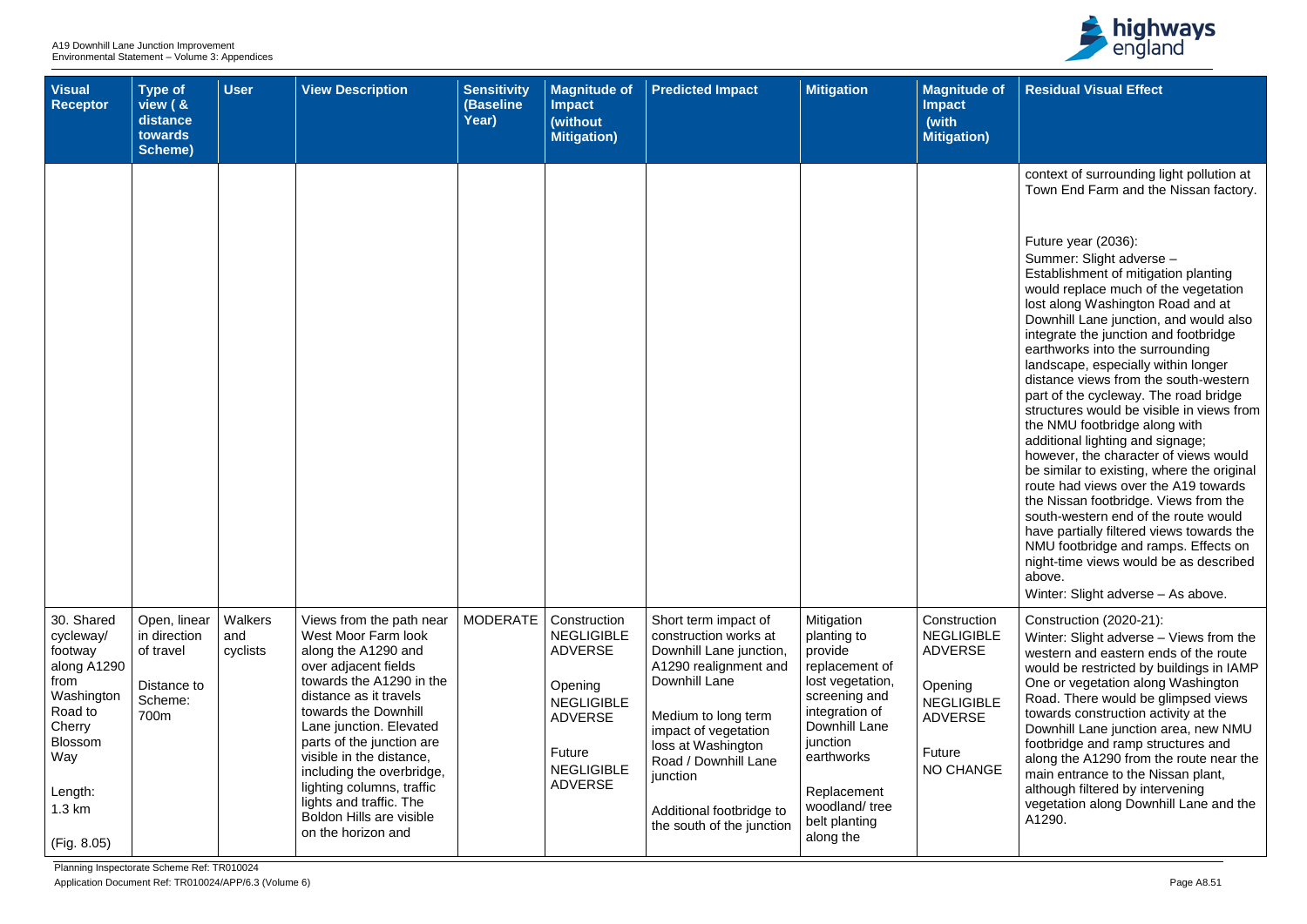| <b>Visual</b><br><b>Receptor</b>                             | <b>Type of</b><br>view ( &<br>distance<br>towards<br><b>Scheme)</b>                                        | <b>User</b>      | <b>View Description</b>                                                                                                                                                                                                                                                                                                                                                                                                                                                                                                                                                                                           | <b>Sensitivity</b><br>(Baseline<br>Year) | <b>Magnitude of</b><br><b>Impact</b><br>(without<br><b>Mitigation)</b>                                                                           | <b>Predicted Impact</b>                                                                                                                                                                                                                                                                                                                                                                                                                                        | <b>Mitigation</b>                                                                                                                                                                                                                                                                                                                                                                                             | <b>Magnitude of</b><br><b>Impact</b><br>(with<br><b>Mitigation</b> )                                                                          |
|--------------------------------------------------------------|------------------------------------------------------------------------------------------------------------|------------------|-------------------------------------------------------------------------------------------------------------------------------------------------------------------------------------------------------------------------------------------------------------------------------------------------------------------------------------------------------------------------------------------------------------------------------------------------------------------------------------------------------------------------------------------------------------------------------------------------------------------|------------------------------------------|--------------------------------------------------------------------------------------------------------------------------------------------------|----------------------------------------------------------------------------------------------------------------------------------------------------------------------------------------------------------------------------------------------------------------------------------------------------------------------------------------------------------------------------------------------------------------------------------------------------------------|---------------------------------------------------------------------------------------------------------------------------------------------------------------------------------------------------------------------------------------------------------------------------------------------------------------------------------------------------------------------------------------------------------------|-----------------------------------------------------------------------------------------------------------------------------------------------|
|                                                              |                                                                                                            |                  | pylons cross the view.<br>Vegetation along the<br>A1290 filters views.<br>Views from the path<br>nearer to the main<br>Nissan plant entrance<br>are relatively screened<br>by vegetation with<br>glimpsed views north<br>along the A1290.<br>With the buildings of<br>IAMP One in the future<br>baseline, views north-<br>east from the route near<br>West Moor Farm are<br>restricted.                                                                                                                                                                                                                           |                                          |                                                                                                                                                  | New attenuation pond<br>located to the south-<br>west of the Scheme,<br>north of the Nissan<br>plant footbridge                                                                                                                                                                                                                                                                                                                                                | realignment of<br>Washington Road<br>to replace<br>significant<br>vegetation lost<br>Tree and shrub<br>planting to the<br>east / south-east<br>and south-west of<br>the new<br>footbridge ramp<br>areas to integrate<br>and filter<br>structures                                                                                                                                                              |                                                                                                                                               |
| 31. Usworth<br>Cottages<br>and The<br>Chalet<br>6 properties | Upper floor,<br>oblique<br>views to<br>north,<br>filtered to<br>the east<br>Distance to<br>Scheme:<br>500m | <b>Residents</b> | Oblique views north<br>across adjacent scrubby<br>field, stables and arable<br>field towards the A1290<br>as it travels in the<br>direction of the Downhill<br>Lane junction. The<br>junction and A19 are<br>visible in the north-east,<br>particularly the raised<br>bridge, lighting columns,<br>traffic lights and traffic.<br>Pylons cross the view to<br>the north. A boundary<br>hedgerow filters views,<br>as does vegetation in the<br>scrubby field.<br>With the buildings of<br>IAMP One in the future<br>baseline, traffic on the<br>A1290 in the north is in<br>the context of 25m high<br>buildings. | <b>HIGH</b>                              | Construction<br><b>MODERATE</b><br><b>ADVERSE</b><br>Opening<br><b>MODERATE</b><br><b>ADVERSE</b><br>Future<br><b>MODERATE</b><br><b>ADVERSE</b> | Short term impact of<br>construction works at<br>downhill lane junction,<br>a1290 realignment /<br>NMU crossing point and<br>downhill lane tie in.<br>Medium to long term<br>impact of vegetation<br>loss at Washington<br>Road / Downhill Lane<br>junction<br>Additional footbridge<br>and ramp structures to<br>the south of the junction<br>New attenuation pond<br>located to the south-<br>west of the Scheme,<br>north of the Nissan<br>plant footbridge | <b>Retention and</b><br>protection of<br>existing<br>vegetation on the<br>Downhill Lane<br>junction northern<br>slip roads to help<br>provide screening<br>of construction<br>works<br>Mitigation<br>planting to<br>provide<br>replacement of<br>lost vegetation,<br>screening and<br>integration of<br>Downhill Lane<br>junction<br>earthworks<br>Replacement<br>woodland/tree<br>belt planting<br>along the | Construction<br><b>MODERATE</b><br><b>ADVERSE</b><br>Opening<br><b>MODERATE</b><br><b>ADVERSE</b><br>Future<br><b>MINOR</b><br><b>ADVERSE</b> |



| e of                                   | <b>Residual Visual Effect</b>                                                                                                                                                                                                                                                                                                                                                                                                                                                                                                                                                                                                                  |
|----------------------------------------|------------------------------------------------------------------------------------------------------------------------------------------------------------------------------------------------------------------------------------------------------------------------------------------------------------------------------------------------------------------------------------------------------------------------------------------------------------------------------------------------------------------------------------------------------------------------------------------------------------------------------------------------|
| (۱                                     |                                                                                                                                                                                                                                                                                                                                                                                                                                                                                                                                                                                                                                                |
|                                        | Opening year (2021):<br>Winter: Neutral - The operational<br>Downhill Lane junction and A1290<br>would not appear too dissimilar to<br>existing, particularly in glimpsed views<br>around the 25m high buildings at IAMP<br>One and vegetation along Washington<br>Road. Night time impacts would be<br>neutral due to the amount of light<br>pollution from Town End Farm.<br>Future year (2036):<br>Summer/Winter: Neutral - As above.<br>Vegetation at IAMP One would further<br>restrict views.                                                                                                                                            |
| on<br>TЕ<br>$\equiv$<br>ТE<br>$\equiv$ | Construction (2020-21):<br>Winter: Moderate adverse - Views<br>would be possible towards construction<br>activity at the Downhill Lane junction<br>area and towards the installation of the<br>new northbound off slip and NMU<br>footbridge and ramps. Vegetation loss<br>at the junction would also be visible in<br>oblique views. Construction works for<br>the A1290 realignment would be in the<br>context of 25m high buildings at IAMP<br>One. Views from The Chalet property<br>would also would have short term<br>adverse effects from glimpses of<br>construction of the new NMU crossing<br>at the junction with Follingsby Lane. |
|                                        | Opening year (2021):<br>Winter: Moderate adverse - Views<br>would be possible from rear upper floor<br>windows towards the new footbridge<br>and ramp structures, with vegetation<br>loss perceptible at the Downhill Lane<br>junction. There would be oblique views<br>towards the two new bridges at the<br>junction area and additional lighting                                                                                                                                                                                                                                                                                            |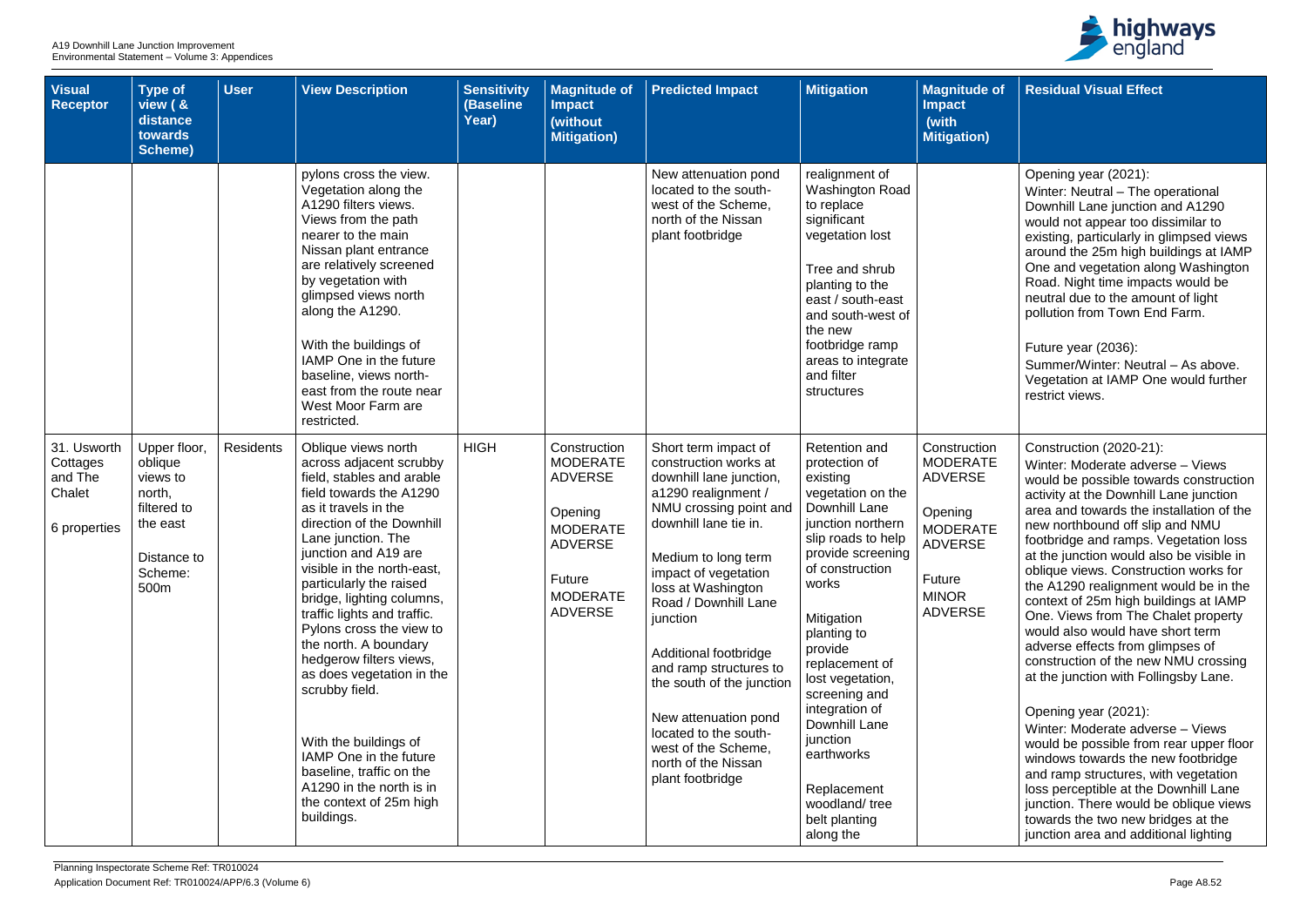| <b>Visual</b><br>Receptor                             | Type of<br>view ( &<br>distance<br>towards<br>Scheme)                                                  | <b>User</b>                             | <b>View Description</b>                                                                                                                                                                                                                                                                                                                                                                                                                                        | <b>Sensitivity</b><br>(Baseline<br>Year) | <b>Magnitude of</b><br><b>Impact</b><br>(without<br><b>Mitigation)</b>                 | <b>Predicted Impact</b>      | <b>Mitigation</b>                                                                                                                                                                                                                                | <b>Magnitude of</b><br><b>Impact</b><br>(with<br><b>Mitigation)</b>                           |
|-------------------------------------------------------|--------------------------------------------------------------------------------------------------------|-----------------------------------------|----------------------------------------------------------------------------------------------------------------------------------------------------------------------------------------------------------------------------------------------------------------------------------------------------------------------------------------------------------------------------------------------------------------------------------------------------------------|------------------------------------------|----------------------------------------------------------------------------------------|------------------------------|--------------------------------------------------------------------------------------------------------------------------------------------------------------------------------------------------------------------------------------------------|-----------------------------------------------------------------------------------------------|
|                                                       |                                                                                                        |                                         |                                                                                                                                                                                                                                                                                                                                                                                                                                                                |                                          |                                                                                        |                              | realignment of<br>Washington Road<br>to replace<br>significant<br>vegetation lost<br>Tree and shrub<br>planting to the<br>east / south-east<br>and south-west of<br>the new<br>footbridge ramp<br>areas to integrate<br>and filter<br>structures |                                                                                               |
| 32. The<br><b>Three</b><br>Horseshoes<br>public house | Restricted,<br>close range<br>views within<br>property<br>vicinity<br>Distance to<br>Scheme: -<br>650m | Public<br>house<br>users and<br>workers | Views from the car park<br>and outdoor space look<br>out north across scrubby<br>fields towards the A1290<br>as it travels towards<br>Downhill Lane junction<br>with Usworth Cottages in<br>the foreground. The<br>Downhill Lane junction<br>area is screened by<br>these buildings or<br>vegetation. Pylons cross<br>the view to the north.<br>Views east extend to the<br>North East Land, Sea<br>and Aircraft Museum<br>grounds and boundary<br>vegetation. | <b>MODERATE</b>                          | Construction<br>NO CHANGE<br>Opening<br><b>NO CHANGE</b><br><b>Future</b><br>NO CHANGE | No views to the<br>proposals | Not applicable                                                                                                                                                                                                                                   | Construction<br><b>NO CHANGE</b><br>Opening<br><b>NO CHANGE</b><br><b>Future</b><br>NO CHANGE |



| $\circ$ of | <b>Residual Visual Effect</b>                                                                                                                                                                                                                                                                                                                            |
|------------|----------------------------------------------------------------------------------------------------------------------------------------------------------------------------------------------------------------------------------------------------------------------------------------------------------------------------------------------------------|
|            |                                                                                                                                                                                                                                                                                                                                                          |
|            | columns. Traffic on the A1290 would be<br>in the context of 25m high buildings at<br>IAMP One. Night time effects may<br>increase slightly as a result of additional<br>light pollution in oblique views to the<br>north-east.                                                                                                                           |
|            | Future year (2036):<br>Summer/Winter: Slight adverse -<br>Establishment of mitigation planting on<br>the new slip roads, footbridge<br>earthworks and at Downhill Lane<br>junction would integrate the features<br>into the surrounding landscape and<br>screen some traffic in oblique views.<br>Filtered views towards the footbridge<br>would remain. |
| m<br>ЭE    | Construction (2020-21): Neutral.                                                                                                                                                                                                                                                                                                                         |
|            | Opening year (2021): Neutral.                                                                                                                                                                                                                                                                                                                            |
| ЭE         | Future year (2036): Neutral.                                                                                                                                                                                                                                                                                                                             |
| ᇰᆮ         |                                                                                                                                                                                                                                                                                                                                                          |
|            |                                                                                                                                                                                                                                                                                                                                                          |
|            |                                                                                                                                                                                                                                                                                                                                                          |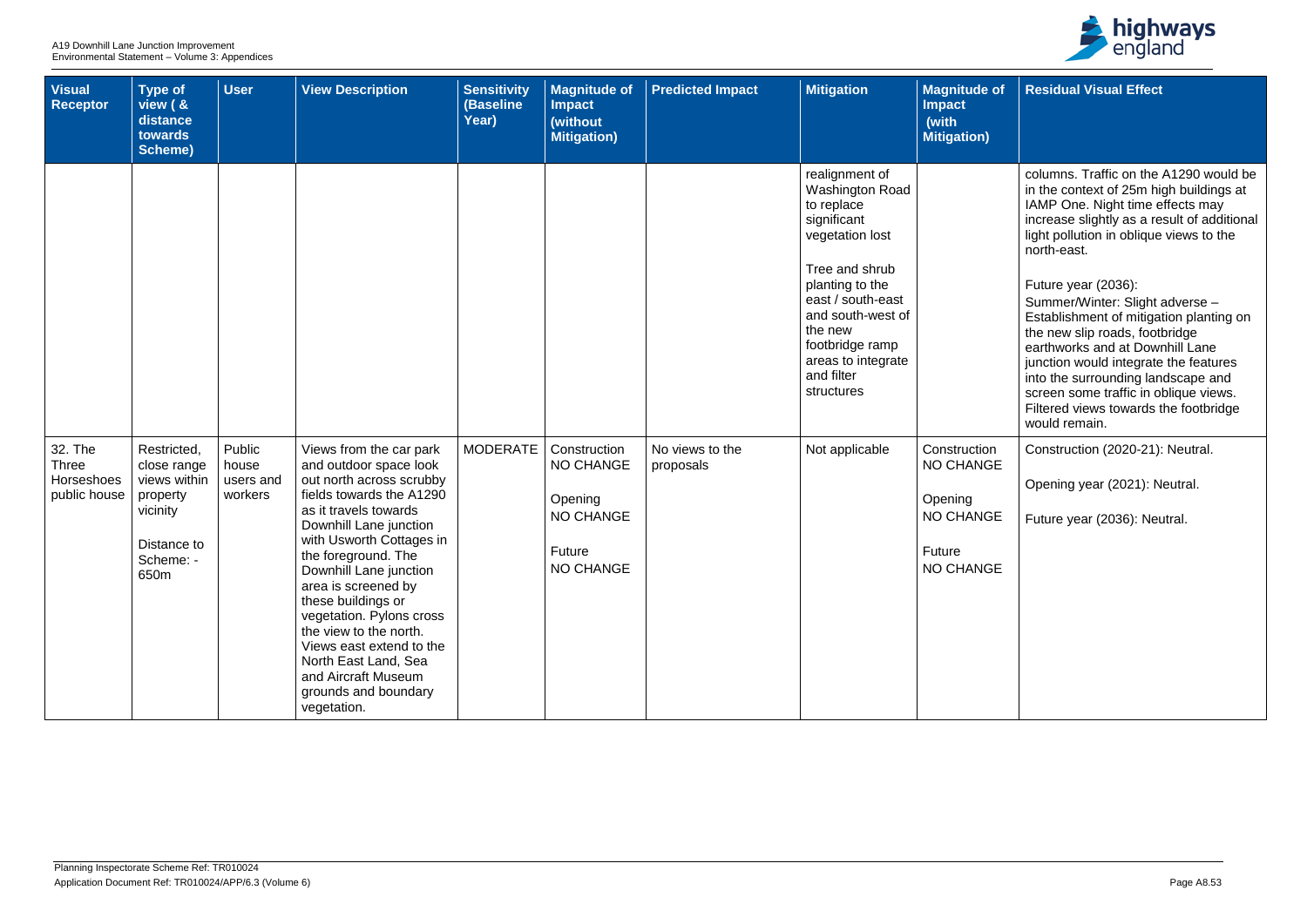| <b>Visual</b><br>Receptor                                                    | <b>Type of</b><br>view ( &<br>distance<br>towards<br><b>Scheme)</b>                          | <b>User</b>                                               | <b>View Description</b>                                                                                                                                                                                                                                                                                                                                                                                                                                                                                                                                        | <b>Sensitivity</b><br>(Baseline<br>Year) | <b>Magnitude of</b><br><b>Impact</b><br>(without<br><b>Mitigation</b> )                                                                          | <b>Predicted Impact</b>                                                                                                                                                                                                                                                                                                                                                                                                        | <b>Mitigation</b>                                                                                                                                                                                                                                                                                                     | <b>Magnitude of</b><br><b>Impact</b><br>(with<br><b>Mitigation</b> )                                                                          | <b>Residual Visual Effect</b>                                                                                                                                                                                                                                                                                                                                                                                                                                                                                                                                                                                                                                                                                                                                                                    |
|------------------------------------------------------------------------------|----------------------------------------------------------------------------------------------|-----------------------------------------------------------|----------------------------------------------------------------------------------------------------------------------------------------------------------------------------------------------------------------------------------------------------------------------------------------------------------------------------------------------------------------------------------------------------------------------------------------------------------------------------------------------------------------------------------------------------------------|------------------------------------------|--------------------------------------------------------------------------------------------------------------------------------------------------|--------------------------------------------------------------------------------------------------------------------------------------------------------------------------------------------------------------------------------------------------------------------------------------------------------------------------------------------------------------------------------------------------------------------------------|-----------------------------------------------------------------------------------------------------------------------------------------------------------------------------------------------------------------------------------------------------------------------------------------------------------------------|-----------------------------------------------------------------------------------------------------------------------------------------------|--------------------------------------------------------------------------------------------------------------------------------------------------------------------------------------------------------------------------------------------------------------------------------------------------------------------------------------------------------------------------------------------------------------------------------------------------------------------------------------------------------------------------------------------------------------------------------------------------------------------------------------------------------------------------------------------------------------------------------------------------------------------------------------------------|
| 33.<br>Gateshead<br>College<br><b>Skills</b><br>Academy                      | Restricted<br>views within<br>college<br>areas<br>Distance to<br>Scheme: -<br>700m           | Students,<br>visitors<br>and<br>workers at<br>the college | Views predominantly<br>contained within the<br>complex and car parking<br>areas on approach to the<br>main building. View to<br>the south and east<br>extend into the adjacent<br>Nissan factory car<br>parking and towards the<br>factory buildings, which<br>screen further views out.                                                                                                                                                                                                                                                                       | <b>MODERATE</b>                          | Construction<br><b>NO CHANGE</b><br>Opening<br><b>NO CHANGE</b><br>Future<br><b>NO CHANGE</b>                                                    | No views to the<br>proposals                                                                                                                                                                                                                                                                                                                                                                                                   | Not applicable                                                                                                                                                                                                                                                                                                        | Construction<br><b>NO CHANGE</b><br>Opening<br>NO CHANGE<br>Future<br><b>NO CHANGE</b>                                                        | Construction (2020-21): Neutral.<br>Opening year (2021): Neutral.<br>Future year (2036): Neutral.                                                                                                                                                                                                                                                                                                                                                                                                                                                                                                                                                                                                                                                                                                |
| 34. Nissan<br>plant - car<br>factory                                         | Restricted<br>views within<br>Nissan<br>factory<br>areas<br>Distance to<br>Scheme: -<br>500m | Workers                                                   | Views predominantly<br>contained within the<br>complex and car parking<br>areas. The factory<br>buildings screen further<br>views out.                                                                                                                                                                                                                                                                                                                                                                                                                         | LOW                                      | Construction<br><b>NO CHANGE</b><br>Opening<br><b>NO CHANGE</b><br>Future<br><b>NO CHANGE</b>                                                    | No views to the<br>proposals                                                                                                                                                                                                                                                                                                                                                                                                   | Not applicable                                                                                                                                                                                                                                                                                                        | Construction<br><b>NO CHANGE</b><br>Opening<br>NO CHANGE<br>Future<br><b>NO CHANGE</b>                                                        | Construction (2020-21): Neutral.<br>Opening year (2021): Neutral.<br>Future year (2036): Neutral.                                                                                                                                                                                                                                                                                                                                                                                                                                                                                                                                                                                                                                                                                                |
| 35. North<br>East Land,<br>Sea and<br>Aircraft<br><b>Museums</b><br>(NELSAM) | Open,<br>partially<br>filtered<br>Distance to<br>Scheme: -<br>400m                           | <b>Visitors</b><br>and<br>workers at<br>the<br>museum     | Views north across<br>museum grounds,<br>through boundary<br>palisade fence and<br>across adjacent playing<br>fields towards the A1290<br>as it travels towards<br>Downhill Lane junction.<br>The junction and A19 are<br>visible in the north-east,<br>particularly the raised<br>bridge, lighting columns,<br>traffic lights and traffic.<br>Pylons cross the view to<br>the north. A boundary<br>hedgerow filters views to<br>the west and east.<br>With the buildings of<br>IAMP One in the future<br>baseline, traffic on the<br>A1290 in the north is in | <b>MODERATE</b>                          | Construction<br><b>MODERATE</b><br><b>ADVERSE</b><br>Opening<br><b>MODERATE</b><br><b>ADVERSE</b><br>Future<br><b>MODERATE</b><br><b>ADVERSE</b> | Short term impact of<br>construction works at<br>Downhill Lane junction,<br>A1290 realignment and<br>Downhill Lane<br>Medium to long term<br>impact of vegetation<br>loss at Washington<br>Road / Downhill Lane<br>junction<br>Additional footbridge<br>and ramp structures to<br>the south of the junction<br>New attenuation pond<br>located to the south-<br>west of the Scheme,<br>north of the Nissan<br>plant footbridge | Retention and<br>protection of<br>existing<br>vegetation on the<br>junction and<br>northern slip<br>roads to help<br>provide screening<br>of construction<br>works<br>Replacement<br>woodland/tree<br>belt planting<br>along the<br>realignment of<br>Washington Road<br>to replace<br>significant<br>vegetation lost | Construction<br><b>MODERATE</b><br><b>ADVERSE</b><br>Opening<br><b>MODERATE</b><br><b>ADVERSE</b><br>Future<br><b>MINOR</b><br><b>ADVERSE</b> | Construction (2020-21):<br>Winter: Moderate adverse - Views<br>would be possible towards construction<br>activity at the Downhill Lane junction<br>area and towards the installation of the<br>new northbound off slip and NMU<br>footbridge and ramps. Vegetation loss<br>at the junction would also be visible in<br>oblique views. Construction works for<br>the A1290 realignment would be in the<br>context of 25m high buildings at IAMP<br>One.<br>Opening year (2021):<br>Winter: Moderate adverse - Views from<br>external areas to the north and north-<br>east of the grounds would extend<br>towards the new footbridge and ramp<br>structures, with vegetation loss<br>perceptible at the Downhill Lane<br>junction and Washington Road in<br>oblique views. There would be oblique |

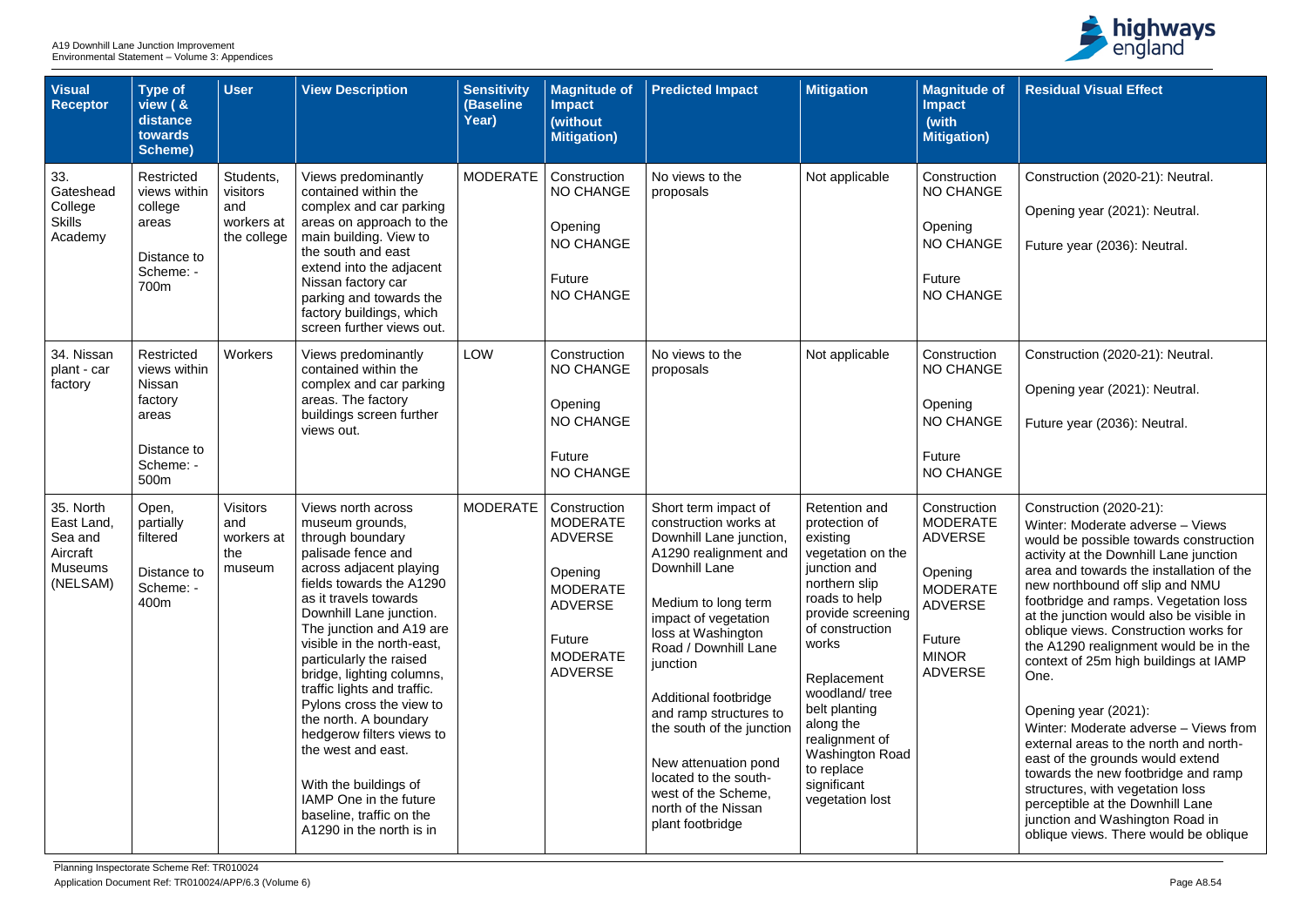| <b>Visual</b><br><b>Receptor</b>                     | <b>Type of</b><br>view ( &<br>distance<br>towards<br>Scheme)         | <b>User</b>                                                         | <b>View Description</b>                                                                                                                                                                                                                                                                                                                                                                                                                                                                                                                                                    | <b>Sensitivity</b><br>(Baseline<br>Year) | <b>Magnitude of</b><br><b>Impact</b><br>(without<br><b>Mitigation)</b>                                                                           | <b>Predicted Impact</b>                                                                                                                                                                                                                                                                                                                                                                                                            | <b>Mitigation</b>                                                                                                                                                                                                                                                                                                                                       | <b>Magnitude of</b><br><b>Impact</b><br>(with<br><b>Mitigation)</b>                                                                                  |
|------------------------------------------------------|----------------------------------------------------------------------|---------------------------------------------------------------------|----------------------------------------------------------------------------------------------------------------------------------------------------------------------------------------------------------------------------------------------------------------------------------------------------------------------------------------------------------------------------------------------------------------------------------------------------------------------------------------------------------------------------------------------------------------------------|------------------------------------------|--------------------------------------------------------------------------------------------------------------------------------------------------|------------------------------------------------------------------------------------------------------------------------------------------------------------------------------------------------------------------------------------------------------------------------------------------------------------------------------------------------------------------------------------------------------------------------------------|---------------------------------------------------------------------------------------------------------------------------------------------------------------------------------------------------------------------------------------------------------------------------------------------------------------------------------------------------------|------------------------------------------------------------------------------------------------------------------------------------------------------|
|                                                      |                                                                      |                                                                     | the context of 25m high<br>buildings.                                                                                                                                                                                                                                                                                                                                                                                                                                                                                                                                      |                                          |                                                                                                                                                  |                                                                                                                                                                                                                                                                                                                                                                                                                                    | Mitigation<br>planting to<br>provide<br>replacement of<br>lost vegetation,<br>screening and<br>integration of<br>Downhill Lane<br>junction<br>earthworks<br>Tree and shrub<br>planting to the<br>east / south-east<br>and south-west of<br>the new<br>footbridge ramp<br>areas to integrate<br>and filter<br>structures                                 |                                                                                                                                                      |
| 36. Football<br>pitches<br>north of<br><b>NELSAM</b> | Filtered,<br>middle<br>distance<br>Distance to<br>Scheme: -<br>370 m | Users of<br>playing<br>fields<br>(football<br>teams &<br>supporters | Views north across<br>scrubby remnant fields<br>and arable fields beyond<br>hedgerow vegetation<br>towards the A1290 as it<br>travels in the direction of<br>Downhill Lane junction.<br>The junction and A19<br>vegetated edge are<br>visible in the north-east,<br>particularly the raised<br>bridge, lighting columns,<br>traffic lights and traffic.<br>Pylons cross the view to<br>the north. A boundary<br>hedgerow filters views to<br>the west and east.<br>With the buildings of<br>IAMP One in the future<br>baseline, traffic on the<br>A1290 in the north is in | <b>LOW</b>                               | Construction<br><b>MODERATE</b><br><b>ADVERSE</b><br>Opening<br><b>MODERATE</b><br><b>ADVERSE</b><br>Future<br><b>MODERATE</b><br><b>ADVERSE</b> | Short term impact of<br>construction works at<br>Downhill Lane junction,<br>A1290 realignment and<br>Downhill Lane<br>Medium to long term<br>impact of vegetation<br>loss at Washington<br>Road / Downhill Lane<br>junction<br>Additional footbridge<br>and ramp structures to<br>the south of the junction<br>New attenuation pond<br>located to the south-<br>west of the Scheme,<br>north of the Washington<br>Road footbridge. | Replacement<br>woodland/tree<br>belt planting<br>along the<br>realignment of<br><b>Washington Road</b><br>to replace<br>significant<br>vegetation lost<br>Mitigation<br>planting to<br>provide<br>replacement of<br>lost vegetation,<br>screening and<br>integration of<br>Downhill Lane<br>junction<br>earthworks<br>Tree and shrub<br>planting to the | Construction<br><b>MODERATE</b><br><b>ADVERSE</b><br>Opening<br><b>MODERATE</b><br><b>ADVERSE</b><br><b>Future</b><br><b>MINOR</b><br><b>ADVERSE</b> |



| Οf          | <b>Residual Visual Effect</b>                                                                                                                                                                                                                                                                                                                                                                                                                                                            |
|-------------|------------------------------------------------------------------------------------------------------------------------------------------------------------------------------------------------------------------------------------------------------------------------------------------------------------------------------------------------------------------------------------------------------------------------------------------------------------------------------------------|
|             |                                                                                                                                                                                                                                                                                                                                                                                                                                                                                          |
|             | views towards the two new bridges at<br>the junction area and additional lighting<br>columns. Traffic on the A1290 would be<br>in the context of 25m high buildings at<br>IAMP One. Night time effects may<br>increase slightly as a result of additional<br>light pollution in oblique views to the<br>north-east.                                                                                                                                                                      |
|             | Future year (2036):<br>Summer/Winter: Slight adverse -<br>Establishment of mitigation planting on<br>the new slip roads, footbridge<br>earthworks and at Downhill Lane<br>junction would integrate the features<br>into the surrounding landscape and<br>screen some traffic in oblique views.<br>Filtered views towards the footbridge<br>and top of ramp would remain.                                                                                                                 |
| n<br>E<br>E | Construction (2020-21):<br>Winter: Slight adverse - Views would be<br>possible towards construction activity at<br>the Downhill Lane junction area and<br>towards the installation of the new<br>northbound off slip and NMU footbridge<br>and ramps. Vegetation loss at the<br>junction and on Washington Road<br>would also be visible in views to the<br>north-east. Construction works for the<br>A1290 realignment would be in the<br>context of 25m high buildings at IAMP<br>One. |
|             | Opening year (2021):<br>Winter: Slight adverse – Views to the<br>north and north-east would extend<br>towards the new footbridge and ramp<br>structures, with vegetation loss<br>perceptible at the Downhill Lane<br>junction and Washington Road. There<br>would be oblique views towards the two<br>new bridges at the junction area and                                                                                                                                               |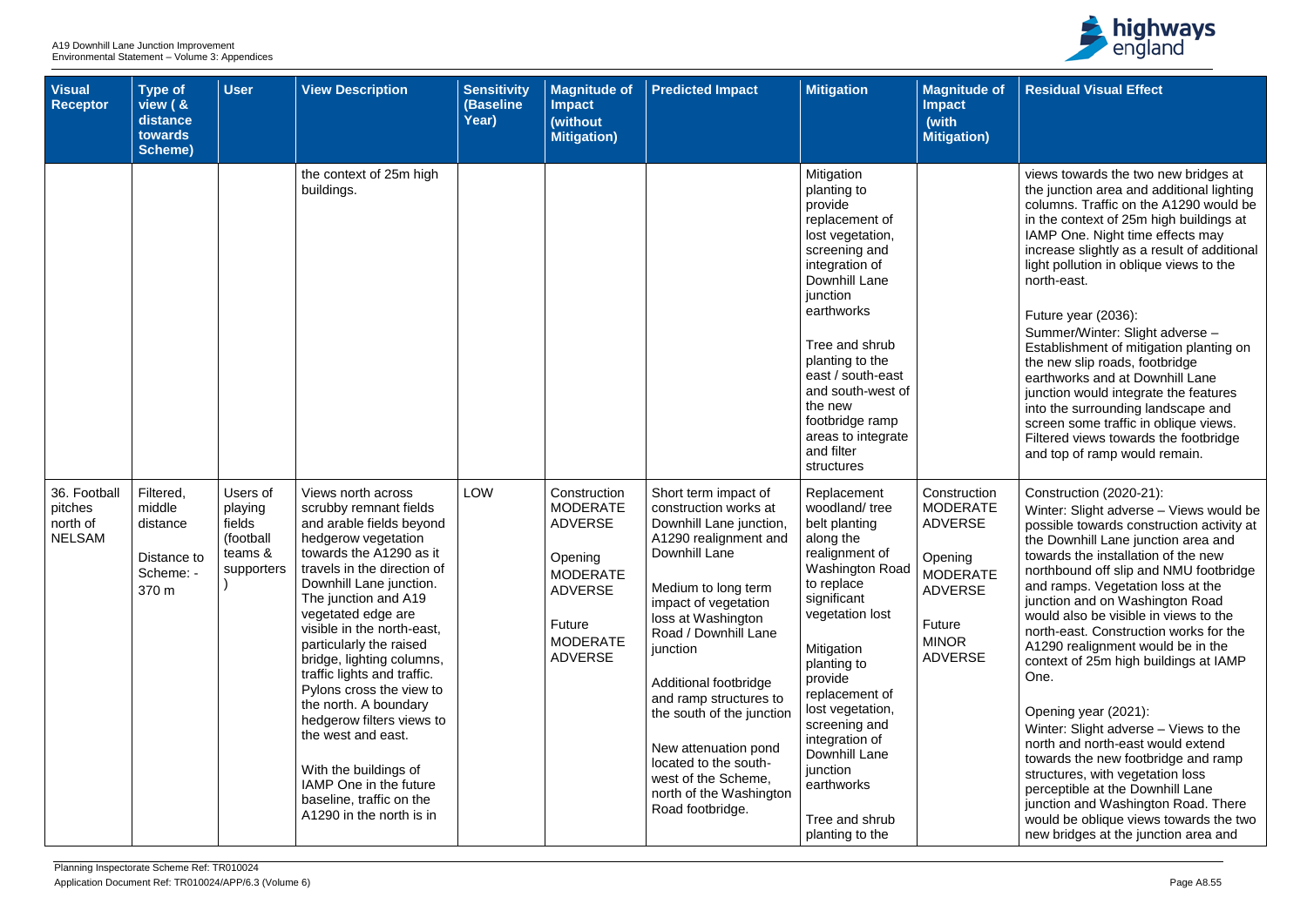| of | <b>Residual Visual Effect</b>                                                                                                                                                                                                                                                                                                                                                     |
|----|-----------------------------------------------------------------------------------------------------------------------------------------------------------------------------------------------------------------------------------------------------------------------------------------------------------------------------------------------------------------------------------|
|    |                                                                                                                                                                                                                                                                                                                                                                                   |
|    | additional lighting columns. Traffic on<br>the A1290 would be in the context of<br>25m high buildings at IAMP One.                                                                                                                                                                                                                                                                |
|    | Future year (2036):<br>Summer/Winter: Slight adverse -<br>Establishment of mitigation planting on<br>the new slip roads, footbridge and ramp<br>earthworks and at Downhill Lane<br>junction would integrate the features<br>into the surrounding landscape and<br>screen some traffic in oblique views.<br>Filtered views towards the footbridge<br>and top of ramp would remain. |
| 'n | Construction (2020-21):<br>Winter: Large adverse - Elevated views<br>from the footbridge towards construction                                                                                                                                                                                                                                                                     |
| Έ  | activity at the Downhill Lane junction<br>area and for the installation of the new<br>junction bridge, northbound off and<br>southbound on slip roads and the NMU<br>footbridge and ramps. Vegetation loss<br>at the junction and Washington Road                                                                                                                                 |
| Έ  | would also be visible in views to the<br>north. Views to the west would extend<br>towards construction works for a new<br>attenuation pond in the foreground field.<br>Construction works for the realignment<br>of the A1290 to the north-west would be<br>in the context of 25m high buildings at<br><b>IAMP</b> One.                                                           |
|    | Views from the rest of the route on<br>Washington Road would be filtered by<br>remnant field boundary / roadside<br>vegetation and extend over the field to<br>the northbound slip road and elevated<br>junction area.                                                                                                                                                            |
|    | Opening year (2021):<br>Winter: Moderate adverse - Effects<br>would reduce due to the removal of<br>construction activity. Views from the<br>footbridge would extend towards the                                                                                                                                                                                                  |

| <b>Visual</b><br><b>Receptor</b>                                                                                                    | Type of<br>view ( &<br>distance<br>towards<br><b>Scheme)</b>                                                                                                                              | <b>User</b>                | <b>View Description</b>                                                                                                                                                                                                                                                                                                                                                                                                                                                                                                                                                                                                                                                                                                                                              | <b>Sensitivity</b><br>(Baseline<br>Year) | <b>Magnitude of</b><br><b>Impact</b><br>(without<br><b>Mitigation)</b>                                                                         | <b>Predicted Impact</b>                                                                                                                                                                                                                                                                                                                                                                                                           | <b>Mitigation</b>                                                                                                                                                                                                                                                                                                                                                                                                                                              | <b>Magnitude of</b><br><b>Impact</b><br>(with<br><b>Mitigation</b> )                                                                          |
|-------------------------------------------------------------------------------------------------------------------------------------|-------------------------------------------------------------------------------------------------------------------------------------------------------------------------------------------|----------------------------|----------------------------------------------------------------------------------------------------------------------------------------------------------------------------------------------------------------------------------------------------------------------------------------------------------------------------------------------------------------------------------------------------------------------------------------------------------------------------------------------------------------------------------------------------------------------------------------------------------------------------------------------------------------------------------------------------------------------------------------------------------------------|------------------------------------------|------------------------------------------------------------------------------------------------------------------------------------------------|-----------------------------------------------------------------------------------------------------------------------------------------------------------------------------------------------------------------------------------------------------------------------------------------------------------------------------------------------------------------------------------------------------------------------------------|----------------------------------------------------------------------------------------------------------------------------------------------------------------------------------------------------------------------------------------------------------------------------------------------------------------------------------------------------------------------------------------------------------------------------------------------------------------|-----------------------------------------------------------------------------------------------------------------------------------------------|
|                                                                                                                                     |                                                                                                                                                                                           |                            | the context of 25m high<br>buildings.                                                                                                                                                                                                                                                                                                                                                                                                                                                                                                                                                                                                                                                                                                                                |                                          |                                                                                                                                                |                                                                                                                                                                                                                                                                                                                                                                                                                                   | east / south-east<br>and south-west of<br>the new<br>footbridge ramp<br>areas to integrate<br>and filter<br>structures                                                                                                                                                                                                                                                                                                                                         |                                                                                                                                               |
| 37. Shared<br>cycleway/<br>footway<br>along<br>Washington<br>Road<br>including<br>footbridge<br>across A19<br>(Fig. 8.12 &<br>8.13) | Views from<br>the<br>footbridge<br>are open<br>and<br>panoramic.<br>Views from<br>Washington<br>Road are<br>partially<br>filtered or<br>enclosed.<br>Distance to<br>Scheme:<br>$0 - 600m$ | Walkers<br>and<br>cyclists | Views east are focused<br>by remnant vegetation<br>along Washington Road<br>and the buildings of the<br>Gateshead College and<br>Three Horseshoes public<br>house. Some filtered<br>views are possible to the<br>north through remnant<br>hedge vegetation over<br>fields and towards<br>Downhill Lane junction<br>and the A1290.<br>Views from the footbridge<br>are elevated and open<br>and focus to the north<br>along the A19 towards<br>Downhill Lane junction<br>and its slip roads. Views<br>further north are<br>predominantly screened<br>by earthworks. More<br>open views are possible<br>north-west over fields<br>towards the Gateshead<br>horizon. The A1290 is<br>visible due to busy traffic.<br>Pylons cross views to the<br>north and north-west. | <b>HIGH</b>                              | Construction<br><b>MAJOR</b><br><b>ADVERSE</b><br>Opening<br><b>MAJOR</b><br><b>ADVERSE</b><br><b>Future</b><br><b>MAJOR</b><br><b>ADVERSE</b> | Short term impact of<br>construction works at<br>Downhill Lane junction,<br>A1290 realignment and<br>Downhill Lane<br>Medium to long term<br>impact of vegetation<br>loss at Washington<br>Road / Downhill Lane<br>junction<br>Additional footbridge<br>and ramp structures to<br>the south of the junction<br>New attenuation pond<br>located to the south-<br>west of the Scheme,<br>north of the Washington<br>Road footbridge | <b>Retention and</b><br>protection of<br>existing<br>vegetation on the<br>junction and<br>northern slip<br>roads to help<br>provide screening<br>of construction<br>works<br>Replacement<br>woodland/tree<br>belt planting<br>along the<br>realignment of<br>Washington Road<br>to replace<br>significant<br>vegetation lost<br>Mitigation<br>planting to<br>provide<br>replacement of<br>lost vegetation,<br>screening and<br>integration of<br>Downhill Lane | Construction<br><b>MAJOR</b><br><b>ADVERSE</b><br>Opening<br><b>MODERATE</b><br><b>ADVERSE</b><br>Future<br><b>MODERATE</b><br><b>ADVERSE</b> |

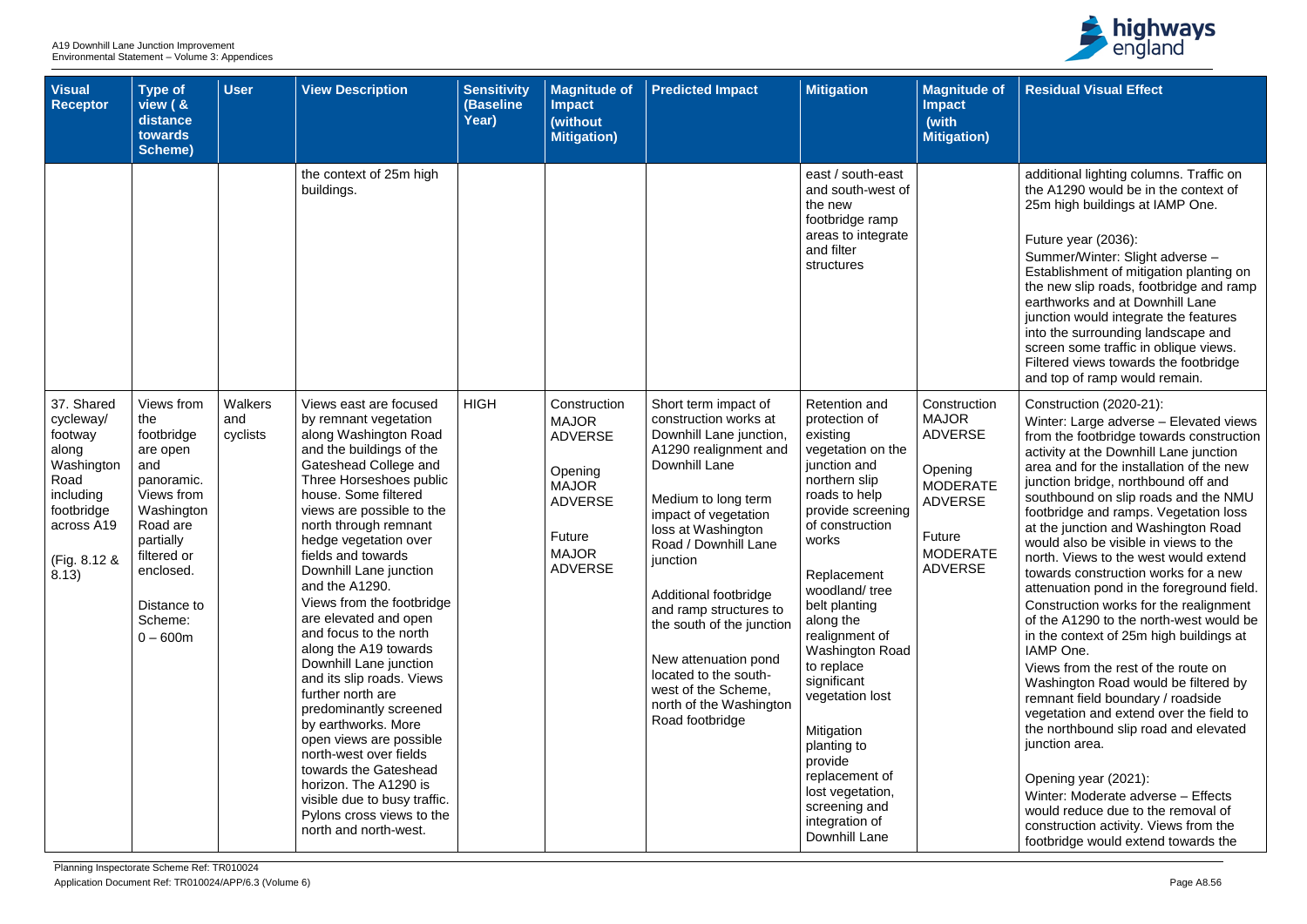| <b>Visual</b><br><b>Receptor</b>                                                                                                        | <b>Type of</b><br>view ( &<br>distance<br>towards<br><b>Scheme)</b>                                                                                       | <b>User</b>                | <b>View Description</b>                                                                                                                                                                                                                                                                                                                                                                                                     | <b>Sensitivity</b><br>(Baseline<br>Year) | <b>Magnitude of</b><br><b>Impact</b><br>(without<br><b>Mitigation)</b>                                                                  | <b>Predicted Impact</b>                                                                                                                                                                                                                                                                                                           | <b>Mitigation</b>                                                                                                                                                                                                                                                   | <b>Magnitude of</b><br><b>Impact</b><br>(with<br><b>Mitigation)</b>                                                                     |
|-----------------------------------------------------------------------------------------------------------------------------------------|-----------------------------------------------------------------------------------------------------------------------------------------------------------|----------------------------|-----------------------------------------------------------------------------------------------------------------------------------------------------------------------------------------------------------------------------------------------------------------------------------------------------------------------------------------------------------------------------------------------------------------------------|------------------------------------------|-----------------------------------------------------------------------------------------------------------------------------------------|-----------------------------------------------------------------------------------------------------------------------------------------------------------------------------------------------------------------------------------------------------------------------------------------------------------------------------------|---------------------------------------------------------------------------------------------------------------------------------------------------------------------------------------------------------------------------------------------------------------------|-----------------------------------------------------------------------------------------------------------------------------------------|
|                                                                                                                                         |                                                                                                                                                           |                            | Views to the south<br>extend past the Nissan<br>plant with Penshaw<br>Monument a distinct<br>feature in the far<br>distance.<br>With the buildings of<br>IAMP One in the future<br>baseline, the character of<br>views north-west are of a<br>large development rather<br>than open farmland.                                                                                                                               |                                          |                                                                                                                                         |                                                                                                                                                                                                                                                                                                                                   | junction<br>earthworks<br>Tree and shrub<br>planting to the<br>east / south-east<br>and south-west of<br>the new<br>footbridge ramp<br>areas to integrate<br>and filter<br>structures                                                                               |                                                                                                                                         |
| 38. Shared<br>cycleway/<br>footway<br>from<br>Downhill<br>Lane<br>junction<br>along<br>Washington<br>Road to<br><b>Town End</b><br>Farm | Enclosed<br>views on<br>Washington<br>Road, open<br>views to<br>north-east<br>at Downhill<br>Lane<br>approach.<br>Distance to<br>Scheme: 0<br>$m - 200 m$ | Walkers<br>and<br>cyclists | Predominantly open<br>views to the north-east at<br>Downhill Lane and on<br>approach to Town End<br>Farm. Woodland belt and<br>A19 roadside vegetation<br>screens views to the<br>west. Views become<br>focused along<br>Washington Road when<br>adjacent to the south-<br>western edge of Town<br>End Farm due to mature<br>vegetation on both sides<br>of the road. Filtered<br>views though the<br>vegetation on the A19 | <b>HIGH</b>                              | Construction<br><b>MAJOR</b><br><b>ADVERSE</b><br>Opening<br><b>MAJOR</b><br><b>ADVERSE</b><br>Future<br><b>MAJOR</b><br><b>ADVERSE</b> | Short term impact of<br>construction works at<br>Downhill Lane junction,<br>A1290 realignment and<br>Downhill Lane<br>Medium to long term<br>impact of vegetation<br>loss at Washington<br>Road / Downhill Lane<br>junction<br>Permanent redirection<br>of southern alignment of<br>Downhill Lane to the<br>south of the existing | Habitat creation,<br>tree and shrub<br>planting around<br>attenuation ponds<br>Replacement<br>woodland belt<br>planting along<br><b>Washington Road</b><br>/ new southbound<br>on slip road<br>Replacement<br>linear tree and<br>shrub planting<br>and scrub to the | Construction<br><b>MAJOR</b><br><b>ADVERSE</b><br>Opening<br><b>MAJOR</b><br><b>ADVERSE</b><br>Future<br><b>MINOR</b><br><b>ADVERSE</b> |



| $\cdot$ of | <b>Residual Visual Effect</b>                                                                                                                                                                                                                                                                                                                                                                                                                                                                                                                                                                                                                                                             |
|------------|-------------------------------------------------------------------------------------------------------------------------------------------------------------------------------------------------------------------------------------------------------------------------------------------------------------------------------------------------------------------------------------------------------------------------------------------------------------------------------------------------------------------------------------------------------------------------------------------------------------------------------------------------------------------------------------------|
|            |                                                                                                                                                                                                                                                                                                                                                                                                                                                                                                                                                                                                                                                                                           |
|            | larger Downhill Lane junction area with<br>two bridge structures and a third bridge<br>and ramp structures in the foreground<br>over the A19. There would be views<br>towards the new attenuation pond in the<br>foreground field. Traffic on the A1290<br>would be in the context of 25m high<br>buildings at IAMP One. Vegetation loss<br>at the junction and on Washington Road<br>would also be noticeable due to lack of<br>mitigation planting establishment.                                                                                                                                                                                                                       |
|            | Future year (2036):<br>Summer/Winter: Moderate adverse -<br>Establishment of mitigation planting on<br>the new slip roads and at Downhill Lane<br>junction and Washington Road would<br>integrate the junction into the<br>surrounding landscape and screen<br>some traffic in oblique views. Direct<br>close range views of the footbridge and<br>ramp structures would remain as a<br>convergent effect in combination with<br>the two bridges at Downhill Lane<br>junction. Elevated, close range views<br>would also be possible towards the new<br>attenuation pond in the foreground field.                                                                                         |
| 'n         | Construction (2020-21):<br>Winter: Very large adverse - Short term<br>direct effect on views from the route<br>where it crosses Downhill Lane junction<br>during construction, due to the<br>requirement to redirect the route. Views<br>from the route would be possible<br>towards storage and laydown areas<br>within the fields adjacent to Town End<br>Farm; to storage and the site compound<br>north of Downhill Lane, as well as<br>towards all construction works at<br>Downhill Lane junction, the north-east<br>attenuation pond and the realignment<br>works at Washington Road, the A1290<br>and Downhill Lane itself. Effects would<br>be further exacerbated by vegetation |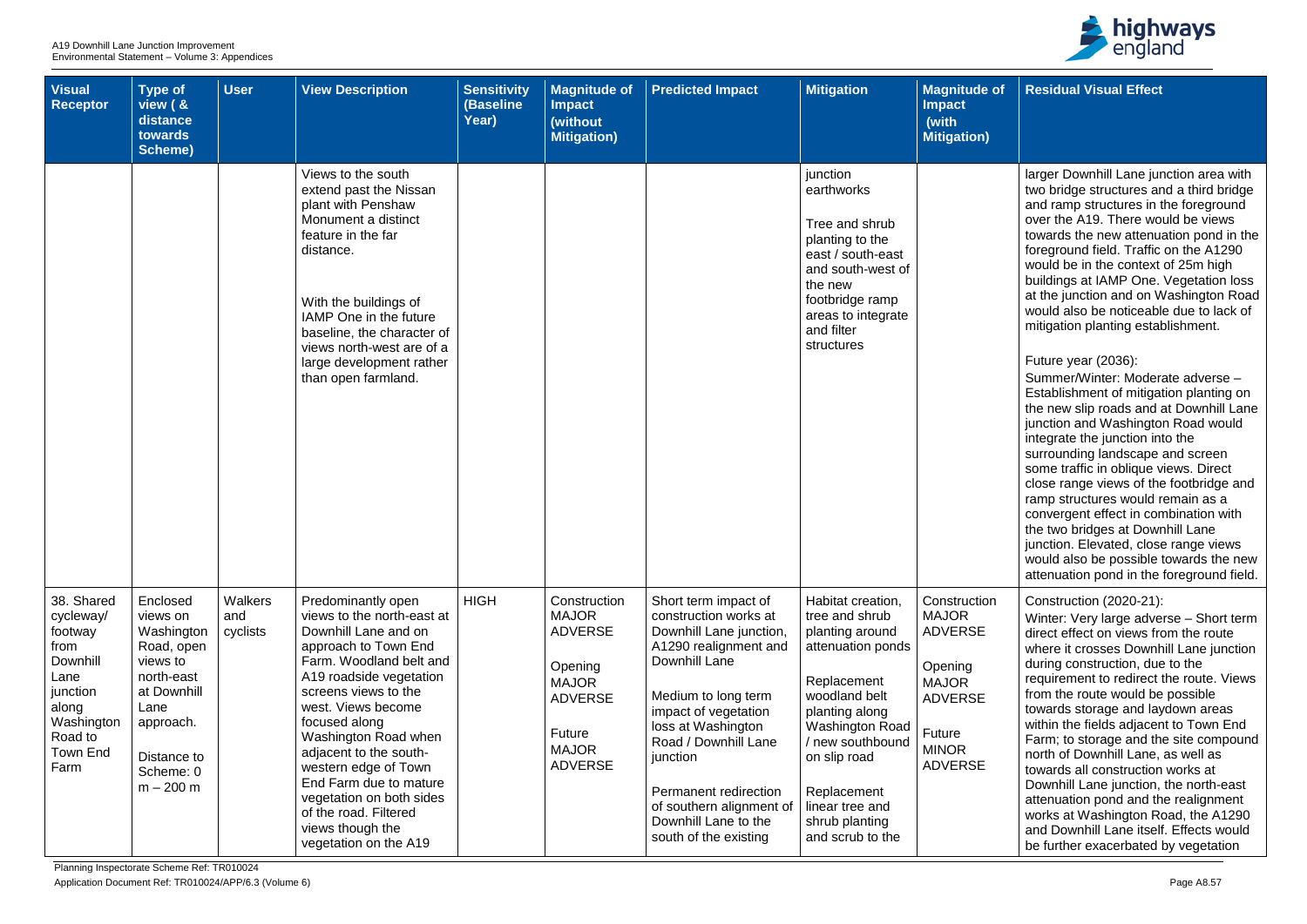| <b>Visual</b><br><b>Receptor</b> | <b>Type of</b><br>view ( &<br>distance<br>towards<br>Scheme) | <b>User</b> | <b>View Description</b>                                                                                                                                                                                                                                                                                                                                                                                                                                                                                                                                                                                  | <b>Sensitivity</b><br>(Baseline<br>Year) | <b>Magnitude of</b><br><b>Impact</b><br>(without<br><b>Mitigation)</b> | <b>Predicted Impact</b>                                                                                                                                                                                                                | <b>Mitigation</b>                                                                                                                                                                                                                     | <b>Magnitude of</b><br><b>Impact</b><br>(with<br><b>Mitigation)</b> | <b>Residual Visual Effect</b>                                                                                                                                                                                                                                                                                                                                                                                                                                                                                                                                                                                                                                                                                                                                                                                                                                                                                                                                                                                                                                                                                                                                                                                                                                                                                                                                                                                                                                                                                                                                                                                                                                                            |
|----------------------------------|--------------------------------------------------------------|-------------|----------------------------------------------------------------------------------------------------------------------------------------------------------------------------------------------------------------------------------------------------------------------------------------------------------------------------------------------------------------------------------------------------------------------------------------------------------------------------------------------------------------------------------------------------------------------------------------------------------|------------------------------------------|------------------------------------------------------------------------|----------------------------------------------------------------------------------------------------------------------------------------------------------------------------------------------------------------------------------------|---------------------------------------------------------------------------------------------------------------------------------------------------------------------------------------------------------------------------------------|---------------------------------------------------------------------|------------------------------------------------------------------------------------------------------------------------------------------------------------------------------------------------------------------------------------------------------------------------------------------------------------------------------------------------------------------------------------------------------------------------------------------------------------------------------------------------------------------------------------------------------------------------------------------------------------------------------------------------------------------------------------------------------------------------------------------------------------------------------------------------------------------------------------------------------------------------------------------------------------------------------------------------------------------------------------------------------------------------------------------------------------------------------------------------------------------------------------------------------------------------------------------------------------------------------------------------------------------------------------------------------------------------------------------------------------------------------------------------------------------------------------------------------------------------------------------------------------------------------------------------------------------------------------------------------------------------------------------------------------------------------------------|
|                                  |                                                              |             | towards the Nissan plant<br>and wind turbines in<br>winter.<br><b>Construction works</b><br>associated with the<br>Testo's scheme will be<br>visible to the north from<br>the Downhill Lane end of<br>the route, and include<br>woodland removal within<br>Mount Pleasant Marsh.<br>Fewer pylons will be<br>visible in the landscape<br>due to the Testo's<br>scheme burying power<br>lines.<br>With the buildings of<br>IAMP One in the future<br>baseline, the character of<br>views south-west from<br>the Downhill Lane<br>junction area are of a<br>large development rather<br>than open farmland. |                                          |                                                                        | bridge over a new road<br>bridge<br>Additional footbridge<br>and ramp structures to<br>the south of the junction<br>New attenuation pond<br>located to the south-<br>west of the Scheme.<br>north of the Washington<br>Road footbridge | inside and south-<br>west of the<br>junction area /<br>realigned A1290<br>Tree and shrub<br>planting to the<br>east / south-east<br>and south-west of<br>the new<br>footbridge ramp<br>areas to integrate<br>and filter<br>structures |                                                                     | loss along the A1290, the northbound<br>on and southbound off slip road cuttings<br>and also the northern end of<br>Washington Road as a result of the<br>works. This would result in elevated<br>views over the A19 to the west / south-<br>west and towards construction works for<br>the attenuation pond in the south-<br>western field. Construction works in<br>views looking south-west would be in<br>the context of 25m high buildings at<br>IAMP One. Views of construction works<br>for the Scheme would also be in the<br>context of construction works<br>associated with the Testo's scheme to<br>the north.<br>Views from the south-eastern end of the<br>route near the Nissan plant footbridge<br>junction would be focused to the north-<br>west by retained vegetation at the edge<br>of Town End Farm and along<br>Washington Road. There would be<br>filtered views towards construction<br>works at the Downhill Lane junction<br>area and for the footbridge, as well as<br>the realignment of Washington Road.<br>As above, this would be exacerbated by<br>vegetation loss at the junction, the<br>southbound on slip road and<br>Washington Road. Views from the<br>cycleway further east beyond the<br>Nissan plant footbridge junction would<br>be contained by properties and<br>boundary vegetation.<br>Opening year (2021):<br>Winter: Large adverse - The character<br>of views would change as the route<br>would divert over the A19 south of the<br>Downhill Lane junction on a new<br>footbridge and associated ramps,<br>avoiding the junction itself. Views north<br>from the new footbridge would extend<br>over the A19 towards the new Downhill |

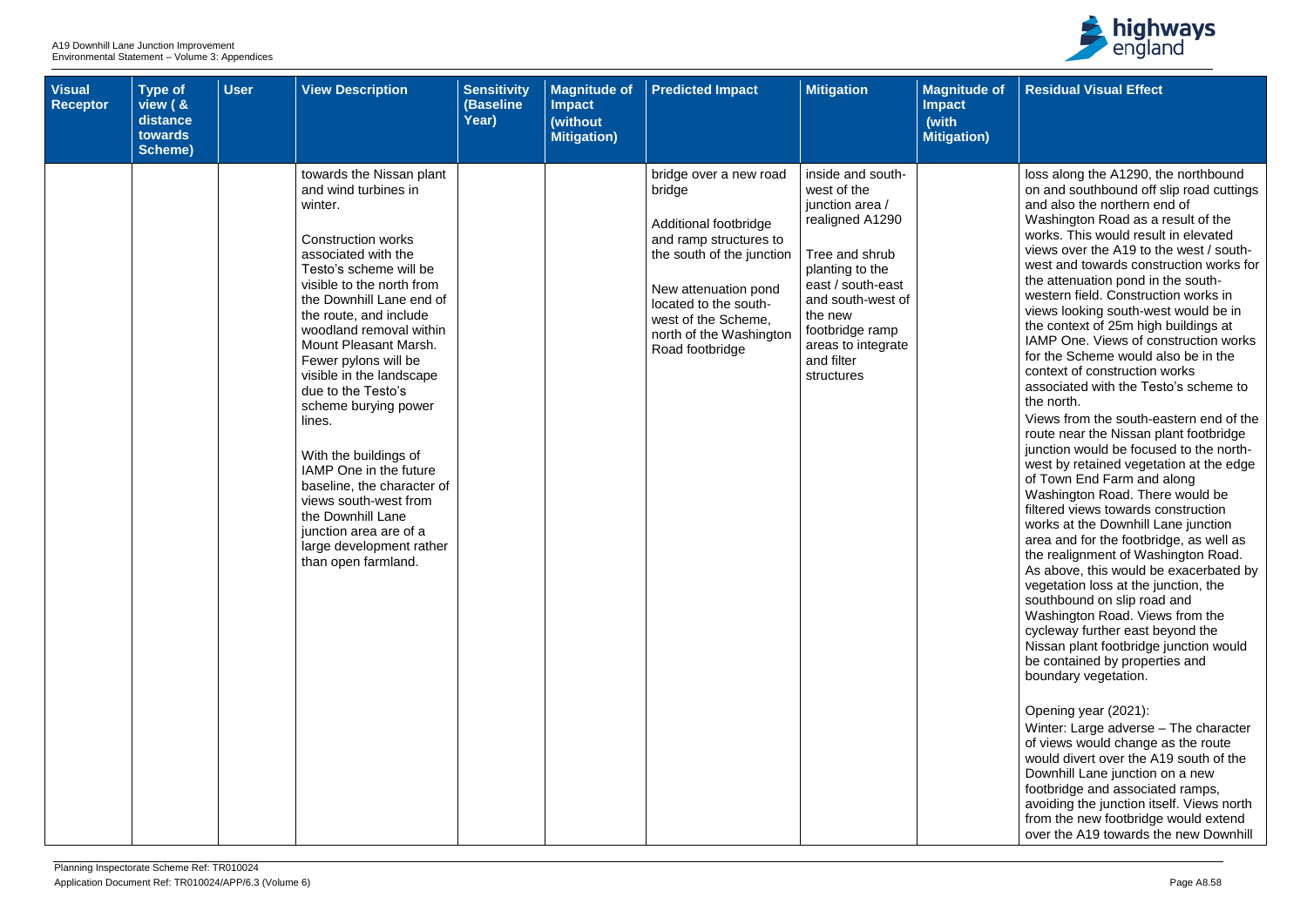| <b>Visual</b><br>Receptor | <b>Type of</b><br>view ( &<br>distance<br>towards<br>Scheme) | <b>User</b> | <b>View Description</b>                      | <b>Sensitivity</b><br>(Baseline<br>Year) | <b>Magnitude of</b><br><b>Impact</b><br>(without<br><b>Mitigation)</b> | <b>Predicted Impact</b>                       | <b>Mitigation</b>              | <b>Magnitude of</b><br><b>Impact</b><br>(with<br><b>Mitigation)</b> | <b>Residual Visual Effect</b>                                                                                                                                                                                                                                                                                                                                                                                                                                                                                                                                                                                                                                                                                                                                                                                                                                                                                                                                                                                                                          |
|---------------------------|--------------------------------------------------------------|-------------|----------------------------------------------|------------------------------------------|------------------------------------------------------------------------|-----------------------------------------------|--------------------------------|---------------------------------------------------------------------|--------------------------------------------------------------------------------------------------------------------------------------------------------------------------------------------------------------------------------------------------------------------------------------------------------------------------------------------------------------------------------------------------------------------------------------------------------------------------------------------------------------------------------------------------------------------------------------------------------------------------------------------------------------------------------------------------------------------------------------------------------------------------------------------------------------------------------------------------------------------------------------------------------------------------------------------------------------------------------------------------------------------------------------------------------|
|                           |                                                              |             |                                              |                                          |                                                                        |                                               |                                |                                                                     | Lane road bridge and junction area.<br>Views south would extend over the A19<br>towards the new attenuation pond to the<br>south-west of Downhill Lane junction,<br>although in the context of factory<br>buildings and wind turbines. In addition,<br>the loss of vegetation on Washington<br>Road, and new junction earthworks<br>would still be noticeable. Views from the<br>western side of the A19 would extend<br>towards the west and the A1290, with<br>vegetation in fields filtering or screening<br>views beyond. Traffic on the A1290 in<br>views west would be in the context of<br>25m high buildings within IAMP One.<br>Lighting in night time views would also<br>be perceptible due to increased<br>columns and signage at the Downhill<br>Lane junction area, albeit still within the<br>context of surrounding light pollution at<br>Town End Farm and the Nissan factory.<br>Views from the cycleway further east<br>beyond the Nissan plant footbridge<br>junction would be contained by<br>properties and boundary vegetation. |
|                           |                                                              |             |                                              |                                          |                                                                        |                                               |                                |                                                                     | Future year (2036):<br>Summer: Moderate adverse -<br>Establishment of mitigation planting<br>would replace much of the vegetation<br>lost along Washington Road and at<br>Downhill Lane junction, and would also<br>help to integrate the junction and the<br>NMU footbridge earthworks, structure<br>and ramps into the surrounding<br>landscape. However, views towards the<br>footbridge and ramps would remain<br>along with additional lighting at the<br>junction area. Effects on night-time<br>views would be as described above.<br>Winter: Moderate adverse - As above.                                                                                                                                                                                                                                                                                                                                                                                                                                                                      |
| 39. Swan<br>Court,        | Open,<br>panoramic,                                          | Residents   | Open, elevated and<br>panoramic views extend | <b>HIGH</b>                              | Construction                                                           | Short term impact of<br>construction works at | Retention and<br>protection of | Construction<br><b>MINOR</b>                                        | Construction (2020-21):                                                                                                                                                                                                                                                                                                                                                                                                                                                                                                                                                                                                                                                                                                                                                                                                                                                                                                                                                                                                                                |

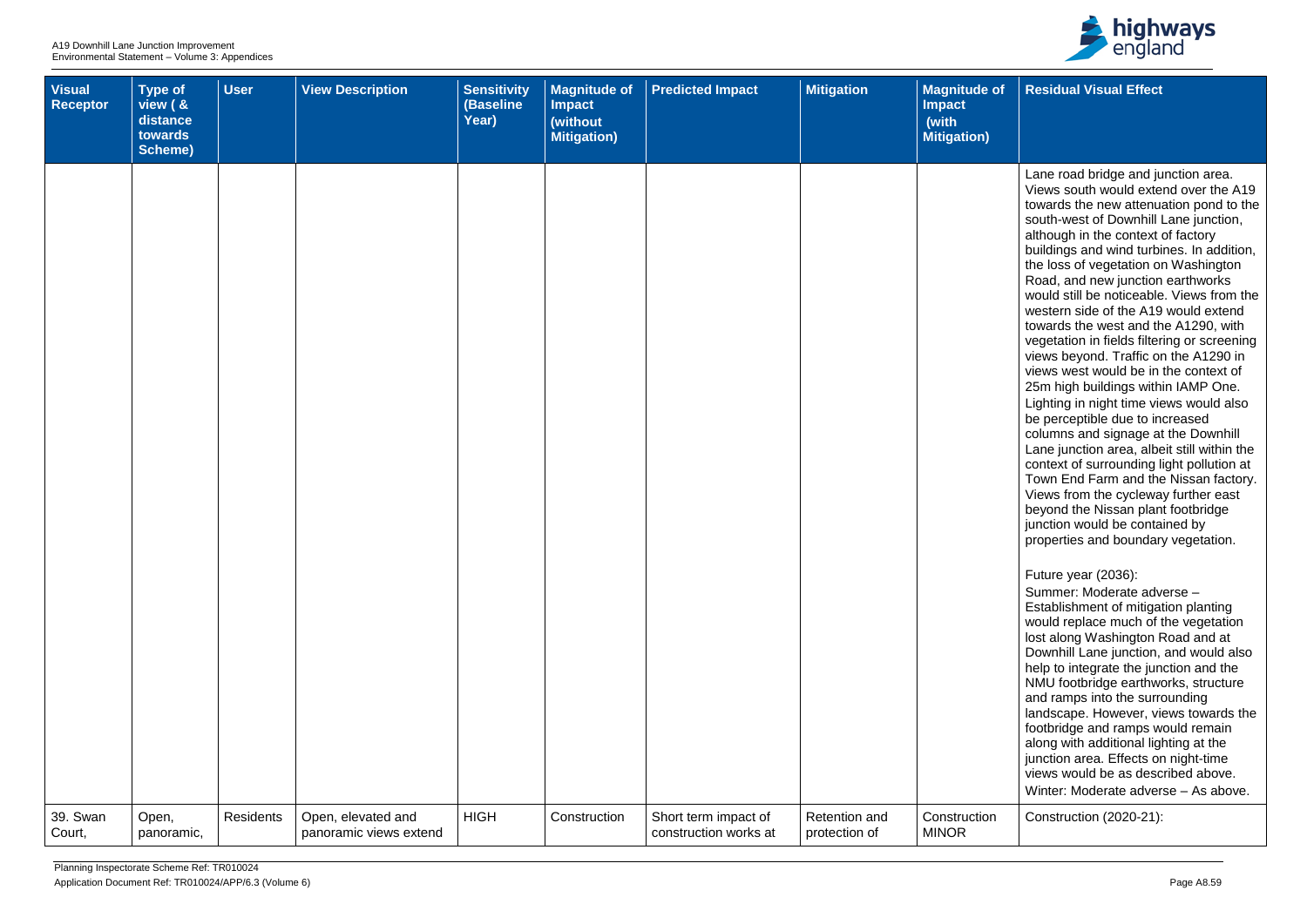| <b>Visual</b><br><b>Receptor</b>                                                                                         | <b>Type of</b><br>view ( &<br>distance<br>towards<br><b>Scheme)</b> | <b>User</b> | <b>View Description</b>                                                                                                                                                                                                                                                                                                                                                                                                                                                                                                                                                                                                                                                                                                                                                                                                                                                                                                                                                                                                                                                                                                                                                 | <b>Sensitivity</b><br>(Baseline<br>Year) | <b>Magnitude of</b><br><b>Impact</b><br>(without<br><b>Mitigation)</b>                                                         | <b>Predicted Impact</b>                                                                                                                                                                                                                                                                                                                                                          | <b>Mitigation</b>                                                                                                                                                                                                                                                                                                                                                                                               | <b>Magnitude of</b><br><b>Impact</b><br>(with<br><b>Mitigation</b> )                                                |
|--------------------------------------------------------------------------------------------------------------------------|---------------------------------------------------------------------|-------------|-------------------------------------------------------------------------------------------------------------------------------------------------------------------------------------------------------------------------------------------------------------------------------------------------------------------------------------------------------------------------------------------------------------------------------------------------------------------------------------------------------------------------------------------------------------------------------------------------------------------------------------------------------------------------------------------------------------------------------------------------------------------------------------------------------------------------------------------------------------------------------------------------------------------------------------------------------------------------------------------------------------------------------------------------------------------------------------------------------------------------------------------------------------------------|------------------------------------------|--------------------------------------------------------------------------------------------------------------------------------|----------------------------------------------------------------------------------------------------------------------------------------------------------------------------------------------------------------------------------------------------------------------------------------------------------------------------------------------------------------------------------|-----------------------------------------------------------------------------------------------------------------------------------------------------------------------------------------------------------------------------------------------------------------------------------------------------------------------------------------------------------------------------------------------------------------|---------------------------------------------------------------------------------------------------------------------|
| Hylton<br>Castle<br>Important<br>Panoramic<br>View (SCC<br>Policy<br>CN13/14)<br>Approx. 20<br>properties<br>(Fig. 8.11) | long<br>distance<br>Distance to<br>Scheme: -<br>1.5 km              |             | to the west towards the<br>distant horizon of<br>Gateshead over the<br>residential areas of<br><b>Hylton Castle and Town</b><br>End Farm. The extensive<br>Nissan factory complex is<br>noticeable in the view,<br>including the wind<br>turbines. To the south,<br>views extend into<br>Sunderland with<br>Penshaw Monument a<br>distinct feature on the<br>horizon. To the north,<br>views extend to Fellgate<br>with views north-east<br>contained by the<br>topography of Down Hill<br>Quarry and the edge of<br>Town End Farm. The<br>A19 is only noticeable by<br>the vegetation along the<br>edge of Washington<br>Road / Town End Farm.<br>Part of Downhill Lane<br>junction is visible and<br>traffic on the elevated slip<br>roads is partially visible,<br>with views extending to<br>the wider rural areas<br>further north / north-west<br>towards Fellgate.<br><b>Construction works</b><br>associated with the<br>Testo's scheme will be<br>visible to the north near<br>Downhill Lane junction,<br>and woodland removal<br>within Mount Pleasant<br>Marsh will be noticeable.<br>Fewer pylons will be<br>visible in the landscape<br>due to the Testo's |                                          | <b>MINOR</b><br><b>ADVERSE</b><br>Opening<br><b>MINOR</b><br><b>ADVERSE</b><br><b>Future</b><br><b>MINOR</b><br><b>ADVERSE</b> | Downhill Lane junction,<br>A1290 realignment and<br>Downhill Lane<br>Medium to long term<br>impact of vegetation<br>loss at Washington<br>Road / Downhill Lane<br>junction<br>Additional footbridge<br>and ramp structures to<br>the south of the junction<br>New attenuation pond<br>located to the south-<br>west of the Scheme,<br>north of the Washington<br>Road footbridge | existing<br>vegetation on the<br>junction and<br>northern slip<br>roads to help<br>provide screening<br>of construction<br>works<br>Replacement<br>woodland belt<br>planting along<br><b>Washington Road</b><br>/ new southbound<br>on slip road<br>Tree and shrub<br>planting to the<br>east / south-east<br>and south-west of<br>the new<br>footbridge ramp<br>areas to integrate<br>and filter<br>structures | <b>ADVERSE</b><br>Opening<br><b>MINOR</b><br><b>ADVERSE</b><br><b>Future</b><br><b>NEGLIGIBLE</b><br><b>ADVERSE</b> |



| le of           | <b>Residual Visual Effect</b>                                                                                                                                                                                                                                                                                                                                                                                                                                                                                                                                                                                                                                                                                                                            |
|-----------------|----------------------------------------------------------------------------------------------------------------------------------------------------------------------------------------------------------------------------------------------------------------------------------------------------------------------------------------------------------------------------------------------------------------------------------------------------------------------------------------------------------------------------------------------------------------------------------------------------------------------------------------------------------------------------------------------------------------------------------------------------------|
| n)              |                                                                                                                                                                                                                                                                                                                                                                                                                                                                                                                                                                                                                                                                                                                                                          |
| $\equiv$<br>Ξ   | Winter: Slight adverse – Construction<br>works would be perceptible at the west<br>of Town End Farm within a wide<br>panoramic view. The site compound<br>area, construction activity and<br>temporary storage works would also be<br>noticeable at the northern and eastern<br>extent of the Scheme, as well as                                                                                                                                                                                                                                                                                                                                                                                                                                         |
| 3LE<br>$\equiv$ | vegetation loss at the junction and on<br>Washington Road. The rest of the works<br>would be screened by Town End Farm<br>residential area and mature vegetation<br>along the eastern edge of Washington<br>Road. Installation of the new footbridge<br>and the uppermost part of the eastern<br>ramp structure would be visible behind<br>this vegetation. Construction works<br>would be in the context of large factory<br>buildings at the Nissan plant and IAMP<br>One, and construction works for the<br>Testo's scheme. The SCC designation<br>for this viewpoint would be only slightly<br>affected, as the view to be protected /<br>enhanced refers to views south towards<br>Sunderland and not to the north-west<br>where the site would be. |
|                 | Opening year (2021):<br>Winter: Slight adverse – The new<br>footbridge and the uppermost part of the<br>eastern ramp structure would be visible<br>as well as the northern extent of<br>Downhill Lane junction and the<br>realigned Washington Road; however,<br>the features would form minimal<br>additions within the wider context of the<br>view. In addition, the operational road<br>would be in the context of buildings at<br>the Nissan plant and IAMP One. Views<br>at night towards additional lighting<br>columns may be slightly more<br>noticeable in darker areas of the view<br>towards the north-west rural fringe.                                                                                                                    |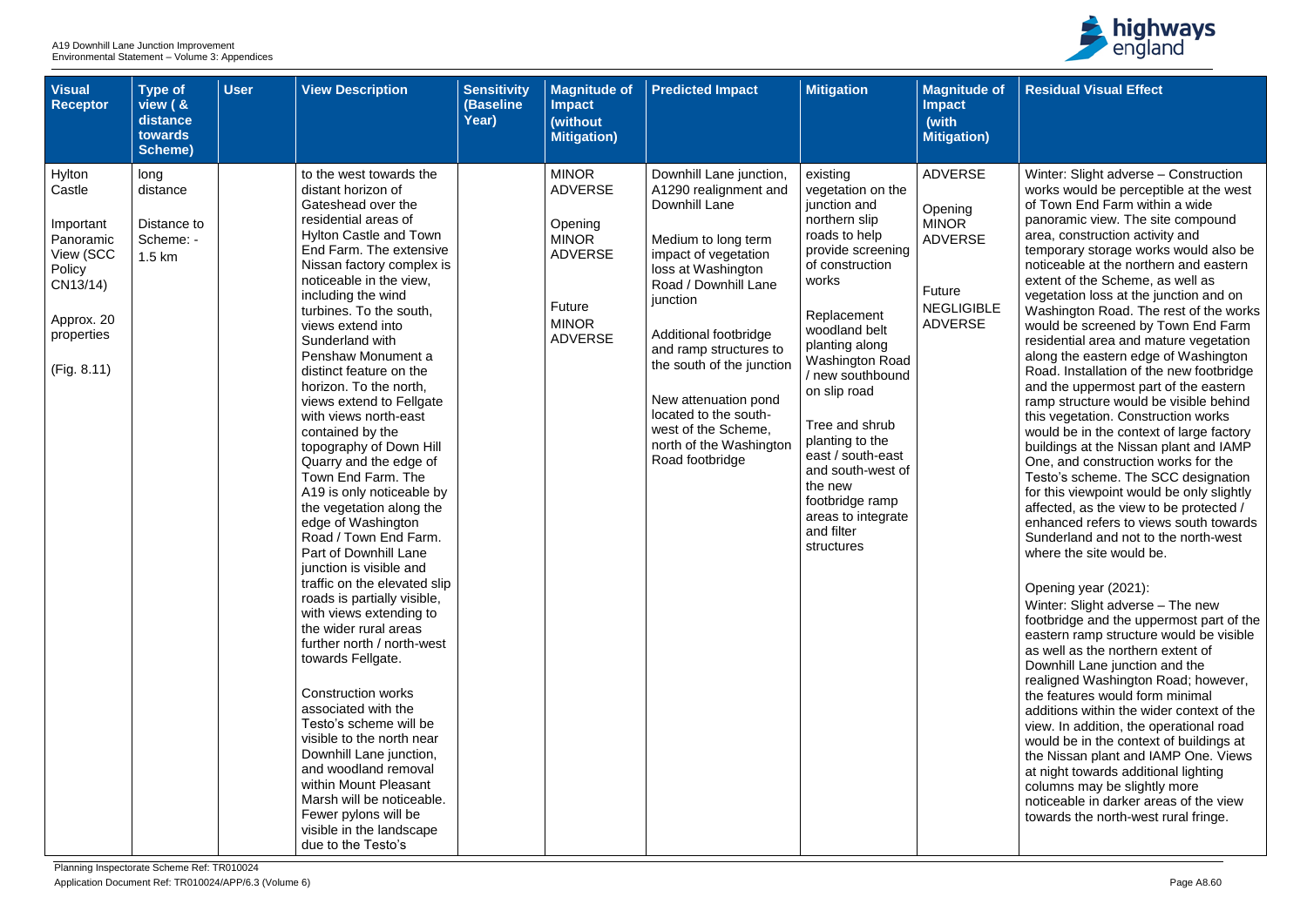Planning Inspectorate Scheme Ref: TR010024

Application Document Ref: TR010024/APP/6.3 (Volume 6) Page A8.61



| <b>Visual</b><br><b>Receptor</b>                                                                                        | Type of<br>view ( &<br>distance<br>towards<br><b>Scheme)</b>                                      | <b>User</b>                   | <b>View Description</b>                                                                                                                                                                                                                                                                                                                                                                                                                                                                                                                                                                                                                                                                                                                                                                                                                                                                                                                                            | <b>Sensitivity</b><br>(Baseline<br>Year) | <b>Magnitude of</b><br><b>Impact</b><br>(without<br><b>Mitigation)</b>                                                                                        | <b>Predicted Impact</b>                                                  | <b>Mitigation</b>                                                                                                                                                                                                                                                                                                                                                                                                              | <b>Magnitude of</b><br><b>Impact</b><br>(with<br><b>Mitigation)</b>                                                                        |
|-------------------------------------------------------------------------------------------------------------------------|---------------------------------------------------------------------------------------------------|-------------------------------|--------------------------------------------------------------------------------------------------------------------------------------------------------------------------------------------------------------------------------------------------------------------------------------------------------------------------------------------------------------------------------------------------------------------------------------------------------------------------------------------------------------------------------------------------------------------------------------------------------------------------------------------------------------------------------------------------------------------------------------------------------------------------------------------------------------------------------------------------------------------------------------------------------------------------------------------------------------------|------------------------------------------|---------------------------------------------------------------------------------------------------------------------------------------------------------------|--------------------------------------------------------------------------|--------------------------------------------------------------------------------------------------------------------------------------------------------------------------------------------------------------------------------------------------------------------------------------------------------------------------------------------------------------------------------------------------------------------------------|--------------------------------------------------------------------------------------------------------------------------------------------|
| 40.<br>Penshaw<br>Monument<br>Important<br>Panoramic<br>View (SCC<br>Policy<br>CN13/14)<br>Approx.<br>500m <sup>2</sup> | Open,<br>elevated,<br>panoramic,<br>long<br>distance<br>views<br>Distance to<br>Scheme: -<br>5 km | Walkers,<br>general<br>public | scheme burying some<br>power lines.<br>With the buildings of<br>IAMP One in the future<br>baseline, the character of<br>the landscape south-west<br>of the Downhill Lane<br>junction area are of a<br>large development rather<br>than open farmland.<br>A prominent cherished<br>viewpoint with 180 degree<br>panoramic views across<br>to the docks of the River<br>Tyne. Views show the<br>mix of rural, industrial<br>and urban fringe areas of<br>the south Tyneside and<br><b>North Sunderland</b><br>regions. Views take in<br>the undulating<br>topography punctuated<br>by Boldon Hills (east)<br>and the horizons of<br>Washington and<br>Gateshead (west). Other<br>visible features include<br>wind turbines at the<br>Nissan plant.<br>With the buildings of<br>IAMP One in the future<br>baseline, the character of<br>the landscape south-west<br>of the Downhill Lane<br>junction area are of a<br>large development rather<br>than open farmland. | <b>HIGH</b>                              | Construction<br><b>NEGLIGIBLE</b><br><b>ADVERSE</b><br>Opening<br><b>NEGLIGIBLE</b><br><b>ADVERSE</b><br><b>Future</b><br><b>NEGLIGIBLE</b><br><b>ADVERSE</b> | Short term impact of<br>construction works at<br>Downhill Lane junction  | Retention and<br>protection of<br>existing<br>vegetation on the<br>junction and<br>northern slip<br>roads to help<br>provide screening<br>of construction<br>works<br>Replacement<br>woodland belt<br>planting along<br>Washington Road<br>/ new southbound<br>on slip road<br>Replacement<br>linear tree and<br>shrub planting<br>and scrub to the<br>internal and<br>south-west of the<br>junction area /<br>realigned A1290 | Construction<br><b>NEGLIGIBLE</b><br><b>ADVERSE</b><br>Opening<br><b>NEGLIGIBLE</b><br><b>ADVERSE</b><br><b>Future</b><br><b>NO CHANGE</b> |
| 41. IAMP<br>One                                                                                                         | Anticipated:<br>open views<br>north-east                                                          | Indoor<br>workers             | Anticipated: open views<br>north-east from multiple<br>windows, potentially on                                                                                                                                                                                                                                                                                                                                                                                                                                                                                                                                                                                                                                                                                                                                                                                                                                                                                     | <b>LOW</b>                               | Construction<br><b>MAJOR</b><br><b>ADVERSE</b>                                                                                                                | Short term impact of<br>construction works at<br>Downhill Lane junction, | Mitigation<br>planting to<br>provide                                                                                                                                                                                                                                                                                                                                                                                           | Construction<br><b>MAJOR</b><br><b>ADVERSE</b>                                                                                             |

| <b>of</b>      | <b>Residual Visual Effect</b>                                                                                                                                                                                                                                                                                                                                                                                |
|----------------|--------------------------------------------------------------------------------------------------------------------------------------------------------------------------------------------------------------------------------------------------------------------------------------------------------------------------------------------------------------------------------------------------------------|
|                |                                                                                                                                                                                                                                                                                                                                                                                                              |
|                | Future year (2036):<br>Summer/Winter: Neutral - Mitigation<br>planting would help to screen the new<br>junction arrangement to the north-east<br>so that it would be barely perceptible in<br>the wider view. Vegetation would also<br>help to screen views towards additional<br>lighting columns, the footbridge and the<br>uppermost part of the eastern ramp<br>structure and reduce night time effects. |
| 'n<br>-E<br>.E | Construction (2020-21):<br>Winter: Neutral - Construction works<br>would be imperceptible due to the<br>distance of views and the works being<br>viewed in the context of surrounding<br>urban areas.                                                                                                                                                                                                        |
| ЭĖ             | Opening year (2021):<br>Winter: Neutral - The new bridges and<br>junction area would not be perceptible<br>in long distance views as all works<br>would be of a similar scale and<br>elevation as existing. Lighting would<br>blend in with existing light pollution in<br>the area.                                                                                                                         |
|                | Future year (2036):<br>Summer/Winter: Neutral - Mitigation<br>planting would help to further integrate<br>the Scheme within the urban fringe<br>landscape.                                                                                                                                                                                                                                                   |
| n              | Anticipated views considered from<br>windows of buildings to the northern<br>end of the IAMP One site.                                                                                                                                                                                                                                                                                                       |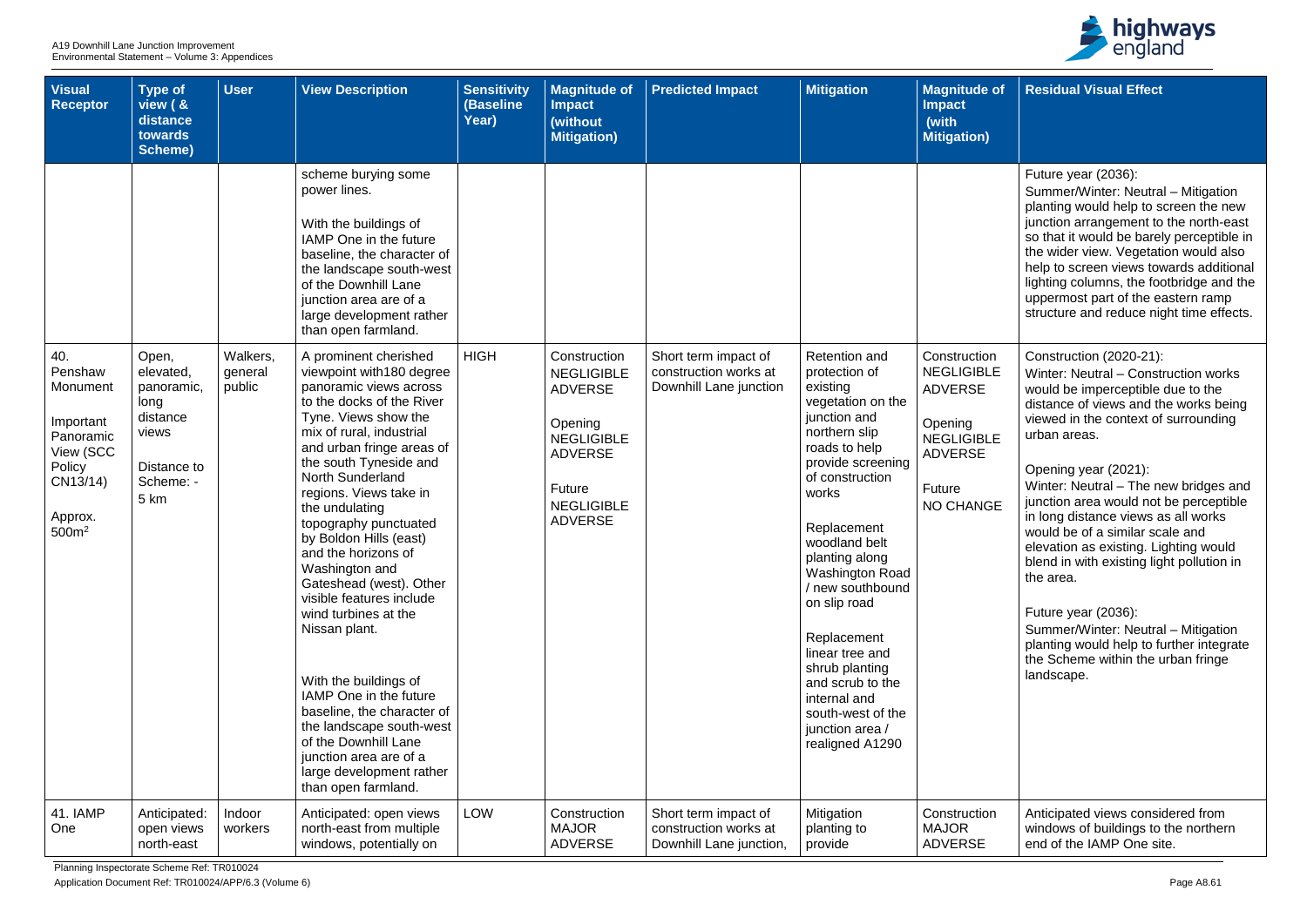| <b>Visual</b><br><b>Receptor</b> | <b>Type of</b><br>view ( &<br>distance<br>towards<br><b>Scheme)</b> | <b>User</b> | <b>View Description</b>                                                                                                                                                                                                                                                                                                                                                           | <b>Sensitivity</b><br>(Baseline<br>Year) | <b>Magnitude of</b><br><b>Impact</b><br>(without<br><b>Mitigation)</b>                      | <b>Predicted Impact</b>                                                                                                                                                                                                         | <b>Mitigation</b>                                                                                                | <b>Magnitude of</b><br><b>Impact</b><br>(with<br><b>Mitigation)</b>                      |
|----------------------------------|---------------------------------------------------------------------|-------------|-----------------------------------------------------------------------------------------------------------------------------------------------------------------------------------------------------------------------------------------------------------------------------------------------------------------------------------------------------------------------------------|------------------------------------------|---------------------------------------------------------------------------------------------|---------------------------------------------------------------------------------------------------------------------------------------------------------------------------------------------------------------------------------|------------------------------------------------------------------------------------------------------------------|------------------------------------------------------------------------------------------|
| 9 buildings                      | Distance to<br>Scheme: -<br>110 m                                   |             | different floors, towards<br>traffic on the A1290.<br>Views beyond to<br>vegetation, earthworks,<br>the existing bridge and<br>traffic at Downhill Lane<br>junction. Backdrop<br>formed of undulating<br>topography at the Boldon<br>Hills.<br><b>Construction works</b><br>associated with the<br>Testo's scheme will be<br>visible to the north near<br>Downhill Lane junction. |                                          | Opening<br><b>MODERATE</b><br><b>ADVERSE</b><br>Future<br><b>MODERATE</b><br><b>ADVERSE</b> | A1290 realignment and<br>Downhill Lane<br>Medium to long term<br>impact of vegetation<br>loss at Washington<br>Road / Downhill Lane<br>junction<br>Additional footbridge<br>and ramp structures to<br>the south of the junction | replacement of<br>lost vegetation,<br>screening and<br>integration of<br>Downhill Lane<br>junction<br>earthworks | Opening<br><b>MODERATE</b><br><b>ADVERSE</b><br>Future<br><b>MINOR</b><br><b>ADVERSE</b> |



| of ( | <b>Residual Visual Effect</b>                                                                                                                                                                                                                                                                                                                                                                                                                                                                                                                                                                       |
|------|-----------------------------------------------------------------------------------------------------------------------------------------------------------------------------------------------------------------------------------------------------------------------------------------------------------------------------------------------------------------------------------------------------------------------------------------------------------------------------------------------------------------------------------------------------------------------------------------------------|
|      |                                                                                                                                                                                                                                                                                                                                                                                                                                                                                                                                                                                                     |
| Έ    | Construction (2020-21):<br>Winter: Moderate adverse - Views<br>towards construction activity for the<br>A1290 realignment would be close-<br>range and open. Views of construction<br>works at Downhill Lane junction and for<br>the new footbridge and ramp structures<br>would also be visible. Vegetation<br>removal along the A1290 and at<br>Downhill Lane junction would result in<br>views towards construction works being<br>more open. Views of construction works<br>for the Scheme would be in the context<br>of construction works associated with<br>the Testo's scheme to the north. |
|      | Opening year (2021):<br>Winter: Slight adverse - Effects would<br>reduce due to the removal of<br>construction activity. Additional lighting<br>columns and signage at Downhill Lane<br>junction would be visible, and views of<br>traffic would be more open due to<br>vegetation loss. The new footbridge<br>would also be perceptible to the south<br>of the junction area. Vegetation loss<br>would generally result in views being<br>more open in character. Night time<br>impacts would be neutral due to the<br>amount of light pollution from Town End<br>Farm.                            |
|      | Future year (2036):<br>Summer/Winter: Neutral-<br>Establishment of vegetation along the<br>A1290, at Downhill Lane junction and<br>along the A19 northbound off slip would<br>help to restore the enclosure of views<br>and soften views of traffic and new<br>lighting and signage. The top of the new<br>footbridge would still be perceptible but<br>this would be viewed against a<br>backdrop of housing and rising                                                                                                                                                                            |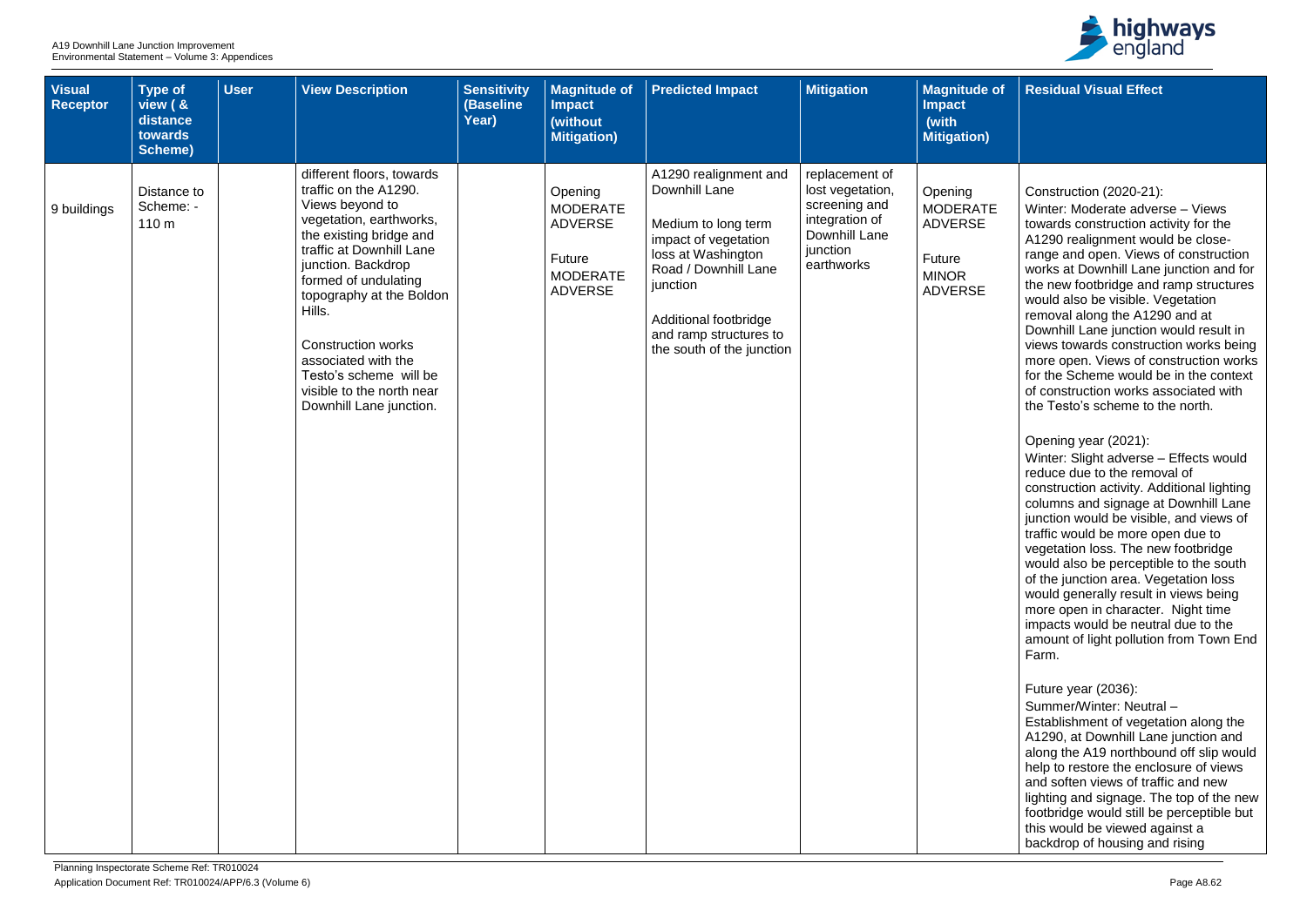| of            | <b>Residual Visual Effect</b>                                                                                                                                                                                                                                                                                                                                                                                                                                                                                                                                                                                                                                                                                                                  |
|---------------|------------------------------------------------------------------------------------------------------------------------------------------------------------------------------------------------------------------------------------------------------------------------------------------------------------------------------------------------------------------------------------------------------------------------------------------------------------------------------------------------------------------------------------------------------------------------------------------------------------------------------------------------------------------------------------------------------------------------------------------------|
|               |                                                                                                                                                                                                                                                                                                                                                                                                                                                                                                                                                                                                                                                                                                                                                |
|               | topography at Town End Farm. Views<br>would return to similar to existing.                                                                                                                                                                                                                                                                                                                                                                                                                                                                                                                                                                                                                                                                     |
| 'n<br>Έ<br>_E | Construction (2020-21):<br>Winter: Moderate adverse - Views<br>towards construction activity for the<br>A1290 realignment would be close-<br>range and open from the northern end<br>of the route. Views of construction<br>works at Downhill Lane junction and for<br>the new footbridge and ramp structures<br>would also be visible. Vegetation<br>removal along the A1290 and at<br>Downhill Lane junction would result in<br>views towards construction works being<br>more open. The majority of views from<br>the route however would be restricted<br>by buildings. In addition, views of<br>construction works for the Scheme<br>would be in the context of construction<br>works associated with the Testo's<br>scheme to the north. |
|               | Opening year (2021):<br>Winter: Slight adverse - Effects would<br>reduce due to the removal of<br>construction activity. Additional lighting<br>columns and signage at Downhill Lane<br>junction would be visible from the<br>northern end of the route, and views of<br>traffic would be more open due to<br>vegetation loss. The new footbridge<br>would also be perceptible to the south<br>of the junction area. Vegetation loss<br>would generally result in views being<br>more open in character. Night time<br>impacts would be neutral due to the<br>amount of light pollution from Town End<br>Farm. The majority of views from the<br>route would be restricted by buildings.                                                       |
|               | Future year (2036):                                                                                                                                                                                                                                                                                                                                                                                                                                                                                                                                                                                                                                                                                                                            |

| <b>Visual</b><br><b>Receptor</b>                                                                      | <b>Type of</b><br>view ( &<br>distance<br>towards<br>Scheme)                                                             | <b>User</b>                | <b>View Description</b>                                                                                                                                                                                                                                                                                                                                                                                                                                                                                                            | <b>Sensitivity</b><br>(Baseline<br>Year) | <b>Magnitude of</b><br><b>Impact</b><br>(without<br><b>Mitigation)</b>                                                                     | <b>Predicted Impact</b>                                                                                                                                                                                                                                                                                     | <b>Mitigation</b>                                                                                                                                        | <b>Magnitude of</b><br><b>Impact</b><br>(with<br><b>Mitigation</b> )                                                                            |
|-------------------------------------------------------------------------------------------------------|--------------------------------------------------------------------------------------------------------------------------|----------------------------|------------------------------------------------------------------------------------------------------------------------------------------------------------------------------------------------------------------------------------------------------------------------------------------------------------------------------------------------------------------------------------------------------------------------------------------------------------------------------------------------------------------------------------|------------------------------------------|--------------------------------------------------------------------------------------------------------------------------------------------|-------------------------------------------------------------------------------------------------------------------------------------------------------------------------------------------------------------------------------------------------------------------------------------------------------------|----------------------------------------------------------------------------------------------------------------------------------------------------------|-------------------------------------------------------------------------------------------------------------------------------------------------|
| 42.<br>Pedestrian<br>and cycle<br>route along<br>internal road<br>at IAMP<br>One<br>Length:<br>1.1 km | Anticipated:<br>open or<br>restricted<br>views north-<br>east<br>Distance to<br>Scheme: -<br>$110 \text{ m}$ to<br>930 m | Walkers<br>and<br>cyclists | Anticipated: open views<br>north-east from the<br>northern end of the route<br>towards traffic on the<br>A1290. Views beyond to<br>vegetation, earthworks,<br>the existing bridge and<br>traffic at Downhill Lane<br>junction. Backdrop<br>formed of undulating<br>topography at the Boldon<br>Hills. Further south,<br>views are restricted by<br>buildings in the IAMP<br>One development.<br><b>Construction works</b><br>associated with the<br>Testo's scheme will be<br>visible to the north near<br>Downhill Lane junction. | <b>HIGH</b>                              | Construction<br><b>MODERATE</b><br><b>ADVERSE</b><br>Opening<br><b>MINOR</b><br><b>ADVERSE</b><br>Future<br><b>MINOR</b><br><b>ADVERSE</b> | Short term impact of<br>construction works at<br>Downhill Lane junction,<br>A1290 realignment and<br>Downhill Lane<br>Medium to long term<br>impact of vegetation<br>loss at Washington<br>Road / Downhill Lane<br>junction<br>Additional footbridge<br>and ramp structures to<br>the south of the junction | Mitigation<br>planting to<br>provide<br>replacement of<br>lost vegetation,<br>screening and<br>integration of<br>Downhill Lane<br>junction<br>earthworks | Construction<br><b>MODERATE</b><br><b>ADVERSE</b><br>Opening<br><b>MINOR</b><br><b>ADVERSE</b><br>Future<br><b>NEGLIGIBLE</b><br><b>ADVERSE</b> |
|                                                                                                       |                                                                                                                          |                            |                                                                                                                                                                                                                                                                                                                                                                                                                                                                                                                                    |                                          |                                                                                                                                            |                                                                                                                                                                                                                                                                                                             |                                                                                                                                                          |                                                                                                                                                 |

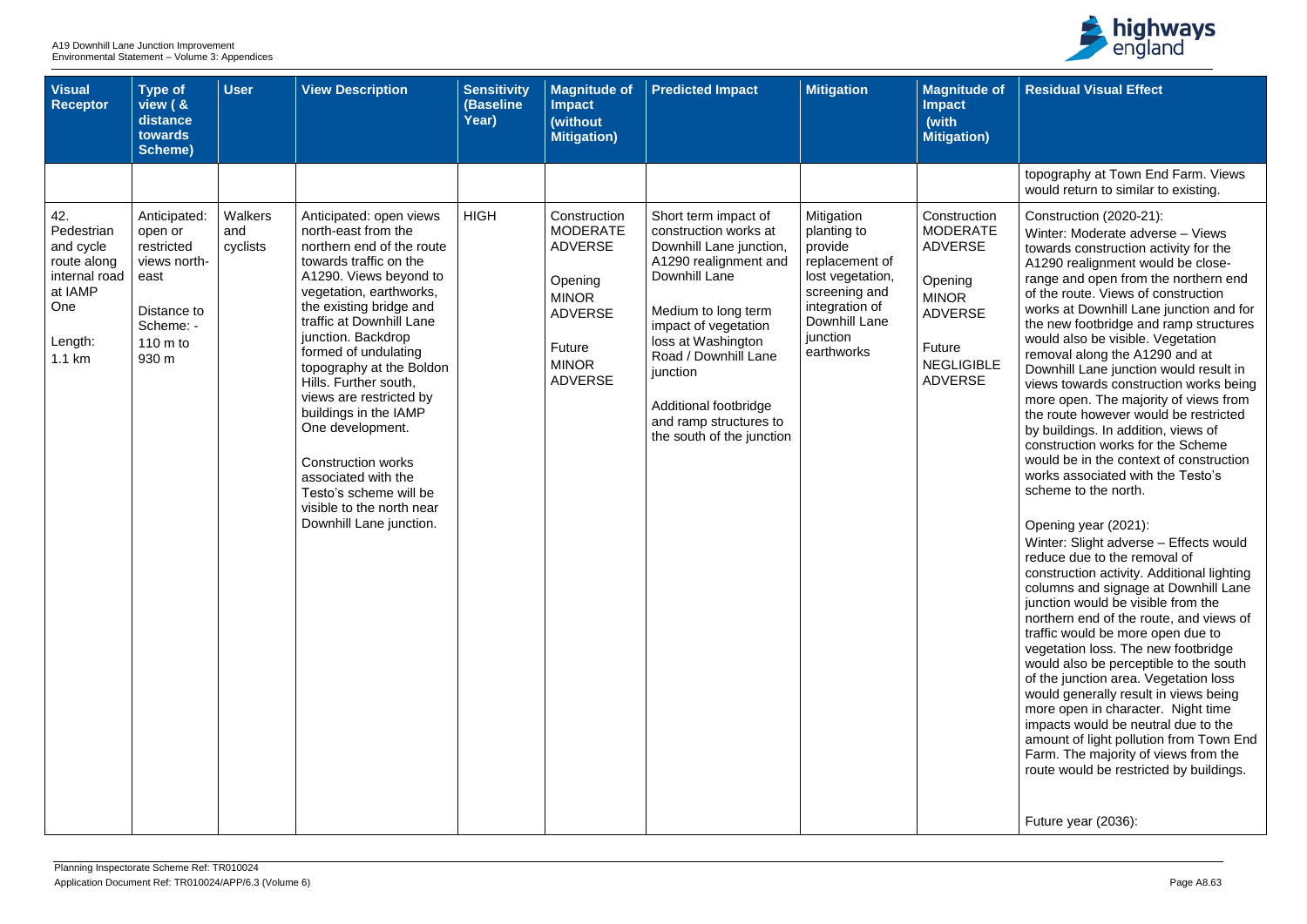| <b>Visual</b><br><b>Receptor</b>                                                                                      | Type of<br>view ( &<br>distance<br>towards<br>Scheme)                               | <b>User</b>     | <b>View Description</b>                                                                                                                                                                                                                                                                                                                                                                                                                                                   | <b>Sensitivity</b><br>(Baseline<br>Year) | <b>Magnitude of</b><br><b>Impact</b><br>(without<br><b>Mitigation)</b>                                                            | <b>Predicted Impact</b>                                                                                                                                                                                                                                                             | <b>Mitigation</b>                                                                                                                          | <b>Magnitude of</b><br><b>Impact</b><br>(with<br><b>Mitigation</b> )                                           |
|-----------------------------------------------------------------------------------------------------------------------|-------------------------------------------------------------------------------------|-----------------|---------------------------------------------------------------------------------------------------------------------------------------------------------------------------------------------------------------------------------------------------------------------------------------------------------------------------------------------------------------------------------------------------------------------------------------------------------------------------|------------------------------------------|-----------------------------------------------------------------------------------------------------------------------------------|-------------------------------------------------------------------------------------------------------------------------------------------------------------------------------------------------------------------------------------------------------------------------------------|--------------------------------------------------------------------------------------------------------------------------------------------|----------------------------------------------------------------------------------------------------------------|
| 43.                                                                                                                   | Anticipated:                                                                        | Walkers         | Anticipated: Glimpsed                                                                                                                                                                                                                                                                                                                                                                                                                                                     | <b>MODERATE</b>                          | Construction                                                                                                                      | Short term impact of                                                                                                                                                                                                                                                                | Mitigation                                                                                                                                 | Construction                                                                                                   |
| Pedestrian<br>and cycle<br>route<br>through<br>central<br>green<br>corridor at<br><b>IAMP</b> One<br>Length:<br>850 m | restricted<br>views north-<br>east<br>Distance to<br>Scheme: -<br>450 m to<br>650 m | and<br>cyclists | views north-east towards<br>traffic on the A1290 and<br>vegetation, earthworks,<br>the existing bridge and<br>traffic at Downhill Lane<br>junction. Backdrop<br>formed of undulating<br>topography at the Boldon<br>Hills. The majority of<br>views are restricted by<br>buildings within the IAMP<br>One development.<br><b>Construction works</b><br>associated with the<br>Testo's scheme will be<br>partially visible to the<br>north near Downhill Lane<br>junction. |                                          | <b>MINOR</b><br><b>ADVERSE</b><br>Opening<br><b>NEGLIGIBLE</b><br><b>ADVERSE</b><br>Future<br><b>NEGLIGIBLE</b><br><b>ADVERSE</b> | construction works at<br>Downhill Lane junction,<br>A1290 realignment and<br>Downhill Lane<br>Medium to long term<br>impact of vegetation<br>loss at Washington<br>Road / Downhill Lane<br>junction<br>Additional footbridge<br>and ramp structures to<br>the south of the junction | planting to<br>provide<br>replacement of<br>lost vegetation,<br>screening and<br>integration of<br>Downhill Lane<br>junction<br>earthworks | <b>MINOR</b><br><b>ADVERSE</b><br>Opening<br><b>NEGLIGIBLE</b><br><b>ADVERSE</b><br>Future<br><b>NO CHANGE</b> |



| <b>of</b> | <b>Residual Visual Effect</b>                                                                                                                                                                                                                                                                                                                                                                                                                                                                                          |
|-----------|------------------------------------------------------------------------------------------------------------------------------------------------------------------------------------------------------------------------------------------------------------------------------------------------------------------------------------------------------------------------------------------------------------------------------------------------------------------------------------------------------------------------|
|           |                                                                                                                                                                                                                                                                                                                                                                                                                                                                                                                        |
|           | Summer/Winter: Slight adverse -<br>Establishment of vegetation along the<br>A1290, at Downhill Lane junction and<br>along the A19 northbound off slip would<br>help to restore the enclosure of views<br>and soften views of traffic and new<br>lighting and signage. The top of the new<br>footbridge would still be perceptible but<br>this would be viewed against a<br>backdrop of housing and rising<br>topography at Town End Farm. The<br>majority of views from the route would<br>be restricted by buildings. |
| n         | Construction (2020-21):<br>Winter: Slight adverse - There would be<br>glimpsed views towards construction                                                                                                                                                                                                                                                                                                                                                                                                              |
| .E        | activity for the A1290 realignment, as<br>well as glimpsed views of construction<br>works at Downhill Lane junction and for<br>the new footbridge and ramp structures.<br>Vegetation removal along the A1290                                                                                                                                                                                                                                                                                                           |
| ЭĒ        | and at Downhill Lane junction would<br>result in views towards construction<br>works being more open. The majority of<br>views from the route would be restricted<br>by IAMP One buildings. In addition,<br>views of construction works for the<br>Scheme would be in the context of<br>construction works associated with the<br>Testo's scheme to the north.                                                                                                                                                         |
|           | Opening year (2021):<br>Winter: Neutral - There would be<br>glimpsed views towards additional<br>lighting columns and signage at<br>Downhill Lane junction, moving traffic<br>and the new footbridge. Vegetation loss<br>would generally result in views being<br>more open in character. However,<br>effects would be neutral due to the<br>glimpsed nature of views and due to<br>new features being viewed against a<br>backdrop of housing and rising<br>topography at Town End Farm. Night                        |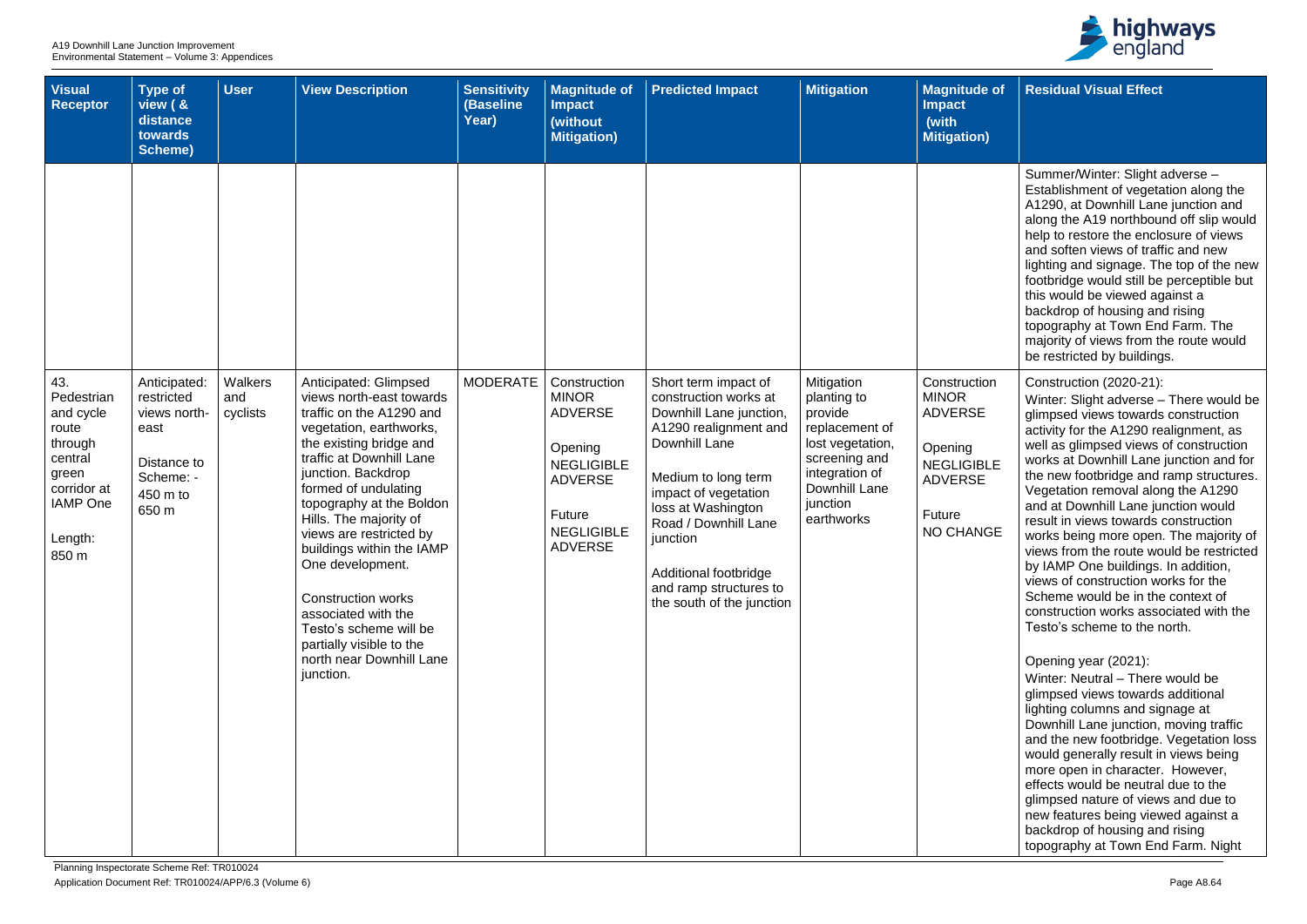| <b>Visual</b><br>Receptor                                                                | <b>Type of</b><br>view ( &<br>distance<br>towards<br>Scheme)                        | <b>User</b>                     | <b>View Description</b>                                                                                                                                                                                                                                                                                                                                                                                                                                      | <b>Sensitivity</b><br>(Baseline<br>Year) | <b>Magnitude of</b><br><b>Impact</b><br>(without<br><b>Mitigation</b> )                                                 | <b>Predicted Impact</b>                                                                                                                                                                                                                                                             | <b>Mitigation</b>                                                                                                                          | <b>Magnitude of</b><br><b>Impact</b><br>(with<br><b>Mitigation)</b>                                       |
|------------------------------------------------------------------------------------------|-------------------------------------------------------------------------------------|---------------------------------|--------------------------------------------------------------------------------------------------------------------------------------------------------------------------------------------------------------------------------------------------------------------------------------------------------------------------------------------------------------------------------------------------------------------------------------------------------------|------------------------------------------|-------------------------------------------------------------------------------------------------------------------------|-------------------------------------------------------------------------------------------------------------------------------------------------------------------------------------------------------------------------------------------------------------------------------------|--------------------------------------------------------------------------------------------------------------------------------------------|-----------------------------------------------------------------------------------------------------------|
| 44.                                                                                      | Anticipated:                                                                        | Walkers,                        | Anticipated: Glimpsed                                                                                                                                                                                                                                                                                                                                                                                                                                        | <b>MODERATE</b>                          | Construction                                                                                                            | Short term impact of                                                                                                                                                                                                                                                                | Mitigation                                                                                                                                 | Construction                                                                                              |
| Follingsby<br>Lane cycle,<br>pedestrian<br>and horse<br>riding route<br>Length:<br>475 m | restricted<br>views north-<br>east<br>Distance to<br>Scheme: -<br>375 m to<br>450 m | cyclists<br>and horse<br>riders | views north-east towards<br>traffic on the A1290 and<br>vegetation, earthworks,<br>the existing bridge and<br>traffic at Downhill Lane<br>junction. Backdrop<br>formed of undulating<br>topography at the Boldon<br>Hills. The majority of<br>views are restricted by<br>buildings within the IAMP<br>One development.<br><b>Construction works</b><br>associated with the<br>Testo's scheme will be<br>visible to the north near<br>Downhill Lane junction. |                                          | <b>MINOR</b><br><b>ADVERSE</b><br>Opening<br><b>MINOR</b><br><b>ADVERSE</b><br>Future<br><b>MINOR</b><br><b>ADVERSE</b> | construction works at<br>Downhill Lane junction,<br>A1290 realignment and<br>Downhill Lane<br>Medium to long term<br>impact of vegetation<br>loss at Washington<br>Road / Downhill Lane<br>junction<br>Additional footbridge<br>and ramp structures to<br>the south of the junction | planting to<br>provide<br>replacement of<br>lost vegetation,<br>screening and<br>integration of<br>Downhill Lane<br>junction<br>earthworks | <b>MINOR</b><br><b>ADVERSE</b><br>Opening<br><b>MINOR</b><br><b>ADVERSE</b><br><b>Future</b><br>NO CHANGE |



| <b>of</b> | <b>Residual Visual Effect</b>                                                                                                                                                                                                                                                                                                                                                                                                                                                                                                                                                                                                                                                                                                                                                                                                                                                  |
|-----------|--------------------------------------------------------------------------------------------------------------------------------------------------------------------------------------------------------------------------------------------------------------------------------------------------------------------------------------------------------------------------------------------------------------------------------------------------------------------------------------------------------------------------------------------------------------------------------------------------------------------------------------------------------------------------------------------------------------------------------------------------------------------------------------------------------------------------------------------------------------------------------|
|           |                                                                                                                                                                                                                                                                                                                                                                                                                                                                                                                                                                                                                                                                                                                                                                                                                                                                                |
|           | time impacts would be neutral due to<br>the amount of light pollution from Town<br>End Farm.                                                                                                                                                                                                                                                                                                                                                                                                                                                                                                                                                                                                                                                                                                                                                                                   |
|           | Future year (2036):<br>Summer/Winter: Neutral - As above.<br>Vegetation at IAMP One would further<br>restrict views.                                                                                                                                                                                                                                                                                                                                                                                                                                                                                                                                                                                                                                                                                                                                                           |
| n<br>ЭĒ   | Construction (2020-21):<br>Winter: Slight adverse – There would be<br>glimpsed views towards construction<br>activity for the A1290 realignment, as<br>well as glimpsed views of construction<br>works at Downhill Lane junction and for<br>the new footbridge and ramp structures.<br>Vegetation removal along the A1290<br>and at Downhill Lane junction would<br>result in views towards construction<br>works being more open. The majority of<br>views from the route would be restricted<br>by buildings, with views most open from<br>the eastern end of the route whereby<br>close range views to construction of the<br>new NMU crossing at the junction with<br>Follingsby Lane would be visible. In<br>addition, views of construction works for<br>the Scheme would be in the context of<br>construction works associated with the<br>Testo's scheme to the north. |
|           | Opening year (2021):<br>Winter: Slight adverse - Additional<br>lighting columns and signage at<br>Downhill Lane junction would be<br>apparent in glimpsed views, and views<br>of traffic would be more open due to<br>vegetation loss. The new footbridge<br>would also be perceptible to the south<br>of the junction area. Vegetation loss<br>would generally result in views being<br>more open in character. Night time<br>impacts would be neutral due to the<br>amount of light pollution from Town End                                                                                                                                                                                                                                                                                                                                                                  |